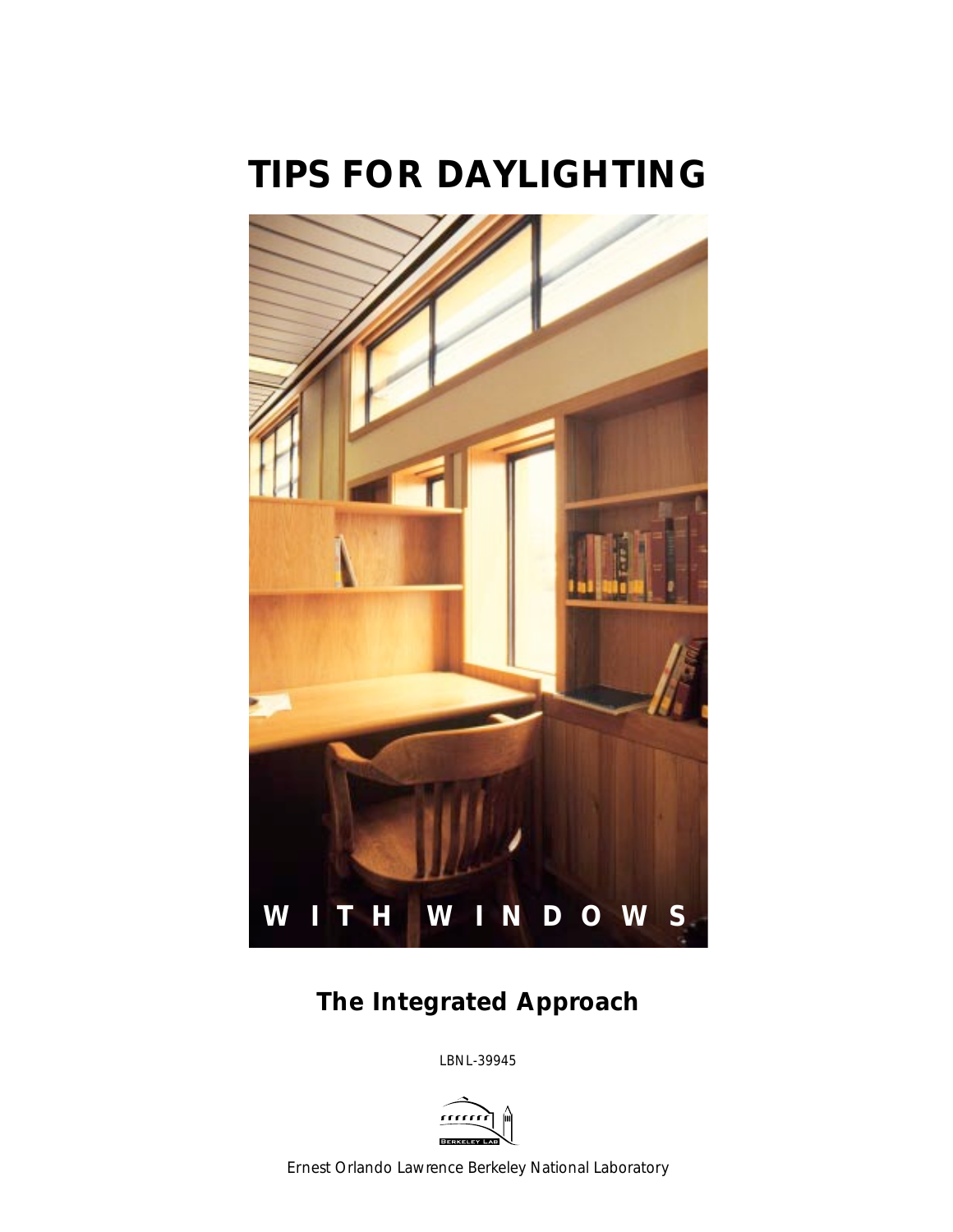# *TIPS FOR DAYLIGHTING*



# *The Integrated Approach*

#### Authors:

Jennifer O'Connor with: Eleanor Lee Francis Rubinstein Stephen Selkowitz

Prepared by:

Building Technologies Program Energy & Environment Division Ernest Orlando Lawrence Berkeley National Laboratory University of California Berkeley, CA

Project Sponsored by:

The California Institute for Energy Efficiency (CIEE), a research unit of the University of California, and by The U.S. Department of Energy.

Principal Investigator: Stephen Selkowitz

This research was funded by the California Institute for Energy Efficiency (CIEE), a research unit of the University of California. Additional related support was provided by the Assistant Secretary for Energy Efficiency and Renewable Energy, Office of Building Technology, State and Community Programs, Office of Building Systems of the U.S. Department of Energy under Contract No. DE-AC03-76SF00098.



LBNL-39945 *Ernest Orlando Lawrence Berkeley National Laboratory*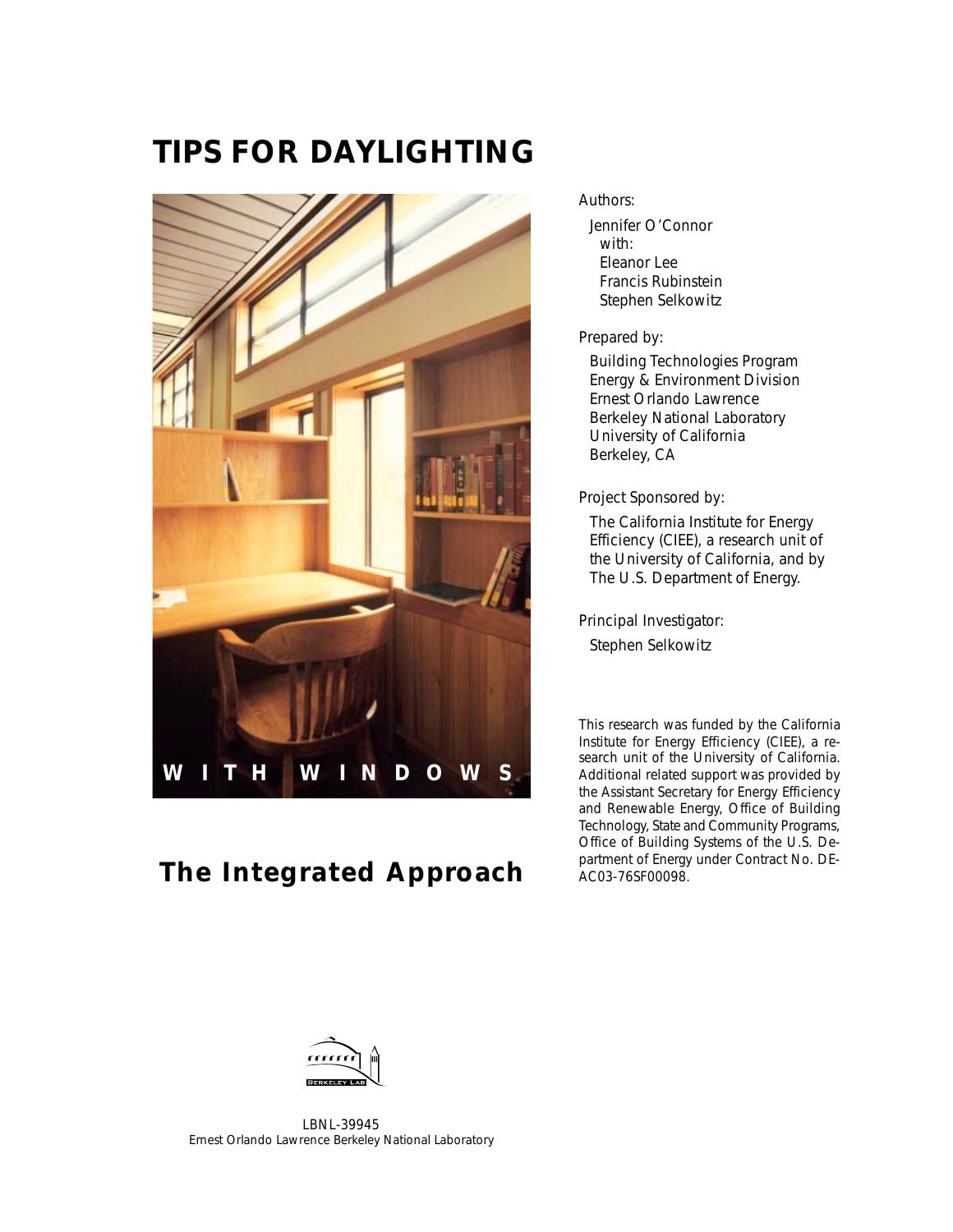Cover photo: Graduate Theological Union, University of California, Berkeley, CA. Opposite: Sacramento Municipal Utility District Customer Service Center, Sacramento, CA.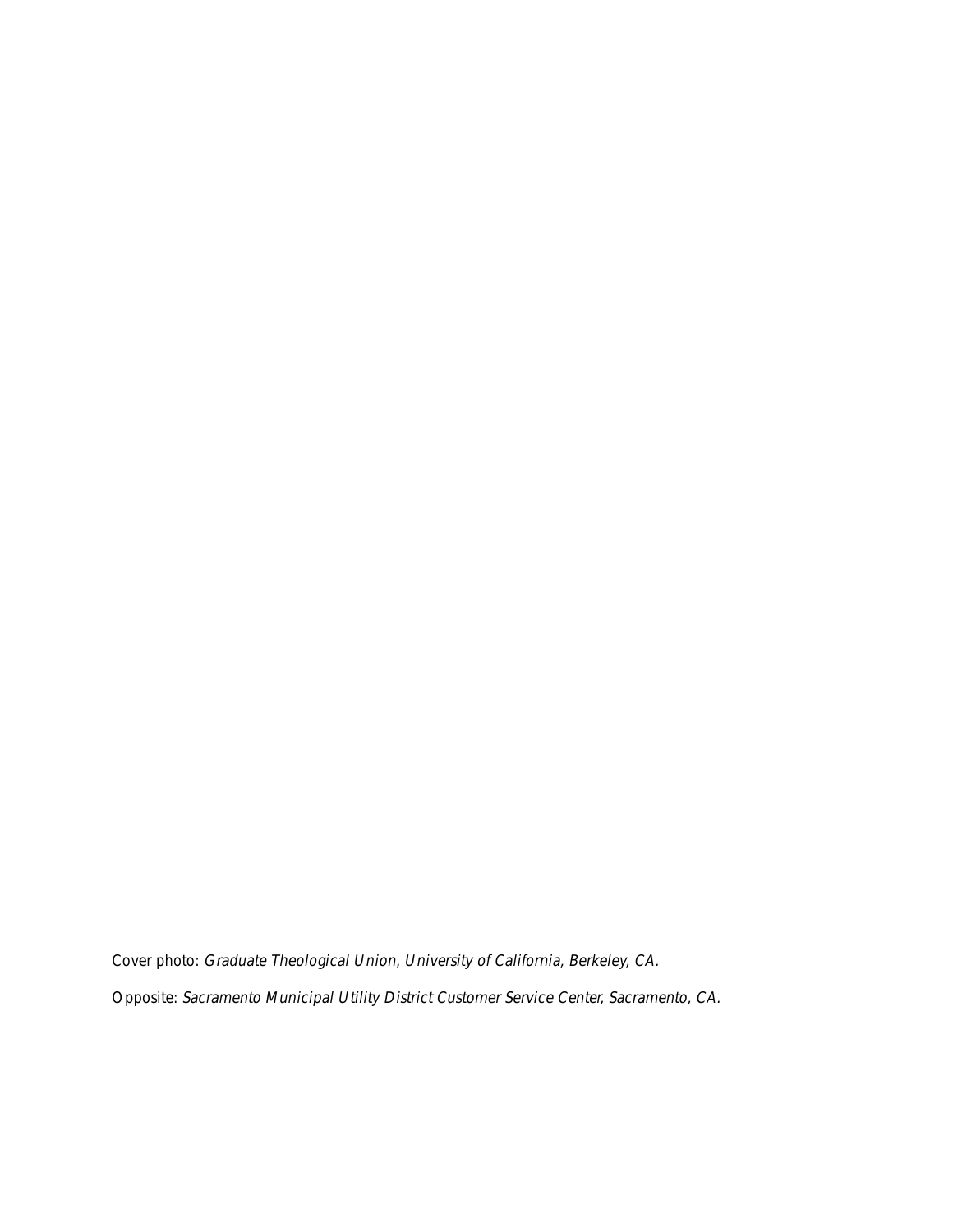# *Tips for Daylighting with Windows*

These guidelines provide an integrated approach to the cost-effective design of perimeter zones in new commercial buildings. They function as a quick reference for designers through a set of easy steps and rulesof-thumb, emphasizing "how-to" practical details. References are given to more detailed sources of information, should the reader wish to go further.

No guidelines can answer all possible questions from all types of users. However, this document addresses the most commonly occurring scenarios. The guidance here is limited by the medium; short paper documents can only go so far in assisting a designer with a unique project. This document has been carefully shaped to best meet the needs of a designer when time does not permit a more extensive form of assistance.

The design method used in this document emphasizes that building decisions should be made within the context of the whole building as a single functioning system rather than as an assembly of distinct parts. This integrated design approach looks at the ramifications of each individual system decision on the whole building. For example, the glazing selection will have an effect on lighting, mechanical, and interior design. Therefore, the entire design team should participate in and influence this decision—which typically rests with the architect alone. The benefit of an integrated design approach is a greater chance of success towards long term comfort and sustained energy savings in the building.

Begin with Section 1 to review how these guidelines work.

| Section 1:  | The Integrated Approach (Summary)  |
|-------------|------------------------------------|
| Section 2:  | Daylight Feasibility               |
| Section 3:  | <b>Envelope and Room Decisions</b> |
| Section 4:  | <b>Glazing Selection</b>           |
| Section 5:  | Shading Strategy                   |
| Section 6:  | Mechanical Coordination            |
| Section 7:  | <b>Lighting Coordination</b>       |
| Section 8:  | Sensors and Controls               |
| Section 9:  | Calibration and Commissioning      |
| Section 10: | Maintenance                        |
| Section 11: | Cost Benefit Analysis              |
| Appendix:   | Glossary                           |
|             | References                         |
|             | Tools & Resources Summary          |
|             |                                    |

Prepared by the Building Technologies Program, Lawrence Berkeley National Laboratory, as part of a multiyear research investigation entitled "Envelope and Lighting Systems to Reduce Electric Demand." January, 1997.

© Copyright 1997 The Regents of the University of California.

This document may not be reproduced, stored in a retrieval system, downloaded, or transmitted by any means for commercial purposes without prior written approval. If such approval is granted, this document in whatever form transmitted must contain the copyright notice set forth above. No part of this document may be modified in any form without prior written permission of the Lawrence Berkeley National Laboratory.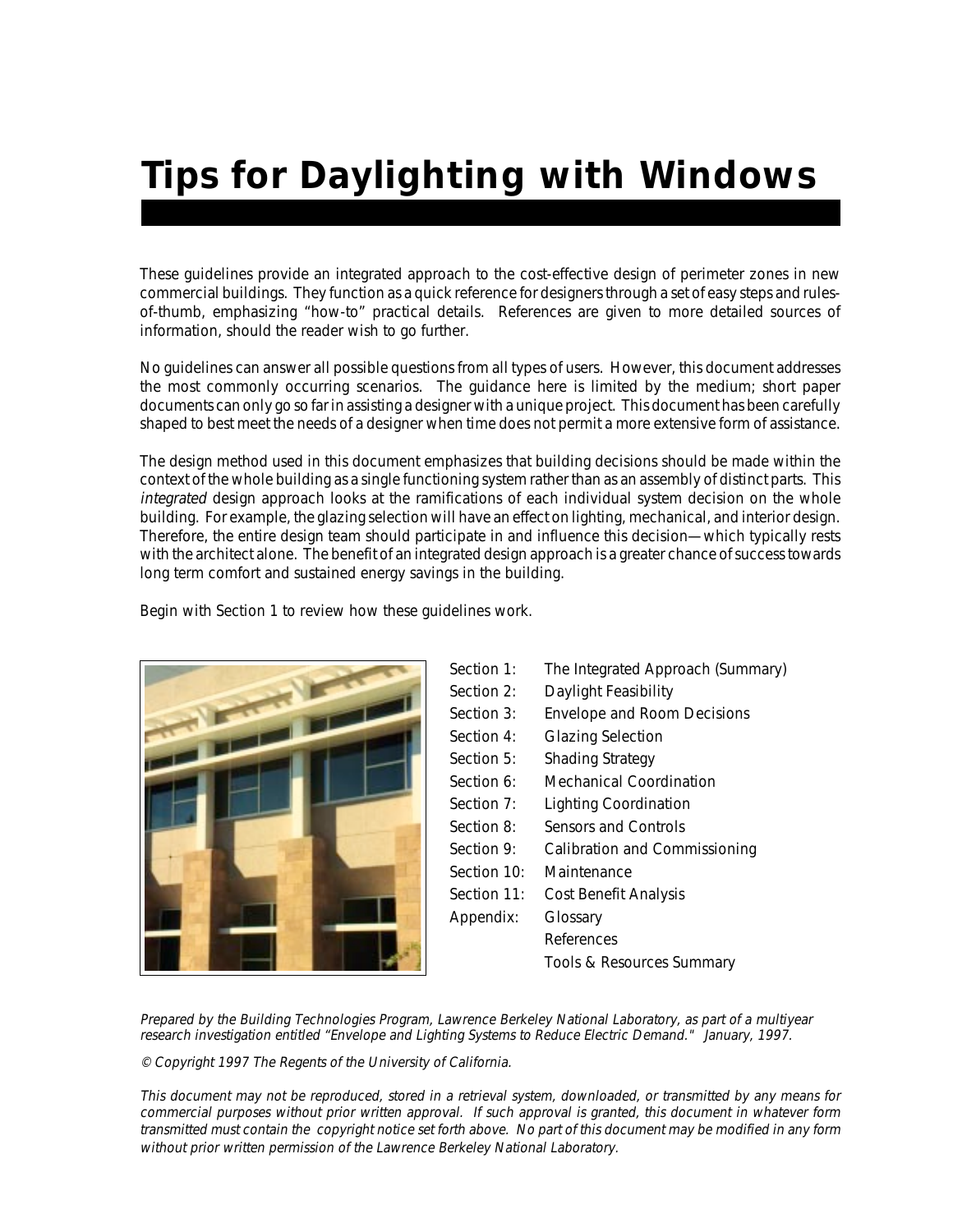#### **Provisos**

These guidelines cannot answer all questions for all projects, however they aim to address the most frequently raised questions for most projects.

These guidelines are primarily applicable to typical commercial buildings with office-like occupancy (includes schools, laboratories and other working environments), standard construction, and windows as the primary source of natural light (skylights are not addressed in this version).

These guidelines are primarily applicable to new construction. They may apply to some retrofit projects, if used with caution.

These guidelines were developed for California climates and latitudes, however advice may be appropriate in other regions.

These guidelines are distinguished from existing material in their how-to focus and their explicit support of design integration. Background material (basic principles, for example) is not included.

The design professional is ultimately responsible for all design decisions. The user is assumed to have a basic knowledge of lighting and daylighting principles.

Advice is given in a simplified, rule-of-thumb format. More detailed and accurate assistance is best provided by an expert consultant or an advanced computer tool.

#### **Acknowledgments**

This document was prepared by the staff of the Building Technologies Program, Energy and Environment Division of the Lawrence Berkeley National Laboratory. Significant technical contributors include: Jennifer O'Connor, Eleanor Lee, Francis Rubinstein, and Stephen Selkowitz. Design by Clay Johnson. Special thanks to external reviewers: Janith Johnson, Henry Lau, Jack Lindsey, and Dave Bruder of Southern California Edison; George Loisos of Pacific Gas and Electric; Bill Griffith, IES in Rockwall, Texas; Barbara Erwine of Lighting Design Lab in Seattle; Moji Navaab of the University of Michigan; and John Wiens, SOMAM A/E in Fresno, CA. Special thanks to Karl Brown and Jim Cole, CIEE, for their continued support.

This research was funded by the California Institute for Energy Efficiency (CIEE), a research unit of the University of California. CIEE is a consortium of the California Public Utilities Commission, the California Energy Commission, and California utilities including the Los Angeles Department of Water and Power, Sacramento Municipal Utilities District, San Diego Gas and Electric, Southern California Edison, Southern California Gas, and Pacific Gas and Electric. Publication of research results does not imply CIEE endorsement of or agreement with these findings, nor that of any CIEE sponsor.

Additional related support was provided by the Assistant Secretary for Energy Efficiency and Renewable Energy, Office of Building Technology, State and Community Programs, Office of Building Systems of the U.S. Department of Energy under Contract No. DE-AC03-76SF00098.

#### **Disclaimer**

This document was prepared as an account of work co-sponsored by the California Institute for Energy Efficiency (CIEE), with participating utility companies listed below, and by an agency of the United States Government. Neither CIEE, nor the United States Government nor any agency thereof nor any of their employees nor any of the CIEE co-sponsoring utilities nor any of their employees, makes any warranty, express or implied, or assumes any legal liability or responsibility for the accuracy, completeness, suitability to any particular user's circumstance, or usefulness of any information, apparatus, product, or process disclosed, or represents that its use would not infringe privately owned rights, including any party's intellectual property. Neither CIEE, nor the United States Government nor any agency thereof nor any of their employees nor any of the CIEE co-sponsoring utilities nor any of their employees assume responsibility for any damages or other liability whatsoever resulting from use of this document or use of any information, apparatus, product, or process disclosed in this document. Reference herein to any specific commercial product, process, or service by trade name, trademark, manufacturer, or otherwise, does not necessarily constitute or imply its endorsement, recommendation or favoring by CIEE or the United States Government or any agency thereof or any of the CIEE co-sponsoring utilities. The views and opinions of authors expressed herein do not necessarily state or reflect those of CIEE or the United States Government or any agency thereof or any of the CIEE co-sponsoring utilities.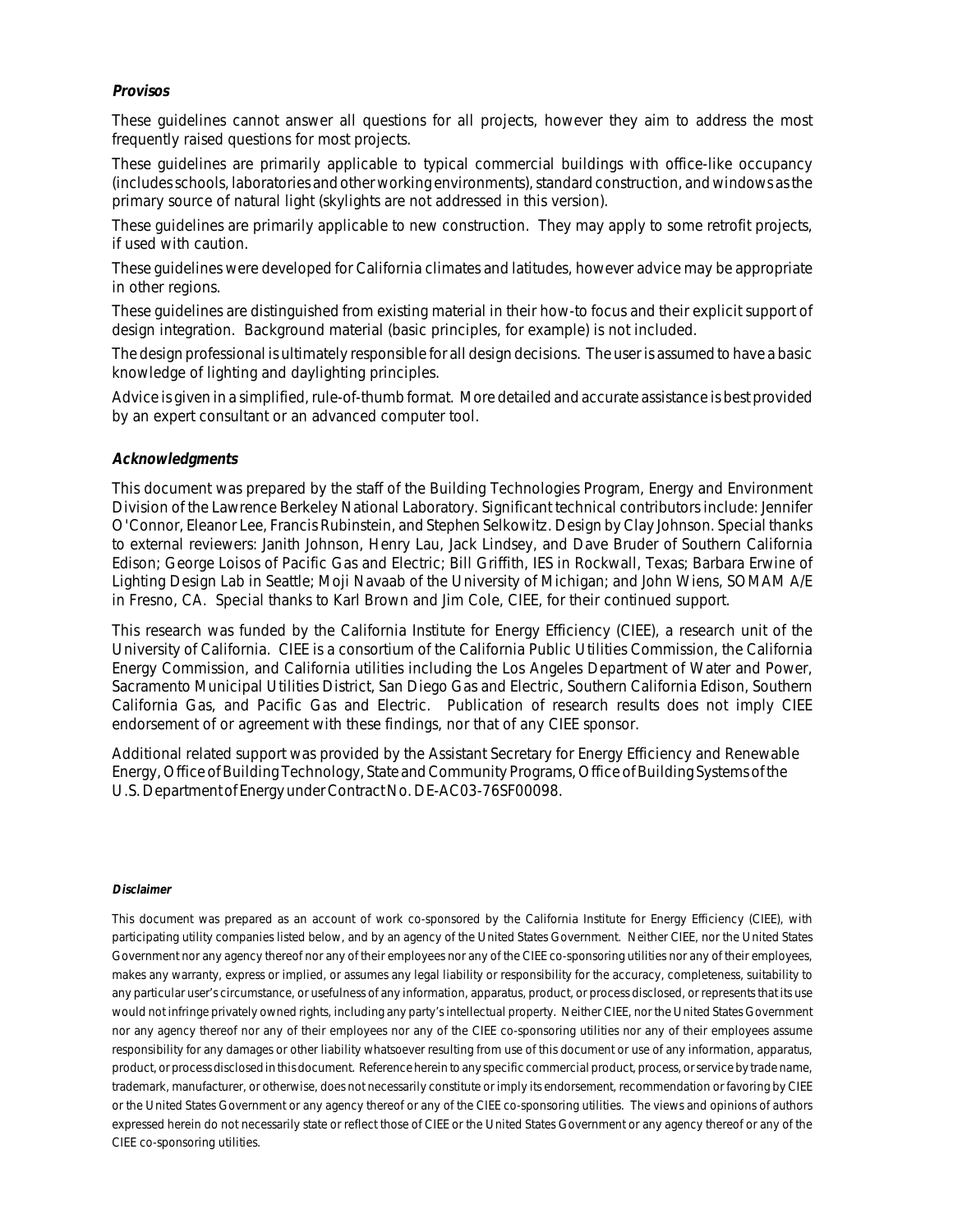# *The Integrated Approach*

#### **SECTION 1**

*Tips for Daylighting with Windows*

### *OBJECTIVE*

# **Work as a team towards the shared goal of a high-performance daylighted building.**

• Share decisions and information across the entire design team from project conception through occupancy.

## ■ What is the Integrated Approach?

These Guidelines provide a concise reference for a design approach that emphasizes teamwork. A high performance, cost-effective, comfortably daylighted building requires the design team to practice integration:

- Adopt a holistic design approach, where the building is viewed as a whole and not just a collection of parts. Common practice often fails to address the critical interactions between the building facade (which admits heat and light) and the electric lighting system, resulting in an uncomfortable and inefficient building that is expensive and difficult to retrofit.
- Share appropriate decisions across disciplines.
- Regularly evaluate decisions for any buildingwide ramifications.

**What is a high-performance building?**

One that

- Meets design objectives.
- Maximizes occupant comfort and productivity.
- Minimizes occupant complaints and tenant turnover.
- Maximizes building value to the owner.
- Yields a lifetime of energy efficiency and lower operating costs.

## **Why pursue daylighting?**

Daylighting is the use of light from the sun and sky to complement or replace electric light. Appropriate fenestration and lighting controls are used to modulate daylight admittance and to reduce electric lighting, while meeting the occupants' lighting quality and quantity requirements. Daylighting is a beneficial design strategy for several reasons:

- Pleasant, comfortable daylighted spaces may increase occupant and owner satisfaction and may decrease absenteeism. Productive workers are a valuable business asset.
- Comfortable, pleasant, daylighted spaces may lease at better-than-average rates.
- Comfortable, pleasant spaces typically have lower tenant turnover rates.
- Lighting and its associated cooling energy use constitute 30 to 40% of a commercial building's total energy use. Daylighting is the most costeffective strategy for targeting these uses. Both annual operating and mechanical system first costs can be substantially reduced.
- The Uniform Building Code, BOCA, and State Energy Codes regulate the "proper" use of windows in buildings.
- Energy-efficient buildings generally provide higher returns on developer investment and yield higher cash flows.
- Smart decisions up front save retrofit dollars later.
- Energy-efficient, daylighted buildings reduce adverse environmental impacts by reducing the use and need for power generating plants and their polluting by-products.
- Daylight contributes to a more sustainable design approach.

### ■ How do these guidelines work?

Quick tips, tools, and procedures are supplied here to point designers toward appropriate decisions and to help the design team stay focused on integration. Information is restricted to daylighting issues ; broader building concerns are left to the designers.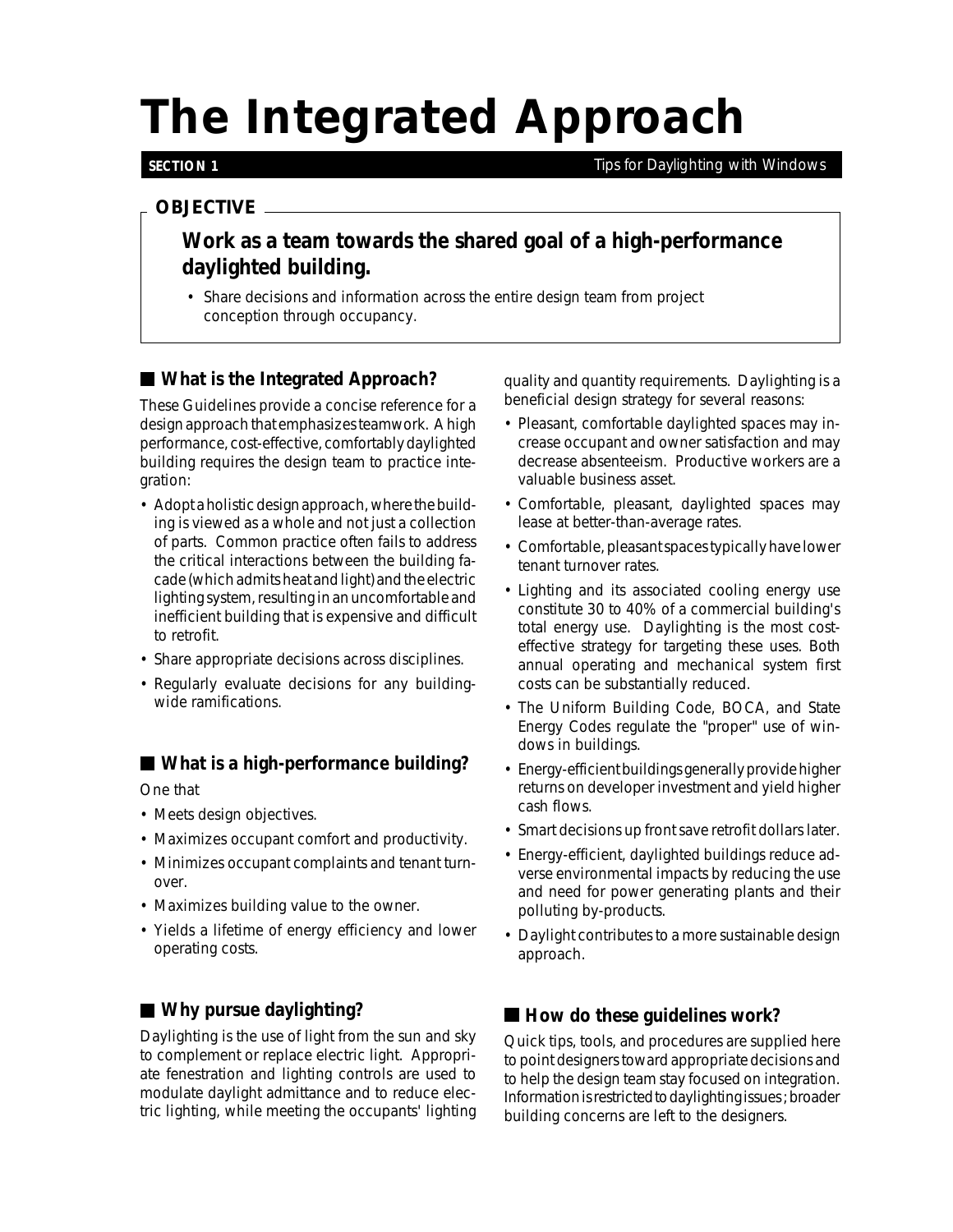Twelve sections in these guidelines address the critical activities, from schematic design through occupancy, that influence daylighting performance. Each section contains specific design assistance with respect to that stage of design and flags important integration reminders.

Each section is formatted in the following manner:

### **Key Ideas**

Lists design tips, rules of thumb, and other clear instructions.

## **Provisos**

Notes particular exceptions from Key Ideas.

## **Integration Issues**

Highlights any overlap for the design issues covered in this section. Where other design disciplines and goals will be affected by decisions made in this stage, a note is made across a matrix of six design concerns: Architectural Design; Interior Design; Heating, Ventilating and Air Conditioning (HVAC) System; Lighting System; Cost-effectiveness; and Occupant Comfort.

## **Tools and Resources**

Lists ways to analyze decisions or other places to go for help. In some cases, quick calculation tools are provided.

### **Checklist**

Gives a sequenced reminder of important steps in the section. Includes activity recommendations broken down by available time.

# ■ Getting Started

These Guidelines should function as a quick reference through all stages of design and building occupancy.

### **Pre-design, Programming**

The goals established at this early planning stage will set the foundation for an integrated, comfortable, and energy-efficient building design. Establish performance goals together with the owner and make achieving these high performance goals a priority. Aim for an effective daylighting design. Establish schedule and budget parameters: more time available allows for more analysis; more budget allows for appropriate consultants. Use the easy tool in the COST/BENEFIT section to quickly determine if daylighting holds good investment potential. See the DAYLIGHT FEASIBILITY section to quickly check that daylighting makes sense for site and program.

## **Schematic Design**

The first design decisions are critical to energy efficiency and daylighting. Get started on the right foot by reviewing Key Ideas in the ENVELOPE AND ROOM DECISIONS and SHADING STRATEGY sections. If you have not done so already, check DAYLIGHT FEASIBILITY and do a quick COST/ BENEFIT analysis. LIGHTING, MECHANICAL, and CONTROLS sections should be browsed now.

### **Design Development**

Refine envelope, room, and shading design. See ENVELOPE AND ROOM DECISIONS and SHAD-ING STRATEGY for further detail and check the lists of Tools and Resources to improve design. See GLAZING SELECTION if not addressed yet. Sections on MECHANICAL COORDINATION and LIGHTING COORDINATION should now be viewed in detail, as should SENSORS AND CON-TROLS. This is a critical time for coordination among design team members.

### **Construction Documents**

Make sure glazing, shading, lighting, and control systems are properly specified. Include calibration, commissioning, and maintenance plans as part of the construction documents (review those sections now).

### **Pre-Occupancy**

Review the CALIBRATION AND COMMISSION-ING section in detail, and take appropriate action.

### **Post-Occupancy**

Review MAINTENANCE section and keep it, along with the maintenance plan, on file in the building.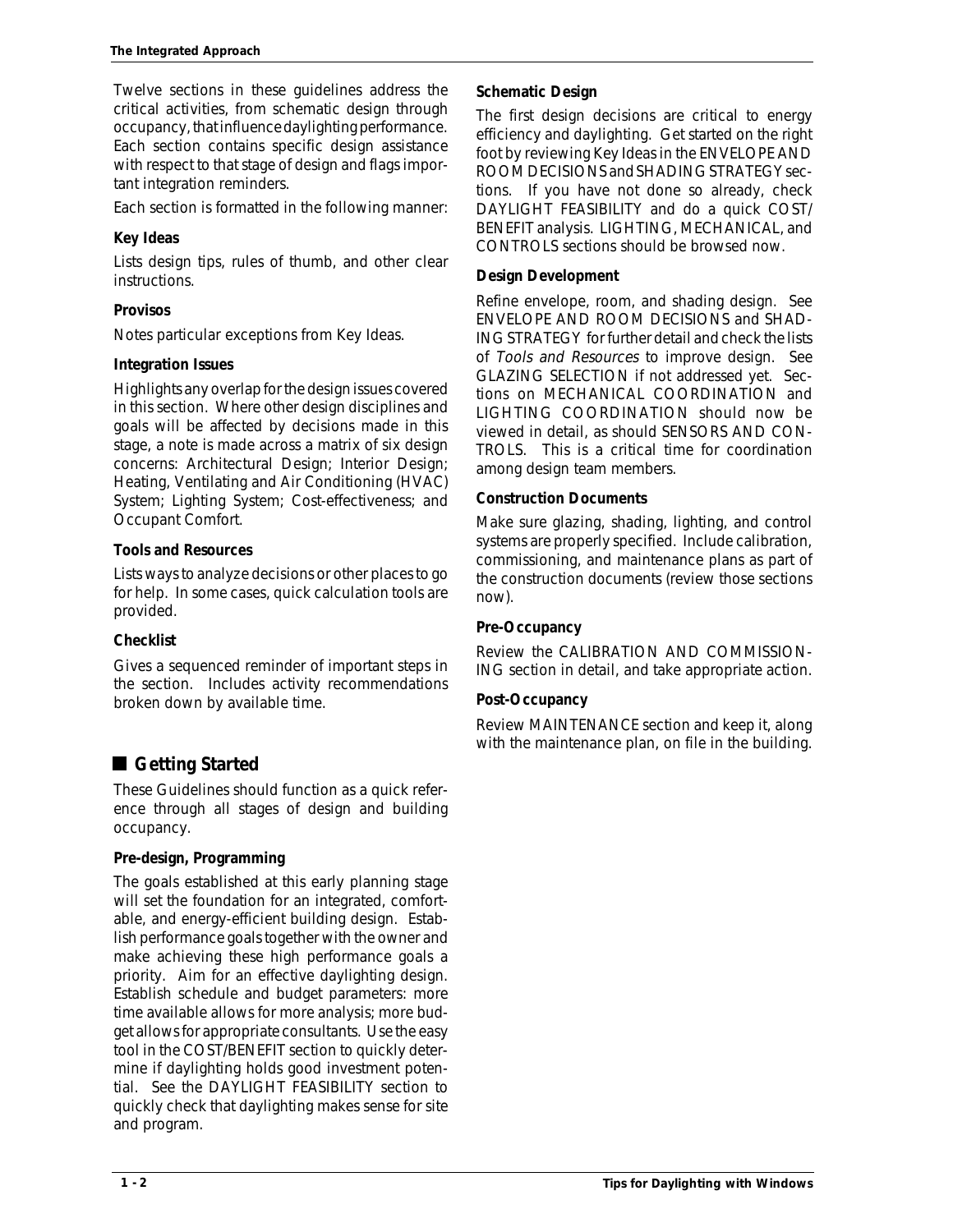# *Daylight Feasibility*

### **SECTION 2**

*Tips for Daylighting with Windows*

## *OBJECTIVE*

**Determine how much daylight you can use in various areas of your building.**

- Because daylight is not used simply to illuminate an interior space (e.g., view, outdoor connection, ventilation, egress), the issue is not whether or not to use a window, but whether one can capitalize on it to increase occupant comfort, satisfaction, and perhaps productivity.
- Determine how much daylight can be used to offset electric lighting needs.

# *G* **KEY IDEAS**

- **Windows must see the light of day.** A high density urban site may make daylighting difficult if the windows will not see much sky.
- **Glazing must transmit light.** A strong desire for very dark glazing generally diminishes the capacity to daylight in all but very sunny climates.
- **Install daylight-activated controls.** To save energy, lights are dimmed or turned off with controls. Automated lighting controls in a daylighted building can have other cost-saving applications (occupancy, scheduling, etc.) and benefits.
- **Design daylight for the task.** If the occupants require very bright light, darkness, or a highly controllable lighting environment, tailor the design solutions to meet their needs.
- **Assess daylight feasibility for each different portion of the building.** Spaces with similar orientation, sky views, ground reflectance, and design can be treated together. Within a single building, the feasibility and cost-effectiveness of daylighting may vary greatly.

# *PROVISO !*

• A low-rise building in a dense area can be adequately daylighted with skylights (skylights are not addressed in these guidelines).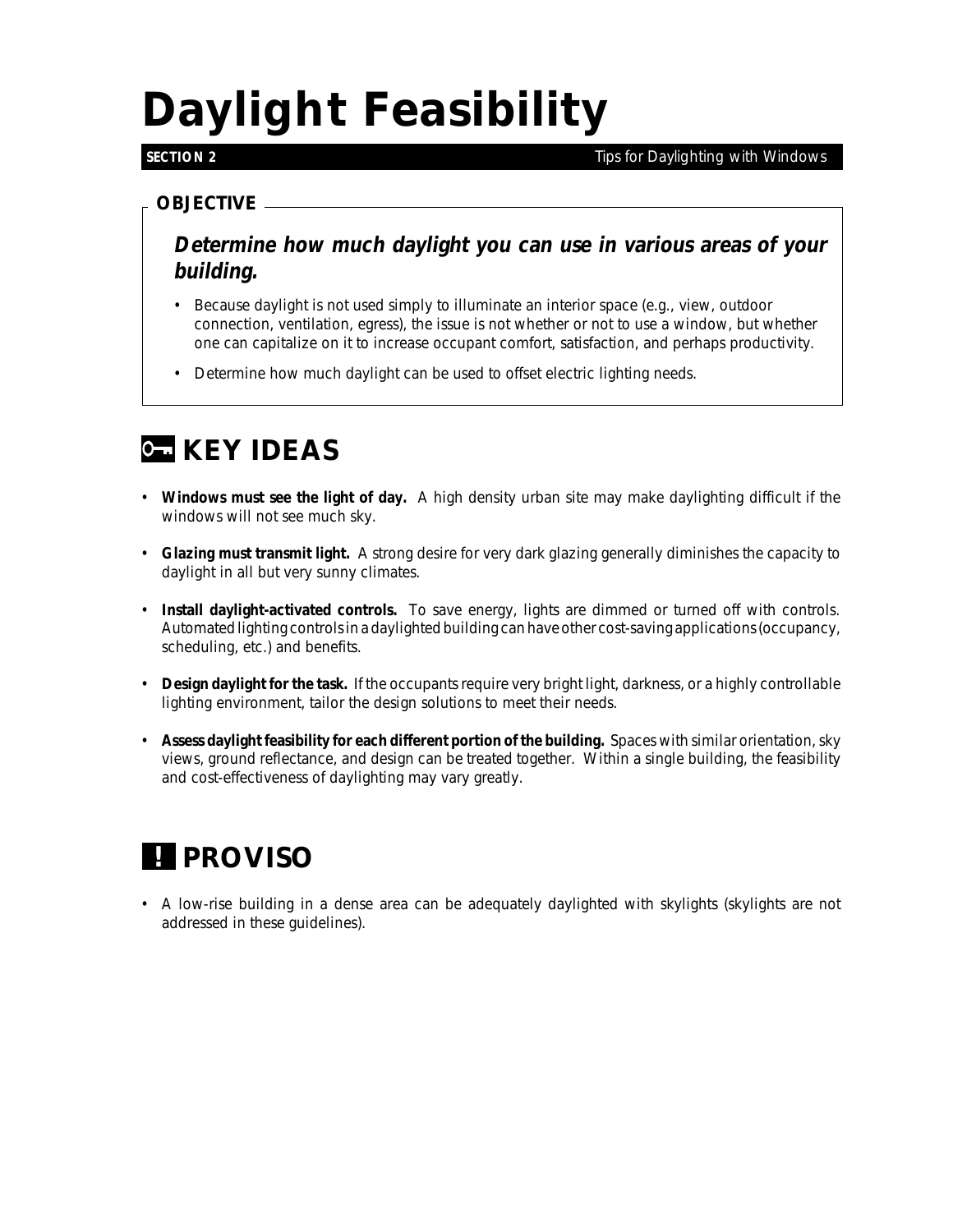# *TOOLS & RESOURCES*

# **"Two-Minute" Feasibility Study**

**Complete this analysis for each major type of space in the building.**

# **Step 1: Calculate the predicted window-to-wall ratio (WWR) for a typical bay or office.**

Net glazing area (window area minus mullions and framing, or ~80% of rough opening) divided by gross exterior wall area (e.g., multiply width of the bay by floor-to-floor height) equals window-to-wall ratio (WWR).

| net glazing area | gross exterior wall area | WWR |  |
|------------------|--------------------------|-----|--|

If unknown, use 0.35 for a typical, moderately strip-glazed building. If larger windows are anticipated, use 0.50. For smaller punched windows, use 0.25.

# Step 2: Make a preliminary glazing selection and note the visible transmittance  $(V<sub>T</sub>)$ .

| Generic Glazing type (1/4" panes) Typical VT |      | Generic Glazing type (1/4" panes)                 | <b>Typical VT</b> |
|----------------------------------------------|------|---------------------------------------------------|-------------------|
| Single pane clear                            | 0.89 | Double pane tint - bronze                         | 0.47              |
| Single pane tint - green or blue-green       | 0.70 | Double pane tint - gray                           | 0.39              |
| Single pane tint - blue                      | 0.57 | Double pane light reflective                      | 0.30              |
| Single pane tint - bronze                    | 0.53 | Double pane medium reflective                     | 0.20              |
| Single pane tint - gray                      | 0.42 | Double pane high reflective                       | 0.10              |
| Single pane tint - extra dark                | 0.14 | Double pane low-E clear                           | 0.70              |
| Single pane light reflective                 | 0.35 | Double pane low-E tint - green or blue-green 0.63 |                   |
| Single pane medium reflective                | 0.25 | Double pane low-E tint - blue                     | 0.49              |
| Single pane high reflective                  | 0.12 | Double pane low-E tint - bronze                   | 0.45              |
| Double pane clear *                          | 0.80 | Double pane low-E tint - gray                     | 0.37              |
| Double pane tint - green or blue-green       | 0.65 | Suspended low-E film products                     | $0.27 - 0.60$     |
| Double pane tint - blue                      | 0.51 |                                                   |                   |

\* Double pane numbers also apply to laminates.

# **Step 3: Estimate the obstruction factor (OF).**

Visualize a typical task location, 10 feet (3.3 m) in from a window and centered on the window. What is the view through the predicted window from desk height? Pick a location that represents an average view for the building. Sketch the window elevation and shade in anticipated objects seen from this viewpoint. Select the obstruction factor as shown in diagram on page 3.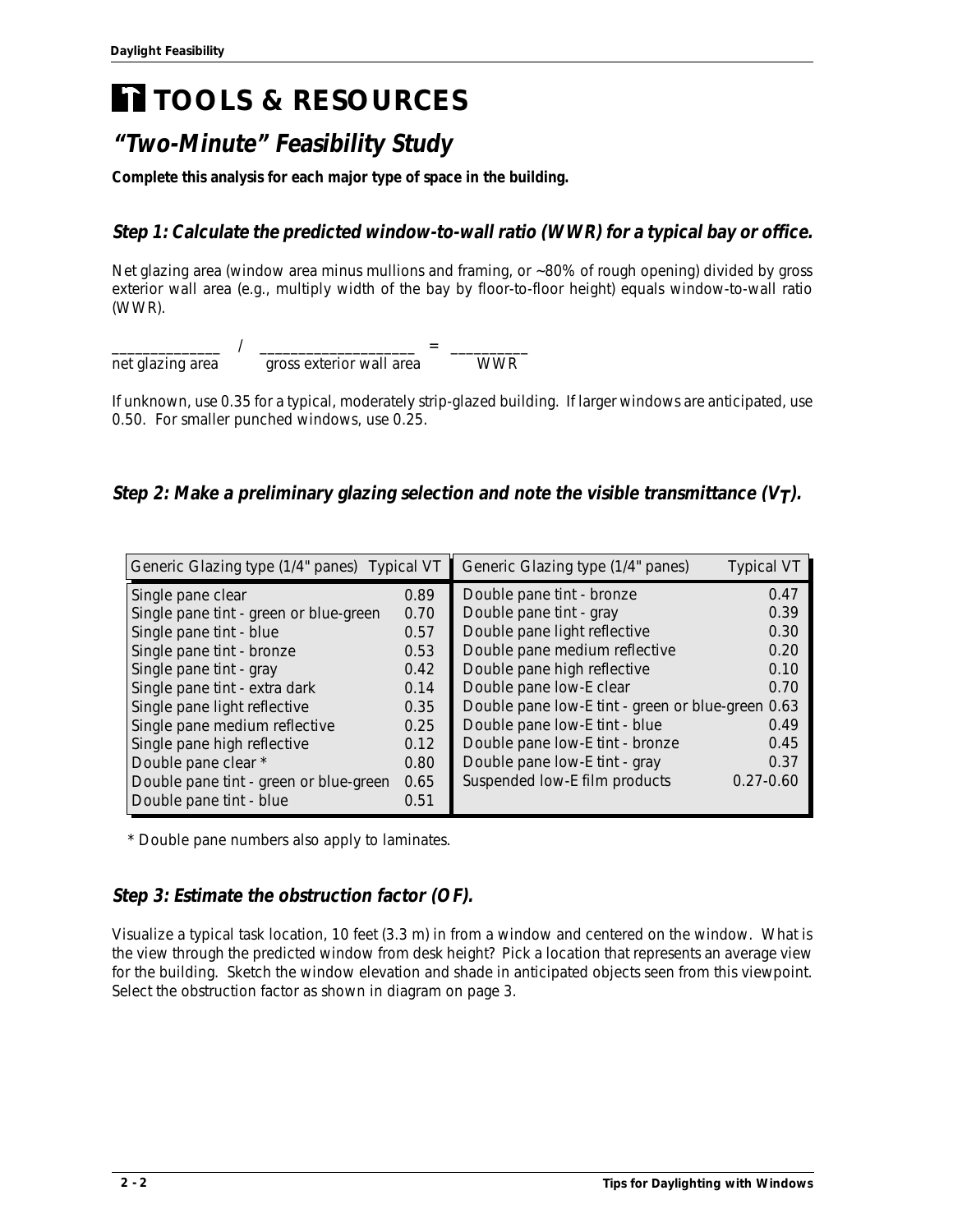

### **Step 4: Calculate the feasibility factor.**

Window-to-wall ratio multiplied by visible transmittance multiplied by obstruction factor equals feasibility factor.

\_\_\_\_\_\_ x \_\_\_\_\_\_ x \_\_\_\_\_\_ = \_\_\_\_\_\_\_\_\_\_\_\_\_\_\_\_ WWR  $V_{T}$  OF Feasibility Factor

If Feasibility Factor  $\geq$  0.25, then daylighting has the potential for significant energy savings. If Feasibility Factor < 0.25, then consider removing obstructions, increasing window area, or increasing V<sub>T</sub>. If these modifications are not possible, it is unlikely that  $\frac{1}{100}$ daylighting will be a cost-effective energy-saving strategy. However, windows can still be designed to provide views and to control glare. Use these guidelines for glare reducing ideas.

Source: Daylighting Manual, Public Works, Canada, March 1990.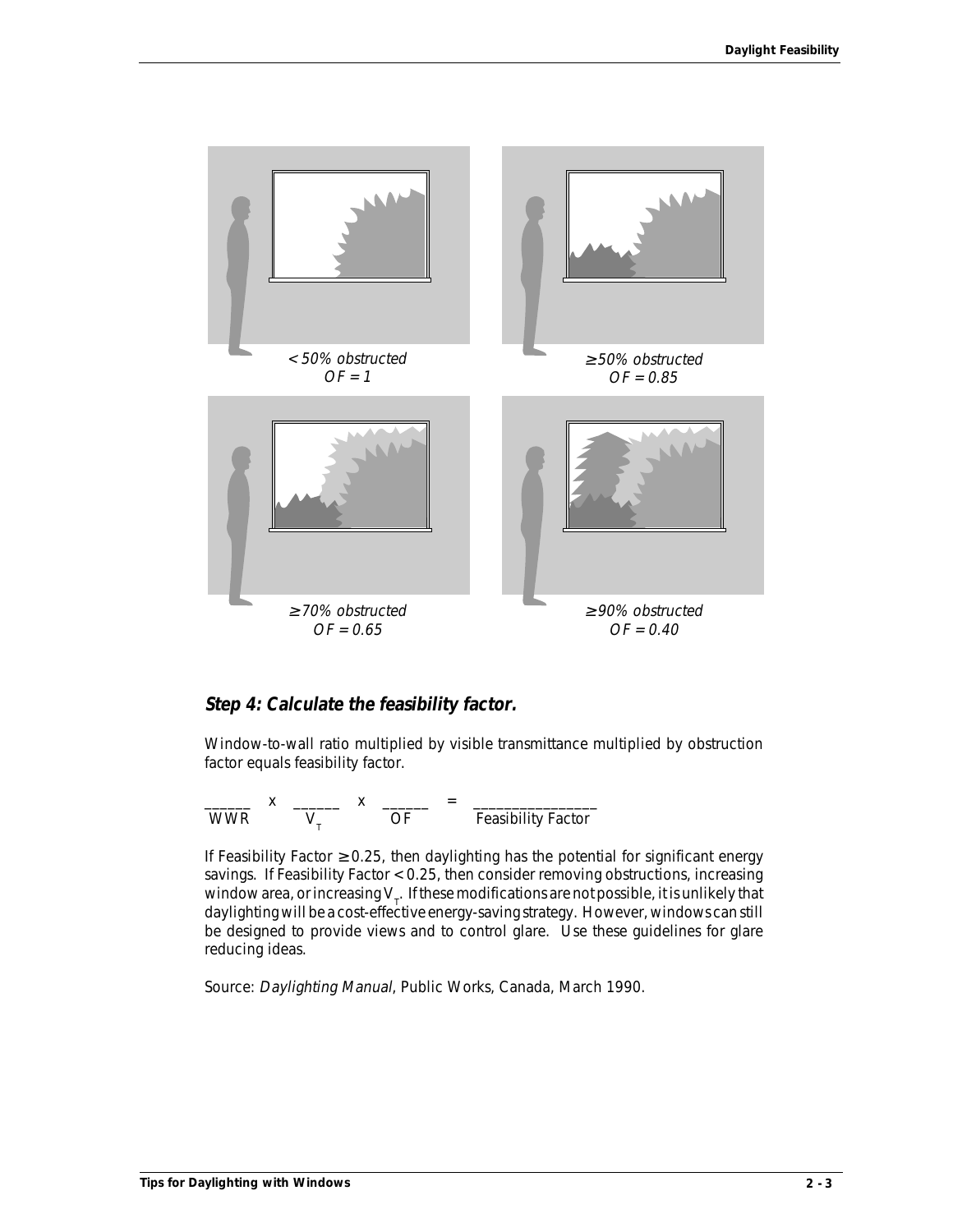# *Envelope & Room Decisions*

## **SECTION 3**

*Tips for Daylighting with Windows*

## *OBJECTIVE*

**Design siting, massing, facade, windows, and interior to maximize daylight effectiveness, provide occupant comfort, and minimize glare.**

- These decisions determine the potential for useful daylight and energy savings.
- Architectural decisions of this nature can influence the building's lifetime energy use more than mechanical and lighting decisions.

# *KEY IDEAS*

# **Building Form and Skin**

- **Increase exposure to daylight.** The higher the skin-tovolume ratio, the greater percentage of floor space available for daylighting. Long and narrow footprints are preferable to square ones, up to a limit, although a high skin-to-volume ratio may mean a heating or cooling penalty. North and south exposures are generally preferred compared to east or west.
- **Shape building for self-shading.** Building form can assist cooling by providing self-shading through wings and other mass articulations, balconies, deep reveals, or arcades.
- **Take a deep facade approach.** A facade with some depth creates a buffer zone that can contain shading elements and other modifiers to filter glare and block sun.
- **Capitalize on other building elements to integrate shading.** For example, overhangs, louvers, fins, and light shelves can be integrated both structurally and visually with the exterior structural system.
- **Incorporate envelope features that improve daylighting.** Deep reveals, splayed reveals, exterior fins, and similar characteristics of the envelope structure improve daylight distribution and control glare. These facade projections can also attenuate noise. Rounded edges soften light contrasts. Effective reveals are 9 to 12 inches (23-30 cm) deep, at an angle of 60˚ to the window plane.
- **Balance daylight admittance.** Spaces with windows on two sides often have better daylighting distribution.
- **Keep private offices somewhat shallow**. Keep depth of rooms within 1.5-2.0 times window head height for adequate illumination levels and balanced distribution.



Deep wall section provides self-shading, allows easy integration of light shelf, creates surfaces that mitigate glare, and reduces noise transmission. Sloped surfaces also help soften glare.





Sloped surfaces, such as this splayed window opening, help soften glare. These surfaces should be light-colored and provide an intermediate brightness between window and room surfaces, making an easier transition for the eye.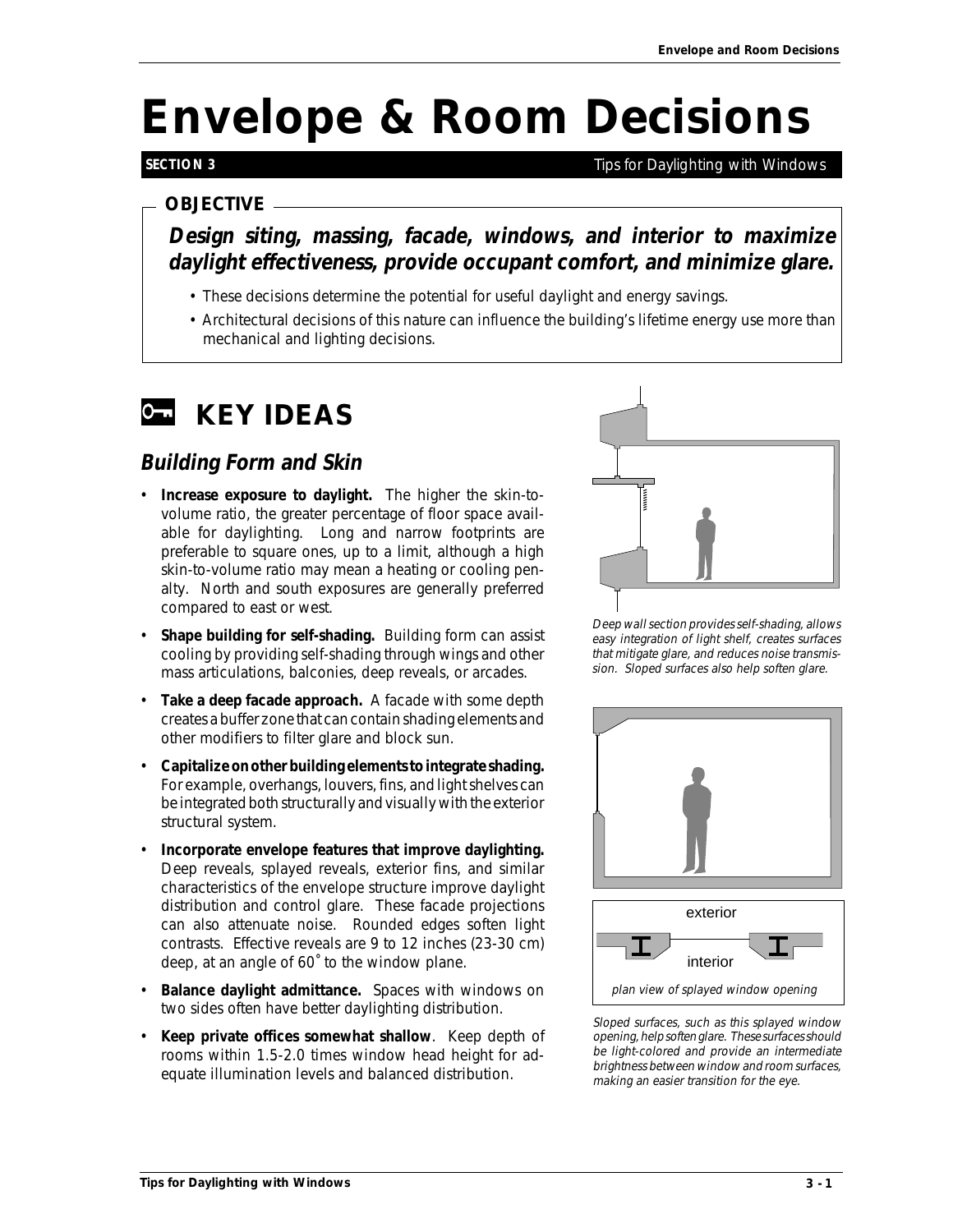• **Consider color and texture of exterior surfaces.** Lightcolored surfaces will reflect more daylight than dark surfaces. Specular surfaces (e.g., glazed tile or mirrored glazing) may create glare if viewed directly from an office. Diffuse ground-reflected daylight can increase daylight availability.

# **Windows**

- **The higher the window, the deeper the daylighting zone**. The practical depth of a daylighted zone is typically limited to 1.5 times the window head height. With a reflective light shelf, this zone may be extended up to 2.5 times the head height. If a corridor is beyond this zone and separated with a partially glazed wall, it may be adequately lit with the spill light from the room. With standard window and ceiling heights, plan on adequate daylight within 15 feet (4.6 m) from the window.
- **Strip windows provide more uniform daylight**. The easiest way to provide adequate, even daylighting is with a nearly continuous strip window. Punched windows are acceptable, but the breaks between windows can create contrasts of light and dark areas. This is not a problem if work areas are paired with windows or if other glare measures are taken.
- **Large windows require more control**. The larger the window, the more important glazing selection and shading effectiveness are to control glare and heat gain. Use double pane to control winter heat loss and improve thermal comfort. See Tools & Resources for sizing help.
- **Size the windows and select glazing at the same time**. The larger the glass area, the lower the required visible transmittance. Use the effective aperture (EA) approach (see illustration on page 3-3). Select glazing and window area to target an EA around 0.30. See Tools & Resources for sizing help.
- **Keep occupants away from large areas of single-pane glass**. Avoid big windows very close to task areas since they can be a source of thermal discomfort.
- **Use separate apertures for view and daylight**. A good approach for excellent daylighting and glare control is the separation of view and light windows. Use high transmission, clearer glazing in clerestory windows, and lower transmission glazing in view windows to control glare.
- **Position windows to direct light onto the ceiling**. For good distribution, use taller ceilings and high windows. Keep the ceiling smooth and light-colored. A sloped ceiling (high near the window) is one way to fit a high window within normal floor-to-floor heights.
- **Introduce more light-colored surfaces** for good distribution. Deep reveals, ceiling baffles, exterior fins and shelves, if they are light in color, keep daylighting more even.



Strip windows are an easy way for uniform daylighting. Punched windows should be paired with work areas.





Different apertures for daylight and view: clear glazing above for maximum daylight, tinted glazing below for glare control. The structure between the two provides a visual break and an opportunity to attach a light shelf or shading device.



A sloping ceiling at perimeter raises the window head without increasing floor-to-floor height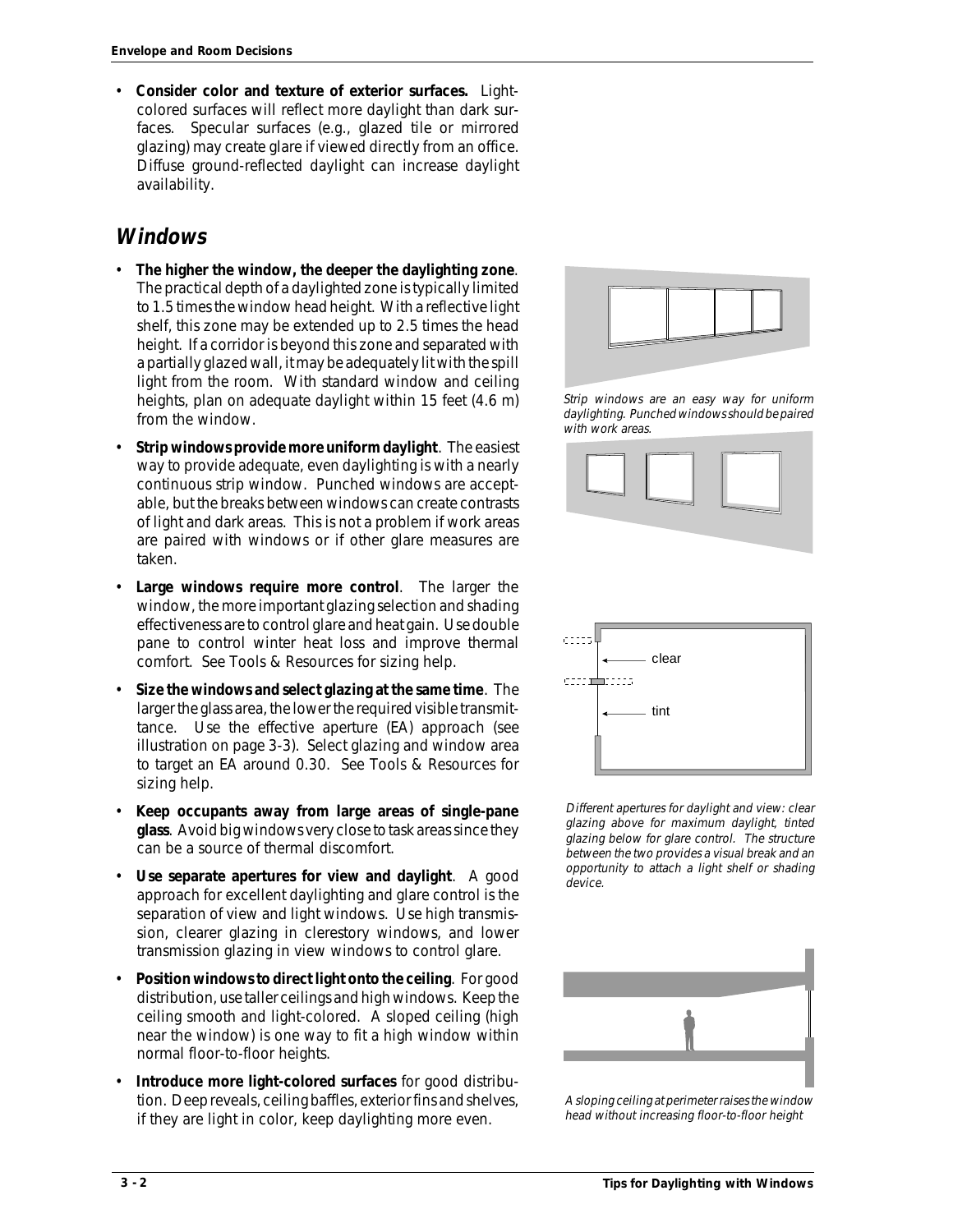- **Incorporate shading elements with windows**. Shading devices perform triple duty: they keep out the sun's heat, block uncomfortable direct sun, and soften harsh daylight contrasts. See Section 5, SHADING STRAT-EGY, for more detail.
- **Use horizontal window shapes**. Horizontal shapes provide more even distribution—vertical windows are more likely to create light/dark contrasts, although taller windows mean deeper penetration. Long and wide windows are generally perceived as less glaring than tall and narrow ones of the same area. Occupants generally prefer wider openings when the primary views of interest are of nearby objects or activities.
- Place view windows wisely. Complex views with changing activities are preferable to static views. The key is the information content of the view and its ability to capture interest/attention. Sky alone is not a preferred view. Views that include the horizon are better.
- **Locate windows near room surfaces** (beams, walls) for good distribution—these surfaces help reflect and redistribute daylight.
- **Windows on every orientation can provide useful daylight**. However, treat each window orientation differently for best results.
	- North: High quality consistent daylight with minimal heat gains, but thermal loss during heating conditions and associated comfort problems. Shading possibly needed only for early morning and late afternoon.
	- South: Good access to strong illumination (the original source), although varies through the day. Shading is "easy".
	- East and West: Shading is difficult. Shading is critical for comfort on both sides and heat gain too, especially on the west. Windows facing generally north and south create the fewest problems.
- **Don't waste glazing area where it can't be seen**, such as below desk height. It wastes energy, causes discomfort (especially in winter), and provides little benefit.



Effective Aperture (EA) is visible transmittance (VT) x window-to-wall ratio (WWR). These three windows all have the same EA.



The curves indicate light levels. Overhangs reduce light and glare near the window, creating a softer gradient in the room.



Break up the overhang for better distribution.



A rule of thumb for daylight penetration with typical depth and ceiling height is 1.5 times head height for standard windows, 1.5 to 2.0 times head height with light shelf, for southfacing windows under direct sunlight.



Curves show light levels when a window is facing the part of the sky that has the sun versus the sky away from the sun (daylight only, no direct beam in the room).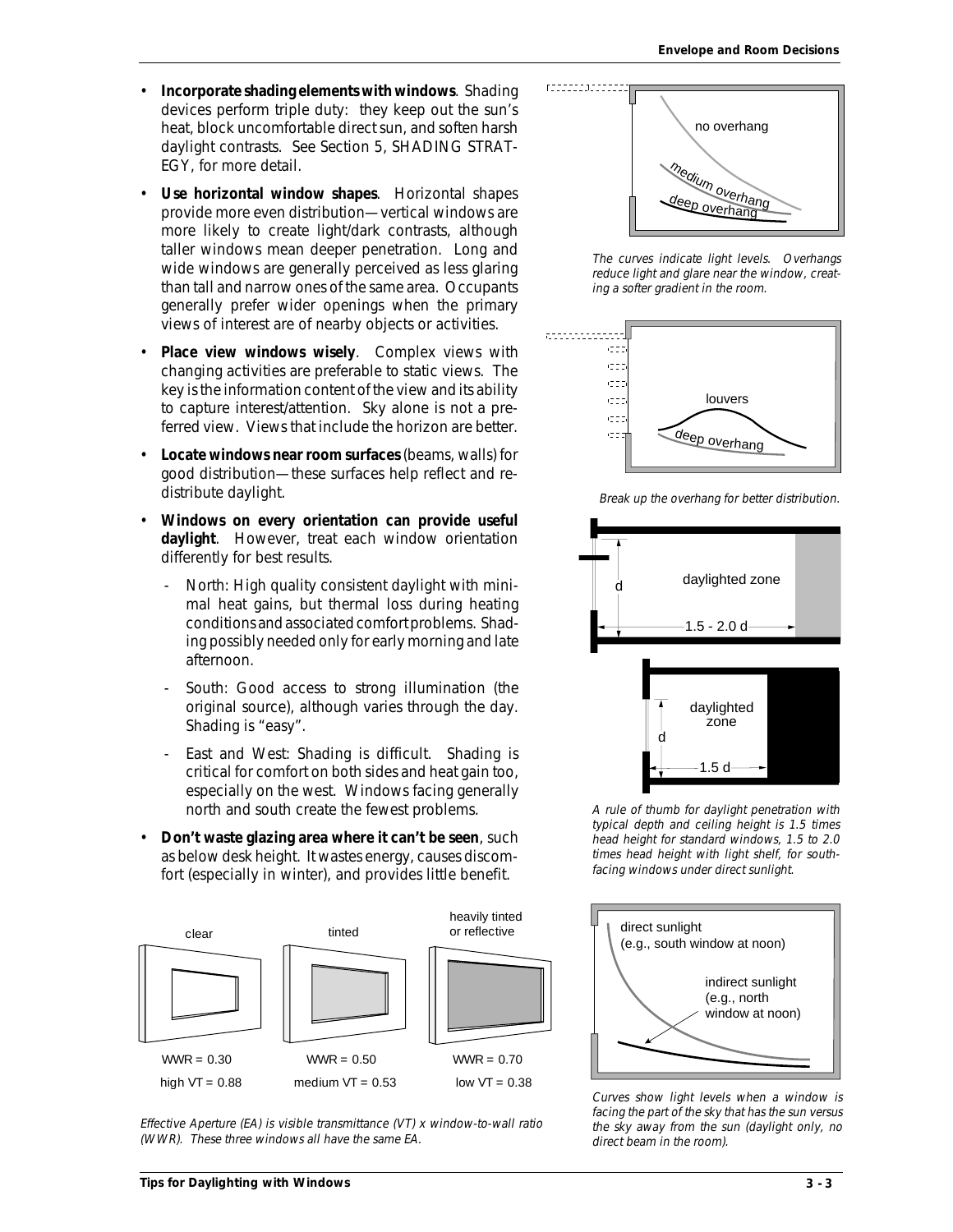### **About Clerestories** (any window with sill above eye level)

- Good for getting the light source out of direct sightline. Good for effective ceiling illumination (which provides deeper penetration and good distribution). Good for computer visual display terminals (VDTs) and other glare sensitive tasks.
- Loss of view—only view may be of the glaring sky.
- An effective approach is the use of high-reflectance blinds with clerestory glazing. A 1-foot-high (0.3 m) south clerestory with high-reflectance blinds can light a 150-square-foot  $(14 \text{ m}^2)$ , 12-foot-deep  $(3.7 \text{ m})$  office, under sunny conditions.

#### **About Light Shelves** (horizontal elements above eye level)

- Light shelves can improve illuminance distribution and reduce glare.
- Shelves double as shading devices, if designed to block direct sun.
- Best used on the south in a predominantly clear sky climate.
- Consider using clearer glass (with sun control) above for high daylight admission and tinted glass below for glare control.
- Exterior shelves are better than interior, but use both for best year-round distribution.
- The top of the shelf should be matte white or diffusely specular, and not visible from any point in the room.
- The ceiling should be smooth and light-colored.
- Consider using more advanced shapes and materials to redirect sun, block direct sun, and control glare (see Beltran et al. in REFERENCES section for ideas).





High windows provide better distribution. These curves indicate light levels. Notice the softer gradient with the clerestory.



A light shelf improves distribution of daylight. Notice the softer gradient with a light shelf.



When the window is behind your back, you may shade your task and make it too dark to see easily. However, your computer screen may be difficult to see if it reflects light from the window.



The most comfortable seating is with the window to the side—task is well illuminated and the source is not in direct line of sight.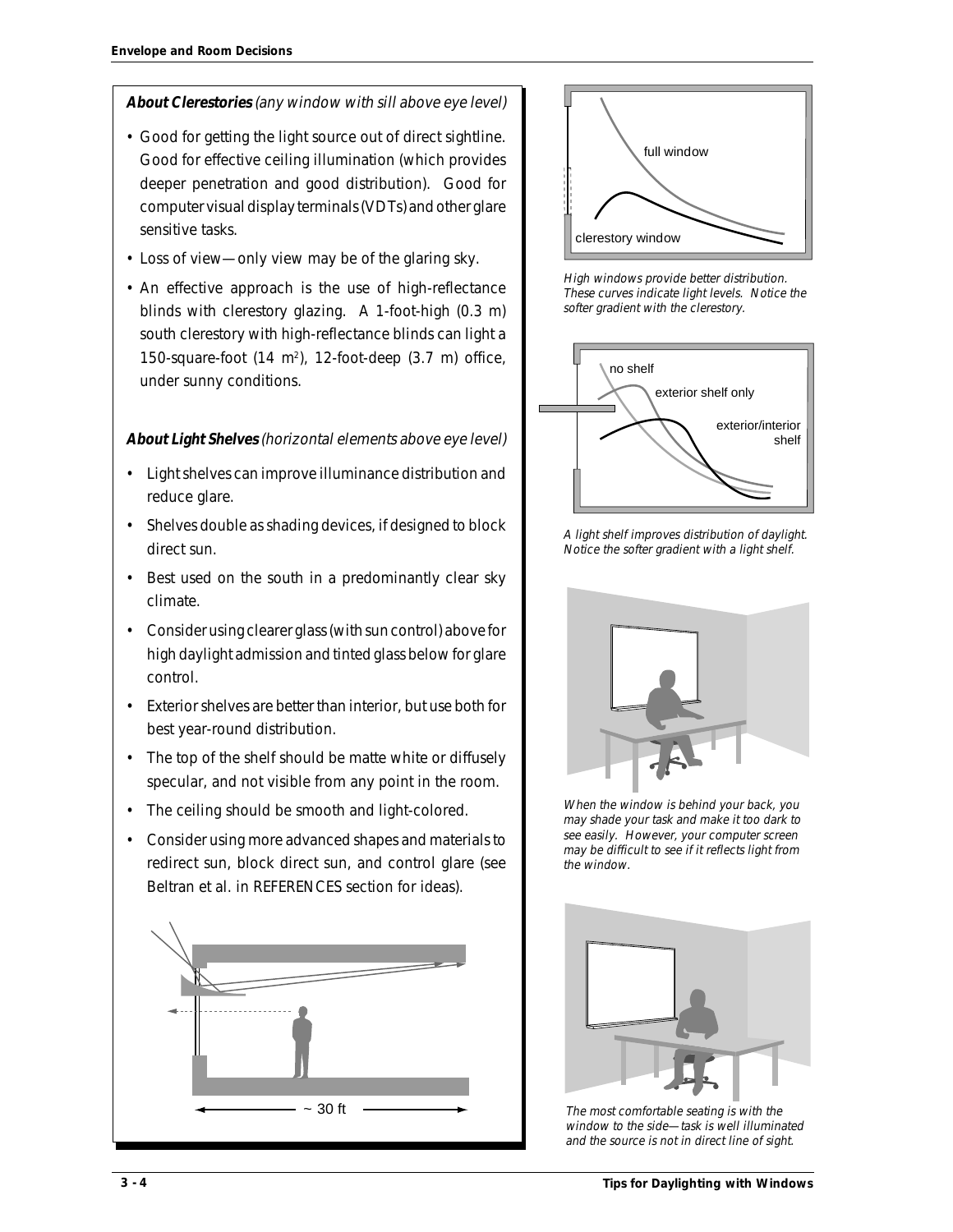# **Space Planning**

- **Locate activities according to light requirements.** Put rooms with little need for daylight (infrequent use, service, washrooms, VDTs) in non-perimeter areas. Locate tasks with higher lighting needs nearer the windows. Group tasks by similar lighting requirements for efficient use of electric lighting, and by similar schedules and comfort needs. Accommodate user preference and satisfaction when space planning is dictated by a worker's value to the organization (e.g., a highlevel worker placed near the window).
- **Locate activities according to comfort requirements.** Place flexible tasks or low occupancy spaces where there may be unavoidable glare, not enough daylight, or direct sun penetration. These spaces may at times be thermally or visually uncomfortable. If tasks are fixed and inflexible, comfortable glare-free conditions are required.



Facing the bright window creates a harsh contrast in comparison to your relatively dark task this is very tiring for the eye to have both in the same field of view.

- **Maintain daylight access.** Furniture layout should not block light for spaces farther from the window. Do not position full-height partitions, bookshelves, or files parallel to window wall if possible.
- **Use light-transmitting materials for partitions** where possible. Use clear or translucent materials in the upper portion of full-height partitions. If this approach is taken in corridor walls, corridors may be adequately lighted just by this spill light.
- **Shield occupants from views of highly reflective surfaces outside**, such as mirrored-glass buildings, water, snow, and large white surfaces.
- **Shield sensitive occupants from bright windows.** In highly glare-sensitive areas (e.g., with wide use of VDTs), shield occupants from view of sky and provide glare-controlling window coverings.
- **Keep reflected view of bright windows out of computer screens.** Be very careful where VDTs are placed. Either keep them away from windows or block the screen and occupant's view of the window. Use partitions or position the screen with the window to the side and slightly turned away from window.
- **Use west zones for service spaces.** Minimize use of exposed west zones as occupied work areas. Large areas of west glazing make for difficult daylighting, high cooling loads, and uncomfortable occupants.

# **Interior Design**

- **Don't use large areas of dark color.** Generally avoid all dark colors except as accents, and keep them away from windows. Dark surfaces impede daylight penetration and cause glare when seen beside bright surfaces. For good distribution throughout the room, it is especially important that the wall facing the window be light-colored. Mullions or other solid objects next to windows should be light-colored to avoid silhouette contrasts. Keep sills and other reveal surfaces light to improve daylight distribution and soften contrast. Dark artwork can reduce daylight effectiveness.
- **Aim for recommended surface reflectances.** Desirable reflectances (Illuminating Engineering Society recommendations): ceilings >80%; walls 50-70% (higher if wall contains window); floors 20-40%; furniture 25-45%.
- **Choose matte over specular surface finishes.** Matte finishes are recommended for good distribution of daylight and no reflected glare (hot spots).
- **Use light-transmitting materials.** Translucent or transparent partitions are best when possible—daylight can pass through to other spaces.
- **Supply window coverings that allow individual control** to accommodate different glare tolerances. Interior window shading should be light-colored for best cooling load reduction.
- **Choose colors under the right light.** Choose interior colors and finishes under daylight and under the proposed electric lamps to avoid surprises in color rendering.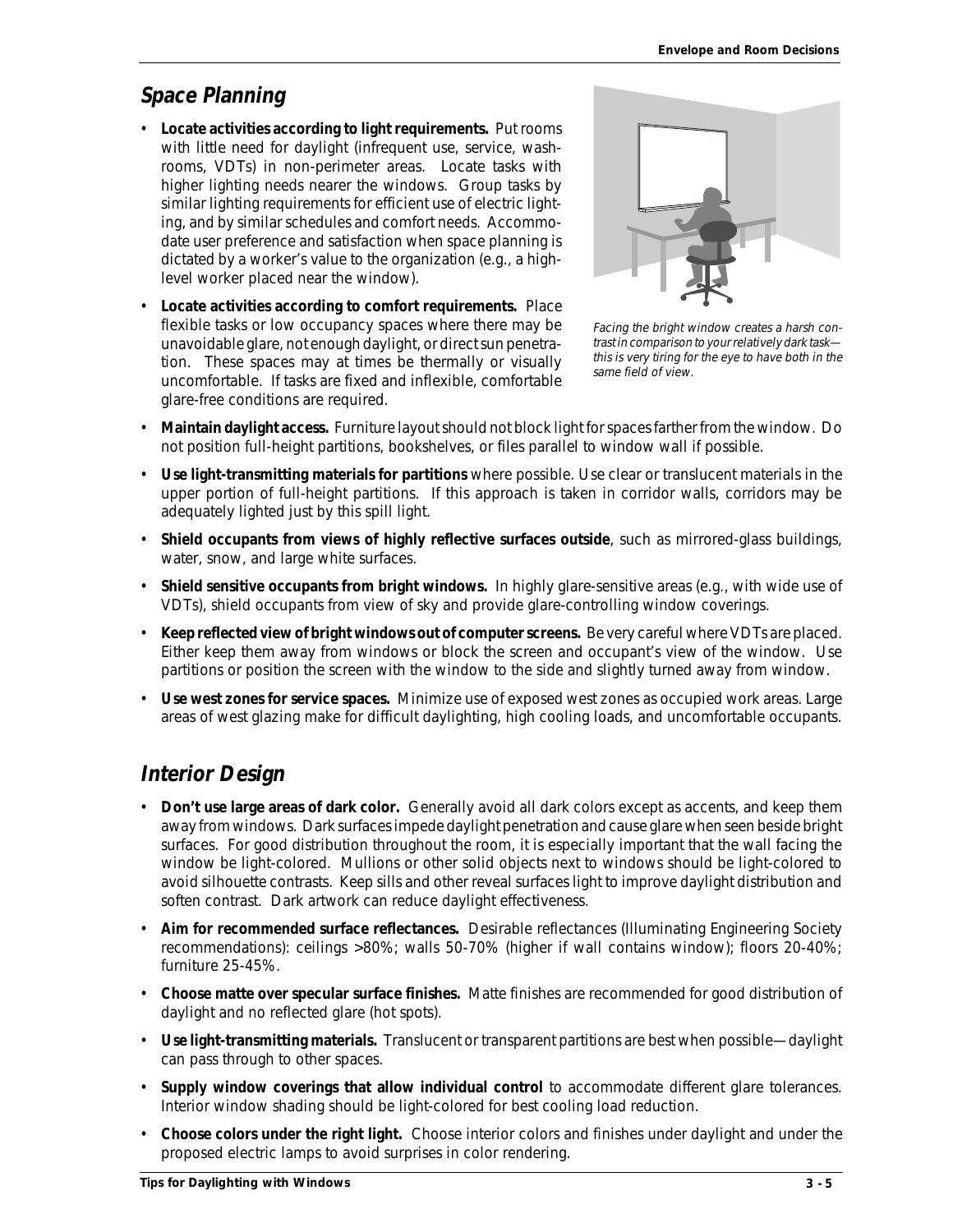

# *INTEGRATION ISSUES*

#### **Architecture**

• Facade design must be driven by interior results as much as exterior appearance. Form, siting, and skin decisions strongly influence daylighting performance, cooling loads, and occupant comfort.

#### **Interior**

- In daylighted spaces, it is critical that light colors be dominant, especially for walls and ceilings.
- Window coverings should allow for some light penetration while providing sun and glare control.
- Interior design must consider the role of interior finishes and objects as light modifiers within a daylighted space—these factors influence daylighting performance.

#### **HVAC**

- High skin-to-volume ratio is good for daylighting but may adversely affect thermal balance.
- Use building form and exterior shading to best reduce peak cooling load—this can save on HVAC first costs. Consult with an engineer to establish magnitude and relative importance of envelope decisions.

#### **Lighting**

- Window design and exterior and interior modifiers determine the nature of daylight in the space. Lighting design and control strategy are critical.
- Interior colors, furniture placement and partition heights are critical to lighting design—make these decisions with lighting designer input.

#### **Cost-effectiveness**

- High skin-to-volume ratio is good for daylighting, but may not yield a high enough ratio of rentable space and may be more costly to construct.
- A deep or layered building skin is more expensive than thin cladding but offers long term benefits if used to best advantage for sun and glare control. Computer analysis of building performance along with careful cost estimates are required for determining cost-effectiveness.

### **Occupant Comfort**

- The best lighting and mechanical systems can't make up for architectural errors with respect to perimeter zone comfort. Window and room design must provide for thermal and visual comfort of the occupant.
- Occupant satisfaction will depend on the fit between environment and task needs. Know the intended use of the space before design.

# *! PROVISOS*

- Dark tinted glazings diminish the capacity to daylight.
- Don't forget to look into lighting controls—their absence will not allow you to increase energy efficiency. (Be sure to work through the remaining sections of these guidelines.)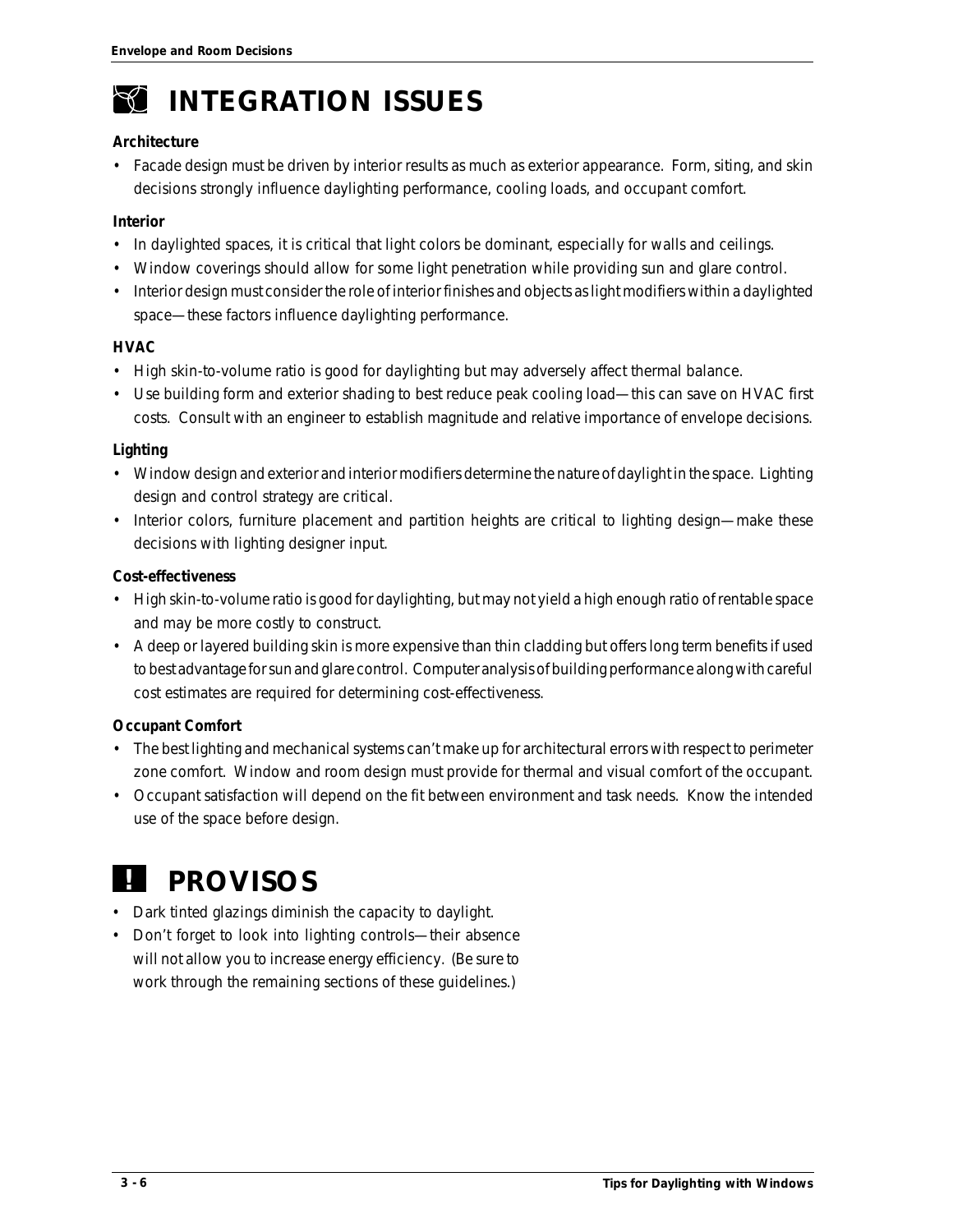# *TOOLS & RESOURCES*

# **Determining Required Net Glazing Area**

- **Use this as a starting point for estimating required window size**. Alternatively, use the equation to roughly find the average daylight factor (indoor horizontal illuminance divided by outdoor horizontal illuminance) for a given window size. The equation assumes a rectangular room whose depth is no more than 2.5 times window head height. It also assumes an overcast sky. For regions with predominantly clear skies, window area can be smaller than calculated here.
- **The equation below yields the required net glazing area**. To translate this to total window area, which includes framing and mullions, multiply by 1.25.



- **Average Daylight Factor**. Use:
	- 1 if low-light spaces are desired
	- 2 if average spaces are desired
	- 4 if bright spaces are desired
- **Total Area of Interior Surfaces**. Add up total surface area of walls, ceiling, and floor.
- **Area-Weighted Average Reflectance**. Ratio between 0 and 1. Add up total surface area of walls, ceiling, floor, windows, partitions, and furniture, and calculate weighted average reflectance (see equation), or

| Area-Weighted       | Wall Area X Wall Reflectance | Ceiling Area X Ceiling Reflectance |       |
|---------------------|------------------------------|------------------------------------|-------|
| Average Reflectance | Total Surface Area           | Total Surface Area                 | …etc. |

use 0.5 as default.

- Visible Transmittance. See V<sub><sub>T</sub> Table in Section 2, DAYLIGHT FEASIBILITY, or use:</sub>
	- 0.70 for small windows
	- 0.50 for medium windows
	- 0.30 for large windows
- **Vertical Angle of Sky**. Estimate the angle as shown, from center of window. Value between 0 and 90. If no obstruction, vertical angle is 90˚.

Source: "A Sequence for Daylighting Design," J. Lynes, Lighting Research and Technology, 1979.



Vertical Angle of Sky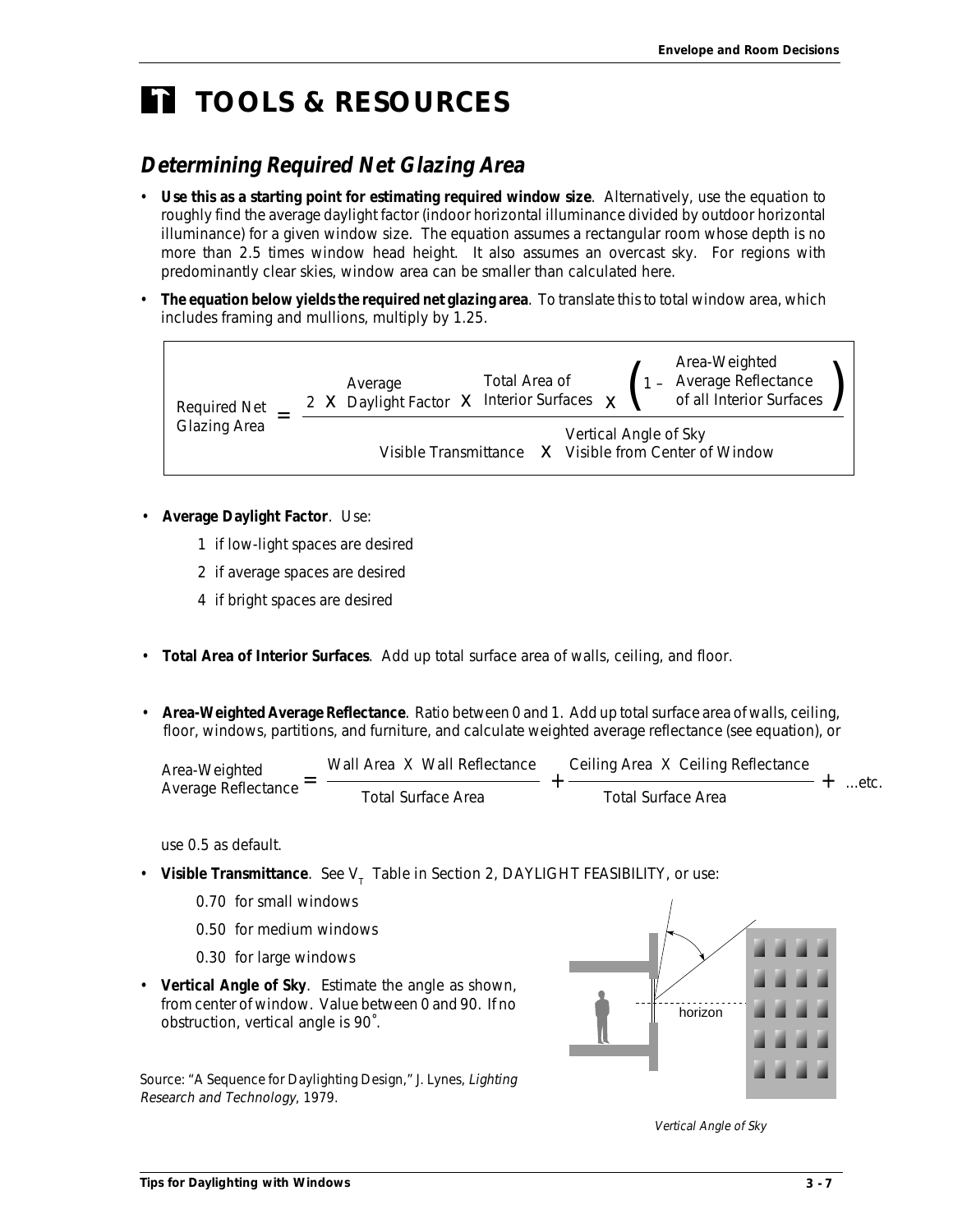# **Four methods to quantify daylighting levels and energy impacts**

- **1. Scale Model.** A physical model is a simple, quick, and inexpensive tool for determining approximate daylight levels in a space and is useful at all stages of design. A rough assessment of how well the design mitigates glare and controls direct sun can also be made. Models are helpful for fine tuning decisions, for convincing clients, and for flagging potential construction problems.
	- a. Ensure materials and joints are opaque cover joints with black tape; paint or cover exterior surfaces if not opaque. Note: White foamcore is not opaque and needs to be covered with opaque material.
	- b. Be sure to model all 3D features of the windows, like sills and reveals.
	- c. Glazing can be left out if you don't have a sample of the actual glazing, but see item i. below. If diffusing materials are intended, use tracing paper or a uniformly translucent plastic for glazing.
	- d. If possible, build in a modular fashion to allow easy variations. Scale: 1"=1' for small rooms, 1/2"=1' for larger rooms.



Scale models studied outdoors show the quality of lighting, flag glare problems, and provide measured daylight readings.

Source: Concepts in Architectural Lighting, by M.D. Egan, McGraw-Hill, 1983.

- e. Cut a porthole in the sidewall adjacent to window for eye and camera.
- f. Take outdoors, preferably to actual site or some place where sky exposure and obstructions are similar, position in proper orientation, and observe interior for several minutes as your eye adapts to the lower interior illuminance level. Qualitatively assess four things: character of the space, adequacy of illumination, glare, and balance across the room depth. Be sure to measure under an appropriate variety of sun and sky conditions (e.g., clear, overcast, etc.).
- g. Take photographs with a wide-angle lens and fast film—results are highly realistic and helpful for analysis later. Black and white film is recommended if model colors are not the intended final colors.
- h. Add furniture and other details for realism and scale. If you have access to photometric equipment, measure illumination and calculate daylight factor (horizontal indoor illuminance divided by horizontal outdoor illuminance) for several different task locations.
- i. If you have not included glazing in the model, multiply your readings by the visible transmittance of intended glazing.
- j. Ask at local utility or architecture school for possible assistance. Otherwise, see books listed below for more tips.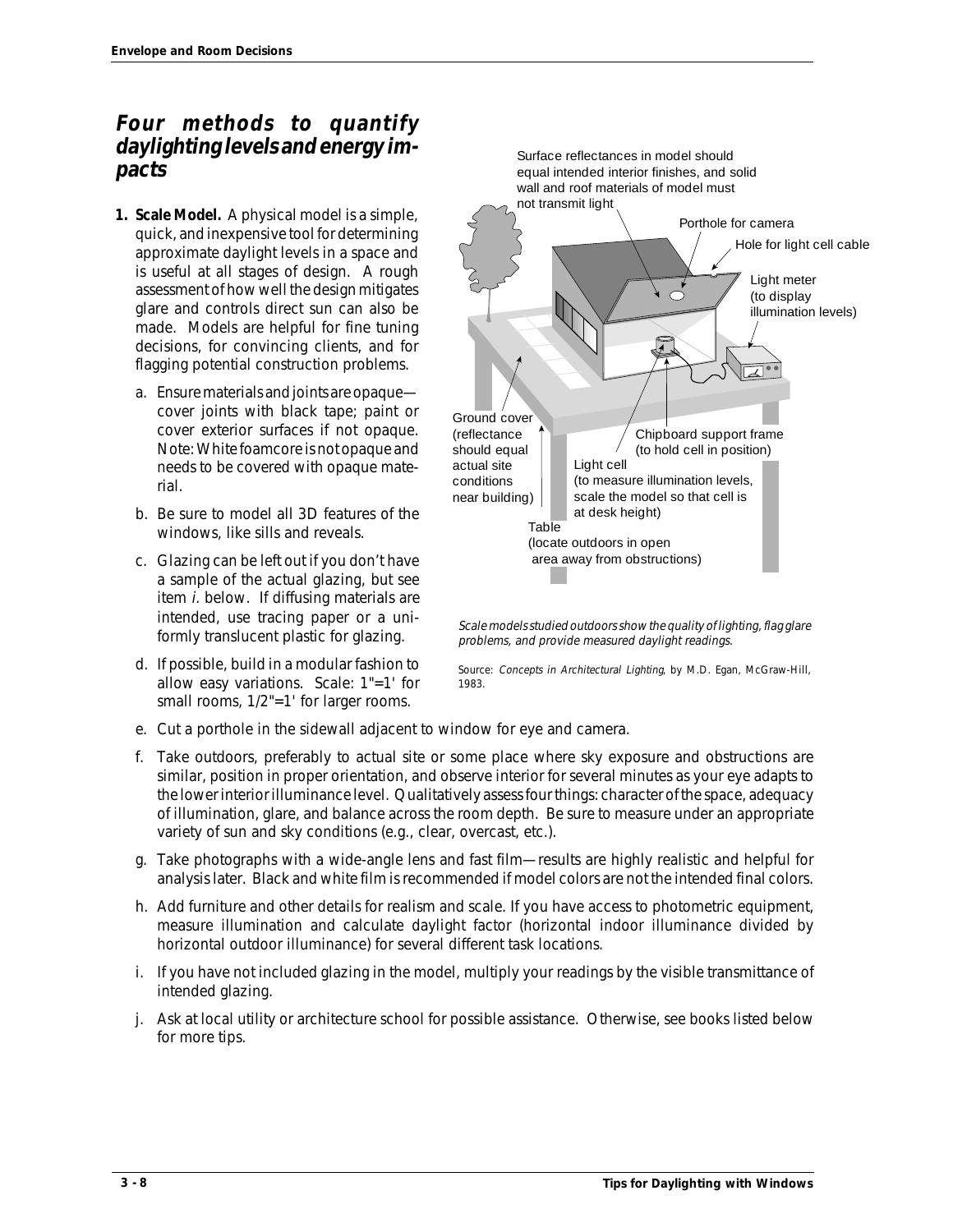- **2. Daylighting Calculations by Hand.** This is an alternative to photometry in a scale model, when it's important to quantify daylight illumination levels. Several standard procedures exist. A lighting designer should be familiar with them. Or obtain instructional literature (see sources below).
- **3. Computer Daylighting Models.** Daylighting software typically delivers faster, more accurate results than illumination calculations done by hand. Consult a lighting designer or request a "Daylighting Design Tool Survey" from the Windows and Daylighting Group at Lawrence Berkeley National Laboratory (510- 486-5605).
- **4. Engineering Software.** Refine window sizing, early glazing decisions, building form, and siting with preliminary mechanical load calculations. See the list of energy analysis software in the Mechanical Coordination section of these guidelines.

# **Other Resources**

- **IES** Contact the Illuminating Engineering Society at (212) 248-5000, ext. 112 for publications on daylighting, or visit the IESNA world wide web site at http://www.iesna.org.
- **ASHRAE** The American Society of Heating, Refrigerating, and Air Conditioning Engineers offers a wide range of reference materials. Call (800) 527-4723 for a publications list, or visit the ASHRAE world wide web site at http://www.ashrae.org.
- **Utility Company.** Inquire at local utility about possible incentives and design assistance.
- **Books**

Concepts in Architectural Lighting, by M. David Egan (McGraw-Hill, 1983) has a helpful section on window and interior design.

Concepts and Practice of Architectural Daylighting, by Fuller Moore (Van Nostrand Reinhold, 1985) is an excellent and thorough resource. Includes a good treatment of basic principles.

Daylighting Performance and Design, by Gregg D. Ander (New York: Van Nostrand Reinhold, 1995)

Sunlighting as Formgiver for Architecture, by William M.C. Lam (New York: Van Nostrand Reinhold, 1986)

• See annotated TOOLS & RESOURCES SUMMARY for additional sources.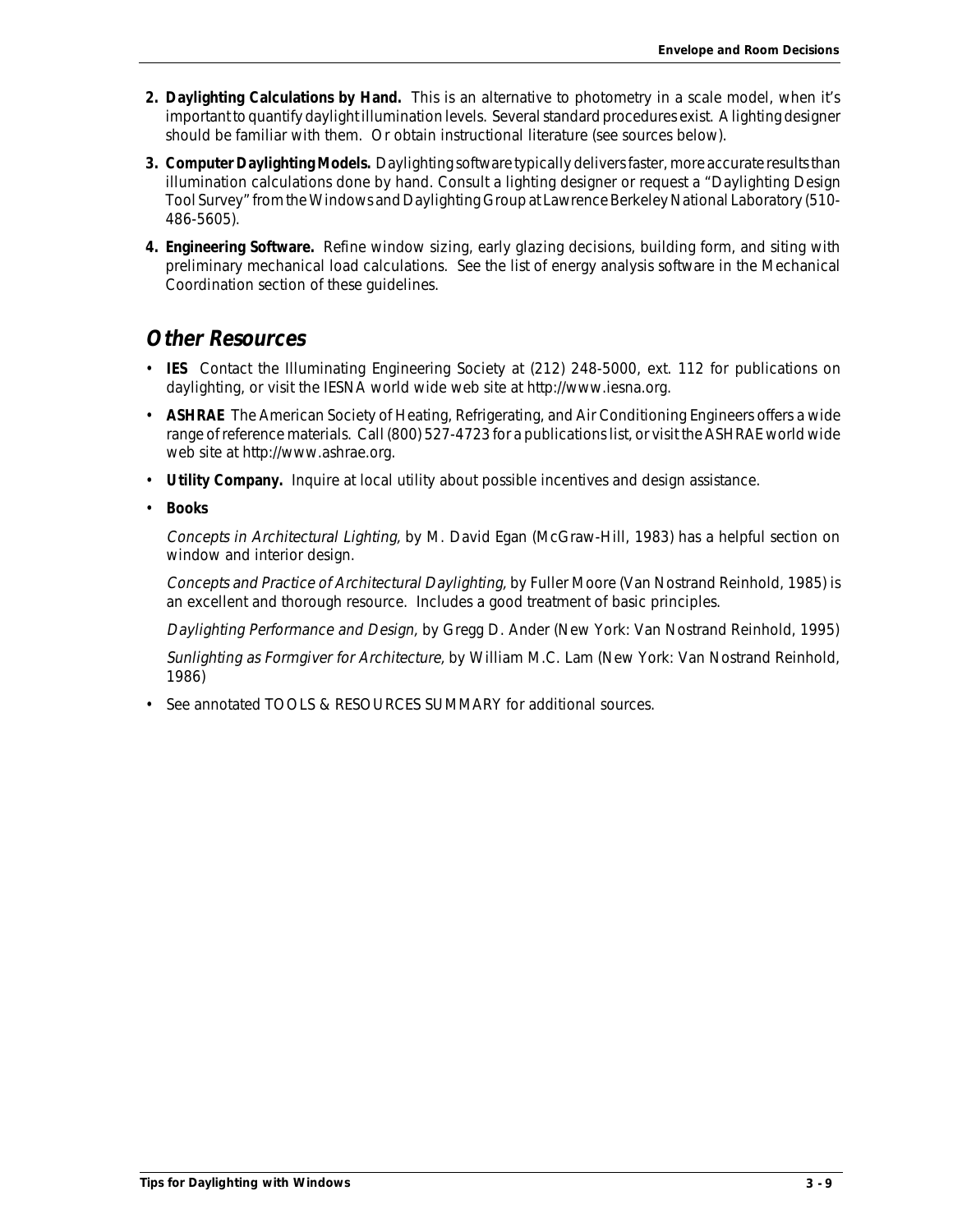# *CHECKLIST*

- 1. Know the true north orientation of the site and include it on all plan drawings. Lot property lines are typically given relative to true north.
- 2. If the site allows, the first attempt at building placement should be with the long axis running east-west.
- 3. Minimize apertures on the east and especially the west. Low sun angles for these orientations makes shading extremely difficult without blocking the entire window.
- 4. Study the potential for (a) an articulated form that yields a high percentage of perimeter space, (b) an envelope structure and cladding that can integrate shading, and (c) opportunities for the building to shade itself.
- 5. Develop initial thoughts about shading strategy and glazing type.
- 6. Determine whether your project budget will allow consideration of a light shelf or exterior projecting shading elements.
- 7. Begin window design with both interior considerations and exterior appearance concerns simultaneously. Place windows primarily to provide view and light. Size and place windows for best glare-free daylighting with minimal energy penalty. A mechanical engineer should perform preliminary calculations at this point to help in window design and to determine the importance of glazing and shading decisions yet to come. If a light shelf or exterior shading are under consideration, include these elements in the calculations.
- 8. Build a rough model to study daylighting effects with the proposed skin, ceiling height, and room depth.
- 9. Interior design should begin selecting light colors for finishes and window coverings. Remember that rendering of interior colors will be affected by glass color.
- 10. Identify which occupant tasks best benefit from daylight before laying out task locations on floors. Put tasks requiring low, uniform light levels or with periodic occupancy (e.g., telephone closet) in the building core.
- 11. Discuss daylighting concepts with lighting designer or consultant to ensure that electric lighting layout and controls address daylight needs at the start of the lighting design process.
- 12. Check coordination issues with lighting, structural, and mechanical design. Keep ceiling as smooth and high as possible.

# **If you have...**

## **no time**

- 1. Minimize window area on east and especially on west.
- 2. Keep window area to a 30-40% window-to-wall ratio.
- 3. If tenants are unknown, use a strip window.
- 4. If tenants are known and punched windows are used, plan task areas to correspond with windows.
- 5. Keep interior finishes light-colored.
- 6. Try to increase surface area of window opening and splay these surfaces if possible.

# **a little time**

In addition to above:

- 1. If preliminary glazing decision has been made, use engineer's early calculations to refine window area.
- 2. Explore envelope alternatives that could incorporate shading elements or light shelves.
- 3. Build a simple model and view it outdoors for lighting quality and glare.

## **more time**

In addition to above:

- 1. Build a more accurate model and view/photograph outdoors. If photometric equipment is available, measure the daylight in the model. Refine design as necessary.
- 2. Mechanical engineer models variations in siting, form, footprint, and skin materials in an optimization study. Engineer looks for equipment downsizing opportunities.
- 3. Hire a daylighting consultant or investigate computer design tools.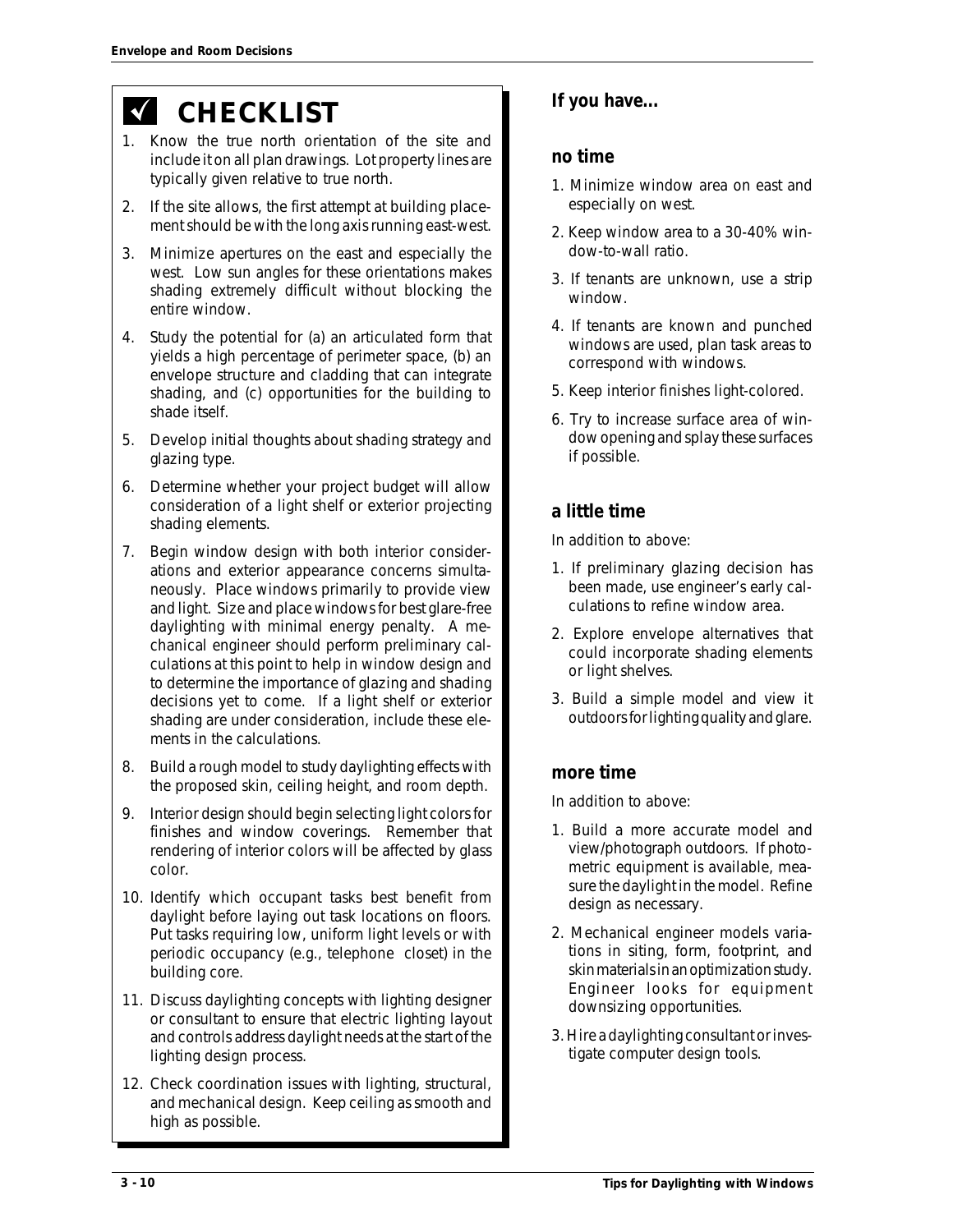# *Glazing Selection*

# **SECTION 4**

#### *Tips for Daylighting with Windows*

# *OBJECTIVE*

# **Make an informed glazing selection from all design perspectives.**

• Choose glazing to maximize daylight effectiveness and occupant comfort, and minimize energy use, while still meeting architectural objectives.

# *C* **KEY IDEAS**

# **Glazing Technology**

**Examine ALL glazing properties when choosing a product.** Glazing selection should be a careful process of evaluating and weighing tradeoffs. Review all of the critical characteristics of glazing, listed in product brochures, for a good all-around selection. See a brief explanation of these properties below:

- **Visible Transmittance**, or daylight transmittance, is the percentage of visible light striking the glazing that will pass through. Visible transmittance values account for the eyes' relative sensitivity to different wavelengths of light. Glazings with a high visible transmittance appear relatively clear and provide sufficient daylight and unaltered views; however, they can create glare problems. Glazings with low visible transmittance are best used in highly glare-sensitive conditions, but can create "gloomy" interiors under some weather conditions and diminished views. They are unsuitable for many daylighting applications since they do not provide enough light for typical visual tasks. Note that some glazings can have a high visible transmittance but obscure views, e.g. frosted or patterned glass.
- **Visible reflectance**, or daylight reflectance, indicates to what degree the glazing appears like a mirror, from both inside and out. It is the percentage of light striking the glazing that is reflected back. Most manufacturers provide both outside reflectance (exterior daytime view) and inside reflectance (interior mirror effect at night). All smooth glass is somewhat reflective; various treatments such as metallic coatings increase the reflectance. High reflectance brings with it low visible transmittance and all the interior disadvantages that may be associated with that characteristic.
- **Solar Heat Gain Coefficient (SHGC) or Shading Coefficient (SC)** are indicators of total solar heat gain. SHGC, which is replacing SC, is the ratio of total transmitted solar heat to incident solar energy, typically ranging from 0.9 to 0.1, where lower values indicate lower solar gain. These indices are dimensionless numbers between 0 and 1 that indicate the total heat transfer of the sun's radiation. SC is the ratio of solar gain of a particular glazing as compared to a benchmark glazing (1/8" or 3 mm clear glass) under identical conditions. These properties are widely used in cooling load calculations. To convert between these properties,  $SC \approx 1.15 \times SHGC$ .
- **U-Value** (W/m2·K, Btu/h·ft2·˚F) is a measure of heat transfer through the glazing due to a temperature difference between the indoors and outdoors. U-Value is the rate of the heat flow, therefore lower numbers are better. **R-Value** is the resistance to heat flow (R = 1/U), with higher numbers indicating better insulation. Glazing products usually list U-Value. Center-of-glass U-values are generally lower than whole-window U-values, which account for the effect of the frame and mullions. This property is important for reducing heating load in cold climates, for reducing cooling load in extremely hot climates, in any application where comfort near the windows is desired, and where condensation on glass must be avoided.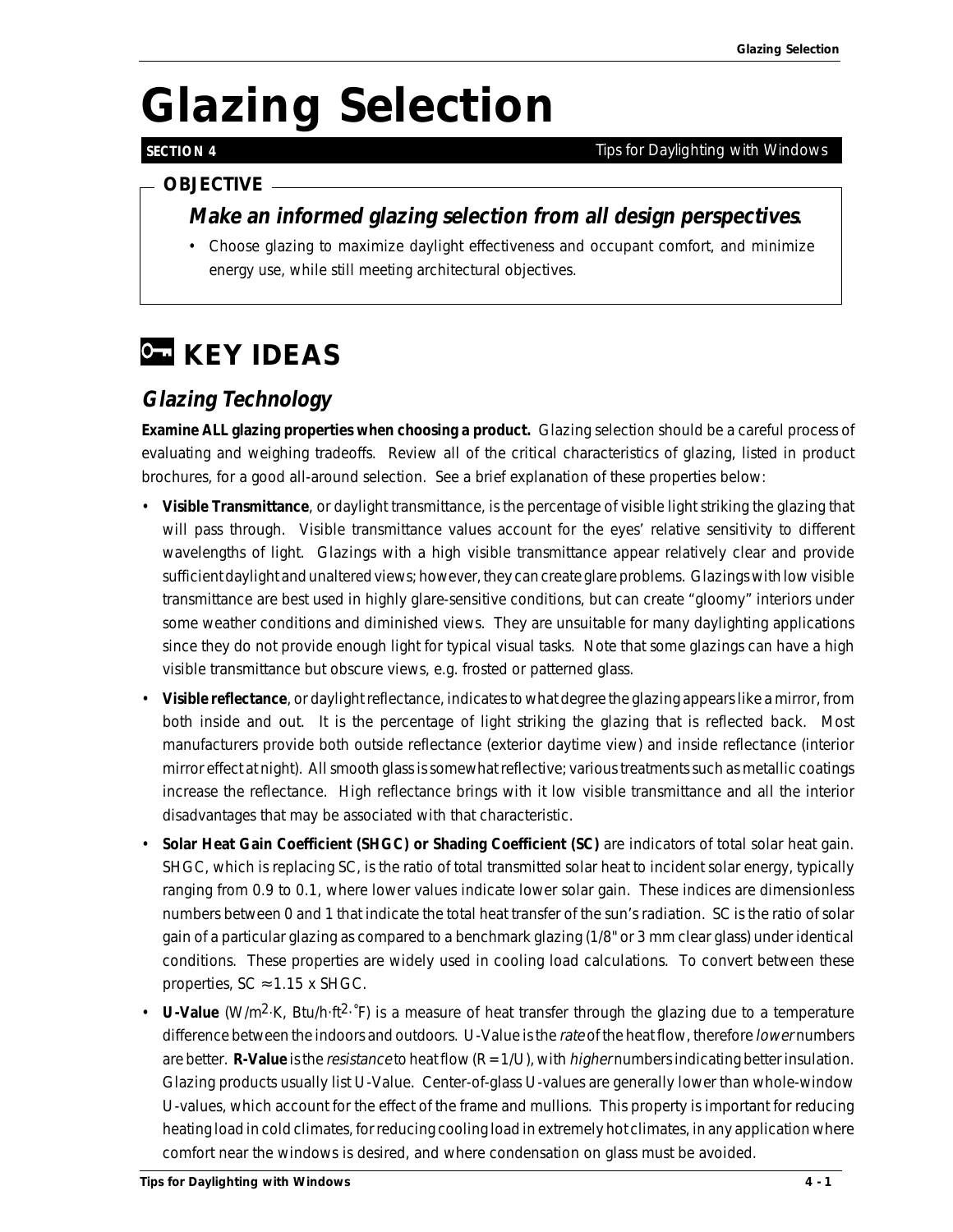- **Ultraviolet Transmittance** indicates the percentage of ultraviolet radiation (a small portion of the sun's energy) striking the glazing that passes through. Ultraviolet radiation (UV) is responsible for sunburn of people and plants, and contributes to fabric fading and damage to artwork. Many energy-efficient glazings also help reduce UV transmission.
- **Spectral Selectivity** refers to the ability of a glazing material to respond differently to different wavelengths of solar energy – in other words, to admit visible light while rejecting unwanted invisible infrared heat. Newer products on the market have achieved this characteristic, permitting much clearer glass than previously available for solar control glazings. A glazing with a relatively high visible transmittance and a low solar heat gain coefficient indicates that a glazing is selective. Spectrally selective glazings use special absorbing tints or coatings, and are typically either neutral in color or have a blue or blue/green appearance.
- **Glazing Color** affects the appearance of view (bronze will dull a blue sky, for example) and the appearance of interior finishes. Examine carpet, fabric and paint samples in daylight that comes through the intended glazing to be sure colors are not changed undesirably. Glazing color is also a dominant determinant of the exterior appearance of the building facade. Color is the property that often dominates glazing selection and can thus unnecessarily constrain or complicate daylighting design. For example, a strong color preference for gray or bronze may make a good glazing selection more difficult. Staying more flexible with respect to color will keep more opportunities open.
- **Sound Transmission** is an important glazing system property in some projects, and many energy-efficient glazings deliver improved acoustic performance as a side benefit. Outdoor-to-indoor transmission class (OITC) is the property used to express sound attenuation characteristics. The higher the OITC rating, the better the unit will insulate against sound. Multilayer assemblies, especially those with a laminated layer, generally have high OITC ratings.

# **Selection Process**

• **Choose between dual-pane and single-pane glazing**. This is the critical first decision in glazing selection. Although higher in first cost, dual-pane insulating glazing typically improves comfort in perimeter zones, offers greater flex-



An ideal spectrally selective glazing admits only the part of the sun's energy that is useful for daylighting.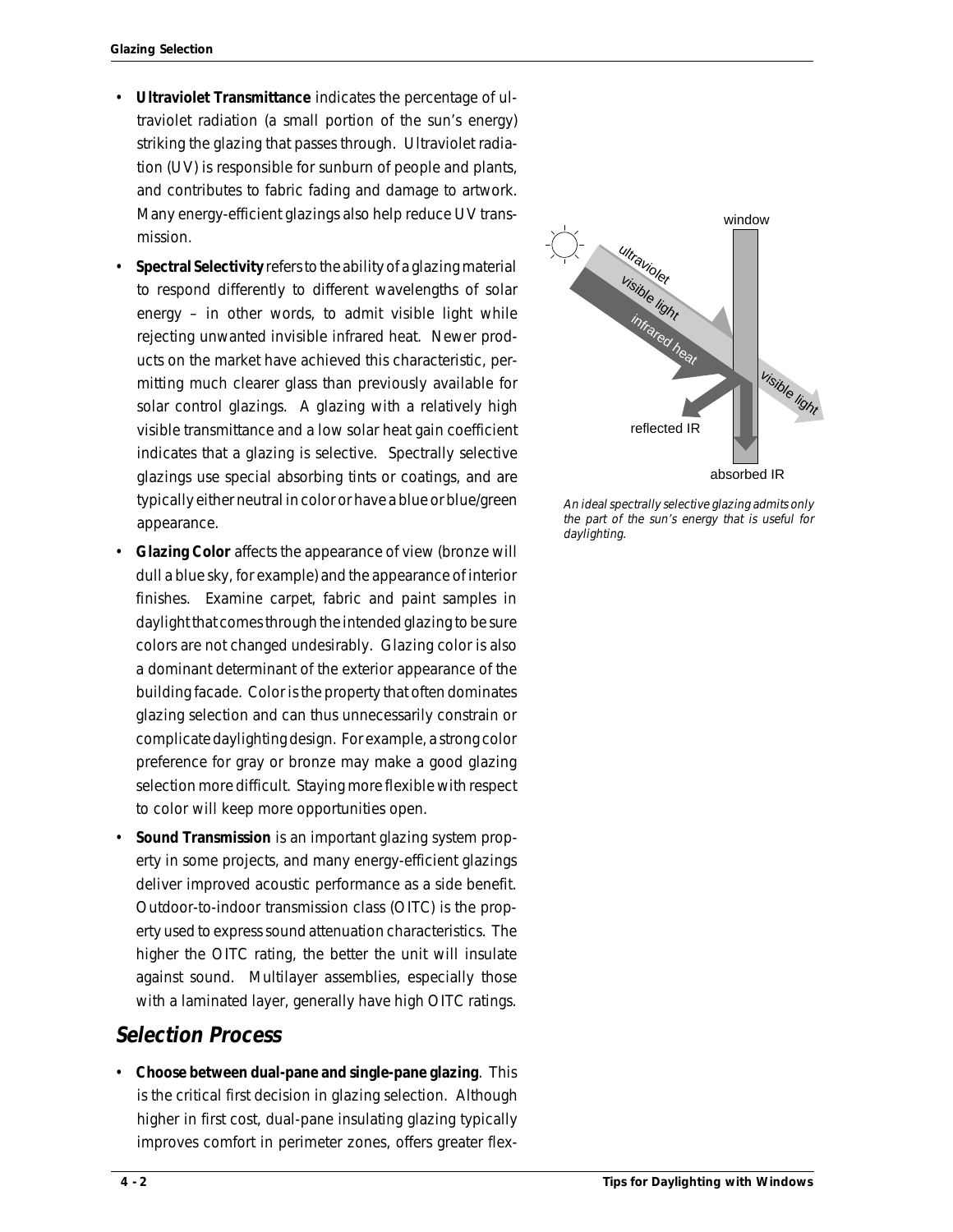ibility in product selection, improves acoustic performance, and reduces mechanical loads. Most new energy-efficient buildings should use insulating glazing. Single-pane glazing with exterior shading can be effective in mild climates if there is significant solar radiation.

- **Choose a spectrally selective glazing**. Select a moderate visible transmittance for glare control (50-70% is a good starting point, depending on visual tasks, window size and glare sensitivity; the larger the windows or the more critical the glare control, the lower the desirable visible transmittance). Examine manufacturer literature for good glazing candidates. Find the product tables for insulating or single pane units, depending on your initial selection, and look for products with your desired visible transmittance and the lowest possible solar heat gain coefficient.
- **Balance the conflict between glare and useful light**. A physical model studied outdoors is a good tool to qualitatively assess glare. If glare is an anticipated problem, and if an architectural solution to glare is not possible (moving windows out of the field of view, using deep reveals, shading systems, and other physical modifiers), then select a glazing visible transmittance that is a compromise between glare and light. A visible transmittance as low as 25% may still provide adequate daylight.
- **Window size and glazing selection can trade off with each other**. Use the **effective aperture** approach when making these decisions: Larger window area requires lower visible transmittance; smaller windows requires high visible transmittance. See the illustration. A good target value for effective aperture is between 0.20 and 0.30.
- **Big windows require better glazing**. The bigger the window, the lower the required solar heat gain coefficient and visible transmittance. The bigger the window, the greater the need for insulating glazing. Large areas of inefficient glazing bring major comfort and energy cost penalties, cooling system penalties, and may not be permitted by building codes.
- **Don't assume that dark glass provides good solar control**. Many dark glazings block more light than heat, and therefore only minimally reduce cooling load. Dark glass can produce a gloomy interior atmosphere and may affect productivity and absenteeism. Consult product brochures or manufacturer representatives to be sure you are aware of the range of product choices today. Dark glass not only reduces daylight, it also increases occupant discomfort on



Clear Glass  $WWR = 0.30$ high  $VT = 0.88$ 



Tinted Glass  $WWR = 0.50$ medium  $VT = 0.53$ 



Heavily Tinted or Reflective

 $WWR = 0.70$  $low *VT* = 0.38$ 

Effective Aperture (EA) is visible transmittance (VT) x window-to-wall ratio (WWR). These three windows all have the same EA of 0.26.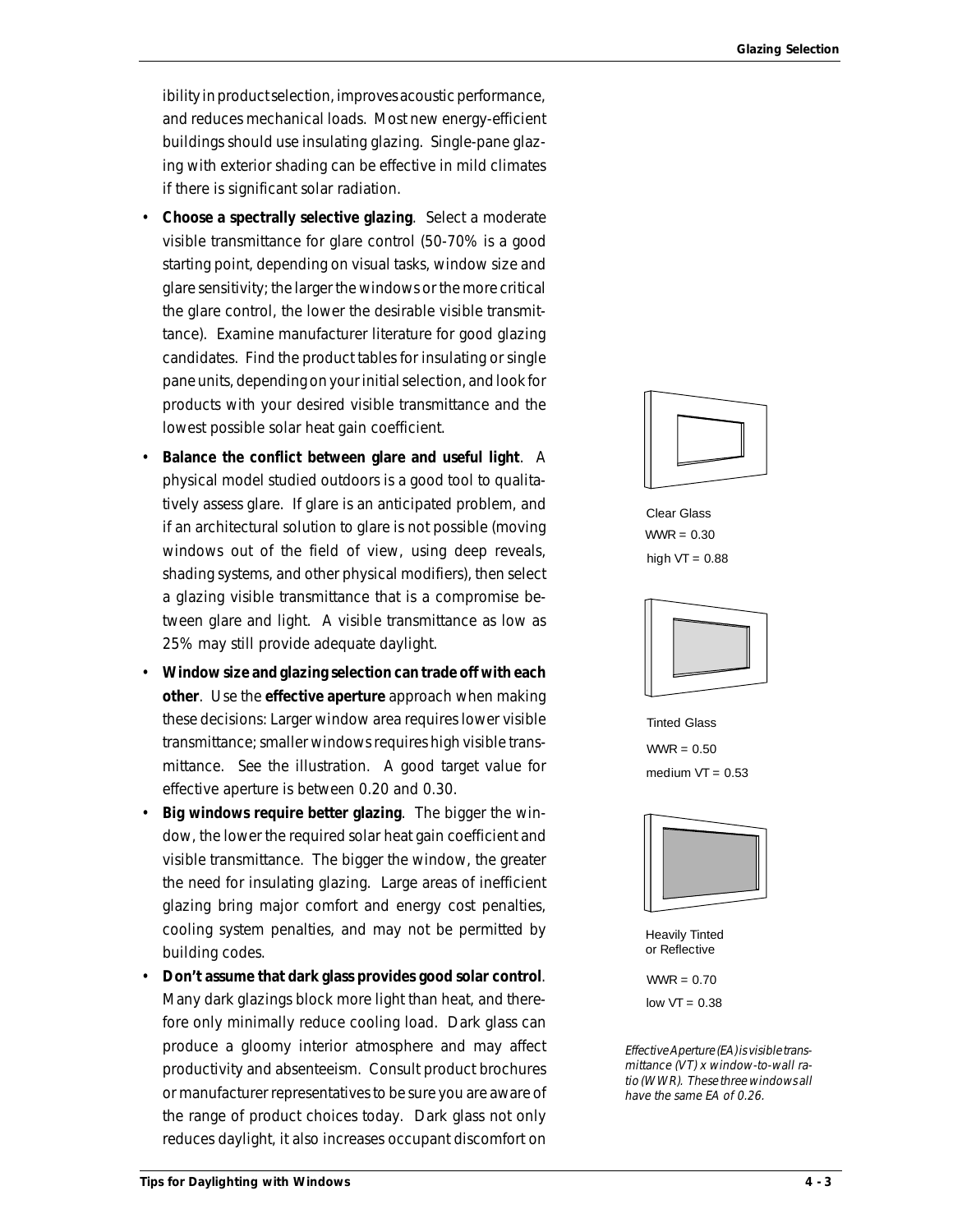a sunny day, particularly in single glazed form. The glass absorbs solar energy and heats up, turning it into a virtual furnace for anyone sitting near it. Today, solar control is available in much clearer glazings.

- **Don't count on glazing alone to reduce heat gain and discomfort**. If direct solar beams come into the building, they still create a mechanical cooling load and discomfort for occupants in their path. Exterior shading combined with a good glazing selection is the best window strategy. Interior shading options can also help control solar heat gain.
- **Vary glazing selection by facade, if possible**. A lower solar heat gain coefficient on the south, east and especially west windows will reduce the cooling load.
- **Check Building Codes**. Some codes restrict the allowable area of glazing or thermal properties or both. Often tradeoffs are possible: more area is permitted if better glazing is specified.

# *INTEGRATION ISSUES*

### **ARCHITECTURE**

A good glazing for daylighting, with a relatively high visible transmittance, will appear fairly transparent from the outside. A desire for an opaque or mirrored facade is often not compatible with daylighting.

### **INTERIOR**

Glazing color strongly affects color rendering of interior finishes in daylighted areas.

Color and visible transmittance affect the view and the occupants' sense of connection with the outdoors. High transmittance glass in a neutral or soft color helps make windows effective links to the world outside.

Low transmittance glazing makes interiors feel gloomy when overcast or sunlight levels are low. However, it may be useful to control glare in some circumstances.

#### **HVAC**

Glazing characteristics are a large factor in heating and cooling loads. A mechanical engineer should help determine optimal glazing properties for an efficient mechanical system. High performance glazing generally reduces annual energy use, peak loads, individual zone fluctuations, wide differences in coincident zone loads, and occupant complaints.

Examine equipment downsizing opportunities with glazing improvements. Model the entire fenestration system correctly when calculating cooling load and optimum glazing properties. In particular, include any exterior shading in the model as this reduces the importance of a low glazing solar heat gain coefficient.

Insulating glass may eliminate the need for a perimeter heating system.

### **LIGHTING**

Visible transmittance determines how much daylight will be admitted, once the window size is set. The lighting designer must assess expected daylight levels before final glazing selection. If daylighting levels are not satisfactory, choose an alternate glazing with a different visible transmittance or increase glazing area.

Glazing color affects color temperature of the daylight and should be considered when matching electric sources in daylighted zones.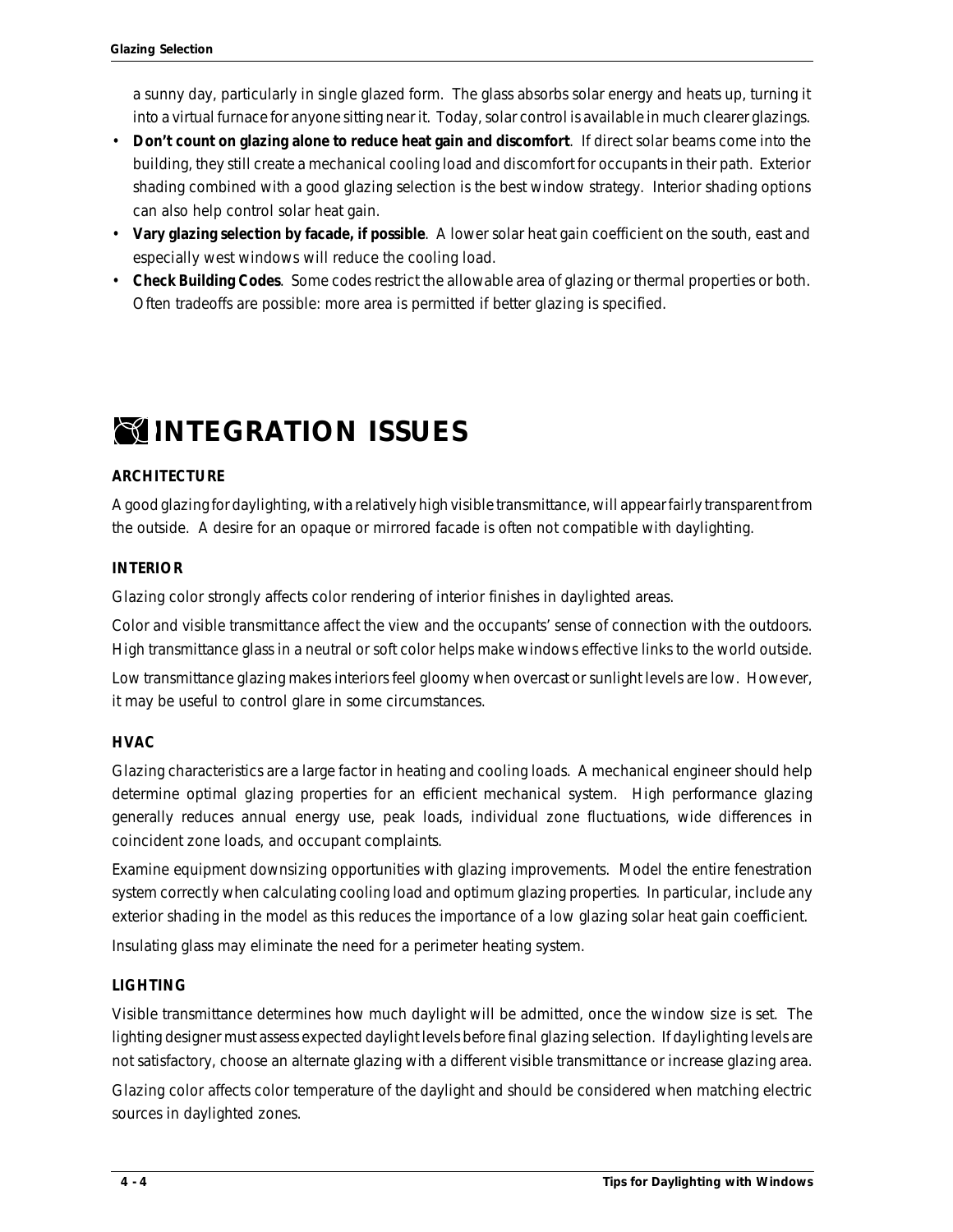#### **COST-EFFECTIVENESS**

High performance glazings cost more than their standard alternatives but may pay for themselves in four ways: reduced energy bills, reduced first costs in mechanical equipment, increased occupant productivity, and avoided future retrofit costs (in added mechanical equipment or window fixes, due to commonly unanticipated occupant discomfort). Mechanical load calculations can provide an estimate of the first two savings opportunities. Case study and anecdotal evidence supports the second two benefits.

#### **OCCUPANT COMFORT**

Single pane glass near an occupant can create a hot or cold sensation regardless of interior air temperature. When it is cold outdoors, the body radiates heat to the cold glass surface and is chilled. Sun striking glass, especially a tinted unit, heats the unit up well above skin temperature, which then radiates heat to the body and induces a sense of overheating. The mechanical system cannot easily overcome these situations, since it typically adjusts air temperature only and not the temperature of the glass.

Cold glass will also induce a chilly downdraft.

When windows will be near occupants, insulating glazing is the best choice for comfort. Tinted glass in an insulating unit does not cause the radiation problem described above since the tinted piece is typically in the outboard pane.

Glazing with a high visible transmittance can cause glare if preventive measures are not taken. Some examples of glare avoidance discussed elsewhere in these guidelines include user-operated shading devices, architectural modifiers, and balancing window brightness with other light sources.

# *PROVISOS*

- Renovations in historic buildings typically need extra care in glazing selection, as historic preservation rules usually require the look of the facade to remain the same. This means any new glazing must appear the same as the original, in most cases, clear. Select an advanced, insulating, spectrally selective glazing for an efficient, comfortable and daylighted renovation.
- Some tinted glazings cannot tolerate partial shading due to the thermal stresses caused by a large temperature range across a single piece of glass. Consult the glazing manufacturer regarding the building's shading scheme.
- A strong desire for extremely dark or mirrored glazing is not normally compatible with daylighting design.
- Consult glazing suppliers for information on structural aspects of glazing. Specific applications may require tempered, laminated, or other glazings to meet performance requirements.
- Simplified mechanical load calculations do not accurately model the energy behavior of windows, due to the complexity of that behavior and the oversimplification inherent in commonly used glazing properties.

For example, rough approximate mechanical calculations frequently indicate that single pane glazing is more desirable than insulating glazing for California commercial buildings; while more sophisticated modeling software reveals the opposite conclusion with respect to peak cooling load, annual energy use, and comfort. Do not rely on these simplified calculations in making a decision; use them as guidelines only.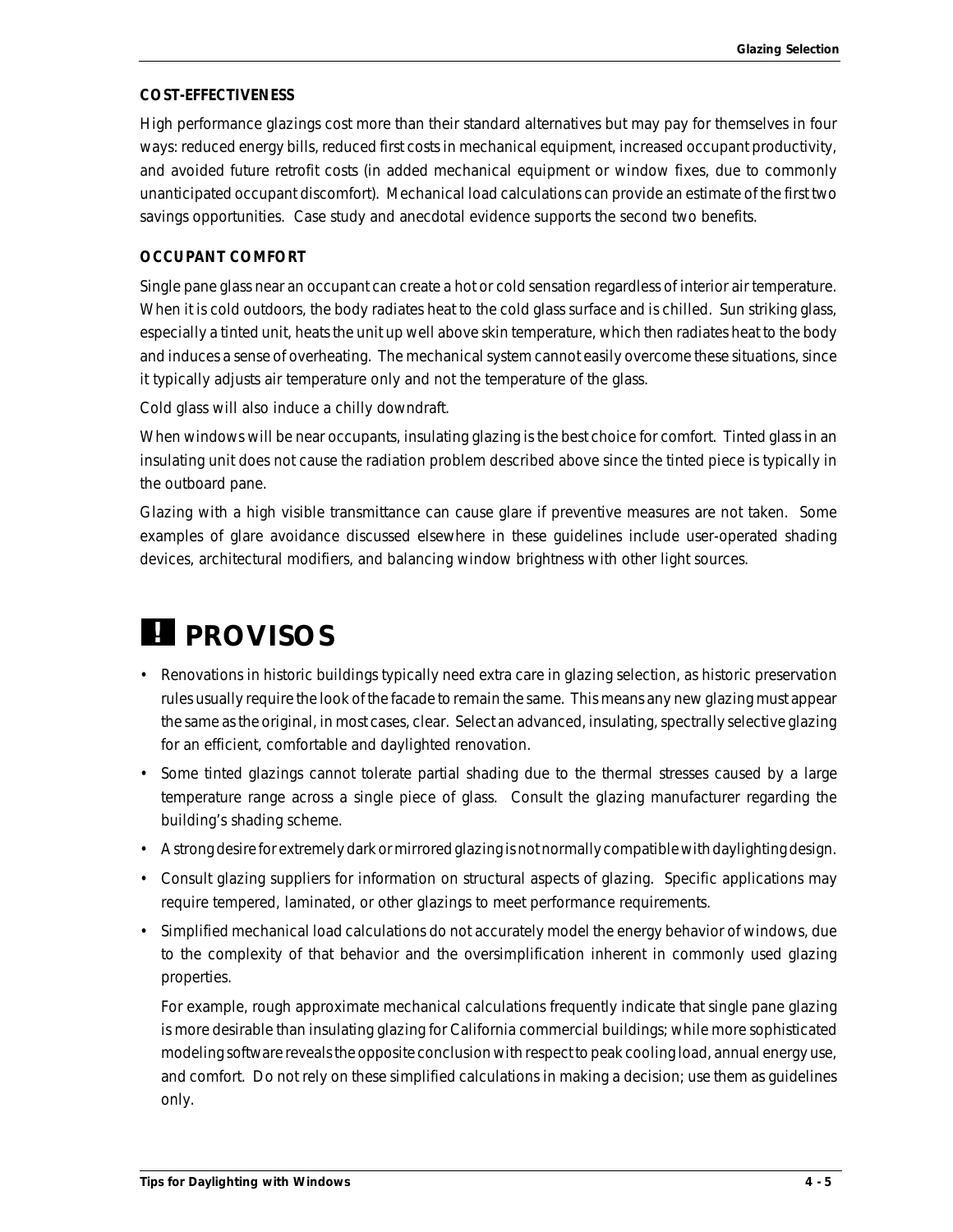# *TOOLS & RESOURCES*

- **Manufacturer Technical Literature and Product Representatives** are free sources of information and assistance. Begin with section 08810 in Sweets Catalog to identify product choices and suppliers. Many of the brochures in this section contain useful general information on glazing in addition to productspecific data. Most manufacturers will readily supply samples (typically 12" by 12" or smaller) and copies of their Sweets brochures. Some manufacturers will also perform energy calculations for you.
- **National Fenestration Rating Council** compiles a directory of window products with associated thermal, solar, and optical properties. While the emphasis is on residential applications, much of the information is useful for commercial buildings. NFRC data and window labels provide a consistent and accurate way to compare product properties (similar to refrigerator labels). See www.nfrc.org.
- **Scale Model.** A model studied outdoors can be an accurate and easy way to anticipate glare potential and evaluate daylight levels and direct sun control. See Section 3, ENVELOPE AND ROOM DECISIONS, for information on measuring daylight in a model, which requires that you have access to photometric equipment (light meters). If light levels are not satisfactory, make an alternate glazing selection for a different visible transmittance or adjust window size. A glare study is easier to conduct. Follow the model-building instructions given in ENVELOPE AND ROOM DECISIONS. If possible, include the actual glazing material (get a sample from the manufacturer) or a material to closely approximate the color and transmittance of the glazing. Take the model to an outdoor site with similar sky view as the actual site, get in a comfortable seated position, and look through the eye hole. Cup hands around eyes or wear an opaque drape over head so that no outside light enters the peephole or interferes with your focus. Observe the space for at least five minutes and assess the visual comfort. If windows appear

uncomfortably bright, or if the contrast gradient is too harsh through the room, take a corrective measure such as an adjustment to the visible transmittance or an architectural solution as discussed elsewhere. Daylighted spaces are dynamic: Use the model under a range of sun positions and weather conditions to get a better feel for the range of expected conditions.

• **Software.** Mechanical engineer's standard calculations are useful for comparing peak loads and annual energy use with different glazing options. Remember that this software can only approximate the behavior of glazings and buildings.

The *Window 4.1* program is public main software that accurately analyzes

|                                     |                                                                                                                    | with LoE-170 on 83 Surface      | Insulating Reflective Glass |                      |                       |                                                                                                                |                                                   |                     |                        |                |             |         |               |                |                          |                                      | 08810/CAR<br><b>Bustave 3148</b>                    |                        |
|-------------------------------------|--------------------------------------------------------------------------------------------------------------------|---------------------------------|-----------------------------|----------------------|-----------------------|----------------------------------------------------------------------------------------------------------------|---------------------------------------------------|---------------------|------------------------|----------------|-------------|---------|---------------|----------------|--------------------------|--------------------------------------|-----------------------------------------------------|------------------------|
|                                     | SS Series Performance Date                                                                                         | 5 READLEY F                     |                             |                      |                       |                                                                                                                |                                                   | <b>STANDARD</b>     |                        |                |             |         | fature        |                |                          |                                      |                                                     |                        |
| <b>Jacket</b><br><b>Represent</b>   | <b>SMIN</b><br>types.                                                                                              | <b>Takes</b><br>meng.<br>terior | top:<br><b>Middell</b><br>₹ | <b>BURNLINE</b><br>× | <b>Bufarisms</b><br>x | time.<br><b>Affairs</b><br>Ŧ,                                                                                  | <b>SAN ENNIS</b><br><b>Refindants</b><br>s,<br>wi |                     | Winter<br><b>North</b> | <b>Magnier</b> | Termin      |         | Winner        | <b>Blairie</b> | <b>Automotive</b>        | <b>Stating</b><br><b>Cheffigheid</b> | <b>FAIR SWIL</b><br><b>Bukti</b><br><b>Included</b> | War<br><b>Book</b>     |
| <b>Stati</b>                        | receive Gos (174) Space<br>3119                                                                                    | THE                             |                             | u                    | H                     |                                                                                                                | ×<br>E                                            | $\overline{a}$<br>٠ | <b>Brigate</b>         | m.             | <b>Huan</b> | ÷       | Argon!        | $+$<br>٠       | trans                    | 11                                   | r                                                   | ×                      |
| <b>Sign</b>                         | 酣<br>ΞŘ                                                                                                            | <b>Sing</b>                     | Ħ                           | II.<br>и             | ×                     |                                                                                                                | 14                                                | ٠                   | ×                      |                | <b>RISK</b> | ٠       | 1.1           |                |                          | h                                    | D                                                   | ü                      |
| <b>Sems</b><br><b>Side</b>          | 挑談<br>31.985                                                                                                       |                                 | d                           | t<br>τ               | ħ<br>Ŧ                |                                                                                                                | ă<br>Ħ                                            | ٠<br>٠              | ł                      | в              | š           |         | II.<br>18     | ٠              | H<br>ts                  | и<br>n<br>Ħ                          | à.<br>E<br>×                                        | list<br>$\overline{1}$ |
| in,<br><b>Wine</b>                  | EG<br>$-40$                                                                                                        | <b>STA</b>                      |                             | n<br>٠               | и<br>٠                |                                                                                                                | ы<br>m                                            | ä<br>٠              | s                      | в<br>$_{1}$    |             | 1.8     |               |                | iΰ<br>×<br>ū             | и<br>ü<br>π                          | I<br>Ŧ                                              | ñ                      |
| <b>Boxes</b>                        | <b>Highly</b><br>330<br>$32 - 347$                                                                                 | <b>Bank</b>                     |                             | t<br>×<br>u          | u<br>¥                |                                                                                                                | H<br>ï                                            | $\overline{ }$      | 三三                     | B              | <b>RAFE</b> | u       | Ħ             | 1B             | 16<br>÷                  | m<br>۰                               | ÷<br>٠                                              | ä<br>立                 |
| <b>Basi</b><br>ma                   | EIS                                                                                                                | that                            | Z                           | t                    | ÷                     |                                                                                                                | 꼼                                                 | 3                   | s                      | 33             | H           | 13      | 13            | B              | 18<br>ü                  |                                      | $\equiv$<br>E                                       | д<br>÷                 |
|                                     | 11 Series Performance Oata<br>$-20$                                                                                |                                 |                             |                      |                       |                                                                                                                |                                                   |                     |                        |                |             |         |               |                |                          | ٠                                    | a                                                   | u                      |
| <b>Direct</b><br>$^{**}$            | tā                                                                                                                 | Tex.                            | н<br>B                      | Ξ                    | Ĩ                     | đ<br>л                                                                                                         | ā                                                 | ă                   | ļ                      | ĵ              | ×           | ٠       | ü             |                | ü                        | ź                                    | ß                                                   | 181<br>181             |
| <b>Har</b><br>line:                 | 133<br>1040                                                                                                        | ing.                            | t                           | ä<br>g               | ¥                     | đ                                                                                                              | u<br>u<br>٠                                       | и<br>×<br>×         | и<br>ä                 | ¥<br>÷         | x<br>×      | n<br>18 | 1.8<br>Β      | s<br>u         | π<br>÷                   | ÷<br>٠                               | ×<br>ä                                              | є<br>ie                |
| trial<br>m                          | 53<br>谓                                                                                                            | to a                            | ü<br>ñ                      | ≖<br>s               |                       | ă<br>$\overline{1}$                                                                                            | ٠                                                 | ٠                   | I)                     | ï              | ۰<br>×      |         | 1.4<br>68     | . .            | ×<br>×                   | š                                    | w<br>d                                              | 臣能                     |
| <b>Target Brend</b>                 | 5.49<br>1.20                                                                                                       | <b>BOW</b>                      | ٠<br>٠                      | z<br>×               |                       | 土                                                                                                              | ×                                                 |                     | я<br>я                 | ۰<br>з         | ٠<br>×      | ٠       | .,<br>ī ā     | п              | ٠<br>$\overline{1}$      | п                                    | и                                                   | 這切                     |
| Par.<br><b><i><u>frence</u></i></b> | 5.air<br>5.44                                                                                                      | <b><i><u>Sing</u></i></b>       | $\equiv$<br>š               | ×<br>ž               |                       | IJ                                                                                                             | ٠<br>÷                                            | ٠                   | и<br>и                 | ä<br>٠         | ×<br>湽      | 13      | Ħ             | н              | п<br>13                  | и                                    | h<br>×                                              | i ü<br>×               |
| <b>Inc</b><br>$\overline{ }$        | 讍                                                                                                                  | ine.                            | ٠                           | w<br>ä               |                       | ×                                                                                                              |                                                   | и                   | q                      | I              | I           | H       | H             | H              | п                        | н<br>ü                               | <b>HER</b>                                          | E                      |
|                                     | LP Sories Performance Data                                                                                         |                                 |                             |                      |                       |                                                                                                                |                                                   |                     |                        |                |             |         |               |                |                          |                                      |                                                     |                        |
| <b>Faster</b>                       | $1 - 44$<br>ja-su                                                                                                  | Oka                             |                             | d                    | I                     | ×                                                                                                              |                                                   | ٠                   | <b>MARK</b>            | I              | š           | H       | ū             | H              | 13                       | Ë                                    | ×<br>Ë                                              | $\overline{15}$<br>茲   |
| <b>ISAN</b><br>ar irea              | PE<br><b>U-25</b>                                                                                                  | <b>Date</b>                     |                             | я<br>u               | H<br>$\overline{14}$  | $\mathbb{Z}$                                                                                                   | ۰<br>н                                            | ٠<br>z<br>ш         | т<br>в                 | š              | 耳<br>и      | π<br>ü  | 14<br>īα<br>ū | п<br>٠         | Ħ                        | H                                    | H                                                   | 끌                      |
| <b>Tracket</b>                      | 茻<br>P.M                                                                                                           |                                 |                             | b<br>I               | u<br>и                |                                                                                                                | n                                                 |                     |                        | ī              |             | ٠       | u             |                | u                        | ij<br>и                              | ü<br>u                                              | 큡<br>w                 |
| er tra-                             | P.O.<br>piato                                                                                                      | <b>Signal</b>                   |                             | ×                    | ٠<br>$\overline{u}$   |                                                                                                                | и                                                 | ٠                   | ۰                      | ä              | Ĭ           | ٠       | E<br>14       |                | 18<br><br>$\overline{1}$ | n<br>н                               | B                                                   | ū<br>竝<br>$\cdots$     |
| hund<br>an formula                  | 茻                                                                                                                  | <b>Woman</b>                    |                             | Ë                    | t                     |                                                                                                                | u<br>$\cdots$                                     | ï<br>٠              | š                      | h n n n        | <b>WWW</b>  |         | w<br>u        | ٠              | н<br>н                   | ħ<br>ч                               | H<br>驻                                              | a                      |
| <b>Trace</b><br><b>ALLENA</b>       | $2 - 64$<br>茻                                                                                                      | Bit                             |                             | H                    | B                     |                                                                                                                | A Mil                                             | ł                   | B                      | 目出             | 计算法         | ш       | 18<br>Ħ       | 11             | 14<br>11                 | ۰<br>ă                               | н<br>Ľ                                              | 41102                  |
|                                     | $+10000$<br>alah kalendar dan Kata<br>day for former<br>· International<br>The Column and Autor of a School School |                                 |                             |                      |                       | <b>SECRETARY AND THE</b><br>China construction of the China<br>To description of the second condition products |                                                   |                     |                        |                |             |         |               |                |                          |                                      |                                                     |                        |
|                                     |                                                                                                                    |                                 |                             |                      |                       |                                                                                                                |                                                   |                     |                        |                |             |         |               |                |                          |                                      |                                                     |                        |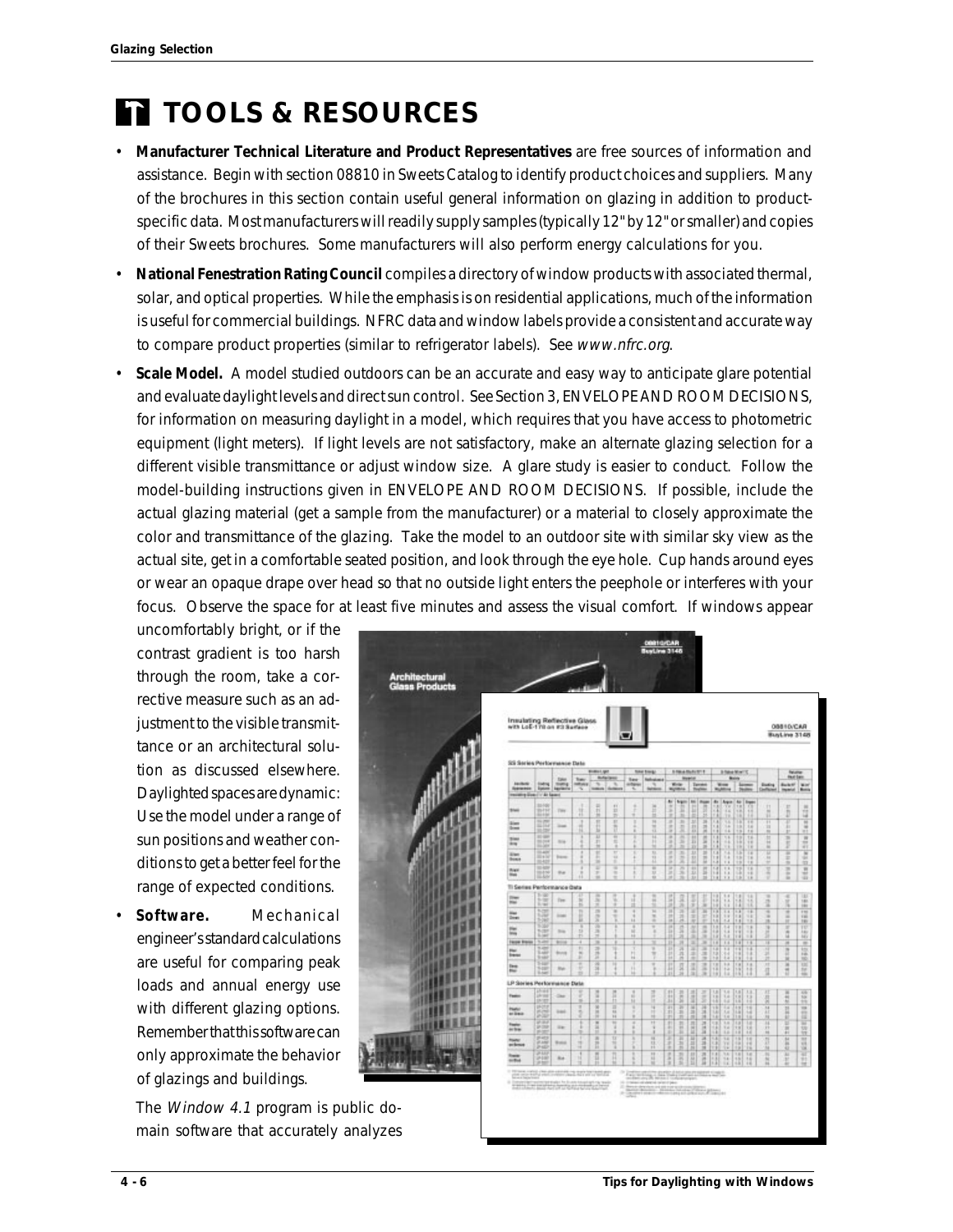the thermal properties of fenestration products. It is widely used in the glazing industry, but is intended to serve designers as well when choosing between different product options. Available through the National Fenestration Rating Council (301-589-NFRC) or Bostik Construction Products (800-523- 6530). Information can also be obtained from websites: see www.nfrc.org and eande.lbl.gov/BTP/ WDG/THERM.

The DOE2.1E program is an advanced building simulation package. Because it has a variety of features to accurately model glazing and shading properties, dynamic window management and daylighting effects, it is one of the best software tools available to assist in energy-efficient design, although it requires time and expertise (or hiring a consultant). Use this program to make an optimal glazing selection. Versions of DOE-2 are available from a variety of software vendors. Contact the Lawrence Berkeley National Laboratory at (510) 486-5605 for a list.

• **Books.** There are only a few up-to-date materials available to designers on glazing. The best source for timely information may be the architectural journals, which occasionally run glazing articles in their technical sections.

ASHRAE Handbook of Fundamentals (American Society of Heating, Refrigerating and Air Conditioning Engineers 1993) is a source for technical information and generic glazing properties.

Low-E Glazing Design Guide by Timothy Johnson (Butterworth-Heinemann 1991) addresses technical issues and offers some application information as well.

Residential Windows by John Carmody, Stephen Selkowitz, and Lisa Heschong (Norton 1996) is a guide to new technologies and energy performance.

• **Utility Company.** Inquire at local utility about possible design assistance or financial incentives.

# **M** CHECKLIST

- 1. Review your fenestration decisions to date, as these will guide the glazing selection.
- 2. Use the effective aperture target as discussed to determine the range of desirable visible transmittances, based on your window-to-wall ratio.
- 3. Decide between insulating glazing options (or in some circumstances, single glazing). Mechanical engineer's calculations, comfort concerns, and construction budget data will help in this decision.
- 4. Identify to what extent color, reflectance, UV transmittance, and sound will influence glazing selection.
- 5. Determine, via mechanical engineer or building code requirements, the desirable range of values for U-Value and solar heat gain coefficient. If the building has good exterior shading, glazing solar control becomes less critical.
- 6. Review product literature and select candidate glazings that meet the above criteria.
- 7. Evaluate glare potential, ideally with a physical model, and take preventive measures if necessary.
- 8. Contact product representatives for samples, further information, assistance and pricing.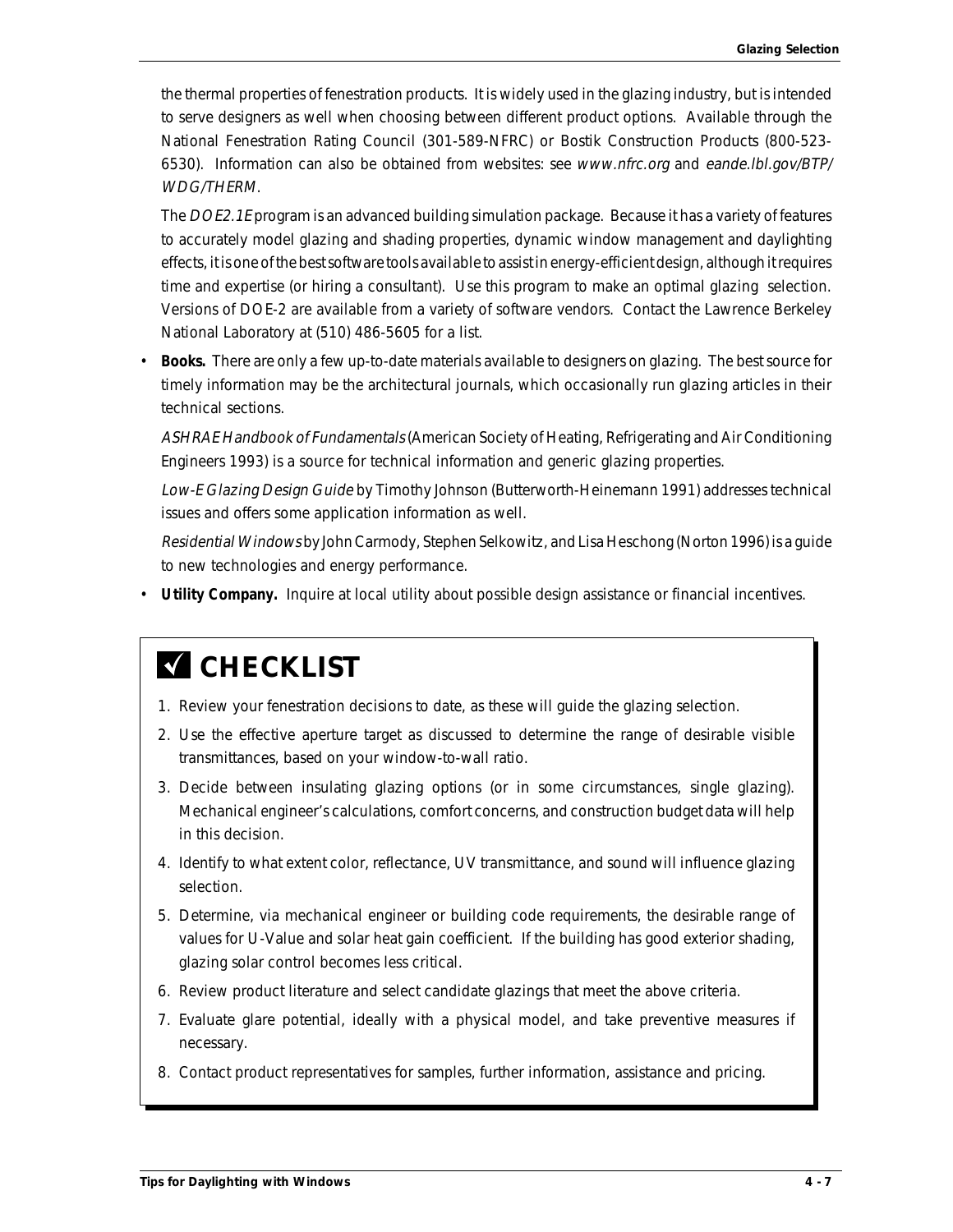# **If you have...**

# **no time**

- 1. Size windows for a 30% window-to-wall ratio.
- 2. Specify glazing with visible transmittance 50-70%, solar heat gain coefficient 0.50 or lower (or to code maximum, whichever is lowest), and U-Value to meet code. Choice of color may be limited.
- 3. Present above criteria to glazing representatives from two or more manufacturers for further assistance in finding products that match. Request representatives to perform energy calculations for you (free) if undecided between products. Consult project engineer on heating/ cooling system sizing issues.

# **a little time**

- 1. See glazing brochures in Sweets Section 08810 and select some options yourself for the above criteria (glazing products and their energy properties are listed in tables), then call specific glazing representatives for more information, pricing, and free performance calculations for your project.
- 2. For a broader range of options, determine a set of alternative scenarios (different size windows, different potential glazings), perhaps with mechanical engineer's assistance. Engineer evaluates these alternative designs, using standard load software and derives optimum values for U-value, solar heat gain coefficient, and visible transmittance. Present these values to glazing representatives for a product match.

# **more time**

- 1. Determine an optimum set of values for U-value, solar heat gain coefficient, and visible transmittance through more rigorous computer modeling with software such as DOE-2 that can compute energy savings from daylighting in addition to standard building performance energy calculations. This usually requires hiring an energy consultant with DOE-2 experience.
- 2. This consultant should also assist in predicting occupant satisfaction (comfort) and in fine-tuning the proposed window area and type with respect to other criteria such as acoustics, glare, view, color, etc. Consultant could also prepare building code compliance documentation. Present results of this optimization study to glazing representatives for a product match, or select glazing yourself from Sweets brochures.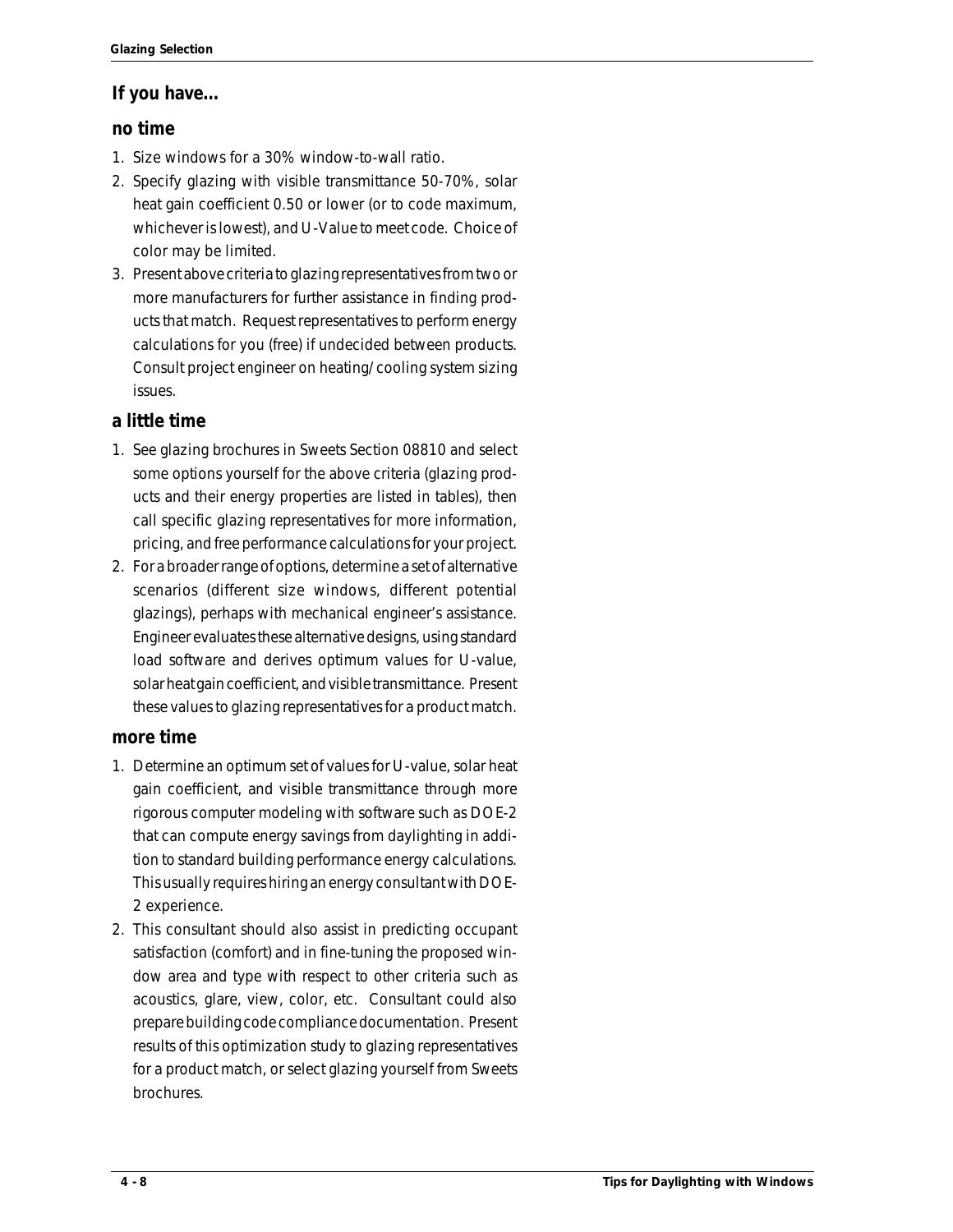# *Shading Strategy*

## **SECTION 5**

#### *Tips for Daylighting with Windows*

# *OBJECTIVE*

# **Control intense direct sunlight to ensure a comfortable workspace.**

- This is critical for occupant visual and thermal comfort and for minimizing mechanical cooling loads.
- Direct sun is acceptable in less demanding spaces, such as circulation zones, lobbies, eating areas, etc.

# *KEY IDEAS*

# **Exterior Devices**

- **Use exterior shading**, either a device attached to the building skin or an extension of the skin itself, to keep out unwanted solar heat. Exterior systems are typically more effective than interior systems in blocking solar heat gain.
- **Design the building to shade itself.** If shading attachments are not aesthetically acceptable, use the building form itself for exterior shading. Set the window back in a deeper wall section or extend elements of the skin to visually blend with envelope structural features.
- **Use a horizontal form for south windows.** For example, awnings, overhangs, recessed windows. Also somewhat useful on the east and west. Serves no function on the north.
- **Use a vertical form on east and west windows**. For example, vertical fins or recessed windows. Also useful on north to block early morning and late afternoon low sun.
- **Give west and south windows shading priority.** Morning sun is usually not a serious heat gain problem. If your budget is tight, invest in west and south shading only.
- **Design shading for glare relief as well.** Use exterior shading to reduce glare by partially blocking occupants' view of the too-bright sky. Exterior surfaces also help smooth out interior daylight distribution.

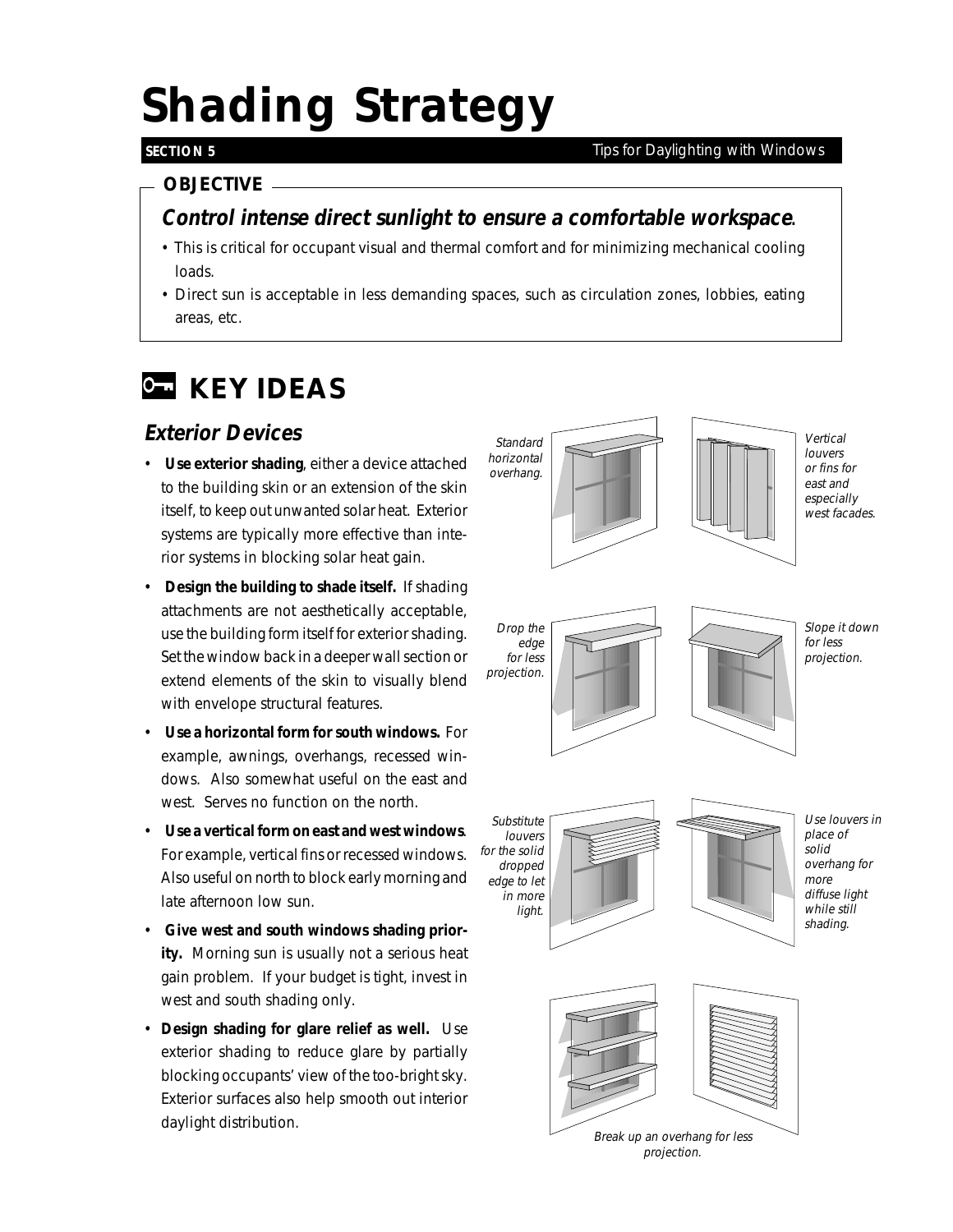- **The shade's color modifies light and heat.** Exterior shading systems should be light colored if diffuse daylight transmittance is desired, and dark colored if maximum reduction in light and heat gain is desired.
- **Fixed versus movable shading.** Use fixed devices if your budget is tight. Use movable devices for more efficient use of daylight and to allow occupant adjustment; first cost and maintenance costs are higher than with fixed devices. Use movable devices that are automatically controlled via a sun sensor for the best energy savings. Reliable systems have been in use around the world for years and have only recently become available as cost-effective options in the United States.

# **In the Window Plane**

- **Use exterior shades for a smooth facade.** Exterior shade screens are highly effective on all facades and permit filtered view.
- **Use roller shades for a movable alternative.** Open weave exterior shades are not as effective, but acceptable.
- **Don't rely on dark glazing.** Glazing treatments (reflective coatings, heavy tints, and reflective retrofit film) can be effective at reducing heat transfer. They allow direct sun penetration but with reduced intensity. This may not be an effective shading strategy from an occupant's perspective unless the transmittance is very low to control glare, e.g., 5- 10%. Fritted glass, with a durable diffusing or patterned layer fused to the glass surface, can also provide some degree of sun control, depending upon the coating and glass substrate properties, but may also increase glare.
- **Between glass systems.** Several manufacturers offer shading systems (e.g., blinds) located between glazing layers. Some are fixed and others are adjustable. See related comments on interior devices below.

# **Interior Devices**

- **Interior shading alone has limited ability to control solar gain.** All interior systems are less effective than a good exterior system because they allow the sun's heat to enter the building. They also depend on user behavior, which can't be relied upon.
- **If interior devices are the only shading, specify light colors** in order to reflect the sun's heat back out. Light-colored



An exterior shade screen fits neatly within window framing, a bit away from the glass. Design for easy removal for cleaning.



Shades, blinds, and draperies are the categories of interior shading products.

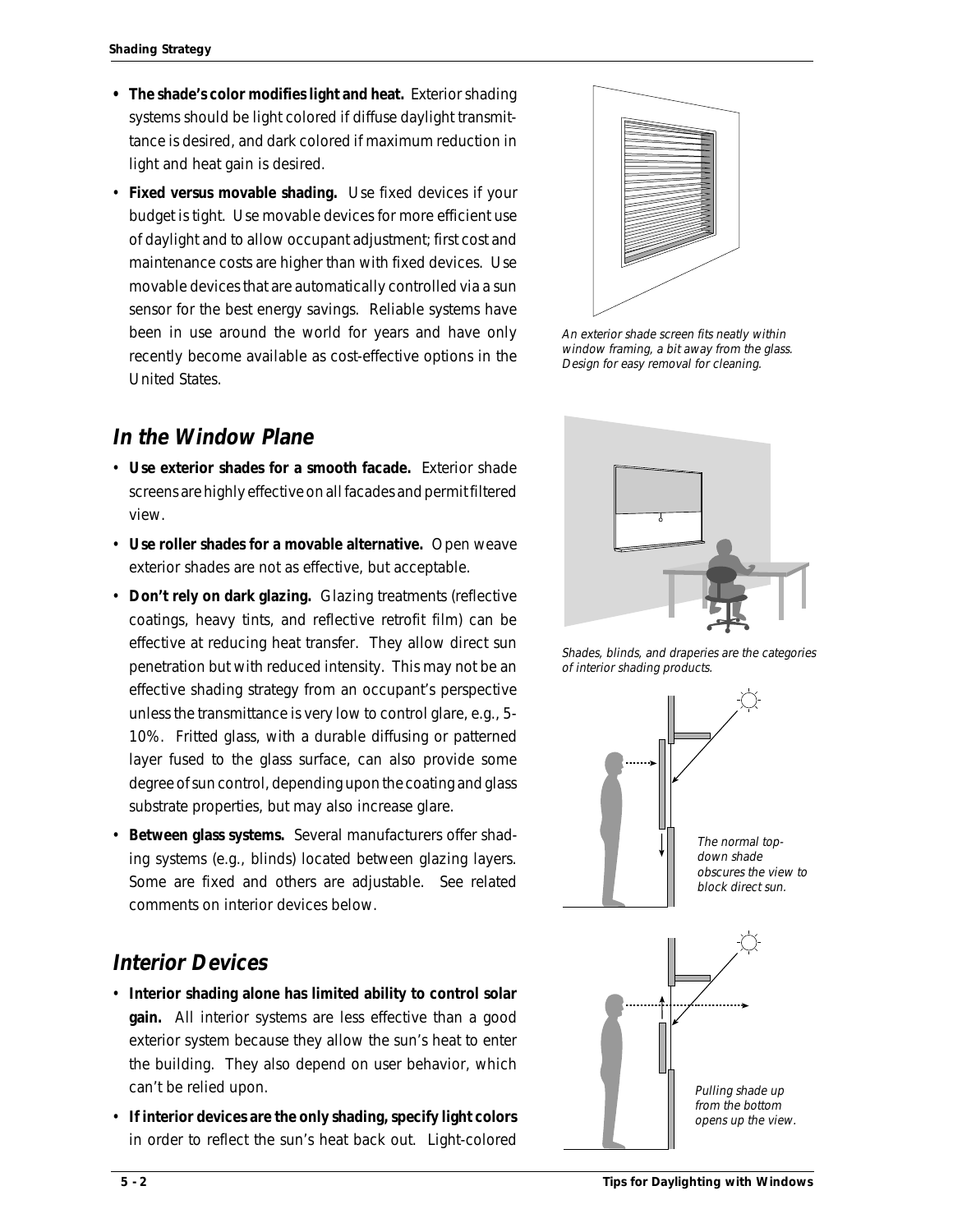blinds or louvers are best. Light-colored woven or translucent shades are acceptable, but may not control glare under bright summer conditions.

- **Interior shading is best used for glare control and backup shading.** Supply user-operated devices that occupants can adjust to their individual comfort needs.
- **Use devices that still allow daylight in.** Blinds and openweave shades are good choices for filtering but not blocking all light.
- **Don't use dark devices unless exterior shading is used.** Darkcolored interior devices offer only small energy savings. Openweave shades are easiest to see through if their interior surface is dark, but perform best if their exterior surface is light colored.

# *INTEGRATION ISSUES*

#### **ARCHITECTURE**

Projections work well with an articulated or layered facade and can integrate well with structural members.

Exterior screens can make windows look dark.

If interior devices are the only shading, many occupants will always keep them closed. This can mean the window is permanently no longer transparent.

Use exterior shading to avoid the facade clutter of variously adjusted interior coverings.

#### **INTERIOR**

Choose light-colored window coverings for best energy savings and comfort.

Choose interior window treatments that allow occupants to make adjustments for individual comfort needs.

#### **HVAC**

Good shading provides cooling load reductions. The mechanical engineer should perform calculations that include shaded windows, but acknowledge that not all shading systems will be deployed when needed.

#### **LIGHTING**

Shading devices modify the intensity and distribution of daylight entering the space. Lighting design scheme and placement of control zones may be affected.

#### **COST-EFFECTIVENESS**

Proper shading devices can be partially or fully paid for by reduced cooling equipment and cooling energy costs. However the likelihood of proper use by occupants must be accounted for. Mechanical engineer should calculate these savings. Compare to any additional construction costs for the shades and calculate simple payback for the shading.

Automated movable systems can have an added maintenance cost and a higher first cost relative to other shading schemes. However, the operation should be more reliable than with manually operated systems. Careful calculation of expected energy savings are needed to determine cost-effectiveness for this approach.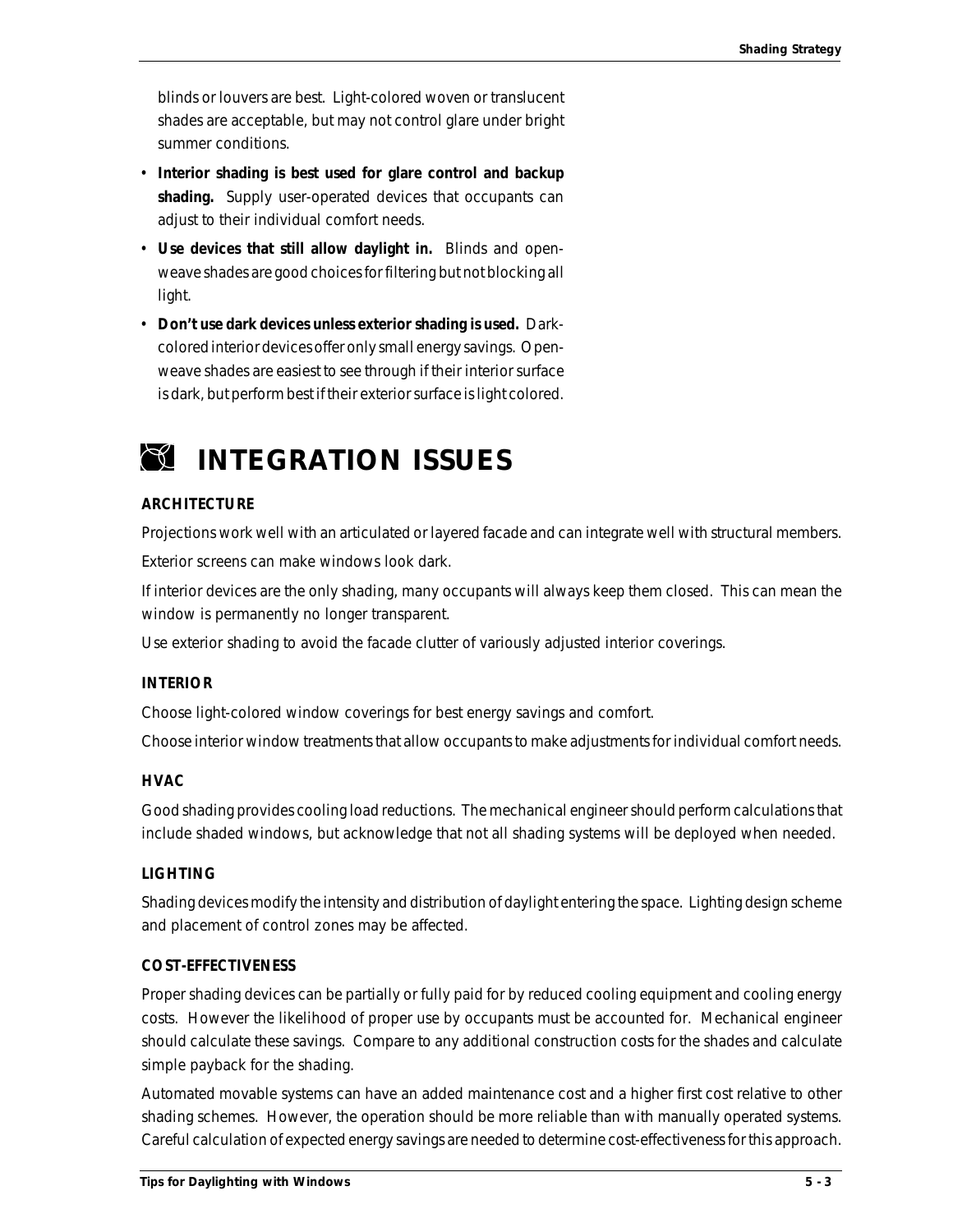#### **OCCUPANT COMFORT**

Direct sun in the workplace is almost always a comfort problem. Uncomfortable occupants will be less productive, close their window coverings, bring in energy-using portable fans, and reduce thermostat setting if possible. Good shading means occupants will have minimal complaints.

Shading reduces glare. Exterior elements partially shield occupants' view of the bright sky. Screens, glazing treatments, and shades reduce the brightness of the window. Exterior elements and venetian blinds reduce contrast by sending some light deeper into the space (improving distribution).

# *PROVISOS !*

A controlled and limited use of sunlight may be appropriate in some cases.

Direct sunlight:

- aids the growth of plants.
- provides strong illumination that enhances details, texture, shape, and color.
- gives a dynamic vitality to a space through its daily variation—especially beneficial in relieving institutional monotony in schools, hospitals, and public buildings.
- provides a visual and emotional link to the outdoor world.
- provides a real and suggested warmth in winter.

Direct sunlight may be more appropriate in circulation areas, transition areas and other spaces that do not contain critical visual tasks. Be sure to account for the peak cooling and annual cooling cost of such designs.

Be sure to balance the needs for sun control against the usefulness of daylight admittance. Some sun control strategies may severely reduce daylighting opportunities.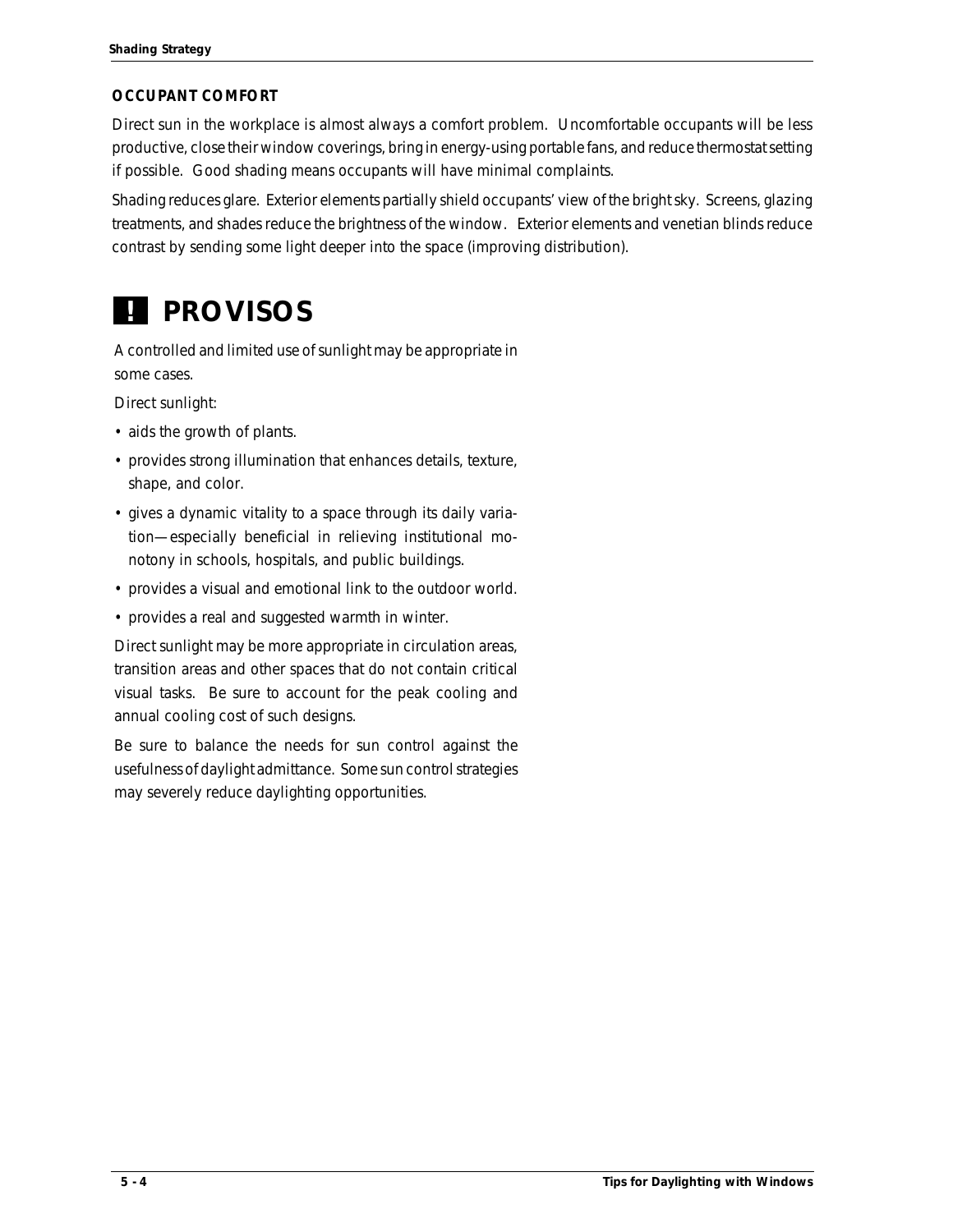# *TOOLS & RESOURCES*

- **Sizing Equations.** Use the equations given on page 5-7 for a simple start at sizing overhangs and fins.
- **LOF Sun Angle Calculator.** A more thorough and accurate method uses this easy manual tool (available for \$10 from Libbey Owens Ford, Exhibit and Display Center, Toledo, OH, (419) 470-6600). A booklet explaining how to use the tool for sizing is included.
- **Scale Model.** Test your preliminary shading scheme with a simple model. Evaluate whether glare and direct sun are successfully controlled, and make adjustments as necessary. Model studies are especially useful for complex architectural shading forms, which are hard to analyze on paper. Proper model studies are not difficult but do require some knowledge of solar geometry. A simple approach is to use a sundial (see next page). Document results with a camera. Alternatively, contact your local utility or school of architecture for possible assistance or consult one of the books below.
- **Shading Masks.** Use this simple graphic method to study and document shading device performance over the entire year, all captured in a single diagram that is easy to construct. See Architectural Graphic Standards for instructions.
- **Engineering Software.** Once the shading scheme is established (geometry of exterior elements is determined or an interior system is selected), use mechanical engineer's standard software to calculate cooling load with and without the proposed shading. The mechanical engineer or energy consultant must accurately model the impacts of the shading scheme. Computed savings can then be compared to



Physical model study with a sundial.



For more exact sizing, use the LOF Sun Angle Calculator.

added costs for the shading, for a simple payback calculation. This will be a conservative estimate, as there is no credit taken for savings associated with comfort (unshaded occupants will turn down thermostats or bring in electric fans).

• **Manufacturer Technical Literature and Product Reps** are free sources of information . Begin with "sun control" section in Sweets catalog to identify product choices and suppliers.

• **Books**

Sun, Wind, and Light by G.Z. Brown (John Wiley & Sons, 1985) offers more thorough explanations of some tools and ideas described here, in a friendly format.

Architectural Graphic Standards (John Hoke ed., AIA and Wiley & Sons 1994) has a section on shading masks, with instructions.

Solar Control and Shading Devices by Olgyay and Olgyay (Princeton University Press, 1957) looks a bit dated, but still contains sound information and a nice collection of shading mask examples.

ASHRAE Handbook of Fundamentals (American Society of Heating, Refrigerating, and Air Conditioning Engineers, any edition) is a highly technical source for generic solar heat gain coefficient data and all other aspects of building and fenestration energy behavior.

Residential Windows by John Carmody, Stephen Selkowitz, and Lisa Heschong (Norton 1996) includes a section on using shading systems.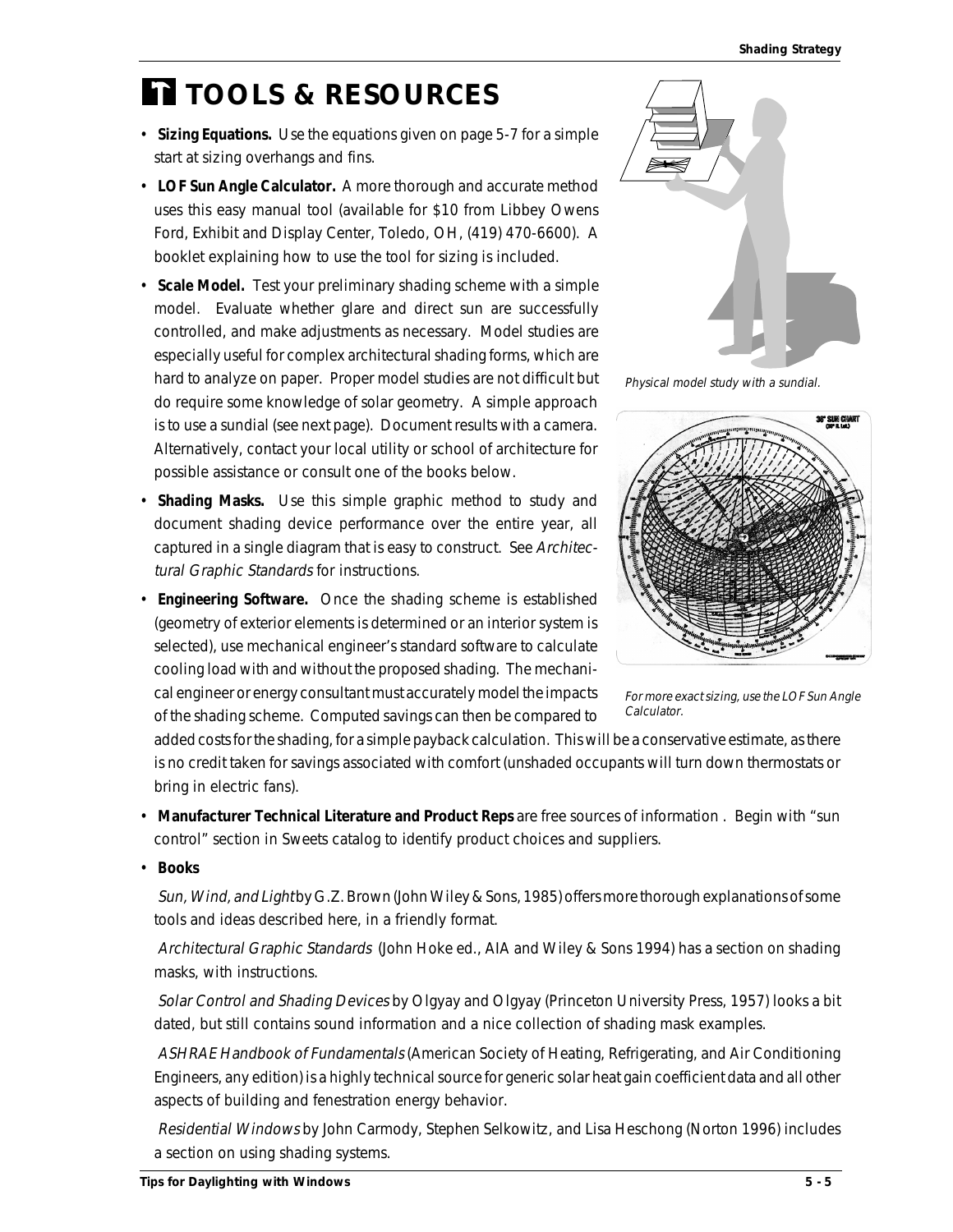# **Sundials**

Scale models can be studied outdoors under direct sun or indoors using a lamp as a simulated sun. To position the model accurately relative to the sun, place a sundial beside the model and adjust the model position until the desired time is shown on the sundial.

- a) Build a simple model with accurate geometry. You can study the whole building or just a portion of the facade.
- b) Select the sundial with latitude closest to your site (use 32° for Southern California, 36° for Central, 40° for Northern). Mount a copy of the sundial on your model (enlarge for more accurate positioning). It

should be horizontal, oriented properly with true south on the model, and in a position where it will not be shaded by the model (flat roof or southern portion of model base are good places). Note that true north is typically depicted on city property line zoning maps, not magnetic north.

1

1

- c) Make a peg the length shown and mount it on the cross mark just under the June 21 curve (a straight pin works well for this).
- d) Take the model in the sun and tilt it so that the end of the peg's shadow falls at various intersections of the time and day lines. For example, when the model is tilted so that the peg shadow ends at the intersection of the 3 PM line and the October 21/ February 21 curve, then the sun and shadow effects you observe are exactly as they will be at that time on both those days. You can now quickly see how well your shading scheme works all year round.
- e) Have an assistant take photographs. Adjust design details as necessary.

Source: G.Z. Brown, Sun, Wind and Light: Architectural Design Strategies, Wiley & Sons, 1985.





**Sun Path 36**°**N**



**Sun Path 40**°**N**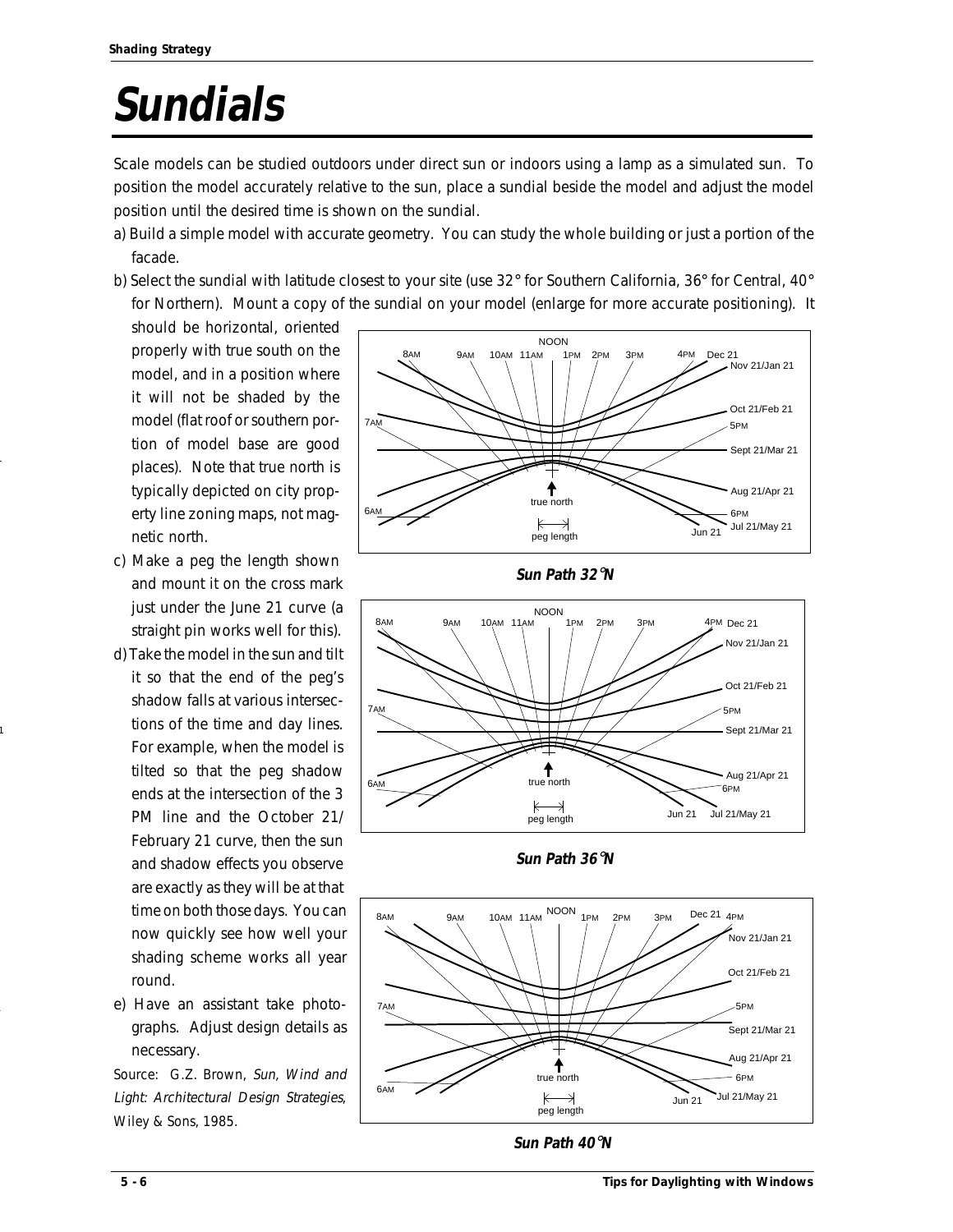# **Sizing Overhangs and Fins**



- 2. Find solar altitude and azimuth for target month/hour from the sun path diagrams (page 8).
- 3. Use the formulas below to size overhang, fin, or both. Results are a **minimum** starting point.
- 4. If overhang is too big, try breaking it into several smaller elements or dropping part of it down for an equivalent depth, as shown in Key Ideas.
- 5. If sizing overhang for east or west window, you may notice that a fin must be added for adequate shading; otherwise overhang becomes unreasonably deep.
- 6. Test solution with a physical model and sundial (page 6).
- 7. Improvements: Extend ends of overhang wider than window or use a continuous element. Make overhang deeper or add another horizontal element part-way down the window. Add vertical elements to the scheme.

For an overhang:  $h =$ D x tan (solar altitude) cos (solar azimuth - window azimuth) ‡

- For total shade at your target month/hour, set h to height of window from sill to head and solve for D, required overhang depth.
- For partial shade, set h to acceptable height of shadow (perhaps 2/3 of window height) and solve for D, required overhang depth.
- With a given overhang, set D to its depth and find h, the height of shadow it will cast at your target month/ hour.

For a fin:  $w = D x \tan$  (solar azimuth - window azimuth)  $\ddagger$ 

- Solve for either w, width of shadow, or D, depth of fin, as with the overhang equation
- ‡ Be sure to observe proper signs. If both solar and window azimuths are on the same side of the south vector, then both values are positive. If they are on opposite sides of south, then set one azimuth as negative. For example: solar azimuth - (-window azimuth) = solar azimuth + window azimuth.

Source: David Ballast, The Architect's Handbook of Formulas, Tables, and Mathematical Calculations, Prentice Hall, 1988.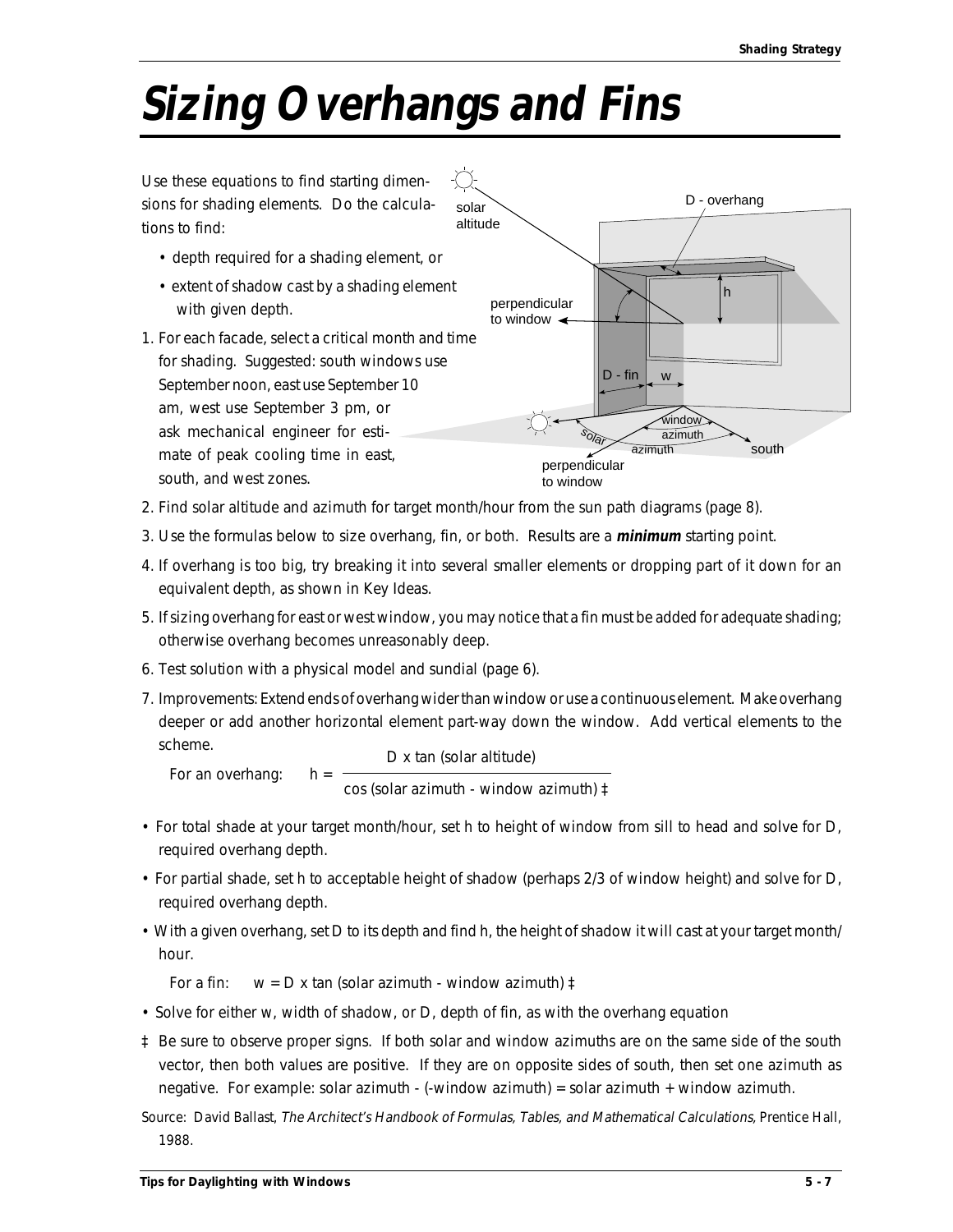# **Sun Path Diagrams**

Use a Sun Path Diagram to find solar altitude and azimuth for any given time, to help in sizing shading devices.

Choose the sun path diagram with latitude closest to your site (use 32° for Southern California, 36° for Central, and 40° for Northern).

Find the intersection of the two curves corresponding to the month and hour of interest. From this point, read solar altitude from scale at right and read solar azimuth from scale below. This is the sun's position at that month and hour.

Source: Claude Robbins, Daylighting: Design and Analysis, Van Nostrand Reinhold, 1986.







SEP

MAR

8

 $40^\circ \frac{11}{5}$ 

16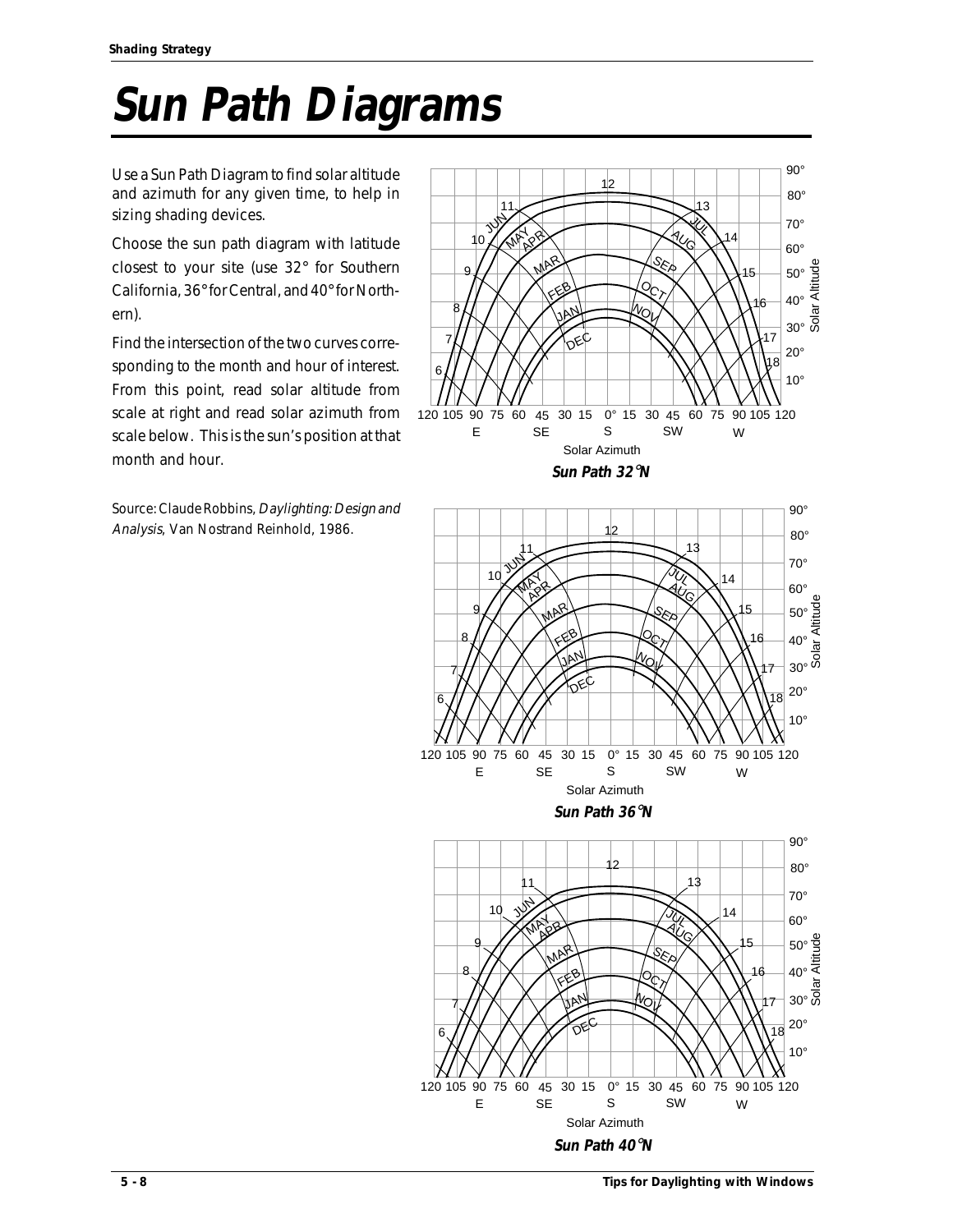# *CHECKLIST*

- 1. Characterize your shading needs. Long axis running eastwest: shading is relatively simple (overhang or deep reveal on south may be all that's needed). Large area of glazing on west: shading becomes more critical and more difficult if daylight is to be maintained. Budget design time accordingly. You must know your true north orientation.
- 2. Review options for shading and select a basic approach (exterior vs. interior, an architectural projection, an offthe-shelf attachment, blinds, drapes, shades). A different strategy may be appropriate for each facade.
- 3. For exterior schemes, calculate preliminary size of projections. Use rules of thumb given here or use LOF Sun Angle Calculator method.
- 4. Refine with LOF Sun Angle Calculator (if still working on paper) or through quick physical model studies (for easier 3-D analysis).
- 5. Select an interior shading product and get solar heat gain coefficient data from manufacturer literature or product reps (see Sweets for starters). See ASHRAE Fundamentals for tables of generic products.
- 6. Get solar heat gain coefficient data for preliminary glazing selection from manufacturer literature, product reps, or generic table in Section 4, GLAZING SELECTION, or in ASHRAE Fundamentals.
- 7. Mechanical engineer calculates cooling load by hand or with computer model, accounting for exterior shading elements and proper solar heat gain coefficients for glass plus interior coverings. For venetian blinds, see ASHRAE Fundamentals for proper treatment of angle-dependent solar heat gain coefficient.
- 8. Mechanical engineer provides a rough estimate of savings due to shading. Get preliminary first cost estimate for shading and compute simple payback.
- 9. Provide description of shading scheme to lighting designer.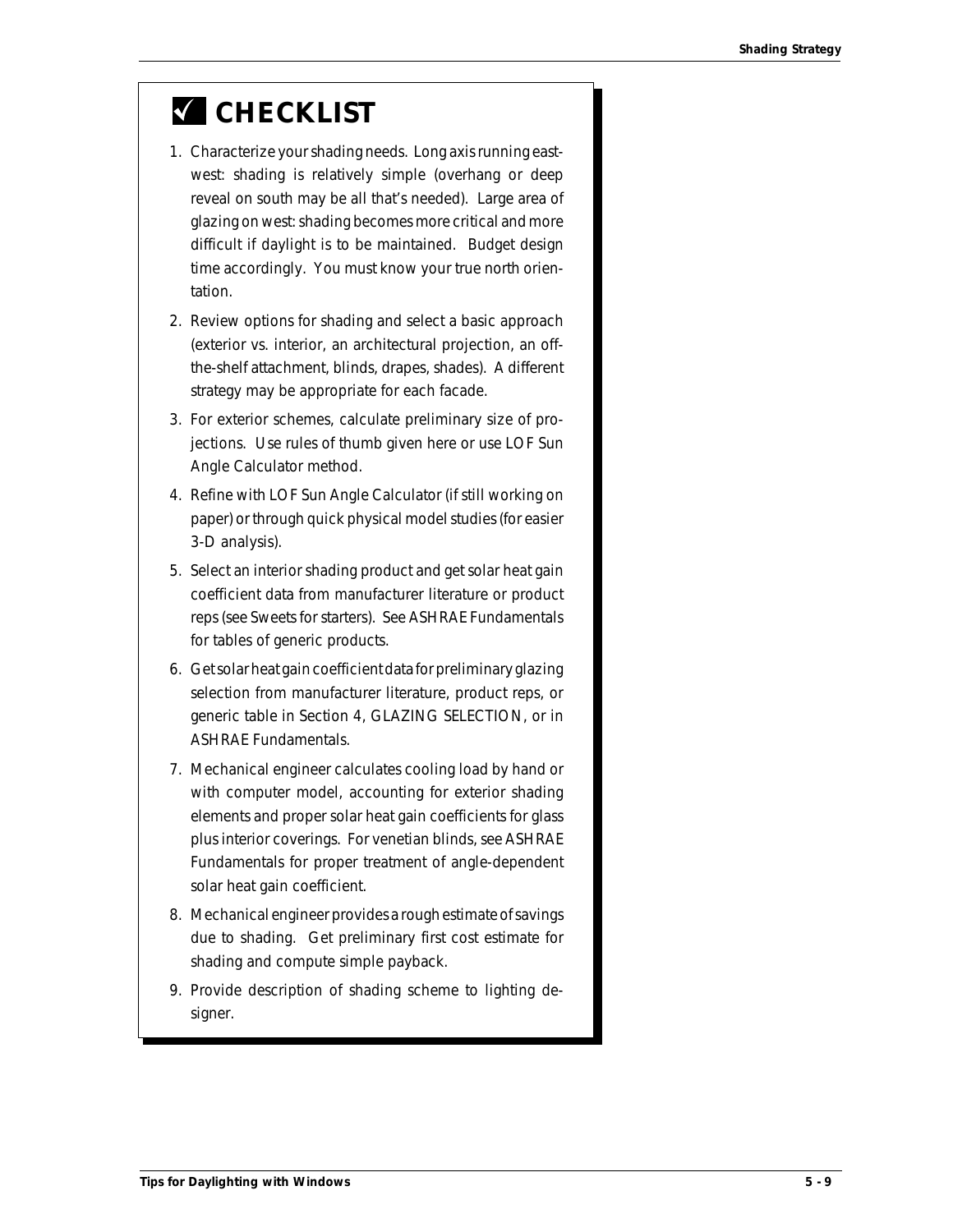#### **If you have...**

#### **no time**

- 1. Minimize window area on east and west.
- 2. Use sizing rule of thumb for a horizontal projection or reveal on south windows.
- 3. Use sizing rule of thumb for a vertical projection or reveal on west windows.
- 4. If no exterior shading is possible, a lower solar heat gain coefficient for the glazing will be mandatory (see Section 4, GLAZING SELECTION), and interior shading will be required as well.
- 5. For best occupant comfort, provide either a light-colored venetian blind or light-colored translucent shade on all windows in occupied areas. For energy savings, these are desirable to include even with exterior shading; they are mandatory if there is no exterior shading.

### **a little time**

In addition to above:

- 1. Use the LOF Sun Angle Calculator method for preliminary sizing of exterior projections instead of rule of thumb, or to refine schematic design after using rule of thumb.
- 2. Browse through Sweets catalog for ideas on shading strategies and products.
- 3. If undecided on best shading approach to take, a mechanical engineer's simple calculations can help compare cooling reductions with different options.

### **more time**

In addition to above:

- 1. Build a physical model and test under sun for best final design of exterior shading.
- 2. Mechanical engineer takes special care to properly model shading elements and solar heat gain coefficients in computer calculations.
- 3. If large area of east or west glazing, mechanical engineer performs more complex calculations to determine costeffectiveness of an automated exterior system.
- 4. Mechanical engineer helps explore opportunities for cooling equipment downsizing through optimum shading. Refine shading design to yield smallest possible cooling equipment.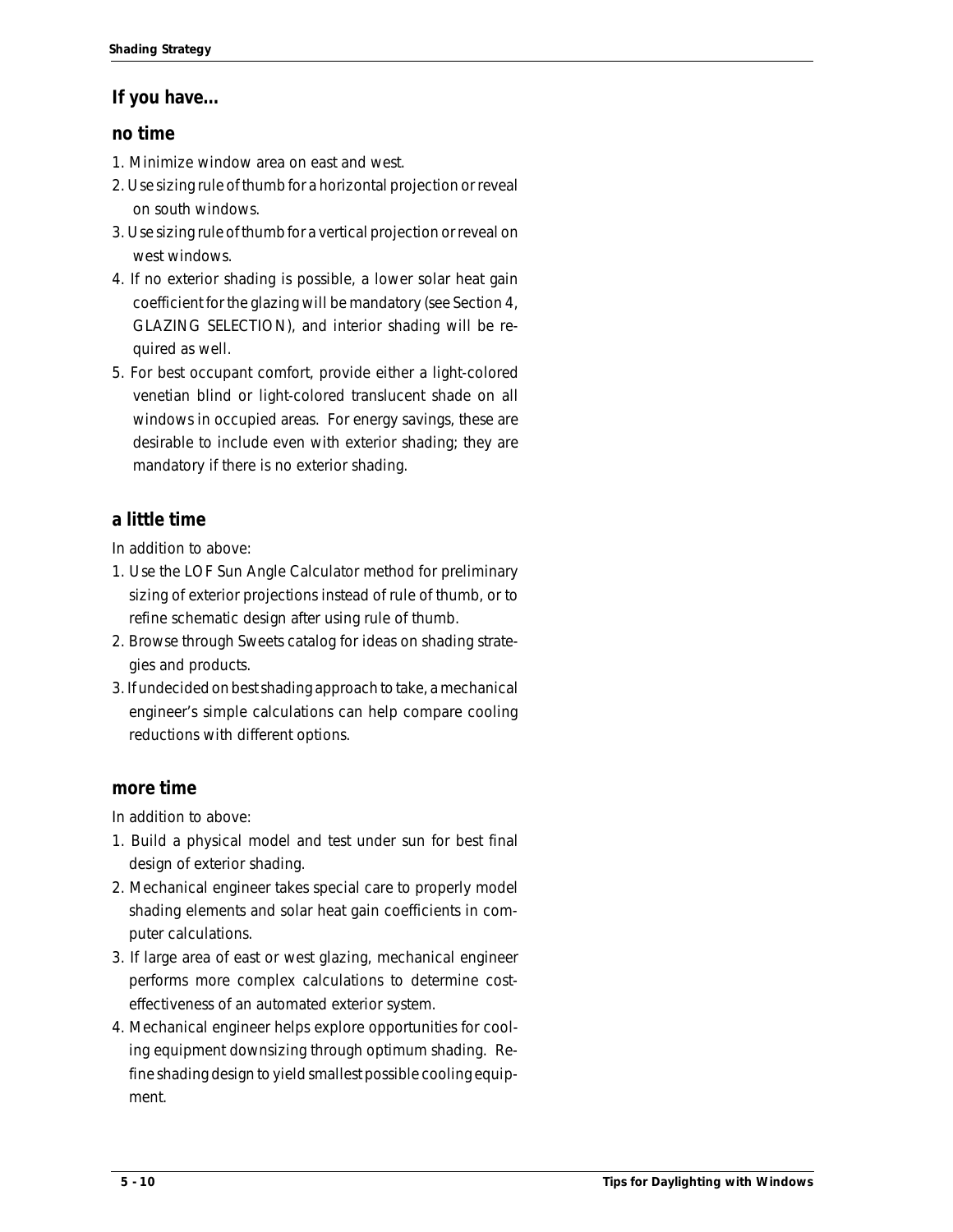# *Mechanical Coordination*

#### **SECTION 6**

*Tips for Daylighting with Windows*

#### *OBJECTIVE*

### **Design an efficient mechanical system to take best advantage of cooling load reductions due to daylighting and shading.**

- Mechanical savings are a key element in the cost-effectiveness of daylighting.
- Efficient mechanical system design requires good coordination between the mechanical engineer and the rest of the design team.

# *KEY IDEAS*

### **Help Guide Early Architectural Decisions**

• **Try to reduce cooling loads.** Look for opportunities where architectural decisions can save operating costs, reduce mechanical first costs, and reduce mechanical space requirements. Reducing cooling loads provides many benefits. Smaller mechanical rooms and shafts yield more leasable space. Smaller plenums allow higher ceilings (an interior amenity, also helpful for daylighting performance) or possibly additional



floors within building height allowance. Smaller equipment is less visible on roof and easier to accommodate within normal floor-to-floor heights.

- **Calculate building energy use starting in schematic design**, even if this requires many assumptions about unknown details, and refine the calculation as the building becomes more defined. This early data can be critical in guiding architectural decisions, before important siting and envelope decisions are set.
- **Mechanical engineer should be an integral team player from the beginning**. Integrated design means all team members influence important building elements, and mechanical concerns can help keep architectural decisions on the right track. This is a departure from the traditional model of building design procedure, where the mechanical engineer enters the design process after major architectural decisions are already established. Mechanical expertise is not fully capitalized if not used in all design stages.
- **Assist in an optimal glazing selection.** Stay up to date on glazing technologies dark or reflective glazings are no longer the only choices for solar heat reduction. Consider carefully the radiant effect of windows on comfort when weighing the benefit of an improved U-value or the disadvantages of a darkly tinted glazing. The mechanical system typically will respond to air temperature, yet occupant comfort in perimeter zones is highly affected by mean radiant temperature. Glazing with a poor U-value has a cold surface temperature in winter, while a dark (highly absorptive) glazing can get very hot in direct sun.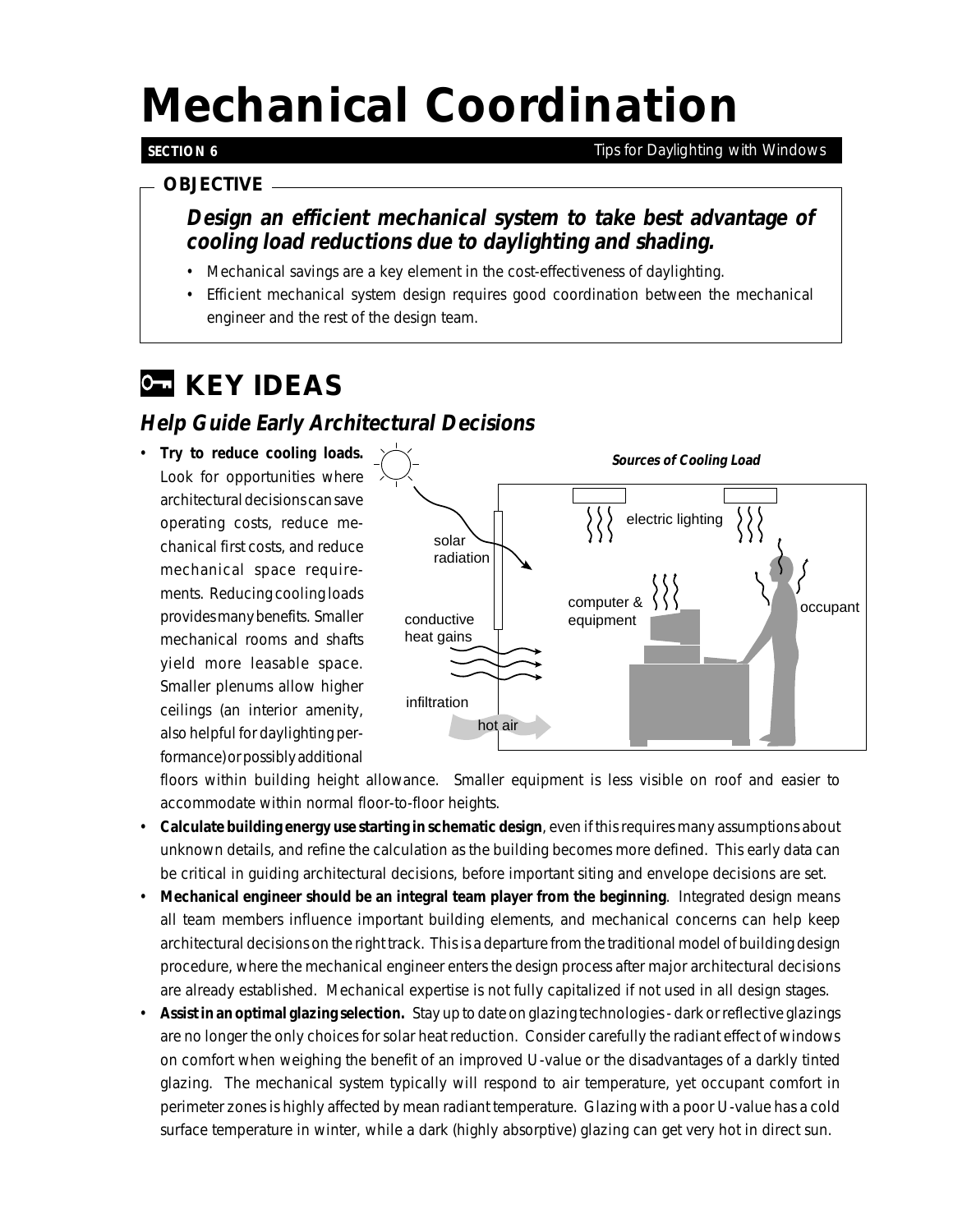- **Encourage the use of effective shading.** Cooling loads and occupant comfort will benefit. Mechanical equipment savings may offset some costs of shading devices.
- **Remember that windows and skylights are not necessarily an HVAC penalty**. Careful daylighting design with shading can result in lower cooling loads than with electric lighting, even if glazing area is large. Proper modeling with energy analysis software that calculates daylighting with dimming controls is needed to show this.
- **Use accurate glazing and exterior shading device properties in final load calculations, not generic values.** Use manufacturer's data for architect's preliminary glazing and shading device selection. Model it accurately in calculations to estimate the full mechanical benefit from reduced solar load. Since there is no guarantee that interior shades will be closed at appropriate times, mechanical engineers typically do not include these devices in their calculations.
- **Keep ceilings uncluttered**. Try to place the lighting system's ceiling-mounted photosensor so that incoming daylight remains unobstructed by HVAC or other equipment.
- **Flag potential conflicts early**, such as inadequate space allocation, poor location or access for equipment rooms, and crowded ceiling plenums.

# **Reduce First Costs**

- **Calculate peak cooling load and energy use with reduced perimeter electric lighting load and size mechanical system accordingly.** Be sure to specify proven and reliable daylight controls that will dim or switch electric lighting during peak cooling conditions.
- **Examine cooling system downsizing opportunities with various glazing and shading options**. Work with architect in possible fine-tuning of window sizing, window location, shading strategy and glazing selection for a smaller and more efficient system.
- **Insulating glazing may eliminate the need for a terminal reheat system at the perimeter in moderate climates**. Winter morning warm-up may be accomplished by the central heating system with appropriate controls. In addition to the energy savings, first costs may be lower with improved glazing versus the added mechanical equipment.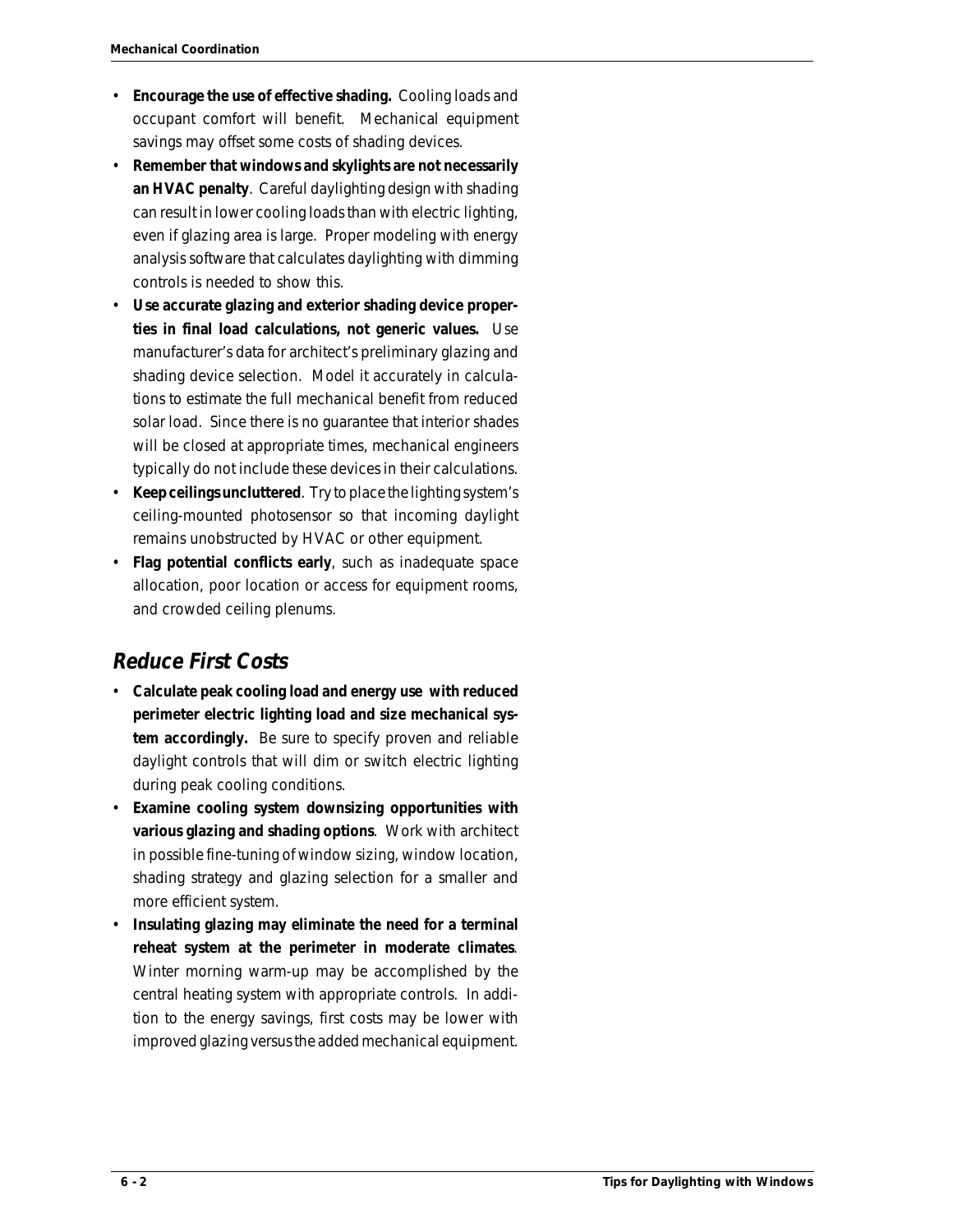### **Reduce Operating Costs**

- **Calculate the annual energy saved with improved fenestration elements.** Even if there are no mechanical first cost savings, reduced operating costs decreases the payback period. Calculations will show some of the benefit of exterior over interior shading, lower solar heat gain coefficient glazings, and daylighting controls. Be sure to account for cost savings from lower demand charges if appropriate.
- **Select an effective energy management system** to optimize building operation and tie together all HVAC, lighting and automated shading controls.
- **Set a larger temperature dead band for circulation spaces.** Let these and other non-critical spaces drift more than task areas.

## **Maintain Thermal Comfort**

- **Window and shading design are strongly linked to perimeter zone comfort, regardless of air temperature.** Hot or cold glass behaves like a radiant panel and affects occupant comfort independent of air temperature. The asymmetric nature of this heat gain or loss is an added discomfort. Occupants will respond by adjusting the thermostat, wasting energy without satisfactorily improving comfort. Similarly, unshaded direct sun striking occupants causes discomfort independent of air temperature. Consider comfort as seriously as energy when advising architect on fenestration design.
- **Consider the effect of the window's mean radiant temperature on thermal comfort.** Dark tinted glazings or absorptive window films increase the window's surface temperature significantly in summer. Poorly insulated windows (high U-value) decrease the surface temperature in winter. Since the mechanical system controls the room's air temperature, occupants near the windows can be very uncomfortable. As noted above, a low U-value and low solar absorption will keep the glazing surfaces closer to room temperature. Radiant heating and cooling systems can provide some advantages in control of the thermal environment but are not yet commonly used in buildings.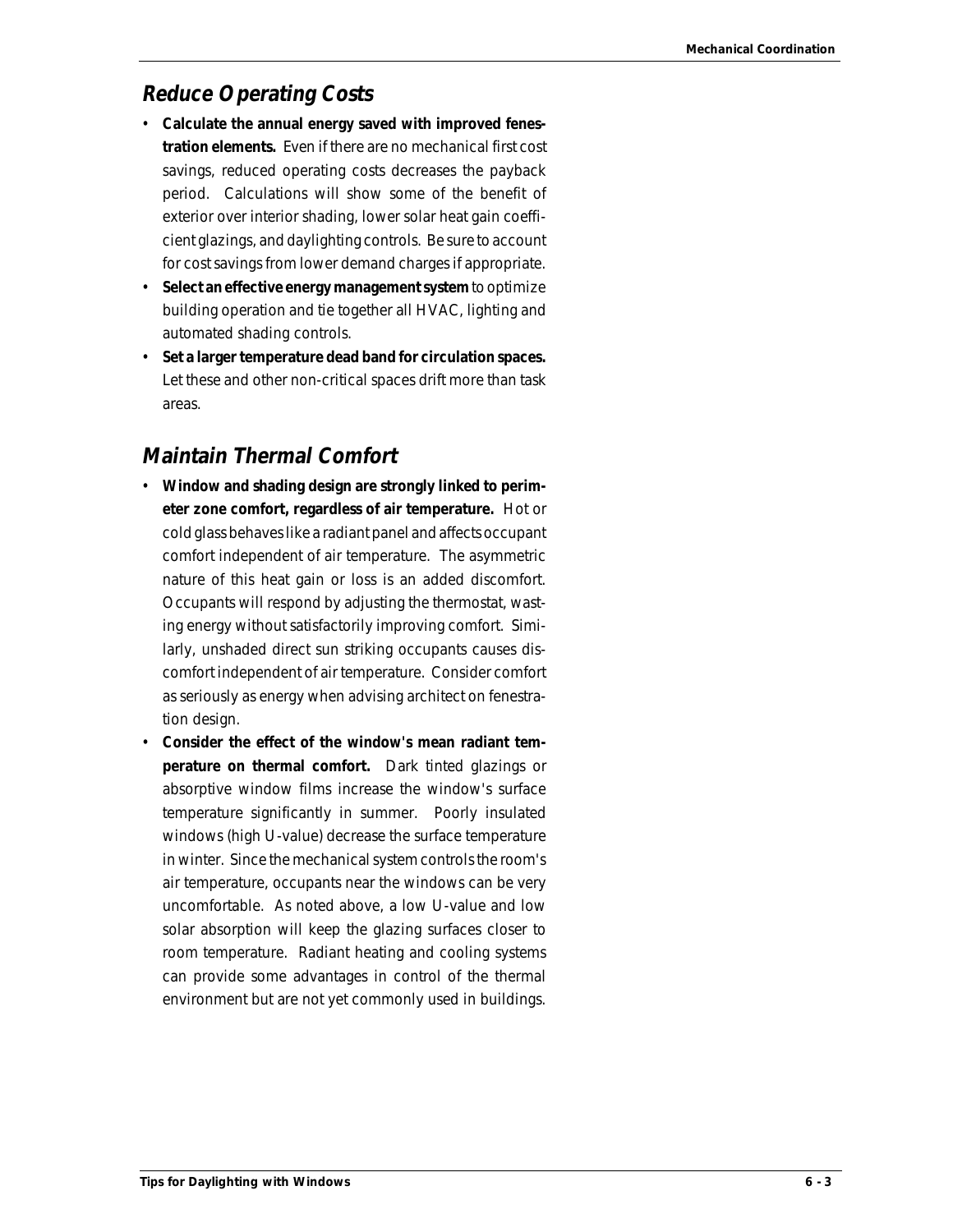

# *INTEGRATION ISSUES*

#### **ARCHITECTURE**

Provide adequate space for mechanical equipment or system efficiency may be impaired. Allow for adequate maintenance access.

Architectural decisions that reduce heating and cooling loads mean less space required for equipment smaller mechanical rooms, smaller shafts, less ceiling plenum height.

Resolve aesthetic concerns with visible mechanical elements such as exposed ducts, diffusers and grilles, facade louvers and rooftop units.

#### **INTERIOR**

Tall partitions may disturb intended air flow for open plan offices.

Diffusers, grilles, exposed ductwork and thermostats may be important visual elements to coordinate. Contractors should be given accurate placement specifications that meet functional and aesthetic desires.

#### **LIGHTING**

Diffusers and light fixtures should be coordinated; fixtures may disrupt the intended air flow if surfacemounted or pendant-hung, or if placed too close to diffusers.

Account for effect of lighting control on lower heat gains from electric lighting.

#### **COST-EFFECTIVENESS**

An efficient mechanical system reduces operating costs.

A building with reduced mechanical loads requires less mechanical equipment space and therefore yields more leasable space.

A thermally comfortable building retains tenants.

A cost/benefit study will show the tradeoffs available between architectural and mechanical elements; advanced glazings and effective shading devices can reduce mechanical first and operating costs.

#### **OCCUPANT COMFORT**

Remember that thermostats don't respond to surface temperatures.

Increase thermal comfort by washing large glazing areas with conditioned air (reduces radiant heat transfer). However, there may be a cost penalty associated with such a design.

# *! PROVISOS*

- Simple load calculations do not accurately model the energy behavior of windows, due to the complexity of window behavior and properties. Use these tools to understand general trends. Use more refined tools that properly model glazing, shading, and daylight to help make final decisions.
- Energy calculations sometimes indicate that single pane glazing is more desirable than insulating glazing for commercial buildings in mild climates. This has not been empirically supported. Remember that modeling software does not always account for all of the complex physical behavior of buildings.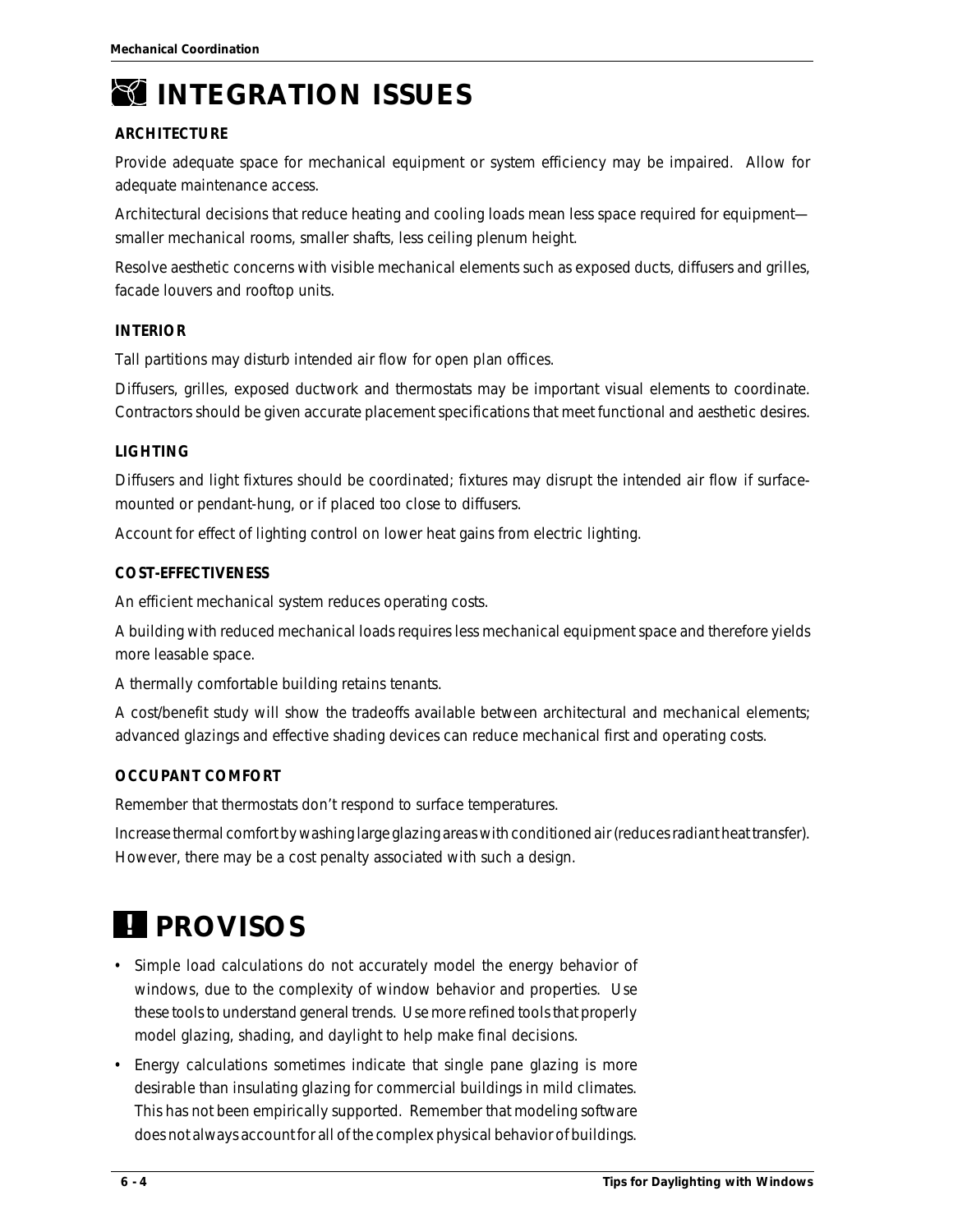• Solar heat gain coefficients for interior devices should be selected to represent achievable performance. Additionally, manually operated interior shading should not be considered a reliable means for solar heat gain reduction due to unpredictability of user behavior.

# *TOOLS & RESOURCES*

- **ASHRAE** The American Society of Heating, Refrigerating and Air Conditioning Engineers offers a wide range of technical support materials, including the monthly ASHRAE Journal. Call 800-527-4723 for a publications list. For ASHRAE Journal subscriptions , call above number or 404-636-8400.
- **Books** ASHRAE has many book titles available addressing maintenance (see above), including the useful ASHRAE 1995 HVAC Applications Handbook and 1993 Fundamentals Handbook.

Mechanical and Electrical Equipment for Buildings, 8th Ed. by B. Stein, J. Reynolds and W. McGuinness (Wiley and Sons 1992) is a good general reference.

Building Control Systems by V. Bradshaw (Wiley and Sons 1985) is another helpful general reference.

- **Utility Company** Many utilities offer incentives for energy-efficient mechanical equipment. Inquire at your local utility about new construction or retrofit programs.
- **Load Calculations by Hand** This method is cumbersome and rough, but acceptable for a first cut at peak energy demand. ASHRAE publications and the books above are good sources for instructions.
- **Energy Analysis Software** These programs simulate building energy use, a useful way to compare energyefficient alternatives, estimate energy costs, perform life cycle cost analysis, show Title 24 compliance, estimate peak power demands, disaggregate energy end uses, and—most commonly—compute loads for HVAC equipment sizing. These programs require extensive learning time and subsequent user experience. Simpler, easier-to-use analysis software exists but is not helpful for daylighting design. Partial list of energy simulation software (not all may model daylighting or are approved to show compliance):

| $*DOE2.1E$                                              | Lawrence Berkeley National Laboratory (510) 486-5711 |                    |
|---------------------------------------------------------|------------------------------------------------------|--------------------|
| *ADM-DOE2                                               | <b>ADM</b> Associates                                | $(916)$ 363-8383   |
| *CECDOEDC                                               | California Energy Commission                         | $(916) 654 - 5106$ |
| *DOE-24/Comply-24                                       | <b>Gabel-Dodd Associates</b>                         | (510) 428-0803     |
| *DOE-PLus                                               | <b>ITEM Systems</b>                                  | (206) 382-1440     |
| *PRC-DOE-2                                              | Partnership for Resource Conservation                | (303) 499-8611     |
| *Micro DOE2                                             | Acrosoft International                               | $(303) 696 - 6888$ |
| *VisualDOE-2.0 for Windows                              | Elex & Associates                                    | $(415)$ 957-1977   |
| BLAST                                                   | <b>BLAST Support Office</b>                          | (800) 842-5278     |
| Trace 600                                               | The Trane Company                                    | (608) 787-3926     |
| HAP                                                     | <b>Carrier Corporation</b>                           | (800) 253-1794     |
| ASHRAE/IESNA Stnd.90.1 Compliance & ASHRAE Publications |                                                      | (800) 527-4723     |

\* For a list of software companies selling versions of DOE-2, contact LBNL.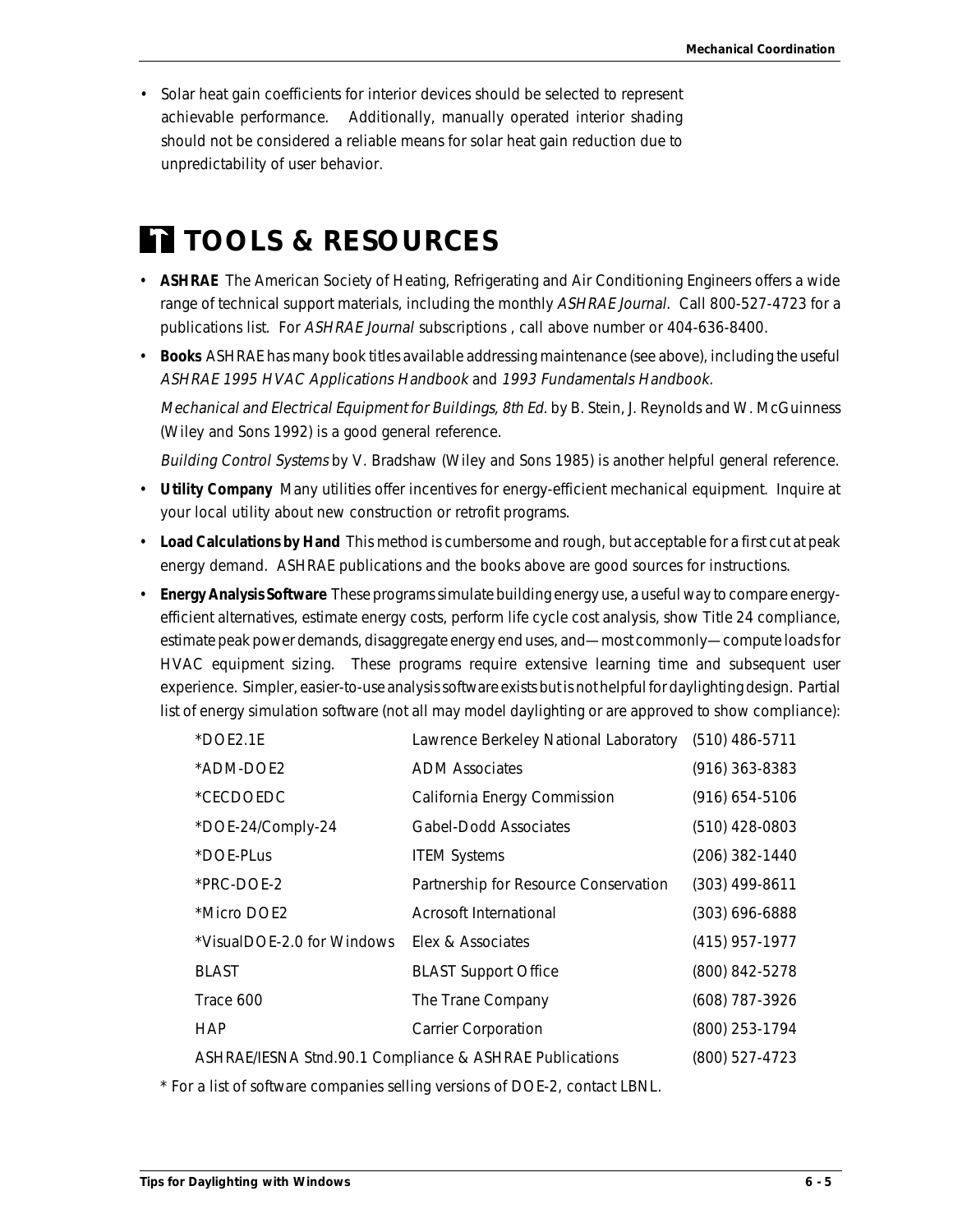- **Consult the Uniform Building Code and Uniform Mechanical Code** for compliance issues. In California, consult the Title 24 energy codes.
- **Energy Consultants** Helpful for additional daylighting expertise, software analysis, Title 24 compliance and mechanical system optimization. Easiest to find through the California Association of Building Energy Consultants (CABEC), 2150 River Plaza Drive, Suite 315, Sacramento, CA 95833- 3880, (916) 921-2223.

# **Z** CHECKLIST

- 1. Discuss comfort and loads with architect prior to final envelope design.
- 2. Do energy calculations early to assist in glazing selection, shading scheme and other architectural opportunities to reduce loads.
- 3. Refine these calculations as design develops. Remember to use actual glazing properties, accurately modeled shading, and full credit for lighting reductions due to daylight controls.
- 4. Use energy simulation data in cost/benefit analysis to explore tradeoffs between envelope improvements, and mechanical first and operating costs.
- 5. Look for further opportunities to reduce peak loads and energy use throughout schematic design and design development.
- 6. Plan for HVAC controls, an energy management system, integration with other building system controls, commissioning protocols, and maintenance procedures concurrent with mechanical system design.
- 7. Flag potential space and ceiling conflicts.
- 8. Coordinate visible mechanical elements with other design team members.

### **If you have...**

#### **no time**

- 1. Discuss ramifications and opportunities of envelope decisions on comfort and energy with design team during early schematic design.
- 2. Select energy management strategies that are compatible with lighting controls.
- 3. Do preliminary load calculations part way through schematic design, using assumptions where necessary, to assist architectural decisions.

### **a little time**

In addition to above:

- 1. Do load calculations with credit taken for daylighting controls and with shading and glazing properly modeled.
- 2. Plan for maintenance procedures, controls integration and commissioning now.

#### **more time**

In addition to above:

- 1. Perform several rounds of load calculations, starting from early schematics, to maximize benefit of energy analysis to architectural decisions.
- 2. Use software that can model daylighting. Consider the use of an outside energy consultant if this software expertise is not available to the design team.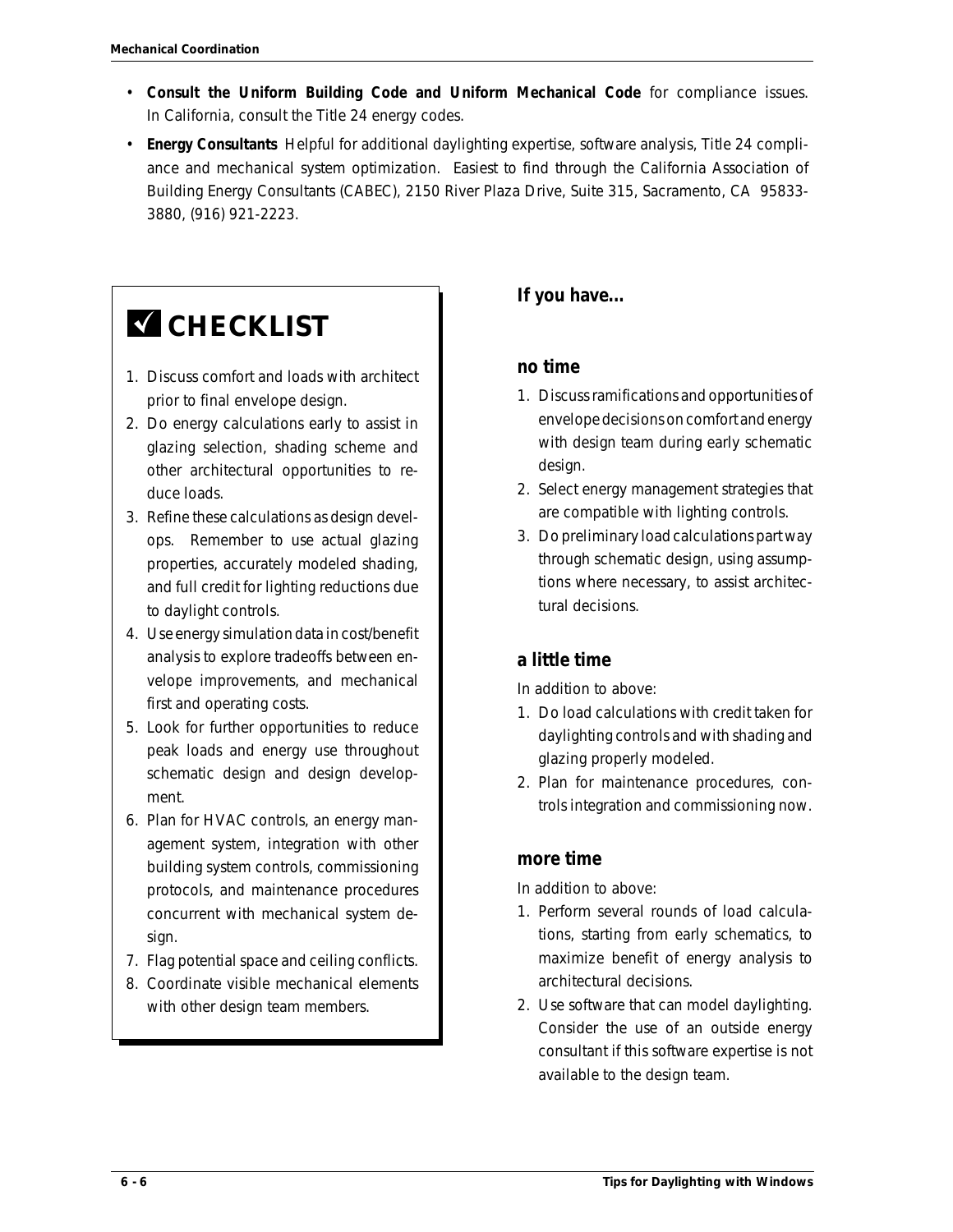# *Lighting Coordination*

#### **SECTION 7**

#### *Tips for Daylighting with Windows*

#### *OBJECTIVE*

**Design the lighting system to best integrate with daylight and provide controls for high-performance, comfortable, and energy-efficient lighting.**

- The cost-effectiveness of daylighting depends on lighting energy savings.
- Effective controls help capture maximum savings from daylighting.
- Lighting design must include daylight from the beginning.

# *KEY IDEAS*

## **Use a Lighting Strategy that Integrates with Daylight**

- **Make daylight integration part of lighting design from the beginning.** Lighting strategy, fixture selection, and method of control are all affected by the goal of daylight integration. For buildings primarily occupied during the day (schools, retail) that do not have tasks requiring higher illumination at night, design the electric lighting to augment daylight.
- **Choose a task/ambient strategy for easy integration with daylighting.** Daylighting can provide required ambient lighting for most operating hours. Provide user-controllable task lights to assure that task illumination requirements are met at all locations when supplemental lighting is necessary. Users near windows will often use daylight as their primary task source. In general, design ambient illumination levels to be significantly less than task levels (but not less than 1/3 of task levels).
- **Use direct/indirect lighting to avoid glare and match daylight distribution.** Direct/indirect lighting keeps the brightest light sources out of view, and is a good pair with daylight spatial distribution. These systems require a clean, high reflectance ceiling and adequate ceiling height. Don't use pendant-style direct/indirect fixtures if ceiling height is less than 9' (2.9 m). For best light distribution, pendants should be hung at least 1'-6" (0.46 m) from the ceiling. A direct/ indirect system will generally be more efficient at providing task illuminance than an indirect system.



Direct lighting, typical candlepower distribution from ceiling-mounted luminaire



Indirect lighting, typical candlepower distribution from suspended luminaire



Direct/Indirect lighting, typical candlepower distribution from suspended luminaire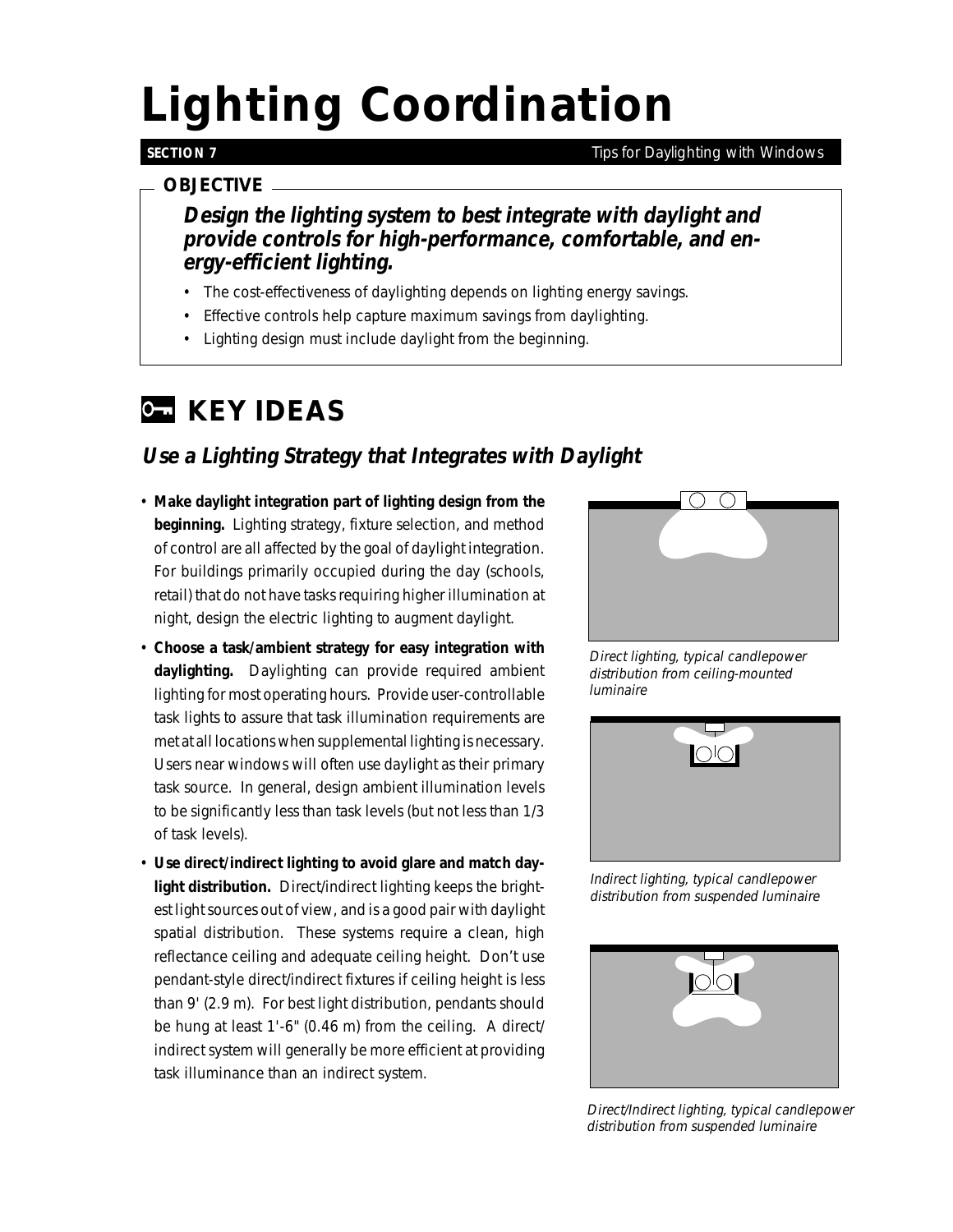- **Balance the light in a deep room.** In daylighted spaces greater than 15 ft (4.6 m) in depth, provide vertical illumination on back wall (using ceiling fixtures within two feet of wall or with wallwashers) with a cool color temperature greater than 4000°K to balance luminance differences between the front and back and prevent a gloomy feeling. Use walls or partitions with high-reflectance, light-colored surfaces.
- **Organize fixture layout to match daylighting distribution.** To ensure adequate illumination, group fixtures by areas of similar daylight availability (e.g., in rows parallel to window wall). Arrange lighting circuits in zones parallel to window wall for daylighting even if controls are not specified, to allow the possibility for controls to be added as retrofit. Recircuiting is generally difficult and costly in a retrofit project. However, retrofits for daylighting control are possible even with non-optimal circuiting, due to newer dimming and ballast control technology.

### **Choose the Right Hardware**

- **Use 32-Watt T8 tri-phosphor fluorescent lamps and dimming ballasts.** Fluorescent lighting is the source of choice for both dimming and switching applications, because it can be efficiently dimmed over a wide range without changes in color and can be turned on and off virtually instantaneously. Most dimming fluorescent ballasts dim to 10-20% light output (@ 30% power), but "architectural" dimmers dim to 1% (these dimmers come at a cost premium).
- **Try to match the cool color temperature of daylight.** For best color temperature pairing with daylight, specify fluorescent lamps with a minimum color temperature of 4100˚K.
- **Avoid high-intensity discharge lamps.** Most HID sources (metal halide, high pressure sodium and mercury vapor) are not appropriate for dimming applications because they suffer color shifts as they dim and have a more limited dimming range. (They can be used with appropriate switching in high bay spaces such as warehouses.)
- **Avoid lamps that do not dim well.** Don't specify 34-watt T12 lamps if planning to use dimming controls, because they do not dim reliably.
- **Choose energy-efficient hardware.** No matter what the lighting strategy, always choose the most cost-effective lighting technologies and the most effective controls available within the design budget.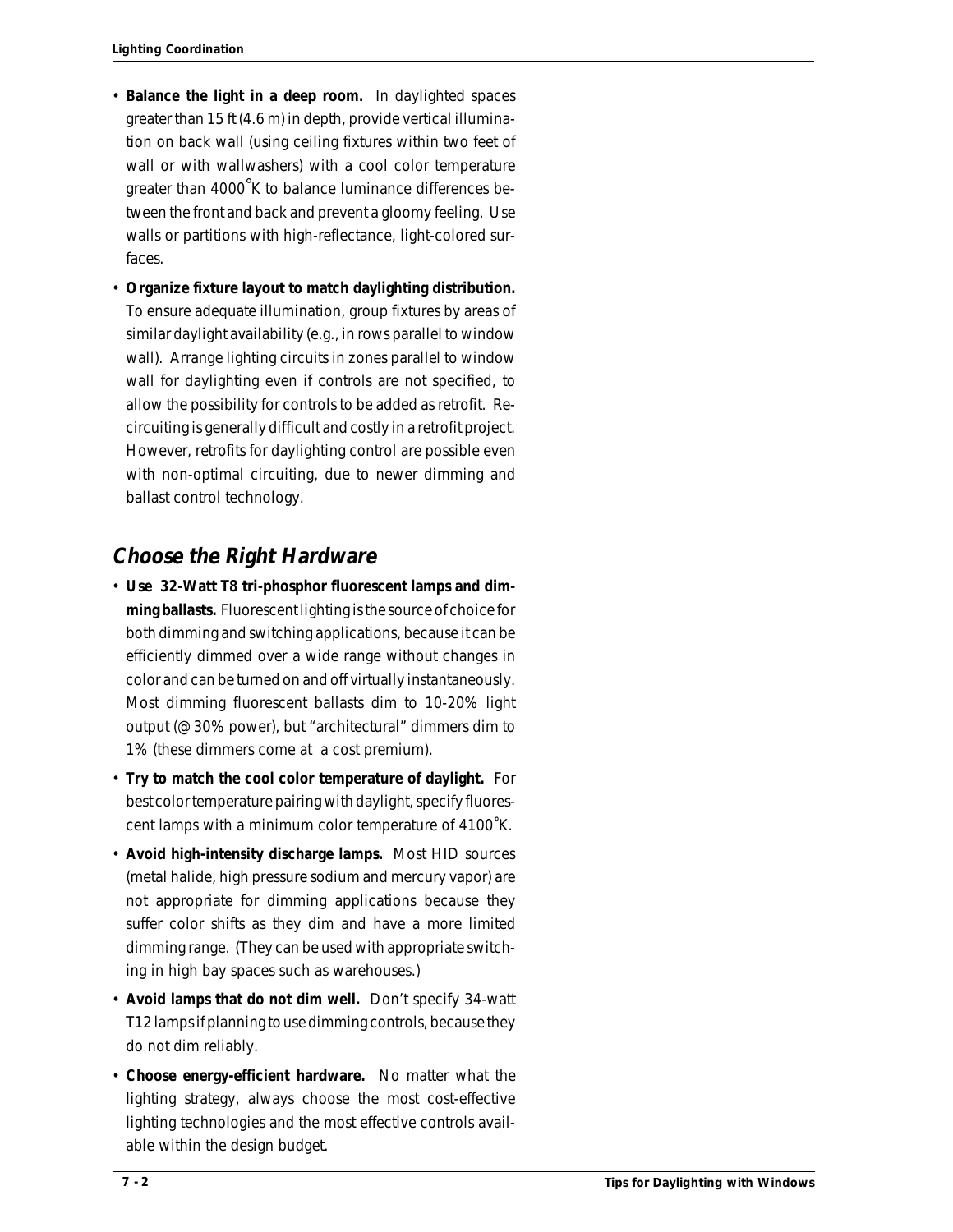### **Maximize Visual Comfort**

- **Follow recommended practice guidelines regarding glare from downlights.** To minimize direct glare, electric lighting should generally have a minimum Visual Comfort Probability (VCP) of 80% for computer-based tasks and 70% for other office tasks. Note that VCP is not defined for indirect lighting or any fixture with an upward component. VCP is defined as the percentage of people who find the lighting free of discomfort glare.
- **Keep ambient lighting low for computer screens.** If computers are present, ambient lighting should not exceed 30 fc (300 lux). But make sure that user-controlled task lighting is available for hard copy tasks. A rule of thumb for spaces with video display terminals (VDTs): provide as little light as possible on computer screens, 15-30 fc (150- 300 lux) for surround lighting, and 50 fc (500 lux) on adjacent hard copy tasks. See IES RP-1 Guidelines and other IES literature (see TOOLS & RESOURCES) for assistance.
- **Keep lamp reflectance out of computer screens.** Limit the potential for reflected glare from ceiling lights in computer screens. If ceiling downlights are used, limit high angle brightness to no more than 850 candelas per square meter at 55 degrees altitude (preferably) and at 65 degrees (definitely). When installing computers, verify that the placement of the computer does not result in reflected images of ceiling fixtures in screen. If reflections are evident, adjust position or locations of screen or apply anti-reflection filters to computer screen face.
- **Watch ceiling brightness with computers.** Indirect or direct/indirect lighting is good for VDT users, but observe some rules about the ceiling brightness. Ceiling luminance for VDT tasks ideally has a ratio across the ceiling of less than 4 to 1. Ceiling and wall surface luminances should be less than 850 candelas per square meter at any angle, as averaged over a 2 by 2-foot (0.6m by 0.6m) area. In open plan areas, VDT workspaces benefit from lower, uniform lighting.
- **Avoid brightness glare from exposed lamps in the field of view.** Obstruct direct views of sources to avoid glare. Direct/indirect lighting is one method. Careful space planning is another.
- **Use lighting strategies to balance window glare if anticipated.** Keep luminance of interior environment high to balance window brightness if there are no architectural modifiers such as deep reveals, shading devices or elements to filter daylight. (See GLAZING SELECTION and SHADING STRATEGY to control window glare.) A slight wall or ceiling wash towards the back of the space (farthest area from window) is generally effective. A small increase in energy use for this purpose is acceptable.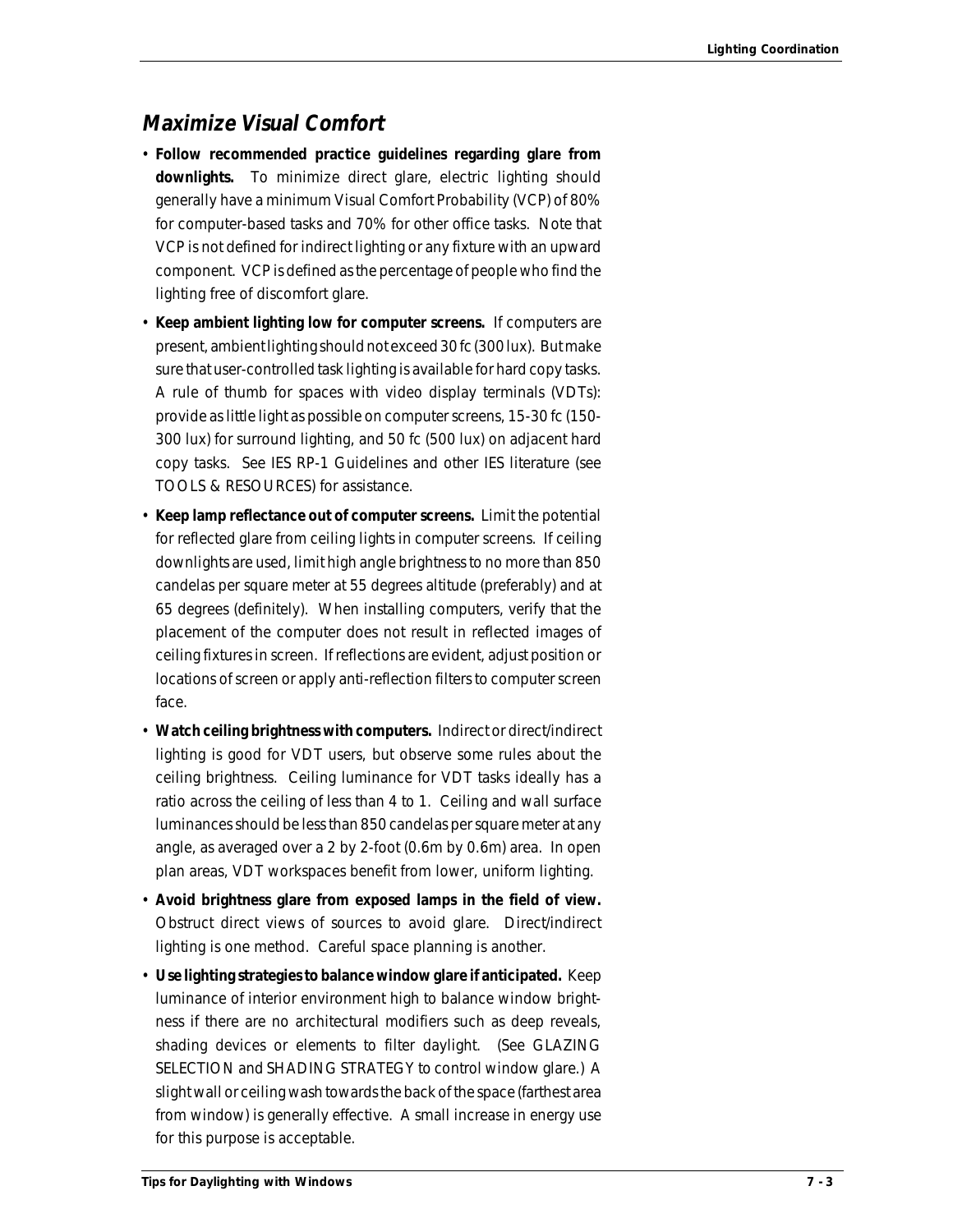• **Lighting quality comes before energy efficiency.** Don't reduce occupant comfort or satisfaction for higher energy savings. An occupant's productivity is far more expensive than the energy she uses.

### **Coordination**

- **Flag potential conflicts early,** such as furniture or colors that will interfere with light distribution, poor location or access for electrical rooms, and crowded ceiling plenums. Pick bright surround colors. Keep ceilings and walls as bright as possible.
- **Balance window glare with well-placed lighting.** Slightly raise the luminance of walls and ceiling regions away from the windows, to soften the contrast between the two. As noted above, this is especially important in deeper spaces.
- **Include calibration and maintenance plans in the construction documents.** Develop a set of recommended procedures and schedules for control system calibration, other lighting system commissioning, operation, maintenance and replacement, and format in a clear and easy-touse package. Make this documentation part of the lighting construction documents. Provide documentation that can be passed along to the ultimate occupants of the space so that they can understand how to best use the lighting systems and controls.

# *INTEGRATION ISSUES*

#### **ARCHITECTURE**

Location of the windows directly influences lighting control strategies and placement of photocell sensors. Coordinate with lighting design.

Quality of the perimeter spaces depends on blending and balance between daylight (a strongly directional light from the side providing high illumination and cool color) and the very different nature of electric lighting.

#### **INTERIOR**

Interior surfaces, and especially the ceiling, must be light colored.

Coordinate workstations with window placement and fixture locations, especially for glare-sensitive workspaces (e.g., computers). Align view direction of VDT parallel to the window wall.

Locations of partitions and other tall furniture should not interfere with penetration of daylight. This may require re-orienting partitions or using translucent panels rather than opaque.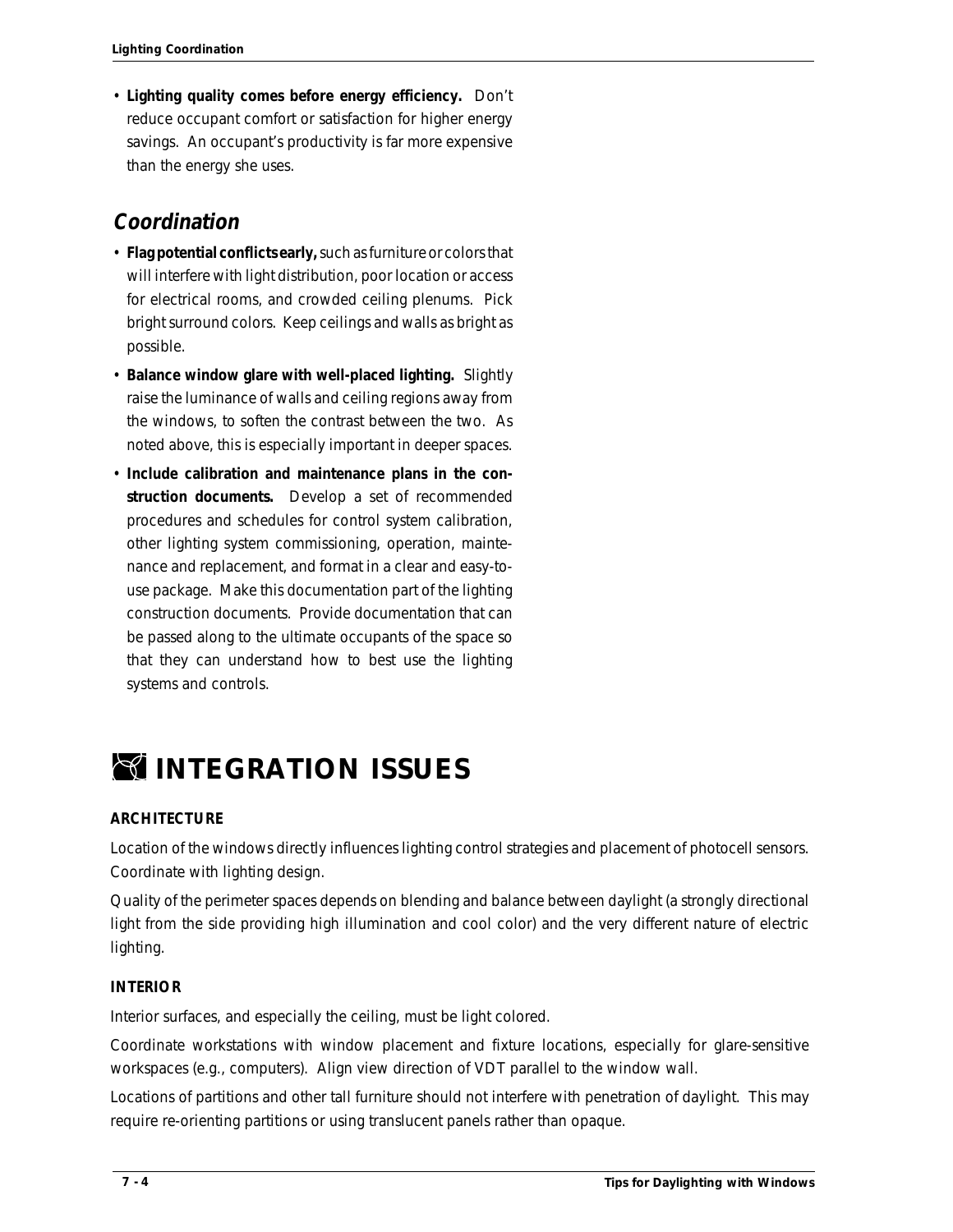#### **HVAC**

Lighting designer should supply a reasonable estimation of lighting power reduction due to daylight controls for the purpose of cooling load calculations. Expect the perimeter zones to have less than peak electric lighting loads at peak cooling periods (e.g., summer noon).

Locations of lighting fixtures and supply/return registers should be coordinated so as not to disrupt air flow.

#### **LIGHTING**

Incorporating a daylighting strategy does not have a negative effect on lighting design. In fact, lighting quality is typically higher in a carefully daylighted space.

#### **COST-EFFECTIVENESS**

Direct/indirect systems using pendant fixtures are typically a 50% cost premium over direct lighting fixtures. However, cost-effectiveness of a lighting system may ultimately depend on occupant satisfaction and owner avoidance of future retrofits.

Many efficient lighting technologies have short paybacks and often qualify for utility rebates or incentives, due to the very large percentage of building energy use consumed by lighting. Costs of some newer technologies (e.g., dimmable electronic ballasts) are falling rapidly with time. Be sure to use current cost estimates in your analysis.

#### **OCCUPANT COMFORT**

A lighting system is not successful if occupants cannot comfortably perform their tasks.

Task illuminance under direct lighting is highly sensitive to the task location with respect to fixture and partition locations. Because lighting is fixed in place often long before furniture and partitions are installed, and because furnishing may be relocated in the future, direct lighting systems have a higher chance of leading to occupant dissatisfaction versus indirect systems.

# *! PROVISOS*

- Relying on calculations or past experience alone may not yield satisfactory results in the final product because of the complex, dynamic qualities of daylight. It is strongly recommended that the architect and lighting designer work together with an outdoor physical scale model to assess the nature of the anticipated daylighted space. Confirm intuition with your observations of window glare, daylight quality, and distribution.
- Designing for a maximum of 1.5 watts per square foot for installed lighting is an easily achievable target. With efficient equipment and sensitive design, high quality lighting can be achieved at 1.0 watt per square foot or even lower.
- Do not use pendant-style fixtures with ceilings less than 9 ft (2.74 m).
- Simple changes in a building, like wall redecoration or furniture relocation, can have a strong influence on complicated lighting systems. If such changes are anticipated, a more flexible approach to lighting is recommended.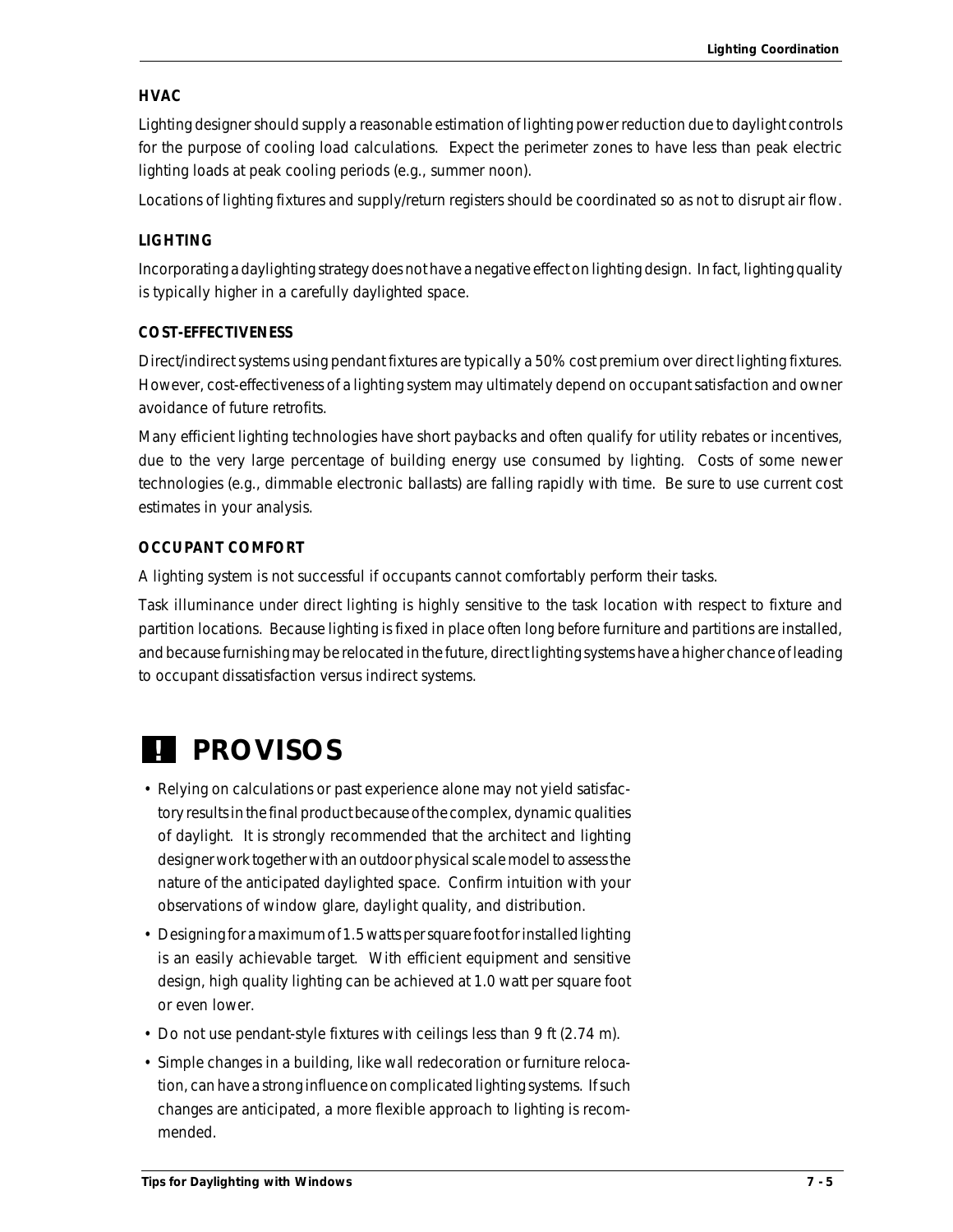# *TOOLS & RESOURCES*

- **Design Professionals** Use a lighting specialist whenever daylighting controls are planned. Lighting designers (as opposed to electrical engineers) are recommended in general for a higher quality end result. Cost for added service is recouped in improved performance and occupant satisfaction, and gives the best chance at gaining energy savings.
- **Books** There are many titles available on general lighting design, but little to assist high performance lighting design with daylight controls. The IES may be the best source for literature.

Advanced Lighting Guidelines: 1993, from the U.S. Department of Energy, is a thorough and informative guide to all aspects of various lighting technologies.

- **IES** The Illuminating Engineering Society is a resource for literature, standards, codes, guidelines and a monthly journal covering lighting, daylighting and visual comfort. These materials provide useful and upto-date technical information. Local chapters also may offer classes or other resources. For publications, call (212) 248-5000, ext. 112.
- **EPRI** The Electric Power Research Institute has a collection of fact sheets, brochures, guidelines and software available. Call EPRI Lighting Information Office (800) 525-8555.
- **California Energy Commission** The CEC administers California Energy Code (Title 24) and offers good literature and design guidelines to assist with compliance, along with the code documents. Contact the CEC at (916) 654-4287 to request a publications list.
- **LBNL Lighting Systems Research Group** is a good source of information on all aspects of energy-efficient lighting practices. For a publications list, contact Pat Ross at (510) 486-6845, or visit the Group's website at http://eande.lbl.gov/BTP.
- **Lighting Research Center**, at Rensselaer Polytechnic Institute, is source of general information about lighting products and practice. Contact them at (518) 276-8716 or http://www.lrc.rpi.edu.
- **Utility Company** Many utilities offer workshops, design assistance, publications, and sometimes incentives for energy-efficient lighting equipment. Inquire at your local utility about new construction or retrofit programs.
- **International Association for Energy-efficient Lighting** The IAEEL issues a useful quarterly newsletter free of charge. Write to IAEEL, c/o NUTEK, S-11786, Stockholm, Sweden and request placement on the newsletter mailing list.
- **Calculation Methods** Well-established methods exist for calculating light levels with a proposed design. The best source for reference material on this topic is the IES (see above (i.e., the IESNA magazine Lighting Design + Application, Software Survey, September 1996)). Many lighting designers use daylighting software such as Lumen Micro and LightScope (available from Lighting Technologies, Inc., 303-449- 1822), Luxicon (available from Cooper Lighting, 708-806-3553), LightCAD and BEEM (available from EPRI, 612-938-6014), and Adeline and Radiance (available from LBNL, 510-486-4757) in place of tedious hand calculations. A package that is capable of addressing daylight and electric light integration is recommended. For a list of lighting design software with daylight capabilities, request a "Daylighting Design Tool Survey" from the Windows and Daylighting Group at the Lawrence Berkeley Laboratory (510) 486-5605.
- **Scale Models** A physical model, built accurately with materials that match intended finish reflectances and viewed outdoors, is a good tool to assess window glare, daylight distribution, and quality of the daylighted environment. This is a quick and easy study activity useful for the architect and the lighting designer to perform together. See ENVELOPE AND ROOM DECISIONS for more information.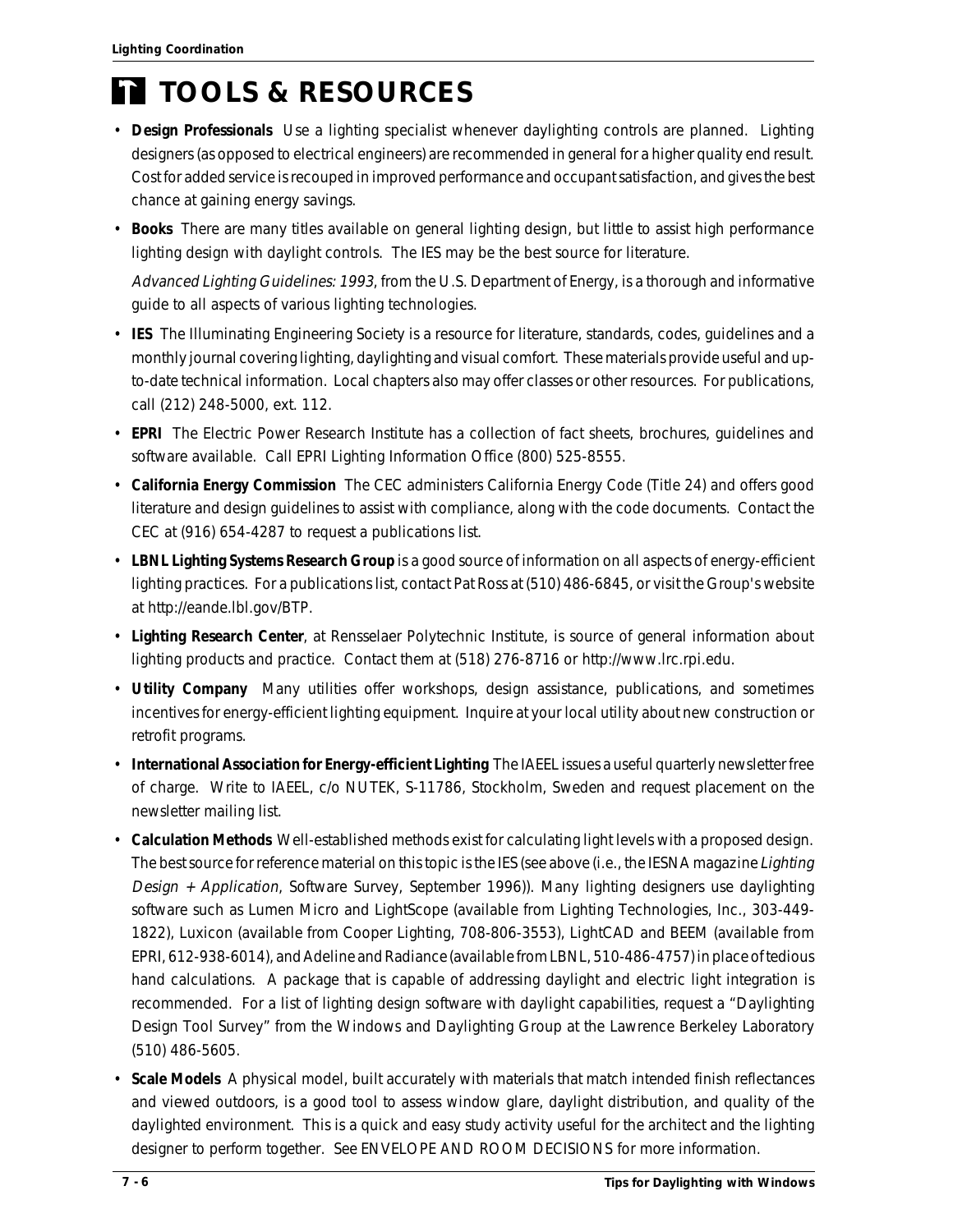• **Full Scale Mock-ups** This is the only method for truly viewing the intended lighting scheme before construction. This can be costly and time-consuming unless the local utility or lighting manufacturer offers assistance, but is easily justified, at least for large projects.

# **K** CHECKLIST

- 1. Review fenestration design and intended space plan for initial assessment of daylighting and glare concerns.
- 2. Estimate daylight levels through calculations, computer modeling or physical model photometry.
- 3. Select lighting strategy and type of control, depending on above two decisions.
- 4. Lay out the lighting system, coordinating with window placement and daylighting control zones. Be sure to produce an installed lighting power density lower than the energy code maximum.
- 5. Estimate electric lighting illuminance levels. Determine daylight and electric lighting distribution throughout each lighting zone and ensure that dimming zones maintain the required levels and distribution.
- 6. Select the most efficient technologies available within project budget that meet design objectives. Check with utility about lighting programs.
- 7. Calculate expected electric lighting savings due to daylight controls, for use in a cost/benefit analysis (see Section 11, COST/BENEFIT ANALYSIS). Provide expected lighting power reduction at peak times to mechanical engineer for cooling load calculations.
- 8. Review glare issues with architect. If window design or selection of window coverings is not anticipated to be adequate, compensate for window glare by balancing interior luminance distribution with the lighting design.
- 9. Flag potential conflicts with interior design, plenum elements, etc.
- 10. Include performance specifications, control system documentation, calibration instructions, other commissioning recommendations and maintenance plan with the lighting design documents.

#### **If you have...**

#### **no time**

- 1. Design a lighting system at a maximum of 1.5 watts per square foot, with supplemental task lighting if necessary, fixtures grouped with windows and by daylighting zone, and special attention to glare in computer workspaces.
- 2. Estimate daylight levels before final system design and selection of control strategy.
- 3. Check for utility rebates before final design and specification.
- 4. Include previously described documentation with the construction documents.

#### **a little time**

In addition to above:

- 1. Include a lighting specialist on the design team.
- 2. Review glare concerns with the architect and take appropriate measures.

#### **more time**

In addition to above:

- 1. Consider a direct/indirect lighting strategy while exploring other alternatives.
- 2. Use lighting software and/or physical model photometry to estimate daylight levels and nature of the daylighted space.
- 3. Consider a full-scale mock-up of a typical workspace.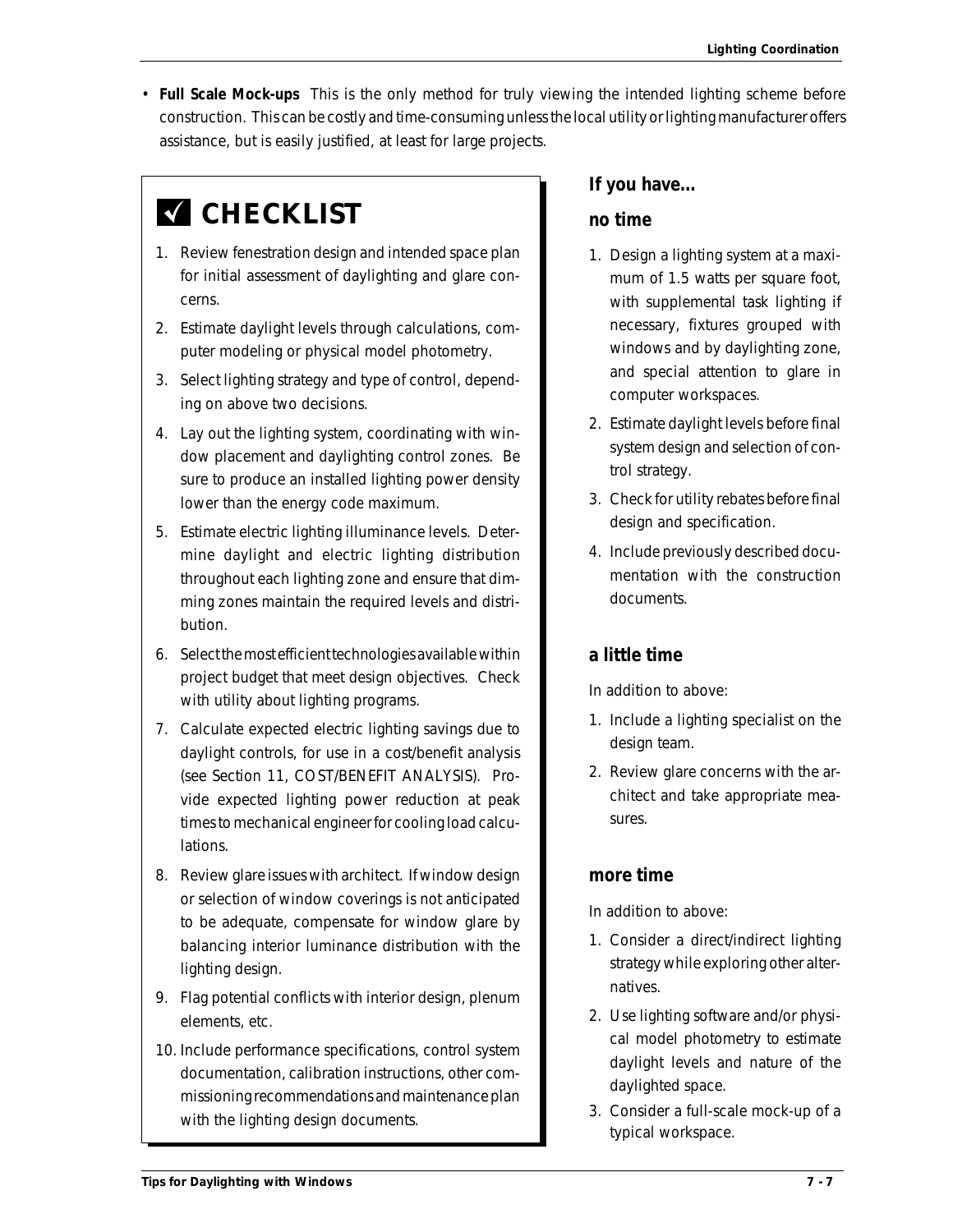# *Sensors & Controls*

#### **SECTION 8**

#### *Tips for Daylighting with Windows*

#### *OBJECTIVE*

### **Design and install a control system to dim lights and/or turn them off when there is adequate daylight.**

- Reduce lighting energy consumption with automatic controls.
- Use a lighting specialist for best results with the control system.

# *C* **KEY IDEAS**

### **General**

- **Sensors "measure" light** by looking at a wide area of the office floor and work surfaces from a point on the ceiling.The sensor's signal is then used by the control system to dim or turn off the electric lights according to the available daylight. These simple components are needed to save energy in daylighted spaces.
- **Controls can respond to many variables.** To save lighting energy, controls are typically designed to respond to daylight and a host of other inputs (e.g., occupancy sensors, weekend/holiday/nighttime schedules, etc.).
- **Include all control documentation in the construction documents.** This should include clearly developed control schematics, control sequences, calibration instructions, maintenance plans and checklists, and clear testing procedures.
- **Lighting controls and sensors must be properly calibrated and commissioned** prior to occupancy. This helps ensure energy savings and reduces the likelihood of complaints from occupants.
- **Take special care to document integrated control systems.** Control schematics are critical where different building systems (e.g., lighting, mechanical, etc.) come together. Identify responsibilities where integrated systems overlap, such as who adjusts each component, which warranties apply where, etc.

# **Type of Lighting Control**

- **Choose either dimming or switching hardware** for a particular lighting zone. The choice of dimming or switching (on/off) equipment is partly dictated by the control strategies selected:
	- Daylighting. Lights are dimmed in response to interior daylight levels.
	- Scheduling. Lights are turned on, off, or dimmed according to day/night/holiday whole-building schedules.
	- Lumen Maintenance. Captures savings by dimming new lamps until their light output has dropped down to the design level through aging and dirt depreciation. Lumen maintenance employs the same hardware used for daylight dimming and saves 10 to 15% annually.
	- Tuning. Fine tune lighting levels after occupancy. Fine tuning is a control strategy where lighting is dimmed to meet local ambient or task lighting needs, and may save 10 to 15% of lighting energy.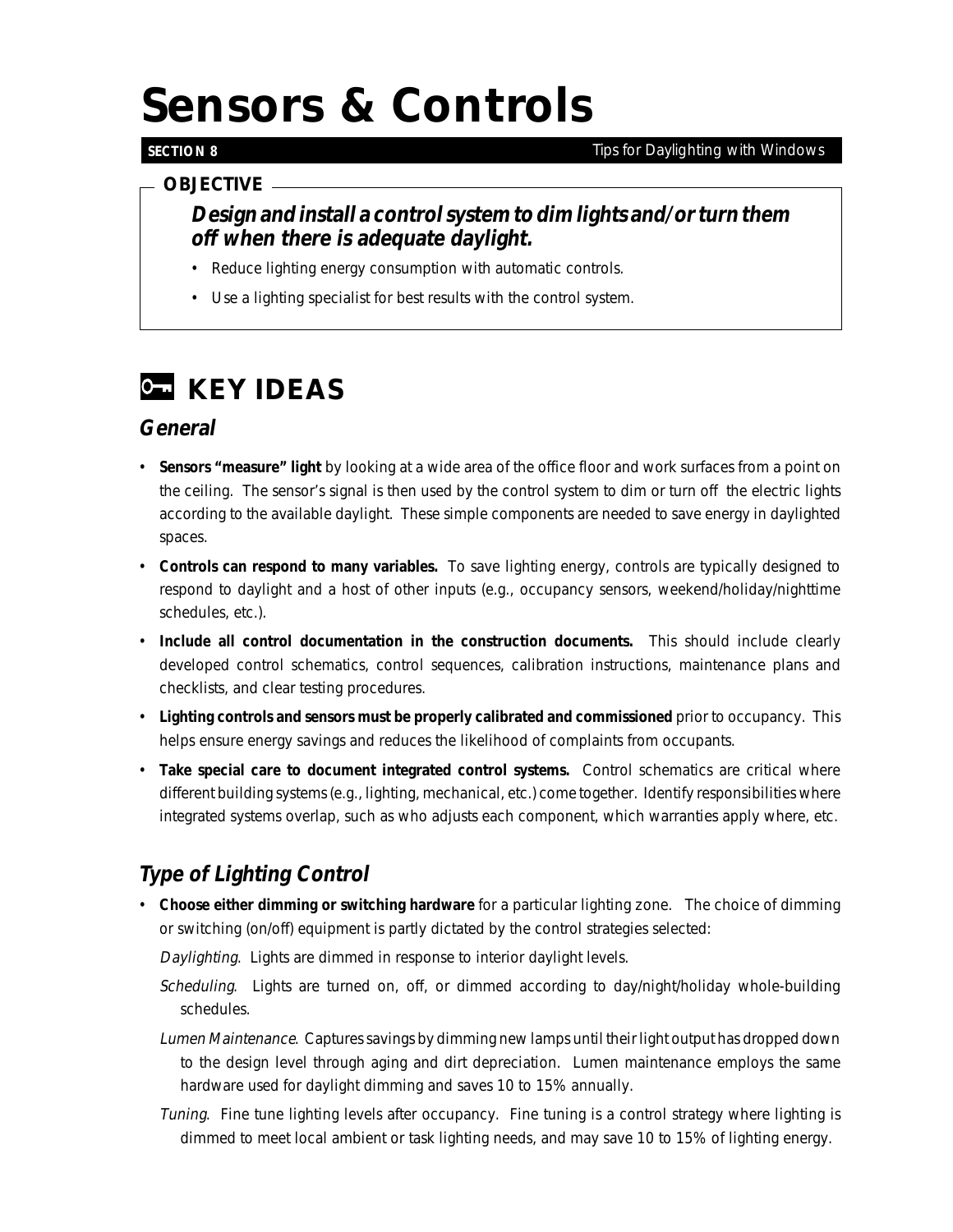• **Choose dimming hardware if daylighting, lumen maintenance, or tuning are the selected control strategies.** With the cost of dimming ballasts still high but falling, dimming control is at least twice as expensive as switching control but it is the best for implementing these strategies. It is also generally the most acceptable to occupants, because changes in the electric light levels are least disturbing. Daylighting and lumen maintenance strategies integrate well, since they use the same hardware. Dimming is generally not



Dimming/Switching payback chart

cost-effective in non-daylit areas unless coupled with scheduling controls. Dimming can capture all possible daylighting savings. For spaces with adequate daylight all day long and for non-critical visual tasks, switching may be acceptable, since the lights may adjust only once or twice during stable daylight hours.

- **For all OTHER strategies, choose switching hardware.** Scheduling (either with automatic time controls or occupant sensors) can be implemented effectively with switching controls. Switching technologies are inexpensive, have a short payback period, and typically do not require special expertise to install. They are compatible with other lighting systems and are easily adjusted.
- **Select switching for daylight control with caution.** This hardware is less expensive than dimming, but has the disadvantage of abrupt light level changes. Switching is acceptable in intermittently occupied spaces or in spaces with fairly constant and adequate daylight all day (e.g., clear weather, large windows). In zones less than five feet deep from windows, simple on/off switching is the most cost-effective, especially if daylight is abundant. Do not use switching when it is anticipated that lights will turn on and off during occupied hours; case studies show occupants find this disruptive and will disable the system.
- **Do not count on manual controls.** Manual switching capability is already required by Title 24, but it is generally not well used by the typical office occupant. Use automatic controls to ensure that projected savings are actually achieved over time.
- **Use dual-level switching.** This wall-mounted switch reduces light levels by turning off individual lamps in 2-, 3-, or 4-lamp fixtures. This is the minimum switching requirement specified by California code. Dual-level or multi-level switching can also be activated by daylight sensors at less cost than dimming, but with better acceptance than simple on-off controls.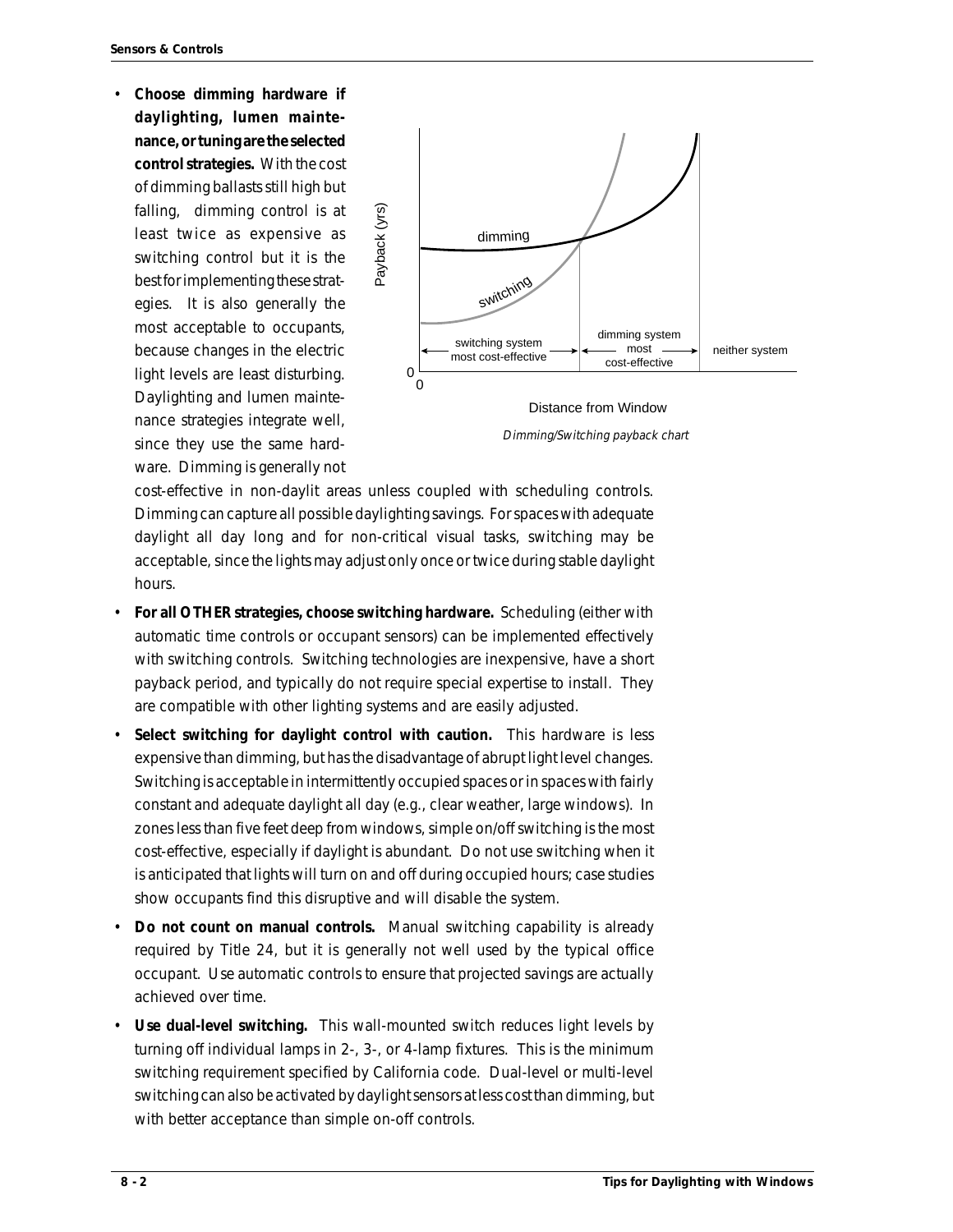- **Use programmable time controls** for a more sophisticated form of scheduling control than simple timeclocks. This is good for facilities with many different daily schedules. Sweep-off control (after an initial warning, automatically sweeps off lights after the building closing hour) is effectively implemented with programmable controls and a manual override via wall switch or phone. This control strategy typically yields at least 15% savings in lighting energy and is helpful for picking up lights left on by afterhour workers or cleaning crews. If sweep-off control is used, wire lighting circuits back to the electric panel for operation by building controls.
- **Use occupancy sensors.** These are easily installed in wallboxes in lieu of manual switches. But only use wallbox occupant sensors if the sensor will have an unobstructed view of the space. If the sensor is obstructed, use a ceiling-mounted sensor instead. Occupancy control yields 15-30% savings and is highly cost-effective. Some units come with integrated photocells for both daylight and occupancy sensing.
- **Zones with daylighting should be separately switched from other zones**, even if daylight controls are not installed—this may be required by Title 24. This allows for future installation of daylighting controls if the project budget does not allow them in initial construction.

#### **Zoning**

- **Control zones should match areas of similar daylight availability and space function** (e.g., conference, computer, etc.). In open plan areas with a uniform window facade, group fixtures in runs parallel to the window with separate control for each row in from the window (for strip windows), or in groups associated with each window (punched windows).
- **Design control zones to correspond to window shading device zones.** For example, if an individual office contains manually operable drapes or blinds, the entire office would generally form (at least) one control zone.
- **Limit the number of zones where possible.** Costs go up with the number of control zones, so make zones as large as practical. However, too large a zone can lead to some areas being underlit.
- **Any circulation space running along a window-wall should be a separate control zone.** If this area is well-daylit, its lighting can often be switched off.

Schematic representation of lighting in a room with stepped lighting controls. The curves show relative light levels from both daylight and electric light. As the daylight level falls off with distance from the window, the electric lighting makes up the difference so that total illumination is evenly maintained at design levels thoughout the room.

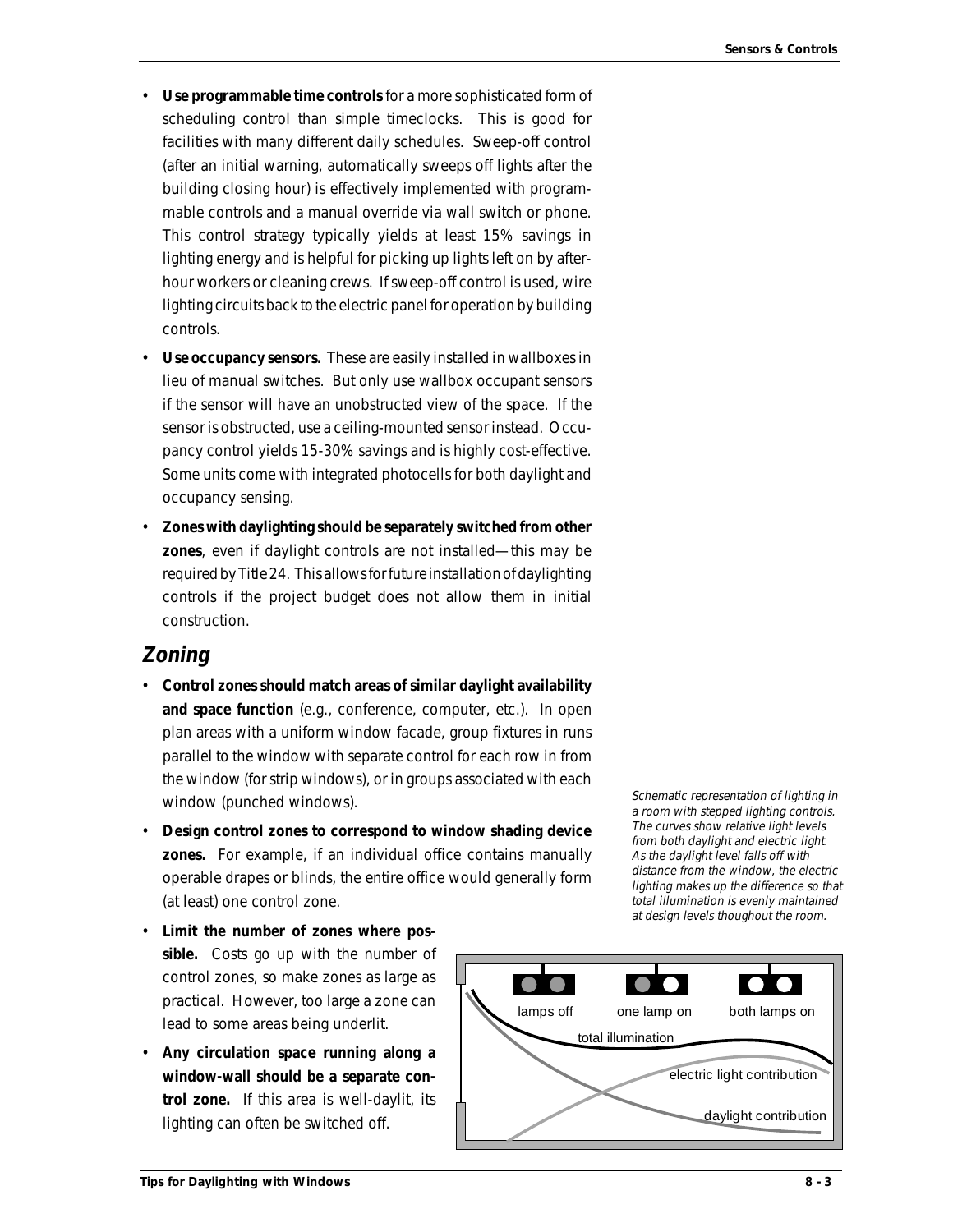## **Daylight Control Algorithm**

- **Daylight control algorithms accommodate complexity.** They are the "smarts" that tell the electric lights what to do. Since the intensity and spatial distribution of daylight changes over time, these smarts have been designed to provide sufficient light under these complex conditions.
- **Open- and closed-loop are the two basic algorithms for daylight controls.** "Open-loop" and "closed-loop" are common control terms that indicate whether (closed) or not (open) information is fed back to the system to achieve control objectives. Openloop systems cannot compensate for electric light losses (lumen maintenance strategy), but afford greater flexibility in calibration than most closedloop systems. They are also more "forgiving" to errors in sensor placement or field of view. Some closedloop systems that work with daylight may cause electric light levels to drop



Schematic diagram of a room with a photoelectric dimming system. The ceiling-mounted photosensor reads both electric light and daylight in the space, and adjusts the electric lighting as required to maintain the design level of total lighting.

below design light level under some conditions, especially if the photocell is located too close to the window or is able to "see" out the window.

- **For switching systems, it is recommended that both the time delay and setpoint deadband be independently adjustable.** With variable cloudy conditions, the deadband adjustment alone may be insufficient to prevent system oscillation between the ON and OFF state ("hunting").
- **For switching systems, control trigger points should be carefully set to avoid occupant dissatisfaction.** The light level at which the device switches off should be at least twice the level at which it switches on (i.e., twice the light level produced by the luminaire) to ensure that the design illuminance is met at all times.
- **System should be slow in response to sudden daylight changes.** The dimming response time (the time it takes for the system to respond to a sudden change in light level) is typically set around 30 seconds, to avoid unnecessary response to temporary conditions like moving clouds.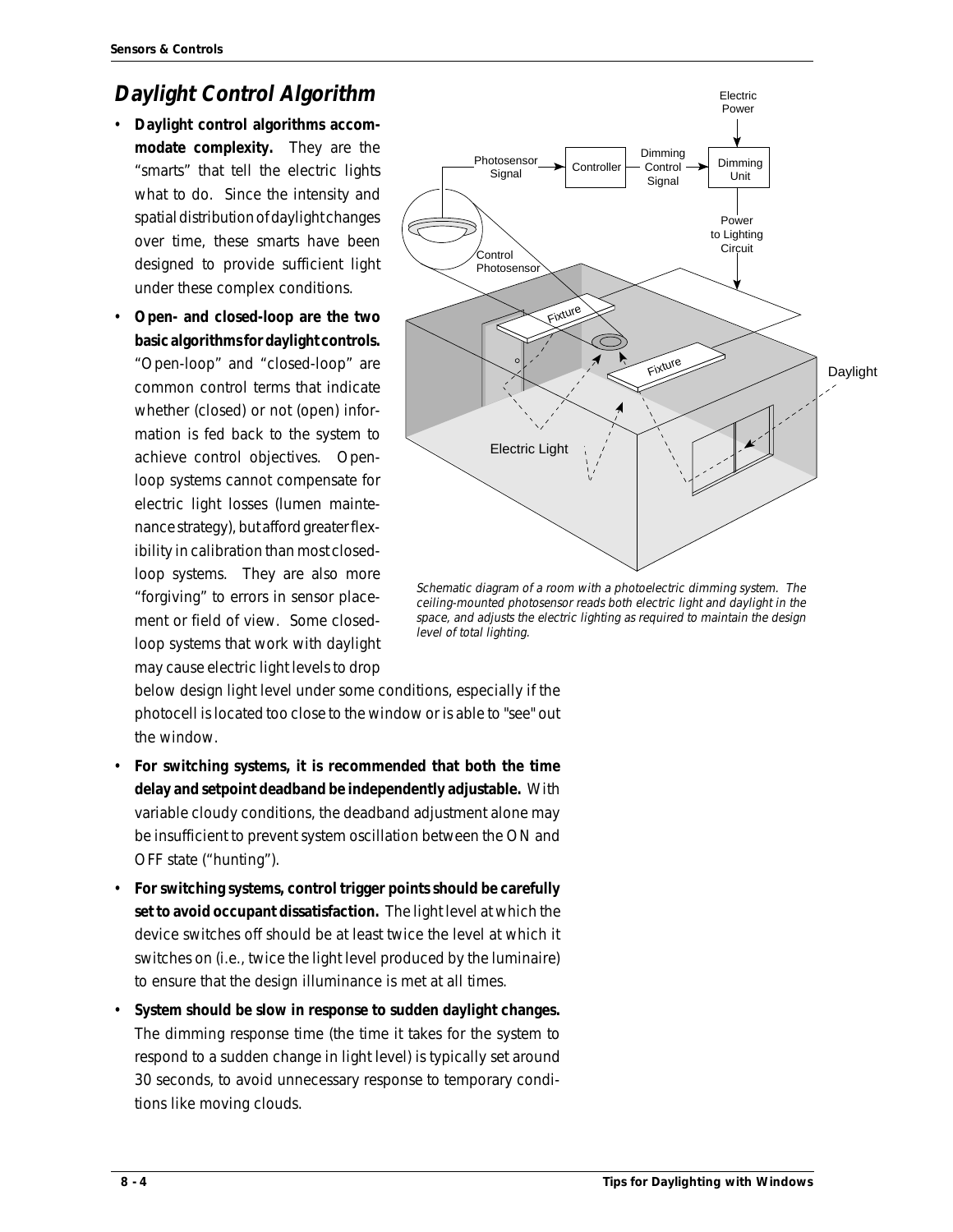### **Sensor Location**

- **Place sensor appropriate to the task location.** In a room with only one task area, place the ceiling-mounted sensor above the task. In a room with more than one task area, place the ceiling-mounted sensor above the task that best represents the daylight available. Some controllers support inputs from more than one photosensor. This allows daylight to be sampled at more than one location.
- **Sensor placement is determined by the daylight control algorithm.** For closed-loop control systems, locate the sensor at a distance from the window equivalent to approximately two-thirds the depth of the daylight control zone. Photosensor location is less critical with openloop systems, and can be compensated for during commissioning. With a light shelf and an open-loop control system, locate sensor above the shelf.
- **Sensor placement differs with the type of lighting system.** With indirect and direct/indirect lighting systems, the photosensor should be located in the plane of the fixtures aimed downwards. Make sure that the sensors cannot directly "view" the electric lights they control. For direct lighting systems, recess the photosensor(s) in the ceiling.
- **Sensor field of view is important.** The photosensor's field of view should not be too narrow and restricted or the sensor will be too sensitive to small incidental changes (papers moving on desk, people nearby, etc.). A ceiling-mounted closed loop sensor should have a large field of view and be shielded from direct light from the window. Some sensors come with sun shields for cases where the cell can not be placed far enough from the window. For switching systems, the photosensor (often a photorelay) is located so that it "views" the external daylight source with minimal (or no) view of the electric lights that it controls.

### **Hardware**

- **Choose dimming electronic ballasts,** now available from several vendors. All dimming ballasts operate fluorescent lamps in rapid-start mode, i.e., the fluorescent lamp cathodes are supplied with power at all times during operation.
- **Choose a system with sufficient control flexibility.** Switching systems should allow independent control of the ON setpoint light level (the light level on the photorelay that causes the lights to switch ON) and the OFF setpoint.
- **Combine occupant sensors with photocells.** Many occupant sensors (especially wallbox units) include daylight photosensors, although this may not be an optimum location for sensing task daylight. If the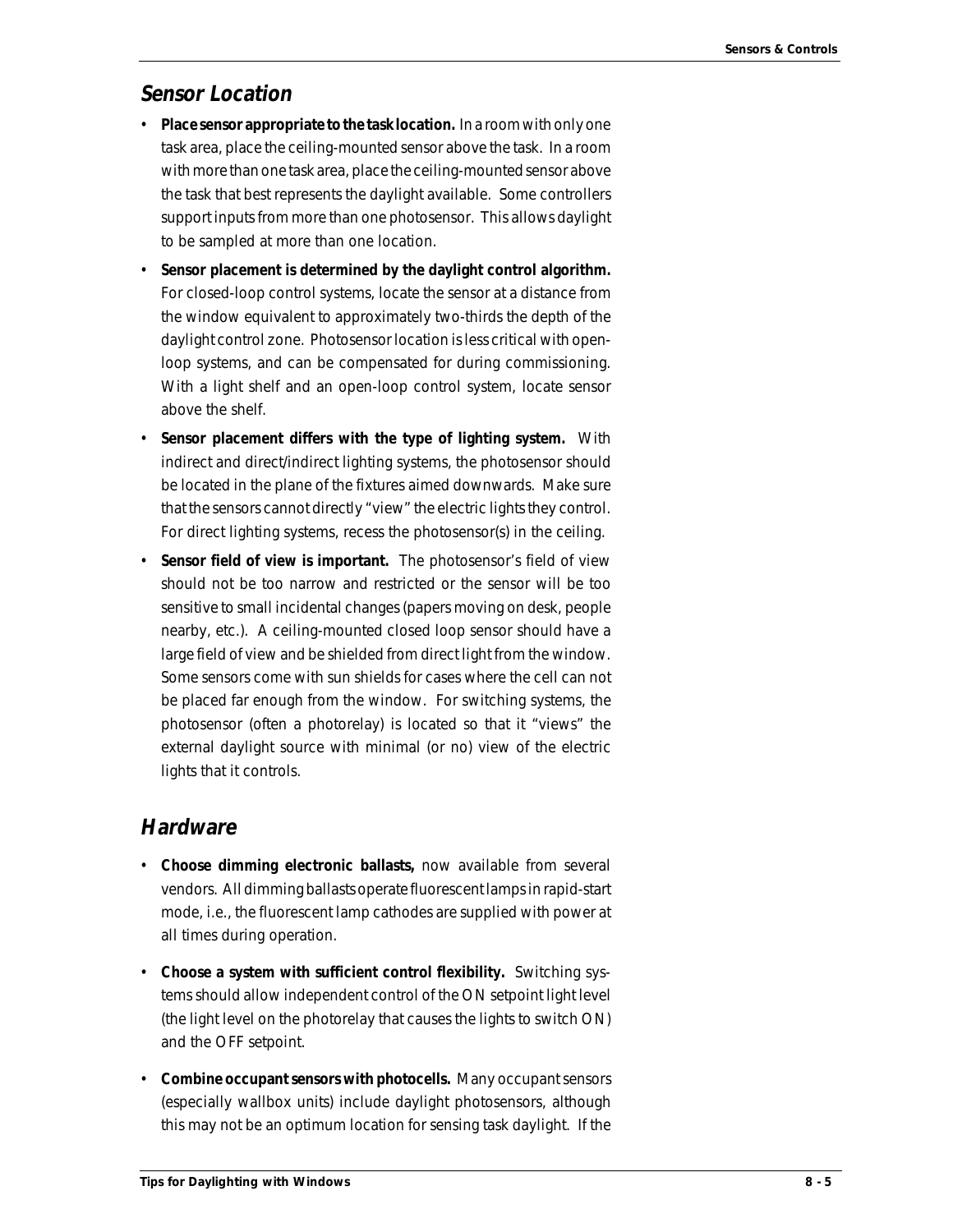photosensor determines that the daylight level is adequate, the occupant sensor will not turn on the lights automatically when the occupant enters. The occupant may manually switch on the lights if desired.

- **Choose manual-on, automatic-off occupant sensors.** Several manufacturers now offer these sensors on the principle that occupants need help only in turning lights off, not on. The occupant must turn the lights on, and the sensor turns them off when occupant is absent. Some come with integrated daylight sensors.
- **Ensure compatibility of hardware components and controls**; especially when using controls from several different manufacturers (ballasts, ballast controllers, sensors, lamps, etc.).

### **Occupant Satisfaction**

- **In general, dimming hardware is preferred by occupants** because the changes are less noticeable. If lighting changes are too abrupt, case study experience shows occupants tend to be disturbed or otherwise unsatisfied with the system. If the lighting controls are not expected to operate more than once or twice during occupancy (for example, if daylight levels are adequate all day such that the system perhaps operates only morning and evening), then switching hardware may be equally acceptable.
- **Switching hardware will be more acceptable if coupled with splitwired lighting.** Split-wiring, also known as stepped switching, allows lights to be switched in discrete steps (OFF, 1/2, FULL or OFF, 1/3, 2/ 3, FULL), so the changes are not so abrupt.
- **Avoid daylight controls on downlights.** Switching hardware with daylighting control is generally not acceptable for downlight fixtures, especially if fixtures are turned on and off (rather than split-wired), because occupants find automatic switching of electric lighting to be disruptively noticeable.
- **Occupants will disable a system they find unsatisfactory.** There may be any number of causes for negative user reaction to automatic controls. Choose an approach to controls that will most likely meet user needs, and ensure that the system will be installed and calibrated so that it operates properly. An unpredictable or poorly functioning system is a major cause of occupant dissatisfaction. Another problem may be the occupants' sense that the system is beyond their control. In these cases, visible manual controls are important, and manual overrides, while they may result in lower savings, will increase user satisfaction. Another problem witnessed in case studies is that an office with lights on signals that its occupant is in the building. Dimming strategies may be useful here. These issues should be discussed with the building owner during design and followed up with occupant education during the commissioning and occupancy phases.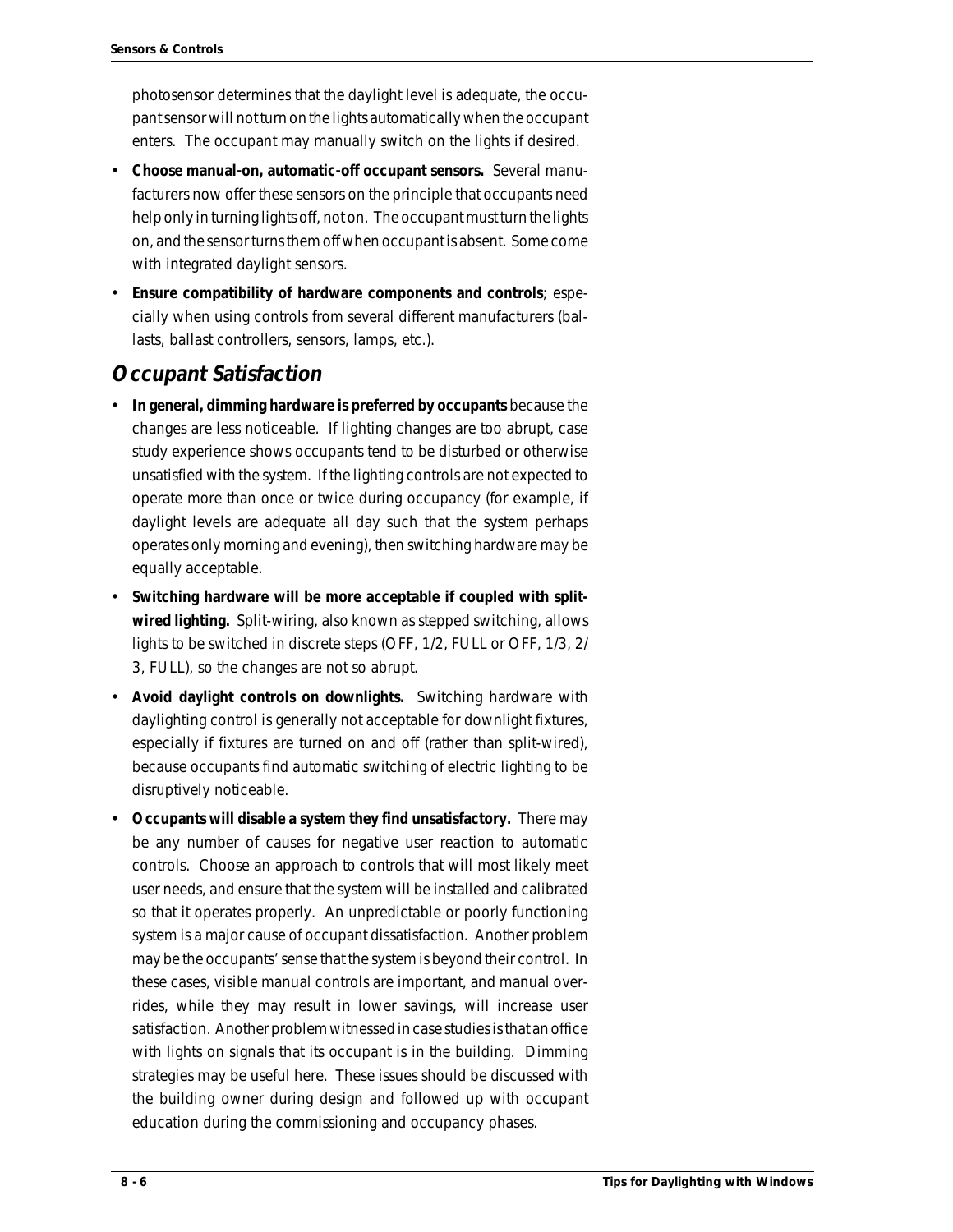# *INTEGRATION ISSUES*

#### **ARCHITECTURE**

Window location, task location, and shading strategy affect control zoning.

#### **INTERIOR**

Space planning, finishes, and furnishings are strongly tied to control zoning.

#### **HVAC**

Perform load calculations accurately, with lights dimmed at peak cooling conditions. The lighting designer should supply expected lighting power reductions to the HVAC designer, or use advanced energy analysis software that can model daylight controls.

#### **LIGHTING**

Control system and hardware must be compatible with other lighting equipment.

#### **COST-EFFECTIVENESS**

Most building controls designed for energy efficiency are highly cost-effective, especially when supported by utility incentives. Simple lighting controls such as occupancy sensors are especially cost-effective.

#### **OCCUPANT COMFORT**

Tolerance for fluctuation in electric lighting levels varies. We experience lighting fluctuation all the time in the natural environment but tend to find changes in the artificial environment disturbing.

Some people are uncomfortable with a highly automated environment. Others may want lights on for nontask reasons (e.g., employee is "in" the office). These and other reasons can cause occupants to disable the system. Discuss these issues with building owner, building manager, and occupants.

# *PROVISOS !*

- Never turn off lights automatically at night in an occupied space without a prior warning, such as flashing the lights ten minutes before shut off. This gives occupants a chance to manually override the shut off.
- Calibration of automatic daylighting systems and occupant sensors should always be performed after furniture installation is complete (see CALIBRATION & COMMISSIONING).
- Daylight levels are hard to predict, however it's important to have a good estimate of expected daylight in order to choose between dimming and the less expensive switching hardware. Photometry in a scale model is recommended, although a hand or computerbased calculation is acceptable.
- Savings from daylighting controls depend on their regular and maximum use. This in turn depends on adequate daylight entering the space. Be sure window glare has been properly addressed during design so that occupants will not always be deploying opaque window coverings to control glare.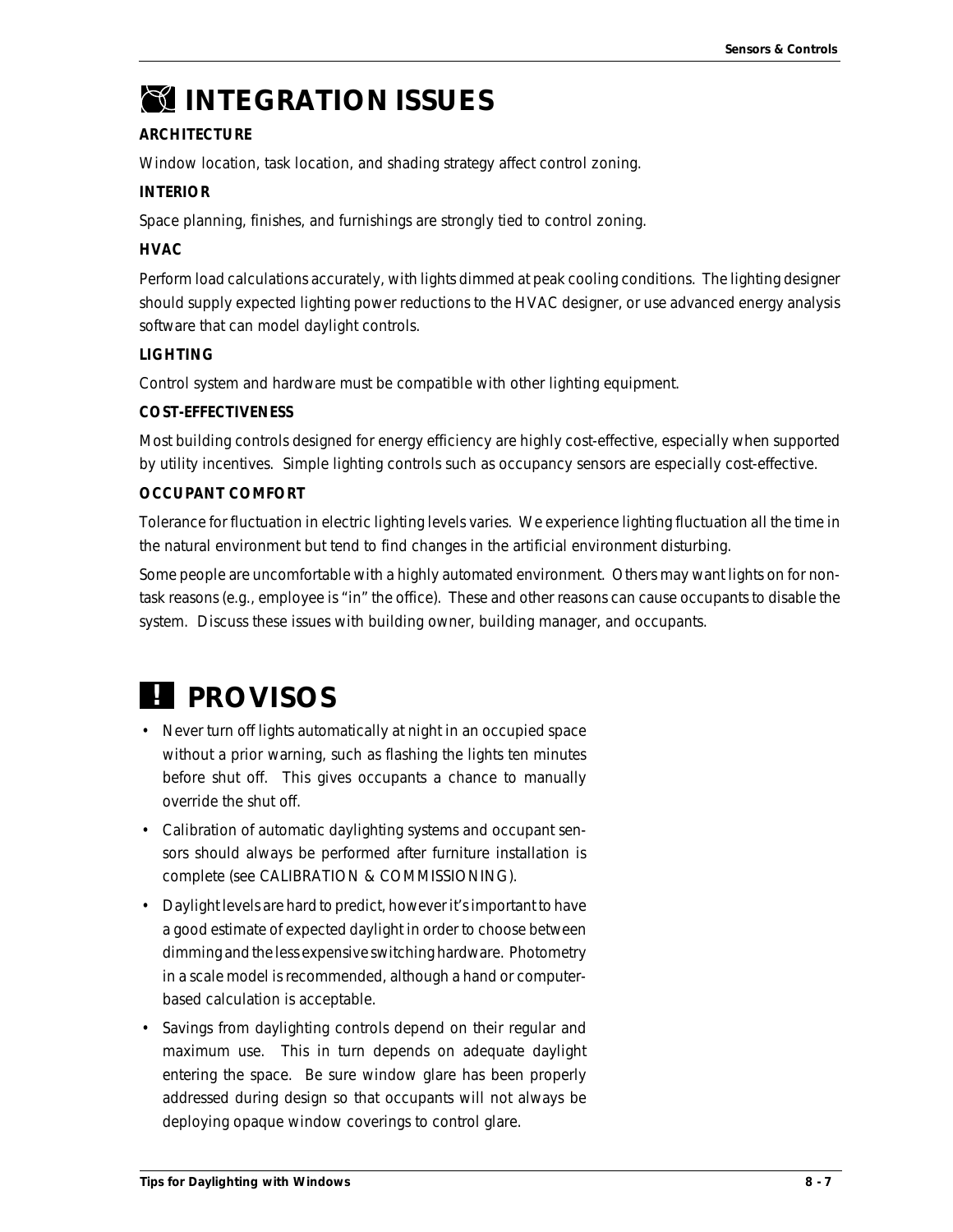- Be sure automated lighting controls will be acceptable to the building occupants on principle. Dissatisfied occupants frequently disable lighting control systems for a variety of reasons, only some of which are related to comfort or visual performance.
- Occupants may inadvertently disable controls by rearranging furniture, placing portable heaters near occupancy sensors, etc. Avoid this by educating occupants as to the function and operation of the control system.
- Note this section does not treat mechanical HVAC controls, as these are not generally linked directly with daylight controls. However, other lighting controls can be integrated with mechanical controls (occupancy sensors are a good example).

# *TOOLS & RESOURCES*

- **Design Professionals** The use of a lighting designer with experience in daylighting controls is highly recommended.
- **Manufacturers** This is the primary source of assistance available for control system products. The more complex the system, the more critical it is to work closely with the manufacturer through design, calibration and commissioning.
- **IES** The Illuminating Engineering Society is a resource for literature, standards, codes, guidelines, and a monthly journal covering lighting, daylighting, and visual comfort. These materials address a large range of useful and up-to-date technical information. Local chapters also may offer classes or other resources. For publications, call (212) 248-5000, ext. 112.
- **EPRI** The Electric Power Research Institute has a strong collection of fact sheets, brochures, guidelines, and software available. Call EPRI Lighting Information Office (800) 525-8555.
- **California Energy Commission** The CEC administers California Energy Code (Title 24) and offers good literature and design guidelines to assist with compliance, along with code documents. Contact the CEC at (916) 654-4287 to request a publications list. Many lighting controls are already required by Title 24.
- **International Association for Energy-Efficient Lighting** The IAEEL issues a useful quarterly newsletter free of charge. Write to IAEEL, c/o NUTEK, S-11786, Stockholm, Sweden and request placement on the newsletter mailing list.
- **LBNL Lighting Systems Research Group** is a good source of information on all aspects of energy-efficient lighting practices. For a publications list, contact Pat Ross at (510) 486-6845, or visit the Group's website at http://eande.lbl.gov/BTP.
- **Lighting Research Center**, at Rensselaer Polytechnic Institute, is source of general information about lighting products and practice. Contact them at (518) 276-8716 or http://www.lrc.rpi.edu.
- **Calculation Methods** Accurate estimation of energy and peak demand savings due to daylighting controls is complicated and is best accomplished with advanced energy simulation software that can model daylighting. The best source for reference material on this topic is the IES (see above (i.e., the IESNA magazine Lighting Design + Application, Software Survey, September 1996)). Many lighting designers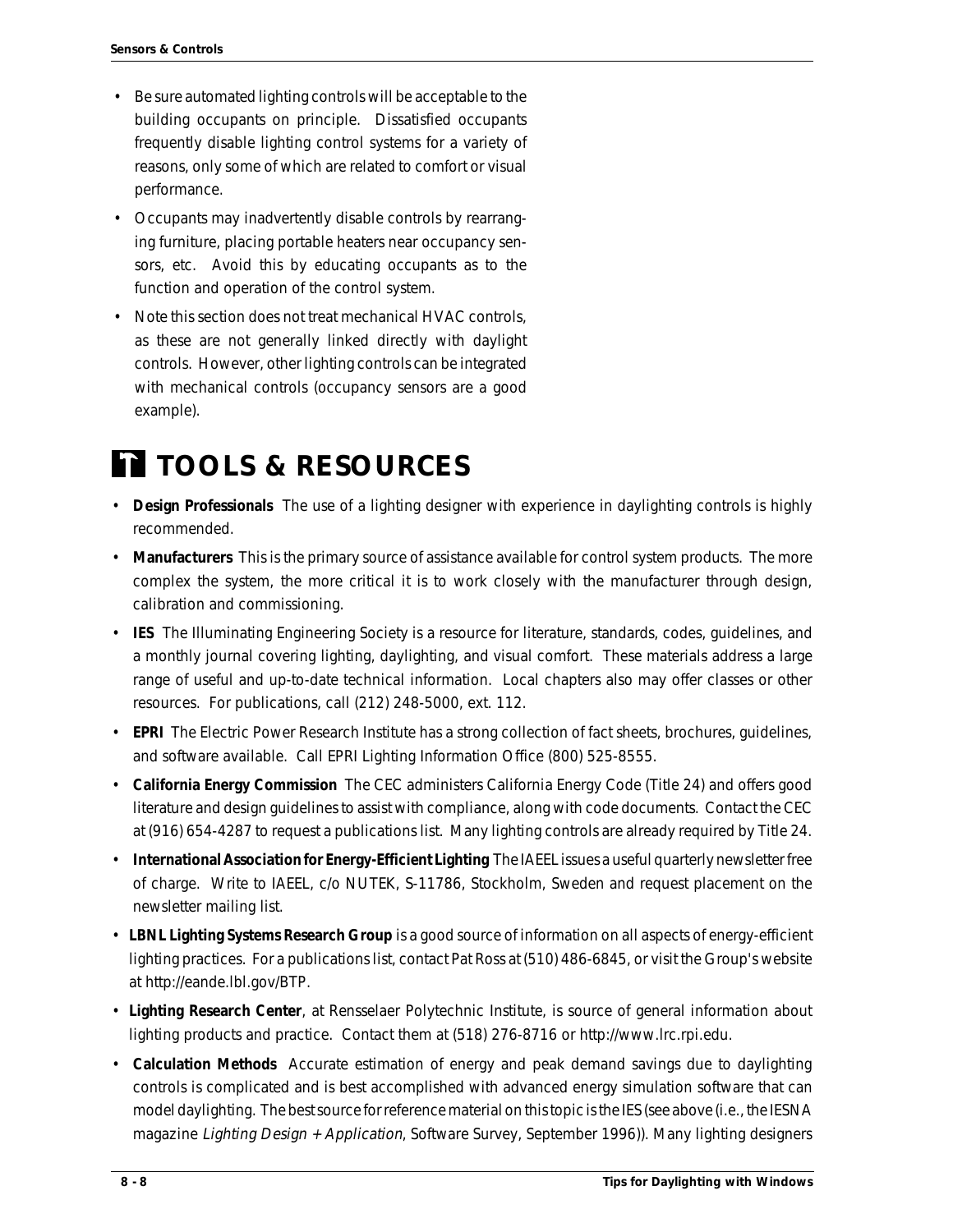use daylighting software such as Lumen Micro and LightScope (available from Lighting Technologies, Inc., 303-449-1822), Luxicon (available from Cooper Lighting, 708-806-3553), LightCAD and BEEM (available from EPRI, 612-938-6014), and Adeline and Radiance (available from LBNL, 510-486-4757) in place of tedious hand calculations. For a list of lighting design software with daylight capabilities, request a "Daylighting Design Tool Survey" from the Windows and Daylighting Group at the Lawrence Berkeley Laboratory (510) 486-5605.

- **ASHRAE** The American Society of Heating, Refrigerating, and Air Conditioning Engineers offers a wide range of technical support materials for mechanical systems, including the monthly ASHRAE Journal. Upto-date controls information may be found in this literature. Call 800-527-4723 for a publications list. For ASHRAE Journal subscription information, call above number or 404-636-8400.
- **Utility Company** Some utilities offer workshops, design assistance, publications, and sometimes incentives for controls in both new and retrofit projects. Inquire at your local utility about these programs.
- **Books** Controls are changing so rapidly, especially in DDC (direct digital controls) and HVAC applications, that books on the topic are often quickly out of date. The most current information comes from manufacturers, the IES, and ASHRAE. Check the Consulting-Specifying Engineer Magazine (708-390-2387) or the ASHRAE Journal.

Control Systems for Heating, Ventilating and Air Conditioning, 5th Ed., by R. Haines and D. Little (Van Nostrand Reinhold 1993).

Advanced Lighting Guidelines: 1993, from the U.S. Department of Energy, is a thorough and informative guide to all aspects of various lighting technologies.

# **K** CHECKLIST

- 1. Discuss controls, occupant behavior, and occupant expectations with building owner.
- 2. Select either switching or dimming hardware for each zone, depending on control strategy.
- 3. Meet or exceed all Title 24 lighting control requirements.
- 4. Don't rely on manual controls for savings.
- 5. Programmable time controls, occupancy sensors, and lumen maintenance are all good strategies for energy efficiency on top of daylighting.
- 6. If daylight controls get cut from the budget at this point, switch daylighted zones separately anyway, to allow for daylighting controls in the future.
- 7. Lay out control zones to match daylight availability and space usage.
- 8. Choose the most appropriate daylight control algorithm.
- 9. Specify proper sensor locations, depending on lighting system, task locations, control algorithm, and sensor field of view.
- 10. Choose the right hardware.
- 11. Take extra time to coordinate any integration between control systems, such as an occupancy sensor that triggers both lights and a VAV damper.
- 12. Include full documentation of controls, along with calibration and maintenance plans, in the construction documents.
- 13. Address occupant satisfaction and education during the commissioning and occupancy phases.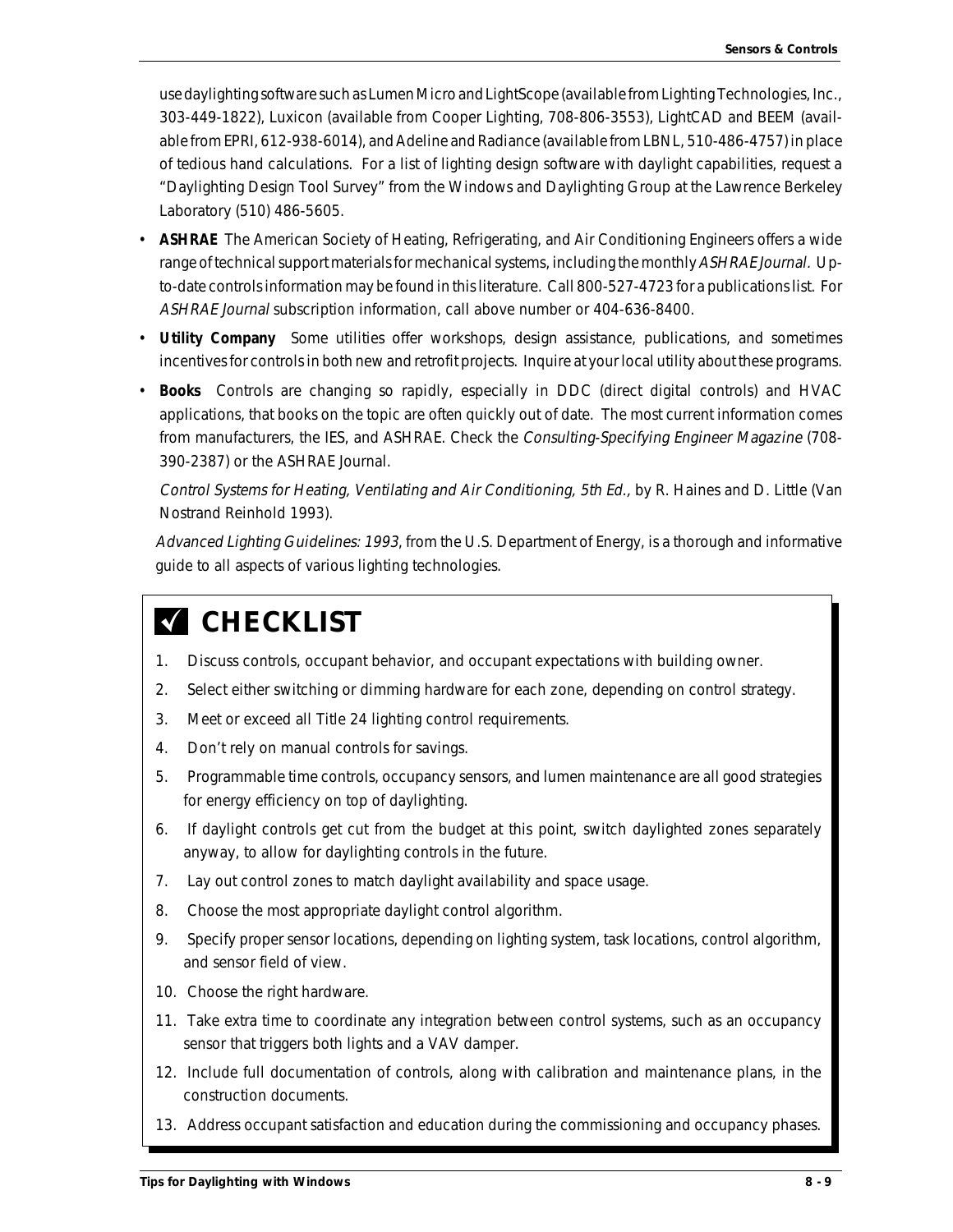#### **If you have...**

#### **no time**

- 1. Dispense with daylighting controls at this stage if you have not previously used them in a project. Perhaps they can be installed in the future.
- 2. Design the lighting system to accommodate the addition of daylighting controls in the future.
- 3. Follow Title 24 control requirements.

#### **a little time**

- 1. Include a lighting designer on the project team.
- 2. Use dimming daylight controls as much as possible in perimeter zones.
- 3. If budget is restricted and daylight is abundant, use stepped switching instead of dimming hardware in perimeter zones.
- 4. Use simple on-off switching elsewhere.
- 5. Use occupancy sensors wherever appropriate.
- 6. Use time clock controls for after-hours savings.
- 7. Follow or exceed Title 24 control requirements.
- 8. Take care to anticipate occupant dissatisfaction with controls.
- 9. Make the control documents, including calibration and maintenance plans, part of the construction documents.

#### **more time**

- 1. Include a lighting designer on the project team.
- 2. Perform computer analysis to accurately estimate control savings and use results in a cost/benefit analysis to help determine best combination and types of control strategies.
- 3. Use dimming daylight controls as much as possible in perimeter zones.
- 4. Use daylighting controls in a lumen maintenance strategy as well.
- 5. Use occupancy sensors wherever appropriate. Combine with the photocell in perimeter zones.
- 6. Use programmable time clocks and sweep-off control for after-hours savings.
- 7. Follow or exceed Title 24 control requirements.
- 8. Work with building owner to resolve any anticipated trouble with occupant acceptance of the control system.
- 9. Explore opportunities to integrate with mechanical controls and tie into energy management control system, if any.
- 10. Make the control documents, including calibration and maintenance plans, part of the construction documents.
- 11. Verify that occupants are satisfied with the controls after calibration and occupancy. Educate occupants and building manager about the function and purpose of the sensors and the control system.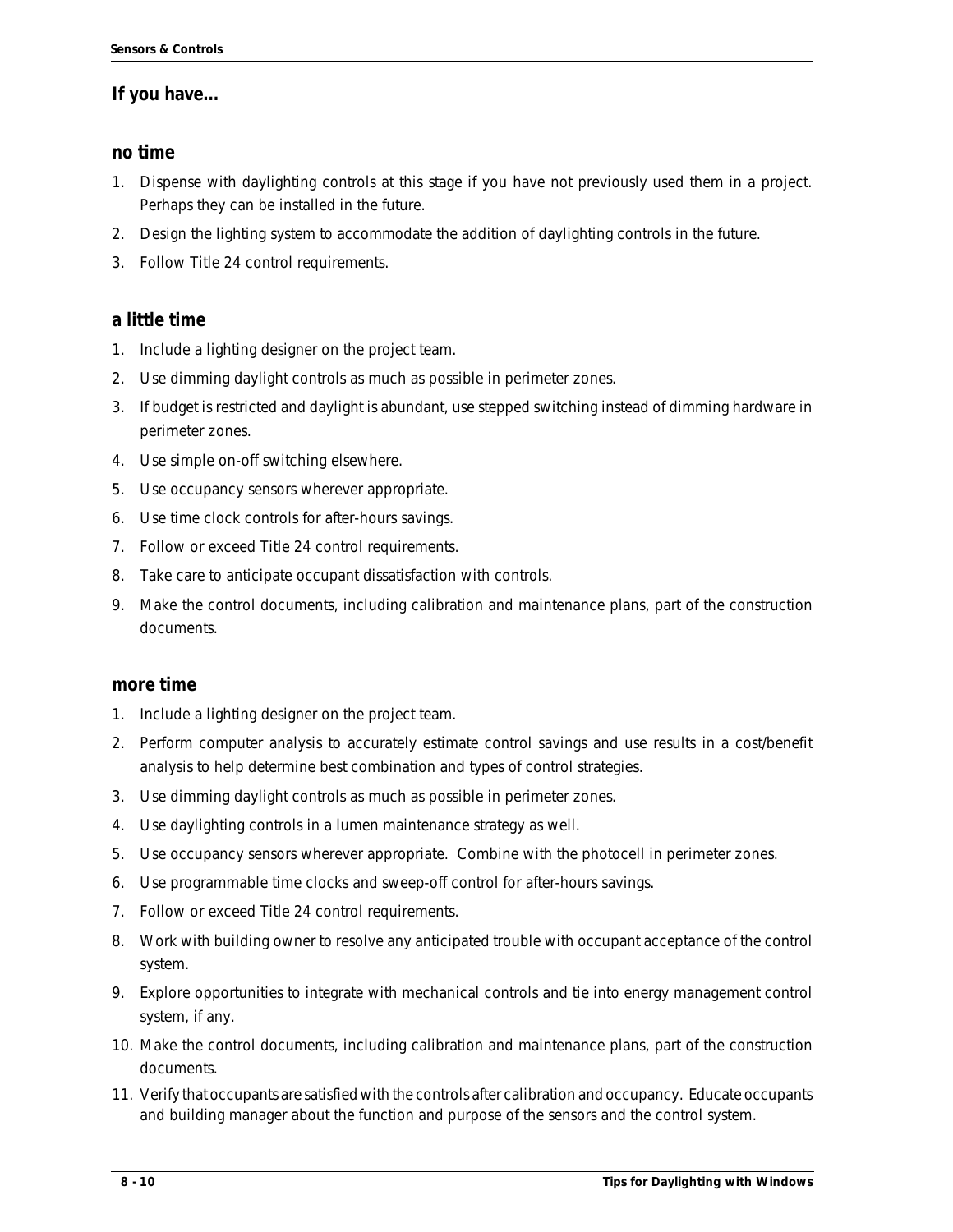# *Calibration & Commissioning*

#### **SECTION 9**

*Tips for Daylighting with Windows*

#### *OBJECTIVE*

**Commissioning ensures that all lighting control systems function as close to design intent as possible after installation and before occupancy.**

This is an especially important and mandatory phase of work.

# *KEY IDEAS*

### **General**

- **Establish budget, responsibility and commitment to commissioning from the earliest project phase.** Plan for this critical step from the beginning. Identify special areas of concern to the commissioning phase as they arise during programming and design phases.
- **Solve problems before occupancy through commissioning.** Many operations problems are there from start-up. Successful commissioning eliminates these problems before occupants arrive and gets the building off on the right track.
- **Use the commissioning phase also as a training period for Operations and Maintenance (O&M) staff.** Use this time to acquaint O&M personnel with building systems.
- **Carefully follow all appropriate commissioning steps.** This is a general sequence of activity:
	- 1. Visually inspect that each piece of equipment is in the right place, installed correctly, and calibrated to meet design specifications.
	- 2. Verify that all sensors have been properly placed.
	- 3. Verify local control of each piece of equipment.
	- 4. Test interactions between equipment pieces.
	- 5. Test system-wide operation under different anticipated scenarios.
- **Do not end the commissioning phase until the building is handed off to O&M personnel.** A successful hand-off includes:
	- **-** Documentation of building systems for O&M staff use.
	- **-** Description of O&M plans, schedule, and responsibilities.
	- **-** Performance standards for all building systems.
	- **-** Training of O&M staff.
- **Leave adequate documentation behind for O&M staff.** The following materials should be left on file in the building, easily accessible and in an easy-to-use format:
	- **-** An index or directory of all documents on hand.
	- **-** Equipment specifications, line diagrams, manufacturer's warranties, and contact information.
	- **-** Operating manuals.
	- **-** Maintenance procedures.
	- **-** Test, calibration, and balance reports.
	- **-** All construction documents, including as-builts.
	- **-** Emergency procedures.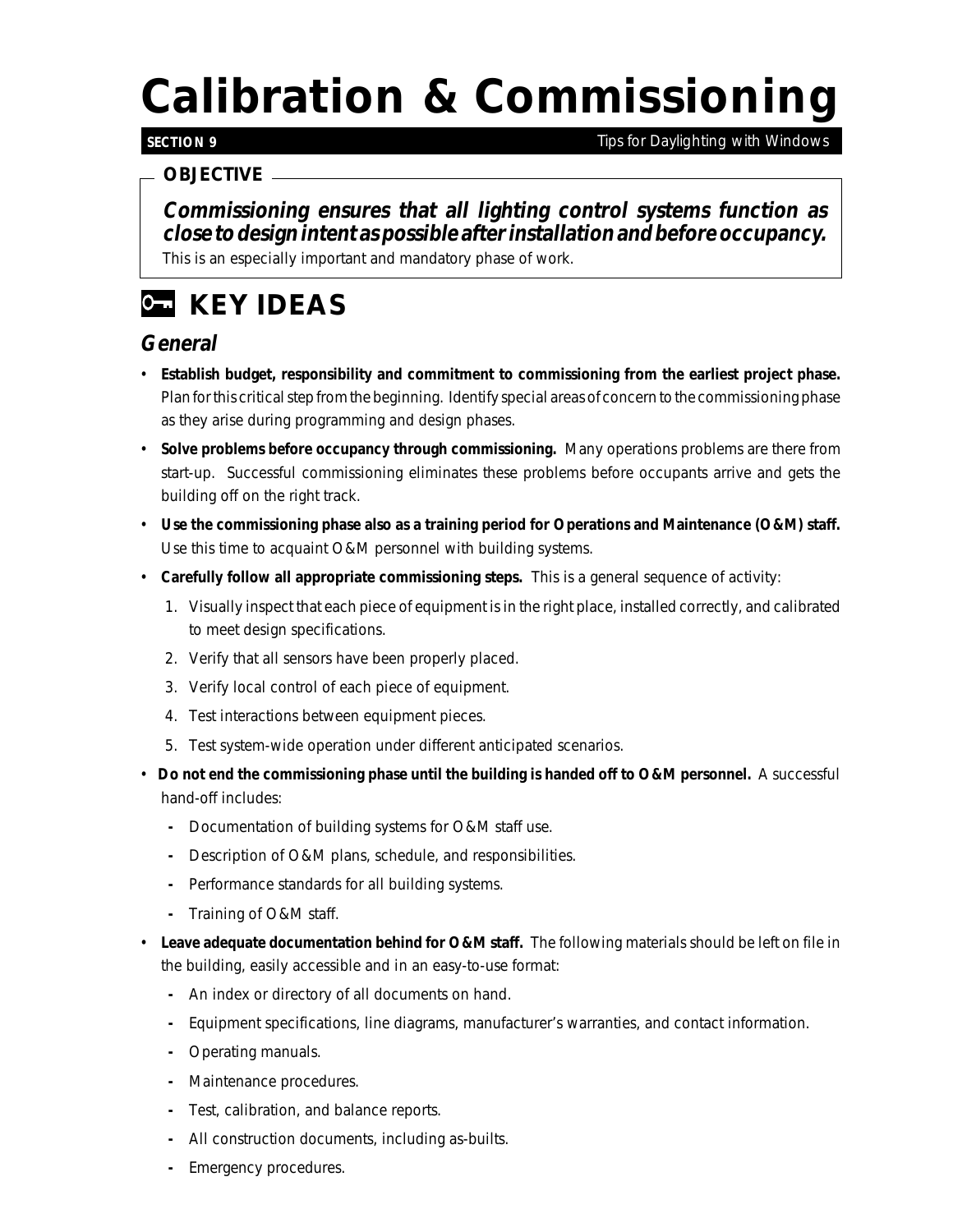## **Calibrating Lighting Controls with Photocell Sensors**

- **Establish baseline conditions.** Calibration will set the relationship between the light level detected by the control photosensor and the output of the electric lights that the photosensor controls.
- **Make sure actual electric lighting is as expected.** The response of any light-sensing control system must be calibrated after installation to ensure that the response of the electric lighting system is appropriate to the design lighting conditions in the building space.
- **Make sure actual daylighting is as expected.** The daylight levels in any space are highly dependent on local conditions (window size and transmittance, shading device and strategy, percentage of clear versus cloudy hours, room reflectances, etc.). It is not possible to "factory set" daylight linked controls and obtain optimum or even acceptable control system response without calibrating the system response upon installation.
- **Make sure system is in good working order.** Calibrating the system helps to uncover any installation errors and provides an opportunity for the system to be repaired before the vendor leaves the job.

## **When to Calibrate Lighting Controls**

- **As soon as possible after system completion.** While it is better to commission after the furniture is in place, fine tuning can be done later when tenant improvements are made.
- **Lumen maintenance calibration should be performed shortly after installation,** after initial breaking in of lamps (fluorescent lamps should be burned for at least 100 hours at full light output to ensure stable lamp operation). In a retrofit installation, fixtures should be cleaned, relamped, and lamps burned in prior to calibration.
- **Re-calibrate after changes in a space.** Photosensors must be recalibrated when room paint, carpet, wall art or furniture is modified.
- **For an open-loop system, calibrate during the day** when the sun is shining and not blocked by clouds (unless overcast skies predominate the region). There should be no direct sun shining into the space. Choose a time when daylight is plentiful but not enough to meet the design illumination without some supplemental electric lighting. There should be enough daylight to cause significant but not full dimming of the electric lights.
- **For a closed-loop system, calibrate at night.**
- **Coordinate lighting commissioning with other subsystem commissioning activities (e.g., mechanical system).**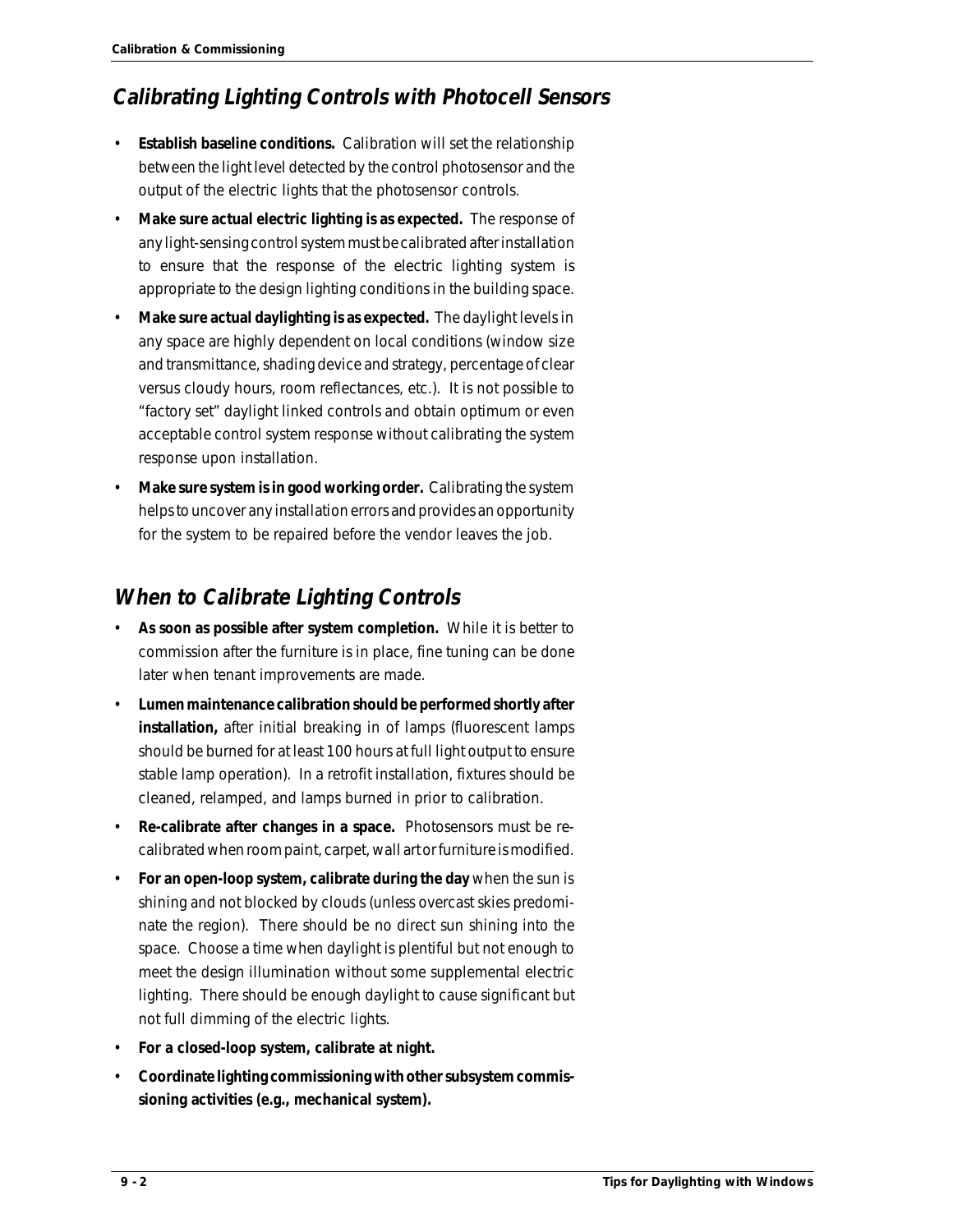### **How to Calibrate Lighting Controls**

- **In general, follow manufacturer's calibration instructions**, or request that commissioning be included with installation. Commissioning of controls generally requires specialized knowledge and skills. The following guidelines may be additionally useful for experienced electricians.
- **Calibrate each independently controllable zone (control group) separately.**
- **Select an appropriate stationpoint in each zone.** For each control zone, select one location that is representative of the daylighting and electric lighting conditions for that entire zone. This might be a desk that is a "typical" distance away from the nearest windows. A desk within eight feet of the control photosensor is a particularly convenient choice. These selected locations (at desktop height, or 30" above the floor, typically) are known as "stationpoints." For large control zones (over 500 square feet), it may be desirable to use more than one stationpoint to represent the entire zone. For an open plan space with partitions, select the partitioned space nearest the photocell.
- **Open-loop calibration requires daylight.** If the system is openloop, you must calibrate when there is daylight. See "when to calibrate" above. Calibrate an open-loop system as follows:
	- Have occupant adjust any window shades to a comfortable position. (If no occupant, use your best judgment).
	- If the system has a "maximum light" adjustment, have an assistant cover the photocell. Place your photometer at the stationpoint and adjust the output of the electric lights until the photometer reads the design light level (typically 500 lux, or 50 footcandles for office tasks). It may take up to a minute for the system to respond to the photocell being covered.
	- If system has a "minimum light" adjustment, uncover photocell and shine a flashlight on control photosensor. Use an assistant if necessary. After a minute, observe nearby fixtures; they should be substantially dimmed. If any appear to be flickering or unstable, increase the "minimum light" adjustment until flickering just disappears.
	- Now check the system sensitivity by uncovering the photocell and waiting a minute until the electric lights stabilize. Observe the reading on the photometer at the stationpoint. Adjust the sensitivity (adjustment typically at photocell or wall-mounted control box) until the photometer reads the design light level (typically 50 footcandles).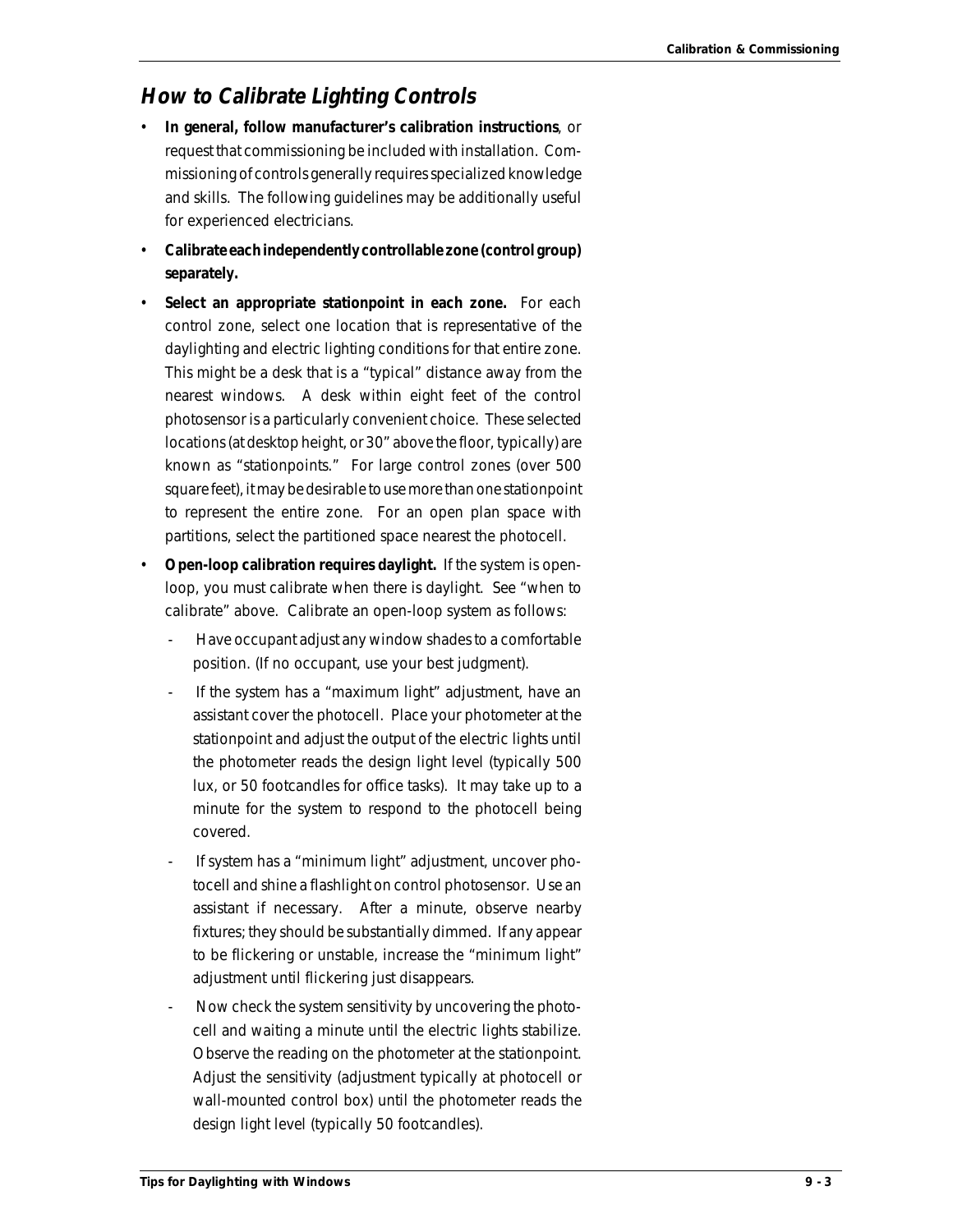- Check the robustness of the calibration by adjusting the blinds and see if the photometer still reads the design light level. It should, to within a few footcandles.
- Now use your eyes to check for comfort. Does the space appear gloomy or uncomfortably dim? If so, adjust the system sensitivity so that the photometer reads slightly higher than the design level (perhaps another 10 footcandles).
- Mark up the reflected ceiling diagram to record stationpoint locations and a log for the readings, so that calibration can be checked from time to time after occupancy.
- **Closed-loop systems require nighttime calibration.** Calibrate a closed-loop system as follows:
	- Turn on the electric lights and adjust the setpoint until the electric lights are at maximum intensity. Verify this by checking the photometer at the stationpoint. Note this maximum light level reading. It should be about 40% over the design light level, assuming a 70% maintenance factor, new lamps and clean fixtures. Wait until thermal stabilization has been reached. This can take up to one hour. Recheck maximum reading. Now back off on the setpoint until the photometer reads 70% of the maximum reading.
	- If system has a "minimum light" adjustment, uncover photocell and shine flashlight on control photosensor. Use an assistant if necessary. After a minute, observe nearby fixtures; they should be substantially dimmed. If any appear to be flickering or unstable, increase the "minimum light" adjustment until flickering just disappears.
	- Mark up the reflected ceiling diagram to record stationpoint locations and a log for the readings, so that calibration can be checked from time to time after occupancy.
	- Return during the day with your photometer and do some spot checks at various stationpoints. They should read close to the design light level. Increase light level as appropriate to avoid dark workstations.

### **Commissioning Automated Shades, Blinds, or other Window Coverings**

- **Follow manufacturer's instructions** or request that commissioning be included with installation.
- **File any maintenance literature.** Keep manufacturer's recommended maintenance procedures for the shades on file with other O&M documents.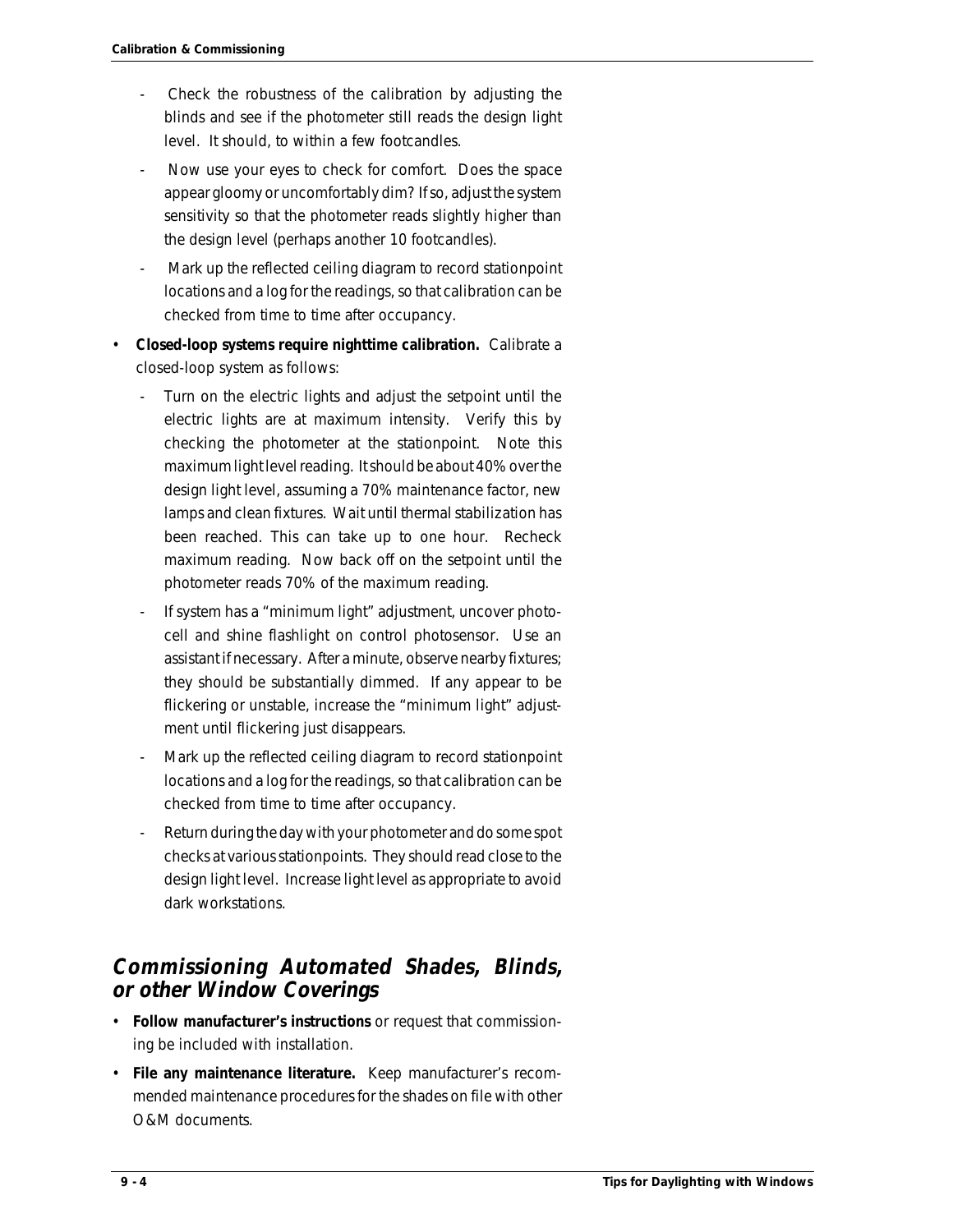

#### **ARCHITECTURE**

Calibration and commissioning activities have little impact on architectural design. If architect is coordinating all construction documents (CDs), ensure that calibration and commissioning plans are included in the CDs. The same goes for maintenance plans.

#### **INTERIOR**

Coordinate schedule of interior completion with the commissioning schedule. System calibration is better accomplished if furniture and finishes are already in place.

#### **HVAC**

Commissioning is an important phase for proper mechanical systems operation in a high performance building. Commissioning is especially important with advanced control systems.

#### **LIGHTING**

Daylighting controls require calibration. Other lighting controls (not covered in these guidelines) should also be evaluated in the commissioning phase.

#### **COST EFFECTIVENESS**

Cost effectiveness of daylighting relies on proper operation of lighting controls and satisfaction of occupants. Calibration is critical for maintaining the value of any added investment for daylight design.

In general, commissioning has been shown to very cost effective in the few buildings documented.

#### **OCCUPANT COMFORT**

Check that occupants are satisfied with the lighting controls. If not, they may disable the system. Adjust the controls in response to occupant feedback. If occupants are resistant to automated controls, or if occupants dislike working under daylight alone, educate them as to the environmental benefits of daylighting. Explore the source of their dissatisfaction before their minds are set against daylight controls.

# *PROVISOS*

- CAUTION: Any electrical work must be performed by qualified personnel, following all appropriate safety procedures.
- Commissioning is a relatively new procedure not yet standardized. The design and construction industry is still working out how to do it, who should do it, and how it integrates with the construction and O&M phases. Make sure the building owner understands the benefits of proper commissioning.
- If the lighting system is calibrated before furniture is installed, control system response after occupancy could be unsatisfactory and would have to be re-calibrated.
- Calibration procedures vary from system to system. Guidelines given here should be used as general protocol only. Always follow manufacturer's calibration procedure first, then consult these guidelines for additional information. If there is a contradiction between the two, manufacturer instructions take precedence. Contact the manufacturer for clarification, if necessary.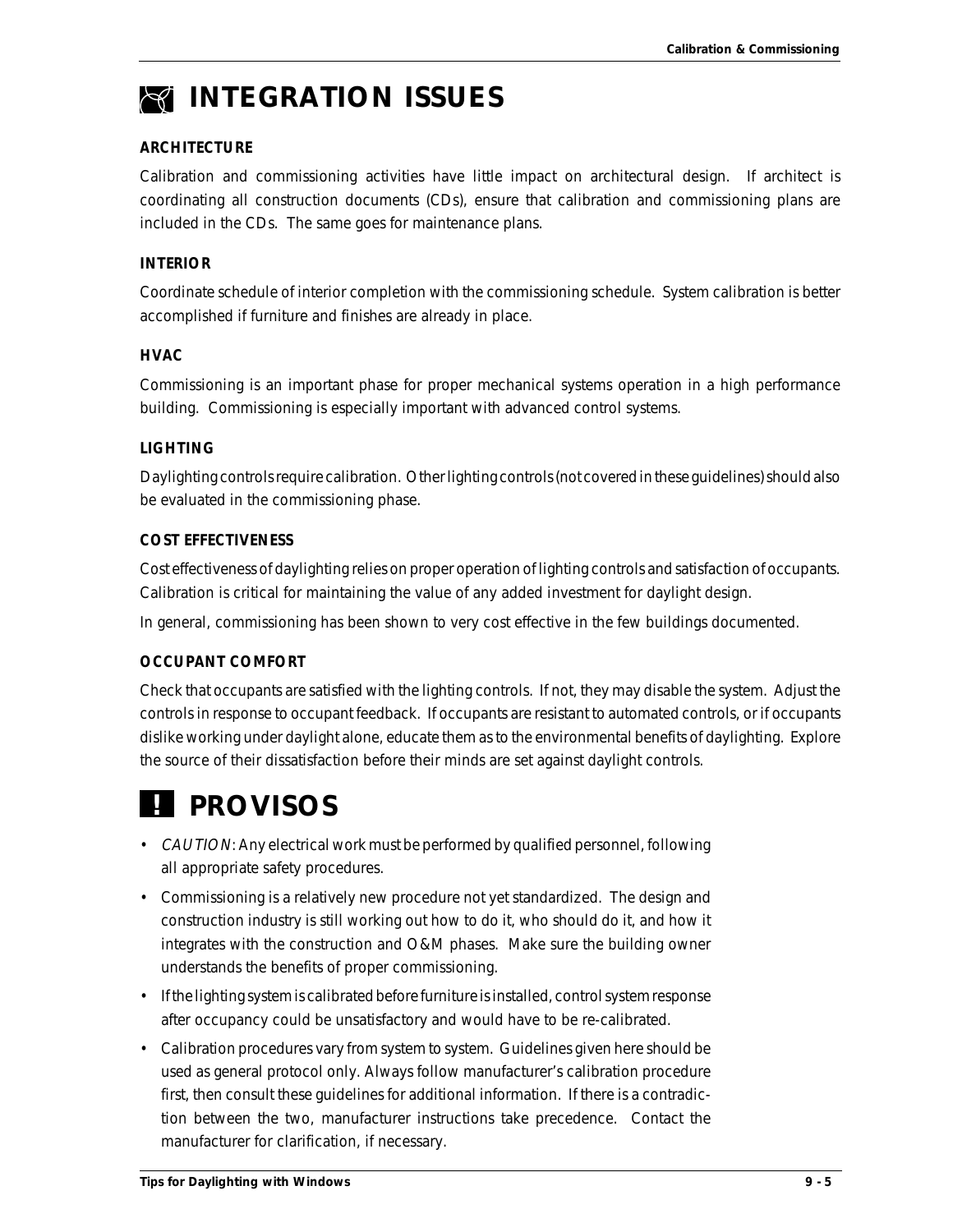- Commissioning generally requires specialized knowledge and skills. Hire someone qualified to make electrical adjustments. Control systems often contain high voltages that may be lethal.
- When controls are not functioning properly, occupants will disable them.
- Do not forget to re-commission after major changes such as space conversions, retrofits, and equipment replacements.

# *TOOLS & RESOURCES*

- **Manufacturers** This is generally the only source of assistance available for calibration of daylighting controls and commissioning of advanced HVAC control systems. It is advisable to make an agreement with the supplier regarding proper installation and calibration to design specifications. In fact, manufacturer selection might be based on the level of calibration support promised.
- **The National Environmental Balancing Bureau (NEBB)** (301) 977-9589 has a Procedural Guideline and also certifies firms that provide commissioning services.
- **ASHRAE** The American Society of Heating, Refrigerating and Air Conditioning Engineers offers a wide range of technical support materials for mechanical systems, including the monthly ASHRAE Journal. Upto-date commissioning guidelines are often found in this literature. Call 800-527-4723 for a publications list. For ASHRAE Journal subscription information, call above number or 404-636-8400.
- **AEE** The Association of Energy Engineers publishes a number of periodicals on subjects ranging from energy management to lighting efficiency and environmental compliance. Call (770) 447-5083 for a publications list, or visit the AEE world wide web site at http://www.aeecenter.org.
- **Books** ASHRAE Applications Handbook (American Society of Heating, Refrigerating and Air Conditioning Engineers 1991) is a good source for testing, adjusting and balancing procedures. See also ASHRAE Guideline 1-1989, Guideline for Commissioning of HVAC Systems.
- **Utility Company** Some utilities offer incentives for commissioning in both new and retrofit projects. Inquire at your local utility about these programs.
- **Lighting Calibration Tools** Recommended tools for calibrating lighting controls:
	- **-** Photometer in recent calibration (need not be expensive).
	- **-** Powerful flashlight.
	- **-** Opaque material to cover photosensor.
	- **-** Reflected ceiling diagram showing locations of control zones.
	- **-** Walkie-talkies if calibration controls are not line-of-sight with control zone(s) to be calibrated.
- **Diagnostic Tools** Calibration and commissioning are greatly assisted by appropriate measurement tools. A variety of devices ranging from data loggers to hand-held survey instruments can measure everything from simple dry bulb temperature to building power consumption. Many tools are inexpensive and easy to use. A good source for information is the monthly Sensors Magazine. Subscription information: PO Box 1285, Northbrook, IL 60065-1285. Publisher: Helmers Publishing, Inc., 174 Concord St., PO Box 874, Peterborough, NH 03458-0874, (603)924-9631.
- **Consultants** Specialized or unusual sensors and controls may require particular expertise. If the product manufacturer(s) will not provide assistance beyond installation, an outside specialist in calibration or commissioning activities may be advisable.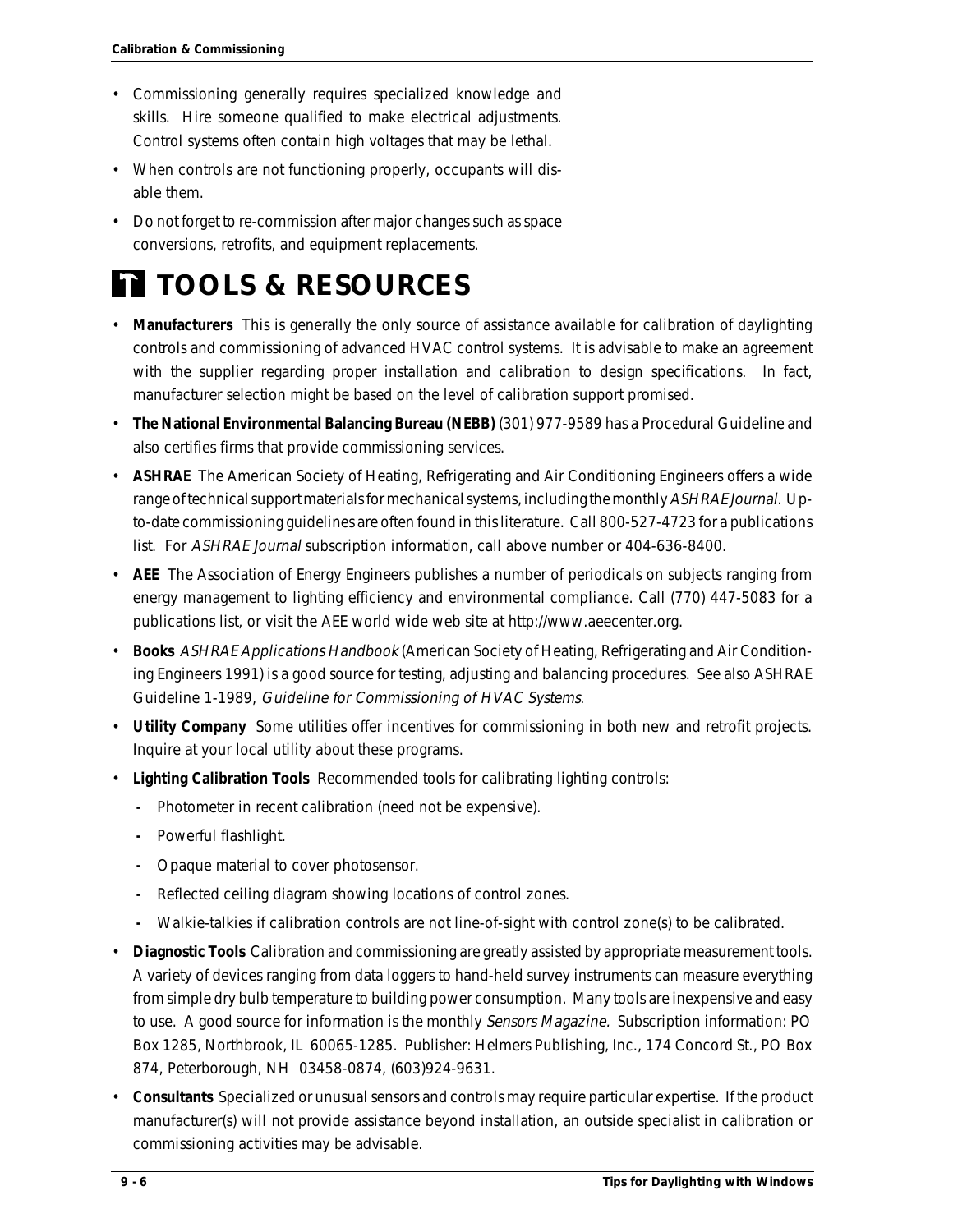# **K** CHECKLIST

- 1. Establish time, budget and responsibilities for the commissioning phase early in the building design process.
- 2. Have operation and maintenance staff on board during commissioning, for training.
- 3. Gather all building documentation, including the operation and maintenance plan and the system performance standards, in an orderly file, preferably stored in the building operator's office.
- 4. Confirm system performance standards (design light level, for example) before proceeding with calibration.
- 5. Review all calibration and other commissioning steps outlined in the construction documents with installers. These steps should follow the guidelines presented above, unless manufacturer instructions indicate otherwise.
- 6. Calibrate lighting controls after interior finishes and furniture are in place.
- 7. Commission HVAC system anytime after installation.
- 8. Commission automatic shades, if any, immediately after installation with help from the manufacturer/installer.
- 9. Verify proper interactions, if any, between those three systems.
- 10. Check occupant comfort and satisfaction shortly after occupancy. In particular, ensure occupants understand the purpose of automated lighting controls and will not disable them.
- 11. Commissioning team should remain available until the O&M staff is comfortable with all building systems, and the building is functioning as close to design specifications as possible.
- 12. Keep any tools acquired for calibration, such as a photometer, for use by O&M staff.

#### **If you have...**

#### **no time**

- 1. Be sure all systems are installed per design and manufacturer specifications.
- 2. Follow lighting calibration instructions given here, with assistance from the manufacturer if possible.
- 3. Be sure all available building and product documentation available is on file in the building.

### **a little time**

In addition to above:

- 1. Perform a thorough daylighting calibration. Secure agreement from manufacturer for assistance before purchase.
- 2. Have the mechanical system commissioned as thoroughly as budget allows, perhaps through some cooperative effort of manufacturer, installer and mechanical engineer. At a minimum, ensure space conditions are as intended.

#### **more time**

In addition to above:

- 1. Establish a dedicated commissioning team with appropriate expertise in daylighting controls, mechanical commissioning and energy management control systems. This team should include representation from controls manufacturers.
- 2. Commissioning phase should overlap both installation and occupancy. Commissioning team should be involved in training of O&M staff.
- 3. Include a comfort evaluation shortly after occupancy in the commissioning phase. This should also address any dissatisfaction or misunderstanding among occupants about the lighting controls.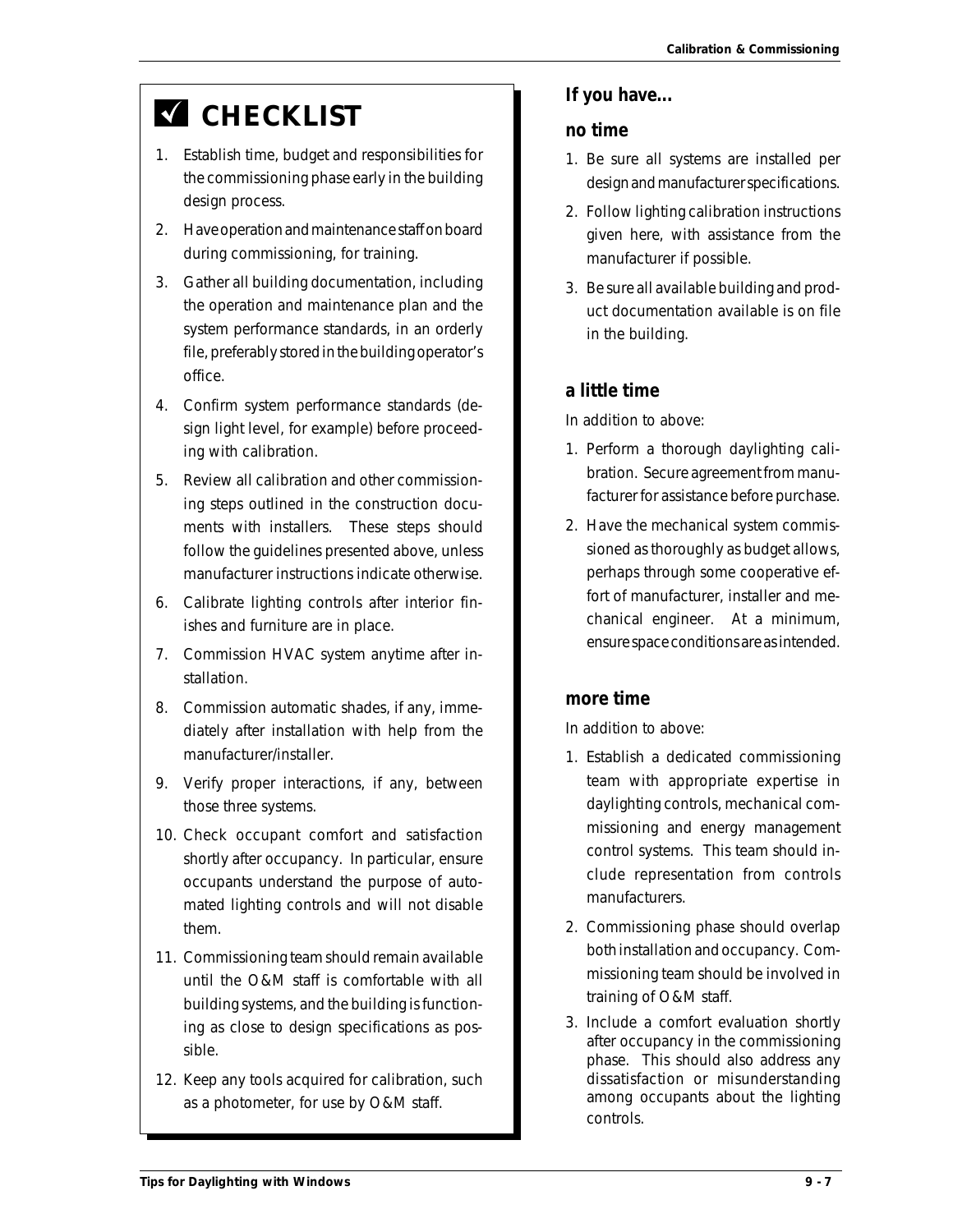# *Maintenance*

#### **SECTION 10**

#### *Tips for Daylighting with Windows*

#### *OBJECTIVE*

**Insure effective lifetime performance in energy efficiency and occupant comfort by keeping building systems operating to design specifications.**

• As the building ages and occupants change, follow scheduled maintenance procedures to sustain building value and performance.

# *C* **KEY IDEAS**

### **General**

- **Make maintenance a priority.** Budget constraints and operations and maintenance (O&M) understaffing are a major cause for the poor operations of many buildings, leading to high, long term energy cost and equipment penalties. Allocate a budget for timely repair and preventive maintenance. Train personnel.
- **Keep documentation on file and update regularly.** Develop a set of easy-to-use recommended procedures and maintenance schedules and keep readily accessible in the building, along with manufacturer literature and warranties. Keep as-built drawings in the mechanical room and in the operating engineer's office. Update as required. Log all maintenance or replacement activities, modifications to original systems, space usage changes and other notable operations events. Keep track of the cost and effectiveness of upgrades and support this assessment, if possible, with any utility bill reductions due to the upgrade.
- **Proper commissioning gets O&M off on the right track.** When commissioning is successful, the building begins its occupancy phase with all systems functioning as close to design intent as possible. An accurate baseline for performance is established to guide O&M activities through the life of the building. O&M staff should be involved in commissioning, to assist in their training and to ease the hand-off of the building from commissioning personnel to O&M staff.
- **Involve building occupants.** Keep occupants informed of O&M activities when their comfort is a factor. Inform new occupants about design intent and use of control features (e.g., lighting controls). Locate occupants receptive to daylight utilization near the windows if possible. Suggestions or complaints can be used for trouble shooting. Occupants can be good team players for increased energy efficiency, if they are made aware of energy penalties in individual behavior patterns and encouraged to participate in reducing overall building energy use.
- **Keep an eye out for further energy efficiency opportunities.** When equipment needs replacing, review energy efficient technologies that may not have been available or affordable when the building was constructed. Also, check with the local utility for any possible incentives for replacement equipment. Evaluate energy impact of any proposed architectural changes such as additions, retrofits or major changes in space usage. Periodically review O&M procedures for possible improvement.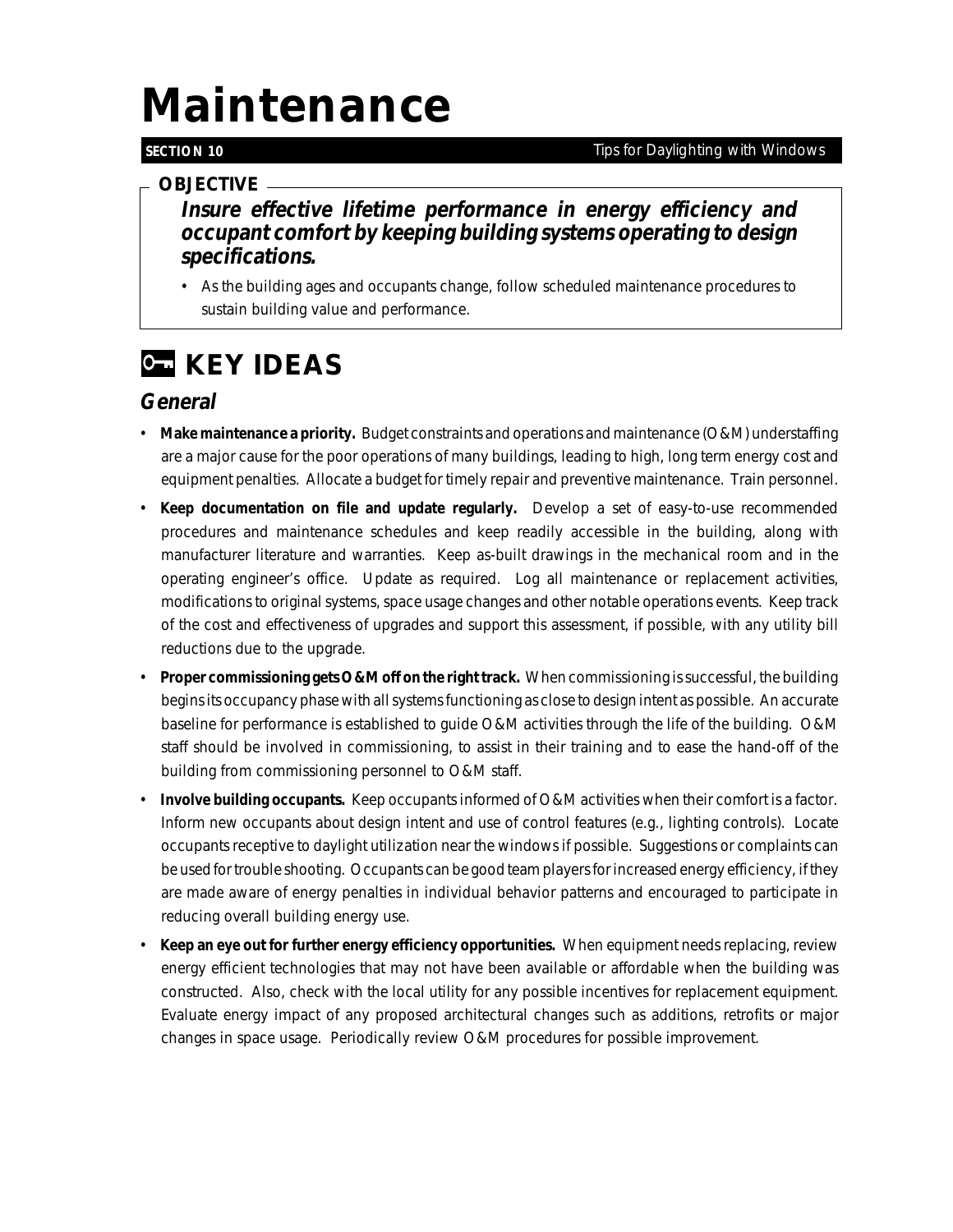### **Envelope and Lighting**

- **Keep all light-reflecting surfaces clean.** Elements in the building intended to assist daylight penetration or distribution should be regularly cleaned of dirt: windows, skylights, light shelves, exterior reflectors, sills, blinds, and ceiling.
- **Clean light fixtures once a year.** It is good building practice to clean the fixtures approximately once a year in relatively clean office environments, more often otherwise. Since lamps are typically replaced once every three years, fixtures are cleaned three times for each new set of lamps. Clean the photo sensor.
- **Re-lamp in groups.** When using standard-color lamps (cool white, white, etc.) it is generally cost effective to do a group re-lamping at 50-60% into the rated lamp life. If T8s are used and labor costs are low, it may be more cost-effective to spot re-lamp. When group re-lamping, functioning lamps should be appropriately marked and stored for spot-re-lamping needs. Group re-lamping is especially important to ensure effectiveness of lumen maintenance. At a minimum, wipe the fixture reflector and lens clean during re-lamping.
- **Replacement lamps should follow the original specification.** If lamp type or manufacturer is changed, check ballast-lamp compatibility.
- **Check that all controls are functioning as intended.** Make sure timeclocks, occupancy sensors, photocells, and nighttime setbacks are working properly and haven't been disabled or thrown off by building changes. Check at intervals recommended by manufacturer or as changes are made to the building.
- **Recalibrate controls when interior is modified.** Recalibrate light control system with each space change (furniture location or color, paint, carpet, etc.). See section on commissioning and calibration.
- **Rebalance the air if occupancy or window/lighting system is changed.** For example, if the equipment load has been reduced considerably, the supply air can be cut back based on new calculations.
- **Changes to space usage should follow design intent.** Ceilings should be kept uncluttered, furniture placement should not block daylight, interior colors to be predominately light, and so on.
- **Make sure occupants are not disabling photocells.** If so, find out why and explore a solution together with the occupant(s) in question. Educate occupants as to the benefits of daylighting.

# *INTEGRATION ISSUES*

#### **ARCHITECTURE**

Design building with maintenance in mind. Location and accessibility of equipment, complexity of systems, and longevity of materials and products are important factors.

#### **COST EFFECTIVENESS**

Poor O&M practices are cheap in the short term but can be costly in the long run. Poor O&M can waste energy, reduce equipment life, and reduce occupant comfort. Building owners or managers must use experience and educated guesswork to estimate the cost/benefit of proper O&M. Empirical evidence supports the claim that proper O&M is highly cost effective.

#### **OCCUPANT COMFORT**

Comfort is dependent on systems operating as designed. Poor maintenance or lack of adjustment when space usage is changed often leads to occupant discomfort and complaints.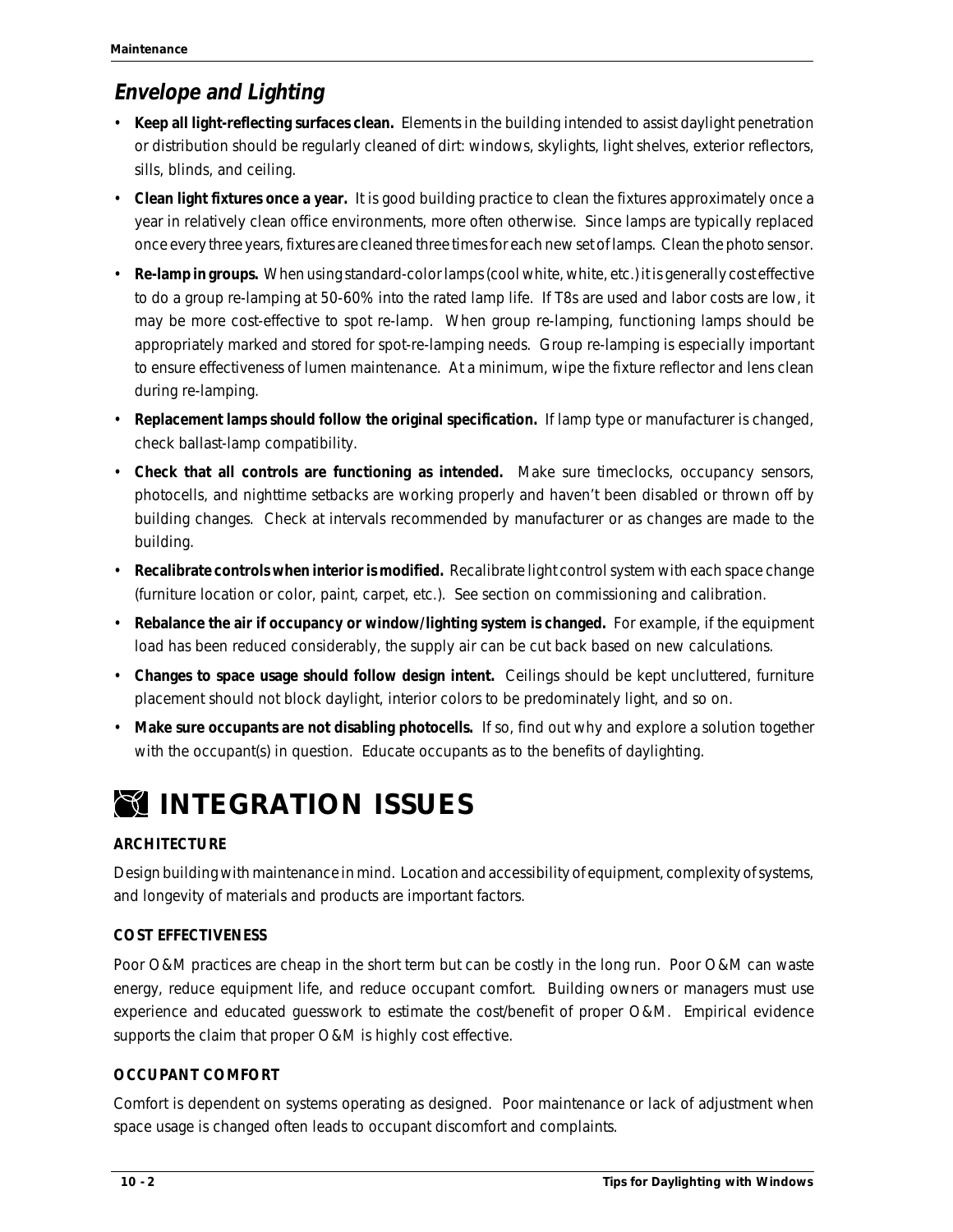# *PROVISOS !*

- Occupant comfort and productivity are more important than energy savings. O&M activities to preserve or increase energy efficiency should never impinge on comfort.
- Indoor air quality is a common occupant complaint. Treatment of this concern may conflict with original energy efficiency intentions of the mechanical system. Give indoor air quality priority.

# *TOOLS & RESOURCES*

- **ASHRAE** The American Society of Heating, Refrigerating and Air Conditioning Engineers offers a wide range of technical support materials, including the monthly ASHRAE Journal. Up-to-date maintenance information is often found in this literature. Call 800-527-4723 for a publications list. For ASHRAE Journal subscription information, call above number or 404-636-8400.
- **AEE** The Association of Energy Engineers publishes a number of periodicals on subjects ranging from energy management to lighting efficiency and environmental compliance. Call (770) 447-5083 for a publications list, or visit the AEE world wide web site at http://www.aeecenter.org.
- **BOMA** The Building Owners and Managers Association offers publications on a variety of topics, including a large selection of economic materials. Request a publications list from BOMA, PO Box 79330, Baltimore, MD, 21279-0330, (800) 426-6292.
- **Books** ASHRAE has many book titles available addressing maintenance (see above), including the useful ASHRAE 1995 HVAC Applications Handbook.

Energy Management Handbook by W. Turner (Fairmont Press 1993) is somewhat dry but very thoroughly covers maintenance issues for all building systems.

- **Utility Company** Many utilities offer incentives for energy efficient equipment replacements. Inquire at your local utility about retrofit programs for lamp, ballast, and control system upgrades.
- **Diagnostic Tools** Troubleshooting, searching for energy improvements, and simple routine maintenance are greatly assisted by appropriate measurement tools. Devices ranging from data loggers to hand-held survey instruments can measure everything from dry bulb temperature to building power consumption. Many tools are inexpensive and easy to use. A good source for information is the monthly Sensors Magazine. Subscription information: PO Box 1285, Northbrook, IL 60065-1285. Publisher: Helmers Publishing, Inc., 174 Concord St., PO Box 874, Peterborough, NH 03458-0874, (603)924-9631.
- **Consultants** Outside specialists in optimum O&M and energy management are an option. For lighting control specialists, check with the manufacturer's support services or a local lighting engineer.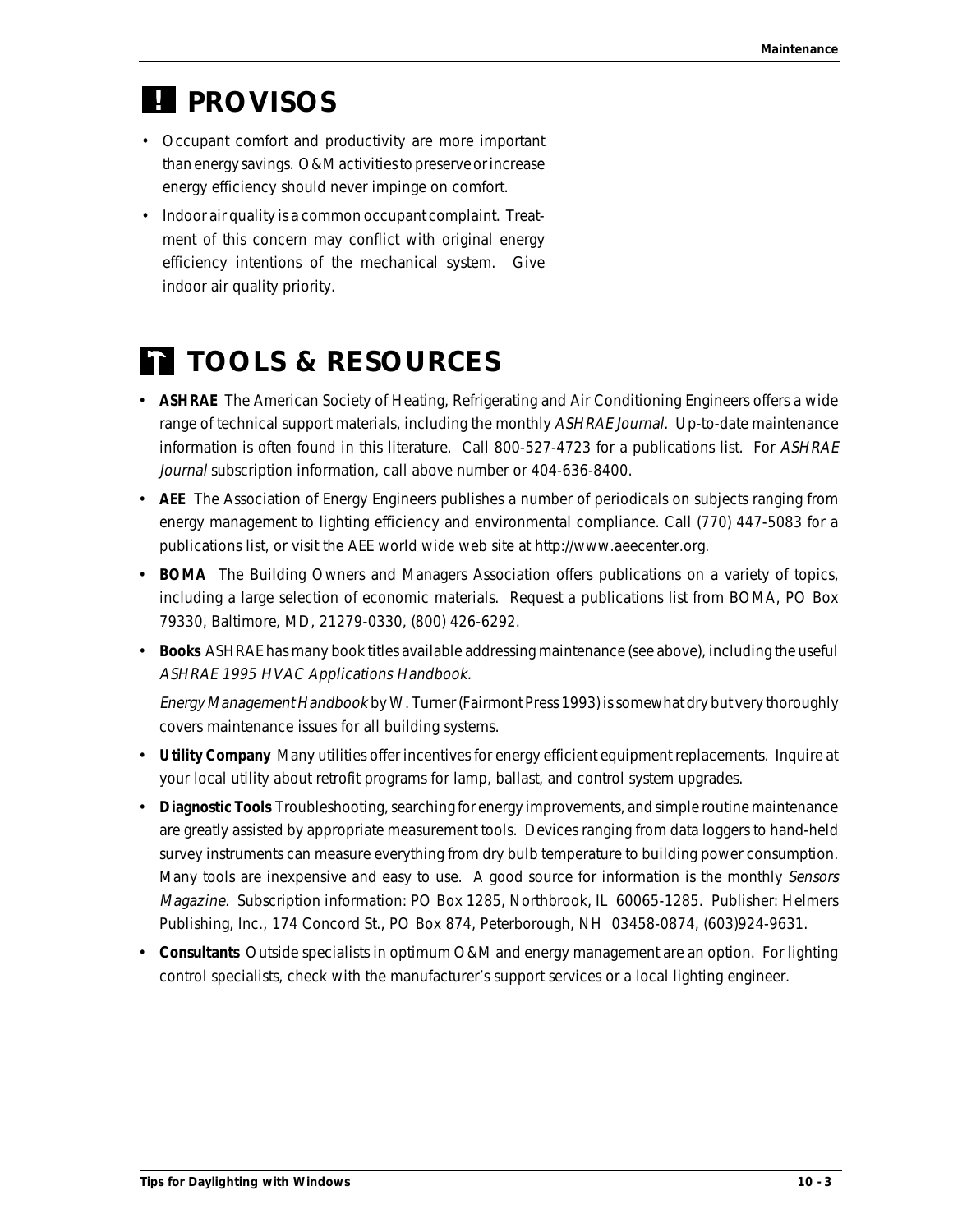# **K** CHECKLIST

- 1. Verify that O&M documents are on file. If not, create this file. What should be there:
	- **-** An index or directory of all documents on hand.
	- **-** Operating manuals and manufacturer warranties.
	- **-** Performance standards for all building systems.
	- **-** Maintenance procedures.
	- **-** Responsibilities of the O&M staff.
	- **-** Test, calibration and balance reports.
	- **-** All construction documents, including as-builts.
	- **-** Emergency procedures.
	- **-** O&M staff training procedures.
- 2. Promptly update documents with each equipment modification or replacement.
- 3. Regularly follow all maintenance procedures as prescribed in the O&M documents.
- 4. Log all maintenance activities and changes in space usage.
- 5. Modify the recommended maintenance procedures or schedule if appropriate. Note this change in the O&M documents.
- 6. Keep photometer on hand and in good working order. Recalibrate before a required sensor recalibration.
- 7. Acquire diagnostic tools if regular maintenance alone isn't leading to specified system performance.
- 8. Choose energy efficient equipment when replacements are due. Contact utility company for possible replacement incentives.
- 9. Watch for further energy efficiency opportunities.
- 10. Monitor building energy data for any sign of savings erosion or any unusual energy use patterns. Find the problem and take corrective measures.
- 11. Engage building occupants as energy efficiency team players.

### **If you have...**

#### **no time**

- 1. Follow recommended O&M procedures according to recommended schedule, to the best of building operator's ability.
- 2. Promptly repair any equipment failures.
- 3. When replacements are due, choose the most energy efficient equipment available within allowed budget.

### **a little time**

In addition to above:

- 1. Perform a comprehensive window and lighting systems evaluation once a year.
- 2. Periodically evaluate individual spaces for adequate performance of local controls.

### **more time**

In addition to above:

- 1. Maintain a dedicated, full time O&M staff; size of the staff should correspond with building size and complexity.
- 2. Perform continuous local evaluations, sweeping through the building space by space. Complete the loop within a maximum of one year.
- 3. Enable O&M staff to work directly with occupants in reviewing individual energy efficiency opportunities.
- 4. Keep O&M staff informed of utility incentive programs and current equipment and control technologies.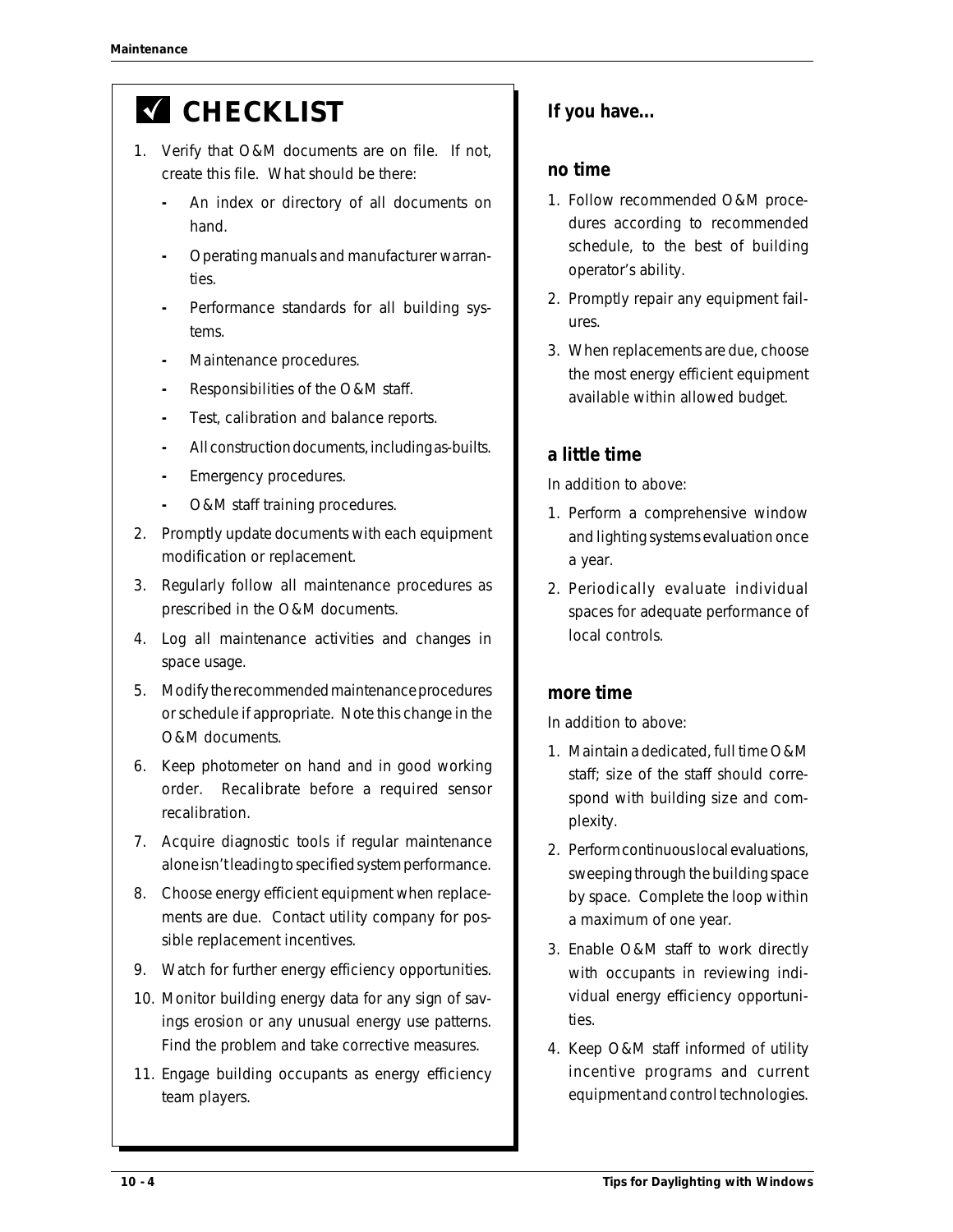# *Cost/Benefit Analysis*

#### **SECTION 11**

*Tips for Daylighting with Windows*

#### *OBJECTIVE*

**Make design decisions that deliver the best value to the building owner and future tenants.**

- Cost benefit analysis normally clarifies the trade-offs between first costs and operating costs. Unless the owner or designer can assign a monetary value for incremental benefits such as improved comfort, productivity, or well-being, they are not normally considered.
- Examine economic consequences at all stages, starting with planning, and continuing through occupancy, maintenance, and demolition.

# *KEY IDEAS*

- **Treat the building as a form of investment**, where the best investment scenario is probably not intuitively obvious. There will be complex trade-offs between many factors. As with any investment, cost/benefit analysis is appropriate.
- **Use cost/benefit analysis as a sales tool for energy efficiency.** Encourage the building owner, if necessary, to examine building costs over time. Energy-efficient buildings sometimes have higher first costs than more traditional designs; however, they generally have a much lower life-cycle cost.
- **Understand the owner's economic objectives before starting design.** Clarify the owner's economic horizon and financial requirements for this investment. This will set the criteria for how well your energy efficiency design strategies need to perform and to what degree these strategies may increase the building's first cost.
- **Treat amenity and comfort as a value.** Try to develop, with assistance from the owner, a value system for occupant comfort, productivity, increased building amenity due to daylighting, and other factors that are difficult to quantify. These are potential benefits from daylighting which can far outweigh energy savings in financial value. A reasonable assumption for these benefits, expressed in a dollars-per-squarefoot value, can be directly included in cost/benefit analysis.
- **Gather your data.** What you generally need for energy efficiency cost/benefit analysis:
	- **•** Characterization of the owner's investment criteria (available funds, discount rate, desired payback period, length of ownership)
	- **•** Energy cost and escalation rates
	- **•** Building energy performance
	- **•** Construction costs
	- **•** Maintenance and repair costs
	- **•** Replacement schedule and costs

A more complex analysis may include more factors, such as financing costs, taxes, salvage costs, and more.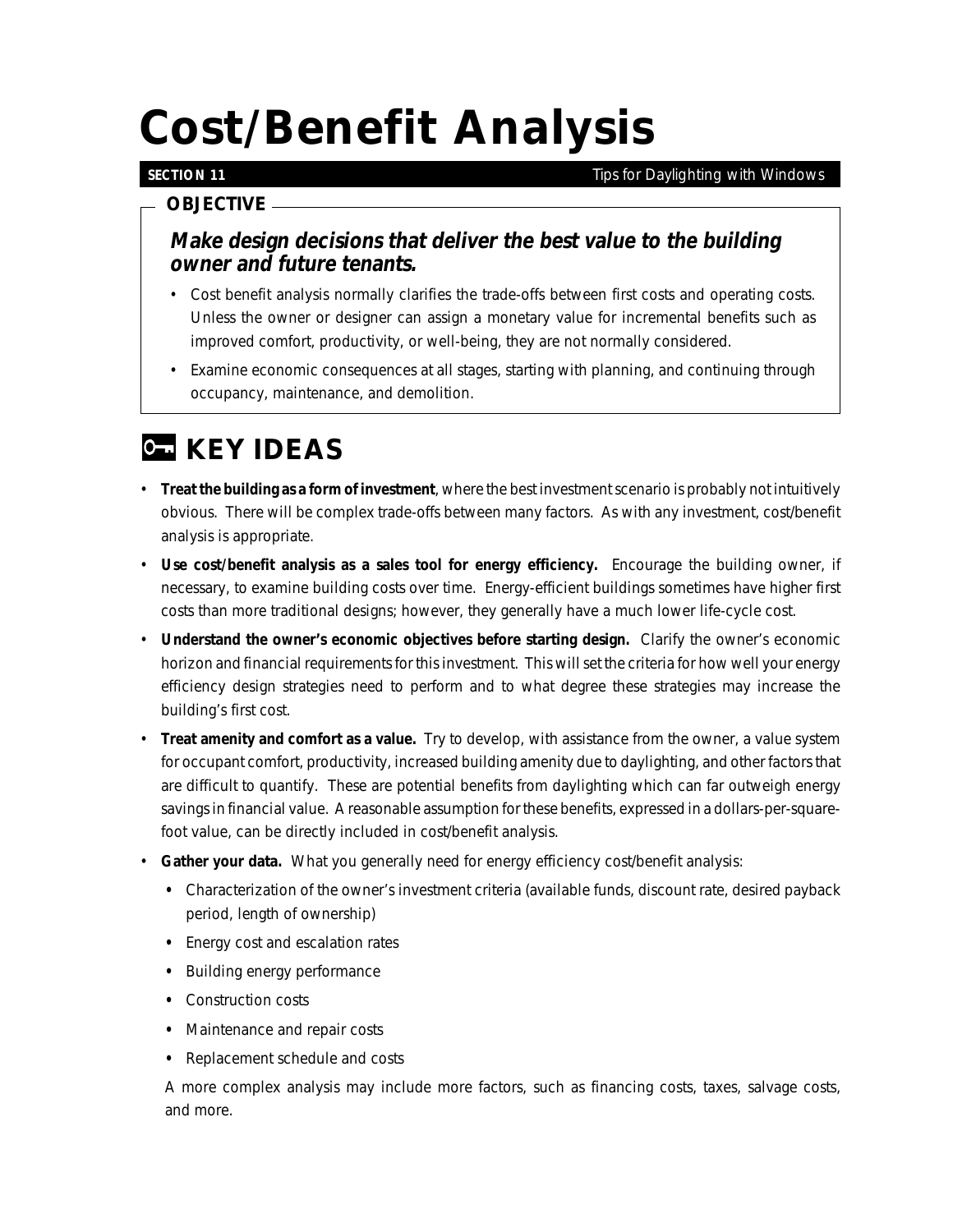- **Get benefit information.** The judicious use of the proper window area, glazing type, and shading systems in conjunction with efficient lighting and controls will yield:
	- **•** Decreased window solar heat gains
	- **•** Decreased lighting energy
	- **•** Decreased lighting heat gains
	- **•** Improved visual and thermal comfort
- **Determine analysis objective.** The depth of cost information required depends on which of two typical objectives your cost/ benefit analysis will target:
	- **•** Assess consequences of a given decision.
	- **•** Choose among alternatives.

In the first, comprehensive cost data will be required. In the second, only differential cost data are required.



#### **ARCHITECTURE**

Using good performance simulation data with a cost/benefit analysis is the only way to review HVAC/ lighting/envelope trade-offs. Added envelope and lighting features for daylighting and shading may be compensated for in first and operating cost savings.

#### **INTERIOR**

Cost/benefit analysis for daylighting design has relatively little impact on interior decisions.

#### **HVAC**

Use cost/benefit analysis to accurately examine how reductions in heat gains from the lighting and envelope system affect HVAC first costs and operating costs.

#### **LIGHTING**

Many energy-efficient lighting technologies and controls pay back quickly.

Savings prediction of daylighting technologies and envelope/lighting design strategies for daylight integration are not so clear-cut. Life-cycle cost analysis is recommended.

#### **COST-EFFECTIVENESS**

Cost effectiveness of energy-efficient design is best derived from a life-cycle analysis. Inclusion of hard-toquantify factors such as comfort, productivity, tenant retention, and building amenity is recommended.

#### **OCCUPANT COMFORT**

An emphasis on low first cost is often at the price of future occupant comfort. Discomfort is typically a longterm expense.

Uncomfortable occupants may lead to long-term increases in operating costs due to thermostat adjustments by occupants or portable heaters and fans adding to plug loads. Complaints often lead to a high rate of tenant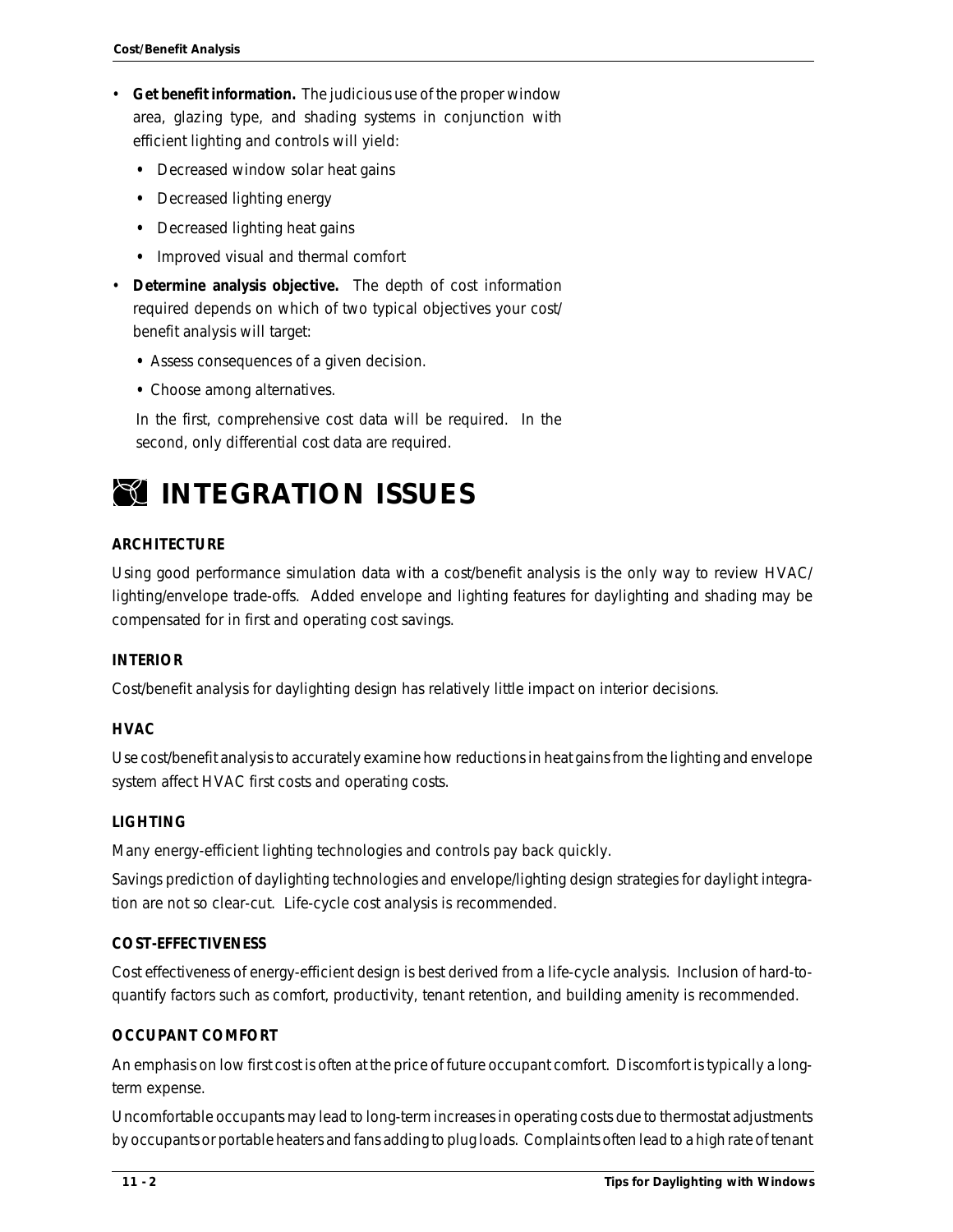turnover and costly mechanical or envelope retrofits. Uncomfortable occupants are less productive.

There are real economic benefits to occupant comfort, although they are hard to quantify. Nonetheless, some recognition of comfort should be included in cost/benefit analysis.

# *! PROVISOS*

- The ability to predict cost effectiveness is limited without actual building performance calculations, which are best done with advanced computer modeling software that includes daylighting analysis.
- True savings are impossible to predict exactly, due to major variables such as user behavior, future modifications to the building or site, important changes during construction, changes in utility rates, and lack of proper operation and maintenance.

# *TOOLS & RESOURCES*

- **Nomographs** A quick and simplified tool for cost/benefit analysis is included here, in the pages that follow. Use this tool in the early design stages to help determine the relative impact daylighting might have for your project. If the nomographs indicate a potentially high investment benefit from daylighting, then further design refinement and more extensive cost/benefit analysis would be worthwhile.
- **Simple Payback Analysis** This is commonly performed when the building owner is interested in technologies that pay for themselves in as short a time period as possible. Payback Period equals Initial Cost of the Technology (or differential cost over its equivalent) divided by Annual Energy Savings due to this Technology. If you have access to the savings and cost information, you can easily perform this calculation yourself. A mechanical engineer's standard load calculation can provide energy information, while manufacturers can give you cost estimates. In other cases, you may not need computer analysis of performance. For example, simple payback analysis can be used to choose between two different pieces of lighting equipment, simply by using the power rating of the equipment, an estimate of how many hours per year the equipment will run, the typical electricity charge (ask local utility), and the product cost (ask a manufacturer's representative).
- **Life-Cycle Cost Analysis** This is a preferred method of cost analysis, because it takes into account the time value of money. However, it is too complex to be explained here. Check with an appropriate expert or your local utility, or consult the large array of literature available on this subject, such as the documents noted below.
- **Consultant** A detailed cost/benefit study requires specialized knowledge in both energy modeling and economic analysis. A consultant with experience in these areas is recommended for projects where the building owner's financial concerns are paramount.
- **Utility Company** Your local utility may provide design assistance or financial incentives. Many utilities have customer service educational centers equipped with rotating displays, seminars, and staff available to answer questions on specific projects.
- **NTIS** Many documents and guidelines are available from the National Technical Information Service. Write to NTIS, Springfield, Virginia 22161 for a publications list.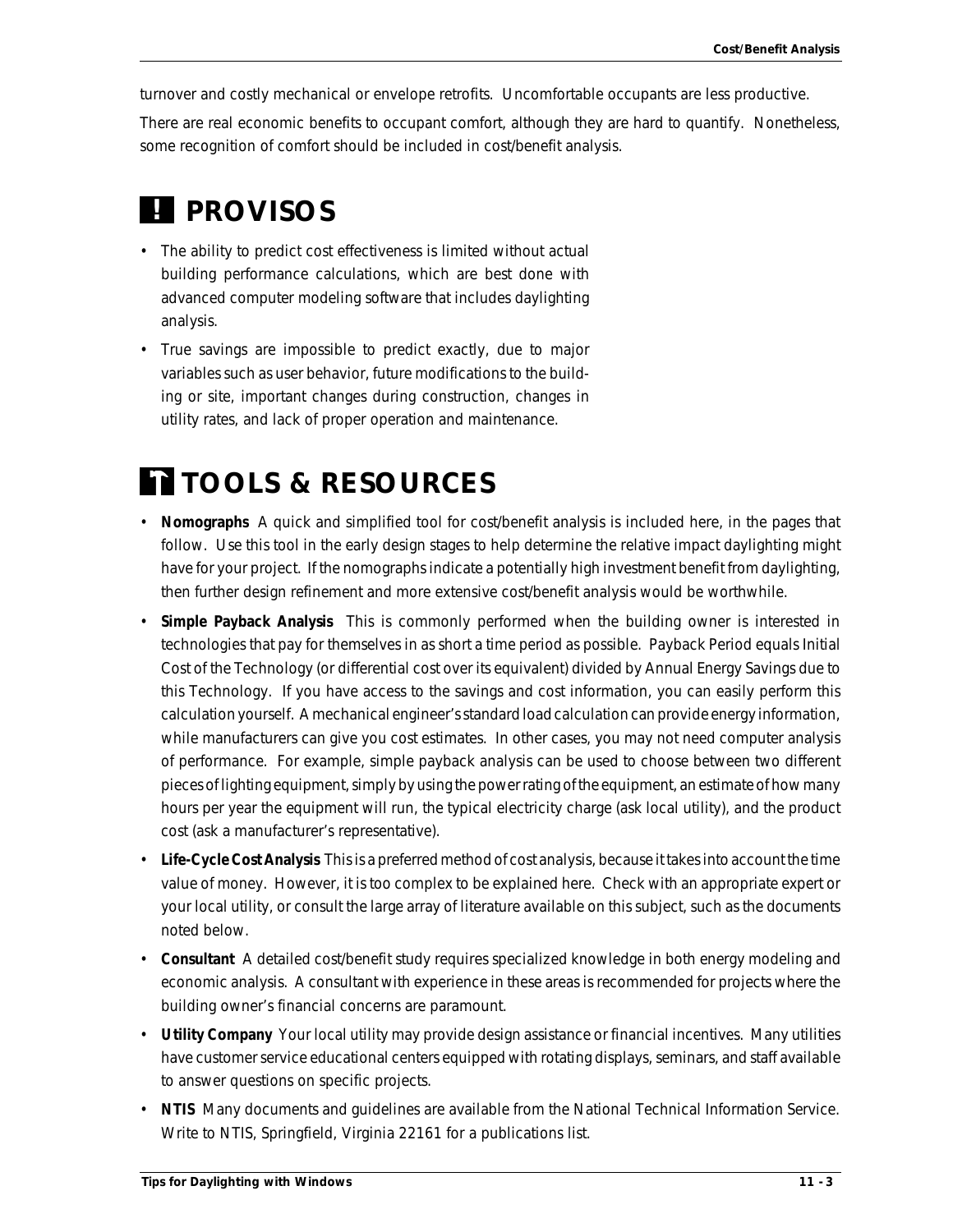- **AIA** "Life Cycle Cost Analysis A Guide for Architects" (American Institute of Architects, Washington D.C. 1977) is a useful handbook. Contact your local AIA chapter for this and any other relevant AIA publications. Or ask for a publications list from the national office: (800) 365-ARCH.
- **BOMA** The Building Owners and Managers Association offers publications on a variety of topics, including a large selection of economic materials. Request a publications list from BOMA, PO Box 79330, Baltimore, MD, 21279-0330, (800) 426-6292.
- **Computer Tools** "Building Life-Cycle Cost" program (BLCC) is available from NTIS at the above address.
- **Books** There are many titles available on cost/benefit analysis, covering the general topic as well as specific applications. Consult an architectural bookstore.

Building Control Systems by V. Bradshaw (Wiley and Sons 1985) includes a thorough treatment of economics.

Energy Management Handbook by W. Turner (Fairmont Press 1993) has an economics chapter.

# **M** CHECKLIST

- 1. Begin thinking about costeffectiveness in early design. Once you have an idea of building shape and size, intended usage, floor-to-ceiling height, and possible window configuration, you are ready to do a preliminary analysis.
- 2. Gather necessary economic data as discussed above.
- 3. Use the Nomograph Tool here for a preliminary check on daylighting savings and costeffectiveness. Use the tool to compare design alternatives under consideration.
- 4. Contact local utility for information on possible incentives.
- 5. If owner desires more exact cost/benefit analysis, contact utility for possible assistance.
- 6. Discuss further analysis with mechanical engineer.
- 7. Or, explore possibility of hiring a consultant.

### **If you have...**

#### **no time**

1. Use the nomographs here, using default values given. Discuss results with building owner.

### **a little time**

- 1. Use the nomographs here with better values for design details, energy costs, and owner's investment criteria. Discuss results with building owner.
- 2. If mechanical engineer's load software can include daylighting, calculate energy performance at an early stage (make assumptions about design details not yet resolved). Use that computed value of annual energy savings in Nomograph 4, in place of the annual savings found in the other nomographs. Discuss results with building owner.

### **more time**

1. Perform a more exact cost benefit analysis. Locate either a source of consulting assistance or learn to do it yourself. See the list of resources on page 11-3.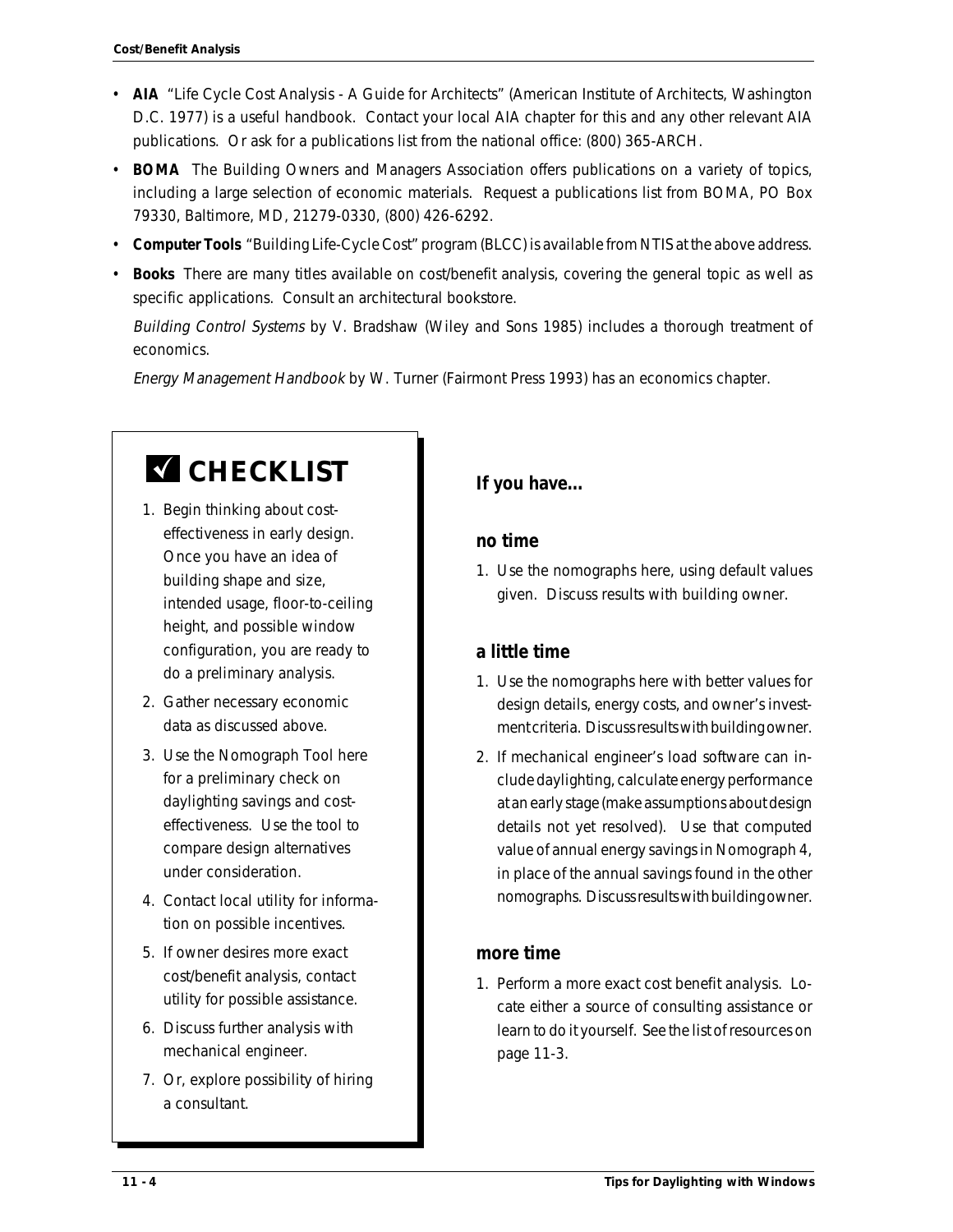#### **NOMOGRAPH TOOL**

#### **The Nomograph Cost/Benefit Tool for Daylighting**

A nomograph is a graphic way to present a formula that has several variables. Rather than doing the calculation mathematically, a nomograph user can "walk" through a diagram. This is an easy alternative to working out an equation, plus the graphic presentation nicely illustrates the relative importance of various parameters to the overall solution.

These nomographs are a preliminary tool for roughly assessing the potential impact of daylighting on the energy use of non-residential buildings. Use these nomographs to help decide whether or not daylighting makes much sense to pursue further. Or use them to make a decision between early design alternatives.

Cost/benefit analysis for energy-efficient design typically requires complex computer modeling to predict the building's energy performance. These nomographs offer a simplified and easier alternative, because they have the computer analysis already built into them. The nomographs were developed after extensive computer modeling of a generic non-residential building. Many design assumptions had to be made for this model. Even though your project may differ significantly from this model, the results of a nomograph analysis should be reasonable, as long as your project is not a major departure from standard practice design. The computer analysis used Seattle (high latitude, predominately overcast) as the location for the generic building. Most other U.S. locations would achieve better daylighting performance, therefore many projects would find these nomograph results to be conservative.

#### **Limitations to the Nomograph Tool**

This tool will not deliver a guaranteed answer about cost-effectiveness.

This tool only takes into account the electric lighting energy reductions due to daylighting. It does not account for the beneficial reductions in HVAC cooling energy use (i.e., chiller and fan use) due to heat gain reductions from the electric lighting and window system. This will lead to a conservative estimate of cost-effectiveness. If the nomographs indicate good potential savings with daylight, then a more detailed analysis that includes the impact on HVAC first and operating costs due to daylighting should be performed.

This tool becomes less useful as design progresses. As the building develops further, greater accuracy is expected. A more detailed analysis tool, modeling the specifics of the building and including important factors left out by the nomographs, will deliver the level of information necessary to make late design decisions.

#### **How to Use the Nomograph Tool**

This is a seven step process. Your first time through may take an hour. Once you are familiar with the nomographs, you will be able to compare different design options and investment scenarios in just minutes. Each step is thoroughly explained in the pages that follow.

Use a photocopy of the worksheet provided to record values as you go. The first three nomographs are in preparation for the last four. The values from Nomographs 1-3 will be needed for the more complicated Nomographs 4-7.

Nomographs 4-6 determine savings associated with the energy use reduction due to daylighting. You can stop there if you simply want to find these numbers to compare different design strategies, for example.

Use Nomograph 7 to complete the cost/benefit calculation. This nomograph provides a range of economic information, including justifiable investment. In order to complete your study, you will need to obtain (from another source) the differential construction costs for the proposed daylighting scheme over a non-daylighted equivalent.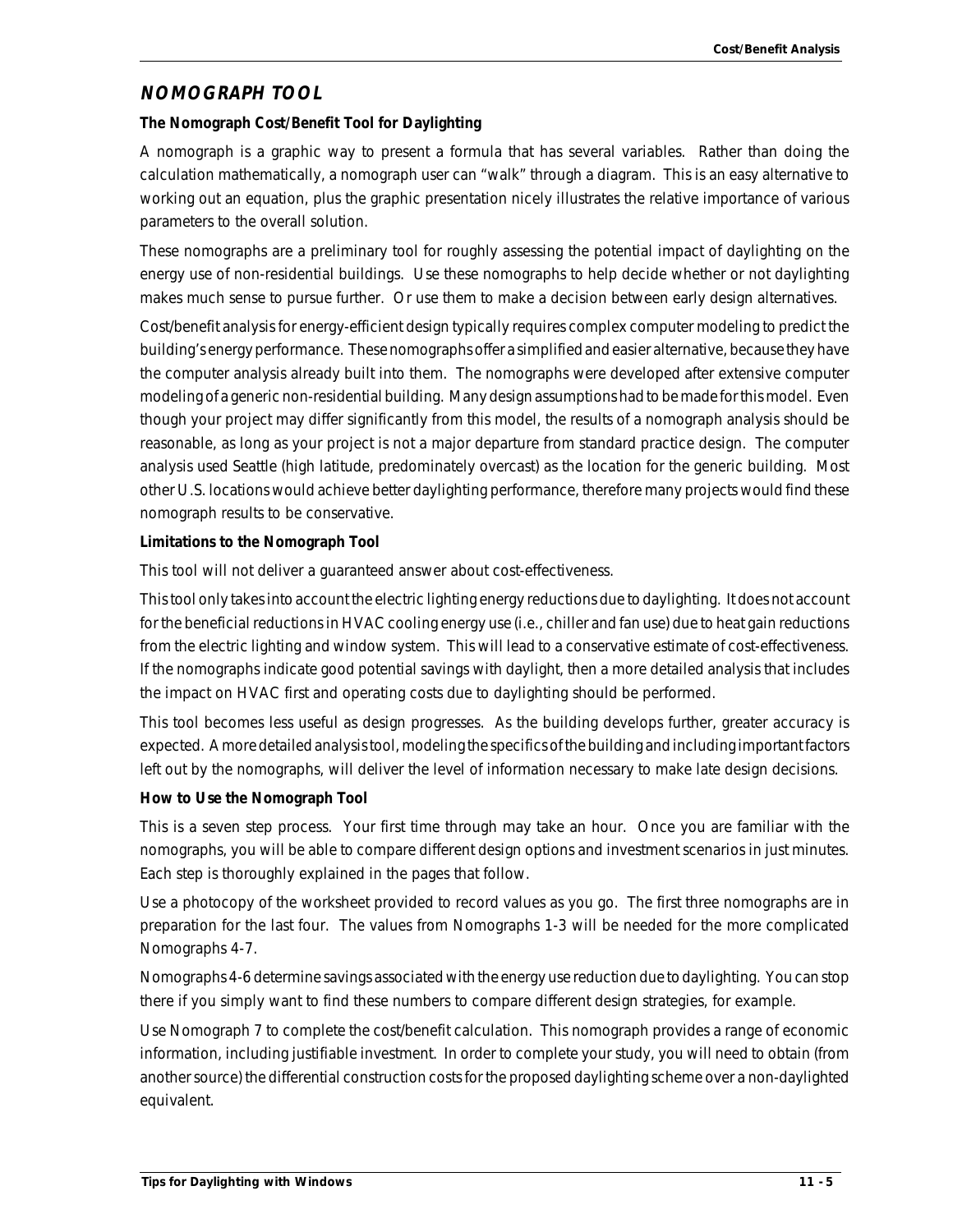# **Nomograph Worksheet**

|                | $\bf \overline{1}$ $\bf \overline{2}$ $\bf \overline{1}$ $\bf \overline{1}$ $\bf \overline{2}$ $\bf \overline{3}$ $\bf \overline{4}$ $\bf \overline{5}$ $\bf \overline{1}$ $\bf \overline{2}$ $\bf \overline{3}$ $\bf \overline{4}$ $\bf \overline{5}$ $\bf \overline{1}$ $\bf \overline{2}$ $\bf \overline{3}$ $\bf \overline{4}$ $\bf \overline{5}$ $\bf \overline{4}$ $\bf \overline{5}$ | <b>YOUR</b>    |                                     |
|----------------|---------------------------------------------------------------------------------------------------------------------------------------------------------------------------------------------------------------------------------------------------------------------------------------------------------------------------------------------------------------------------------------------|----------------|-------------------------------------|
|                | <b>ITEM</b>                                                                                                                                                                                                                                                                                                                                                                                 | <b>PROJECT</b> | <b>DEFAULT VALUE</b>                |
| 1              | Latitude                                                                                                                                                                                                                                                                                                                                                                                    |                | See list in Step 1                  |
| $\overline{2}$ | Daily Occupancy Schedule                                                                                                                                                                                                                                                                                                                                                                    |                | 8 am - 6 pm                         |
| 3              | Gross Area per Floor ( $ft2$ )                                                                                                                                                                                                                                                                                                                                                              |                |                                     |
| 4              | Typical Floor Shape (Width-to-Length Ratio)                                                                                                                                                                                                                                                                                                                                                 |                | 1:1.5<br>(see Step 3)               |
| 5              | Daylight Zone Depth                                                                                                                                                                                                                                                                                                                                                                         |                | 15 feet<br>(see Step 3)             |
| 6              | <b>Lighting Control Type</b>                                                                                                                                                                                                                                                                                                                                                                |                | One Step (see Step 2)               |
| 7              | Illumination Level (fc)                                                                                                                                                                                                                                                                                                                                                                     |                | 50<br>(see Step 2)                  |
| 8              | <b>Useful Window Ratio</b>                                                                                                                                                                                                                                                                                                                                                                  |                | 0.65<br>(see Step 2)                |
| 9              | Glazing Visible Transmittance (VT)                                                                                                                                                                                                                                                                                                                                                          |                | (see Step 2)<br>0.60                |
| 10             | Useful Window Ratio x VT                                                                                                                                                                                                                                                                                                                                                                    |                | 0.39<br>(see Step 2)                |
| 11             | Annual Hours of Occupancy                                                                                                                                                                                                                                                                                                                                                                   |                | 2500                                |
| 12             | Installed Lighting Load (W/ft <sup>2</sup> )                                                                                                                                                                                                                                                                                                                                                |                | 1.5<br>(see Step 5)                 |
| 13             | Electricity Cost (\$/kWh)                                                                                                                                                                                                                                                                                                                                                                   |                | 0.09<br>(Ask local utility)         |
| 14             | Gross Total Building Area (ft <sup>2</sup> )                                                                                                                                                                                                                                                                                                                                                |                |                                     |
| 15             | Non-Lighting Electric Loads (W/ft <sup>2</sup> )<br>(HVAC, plug loads, etc)                                                                                                                                                                                                                                                                                                                 |                | 3.5 (see Step 6)                    |
| 16             | Peak Demand Rate(\$/kwh-month)                                                                                                                                                                                                                                                                                                                                                              |                | (Ask local utility) (See Step 6)    |
| 17             | Daylit Hours (%)                                                                                                                                                                                                                                                                                                                                                                            |                | Find in Step 1                      |
| 18             | Control Effectiveness (%)                                                                                                                                                                                                                                                                                                                                                                   |                | Find in Step 2                      |
| 19             | Dimming Factor (%)                                                                                                                                                                                                                                                                                                                                                                          |                | 80 (see Step 4)                     |
| 20             | Daylit Area (%)                                                                                                                                                                                                                                                                                                                                                                             |                | Find in Step 3                      |
| 21             | Annual Energy Savings due to Daylight (%)                                                                                                                                                                                                                                                                                                                                                   |                | Find in Step 4                      |
| 22             | Daylight Peak Load Savings (%)                                                                                                                                                                                                                                                                                                                                                              |                | Find in Step 4                      |
| 23             | Non-Daylit Lighting Energy Consumption (kWh/ft <sup>2</sup> - year)                                                                                                                                                                                                                                                                                                                         |                | Find in Step 5                      |
| 24             | Non-Daylit Lighting Energy Cost (\$/ft <sup>2</sup> - year)                                                                                                                                                                                                                                                                                                                                 |                | Find in Step 5                      |
| 25             | Daylighting Energy Consumption Savings (kWh/ft <sup>2</sup> -year)                                                                                                                                                                                                                                                                                                                          |                | Find in Step 5                      |
| 26             | Daylighting Energy Cost Savings (\$/ft <sup>2</sup> - year)                                                                                                                                                                                                                                                                                                                                 |                | Find in Step 5                      |
| 27             | Annual Daylighting Energy Savings (\$)                                                                                                                                                                                                                                                                                                                                                      |                | Find in Step 5                      |
| 28             | Non-Daylit Peak Demand (kW)                                                                                                                                                                                                                                                                                                                                                                 |                | Find in Step 6                      |
| 29             | Non-Daylit Monthly Demand Charge (\$/ft <sup>2</sup> - month)                                                                                                                                                                                                                                                                                                                               |                | Find in Step 6                      |
| 30             | Non-Daylit Annual Demand Charge (\$/ft <sup>2</sup> - year)                                                                                                                                                                                                                                                                                                                                 |                | Find in Step 6                      |
| 31             | Daylit Peak Demand Savings (kW)                                                                                                                                                                                                                                                                                                                                                             |                | Find in Step 6                      |
| 32             | Daylit Monthly Demand Savings (\$/ft <sup>2</sup> - month)                                                                                                                                                                                                                                                                                                                                  |                | Find in Step 6                      |
| 33             | Daylit Annual Demand Savings (\$/ft <sup>2</sup> - year)                                                                                                                                                                                                                                                                                                                                    |                | Find in Step 6                      |
| 34             | Total Annual Savings (\$/ft <sup>2</sup> - year)                                                                                                                                                                                                                                                                                                                                            |                | Find in Step 6                      |
| 35             | Justifiable Investment (\$/ft <sup>2</sup> or \$/project)                                                                                                                                                                                                                                                                                                                                   |                | Find in Step 7                      |
| 36             | First Year Savings (\$/ft <sup>2</sup> or \$/project)                                                                                                                                                                                                                                                                                                                                       |                | Find in Step 7 (or same as line 34) |
| 37             | Payback Period (years)                                                                                                                                                                                                                                                                                                                                                                      |                | 10 (ask building owner) (Step 7)    |
| 38             | Rate of Return or Discount Rate (%)                                                                                                                                                                                                                                                                                                                                                         |                | (ask building owner) (Step 7)<br>8  |
| 39             | Energy Escalation Rate (%)                                                                                                                                                                                                                                                                                                                                                                  |                | 8 (ask local utility)               |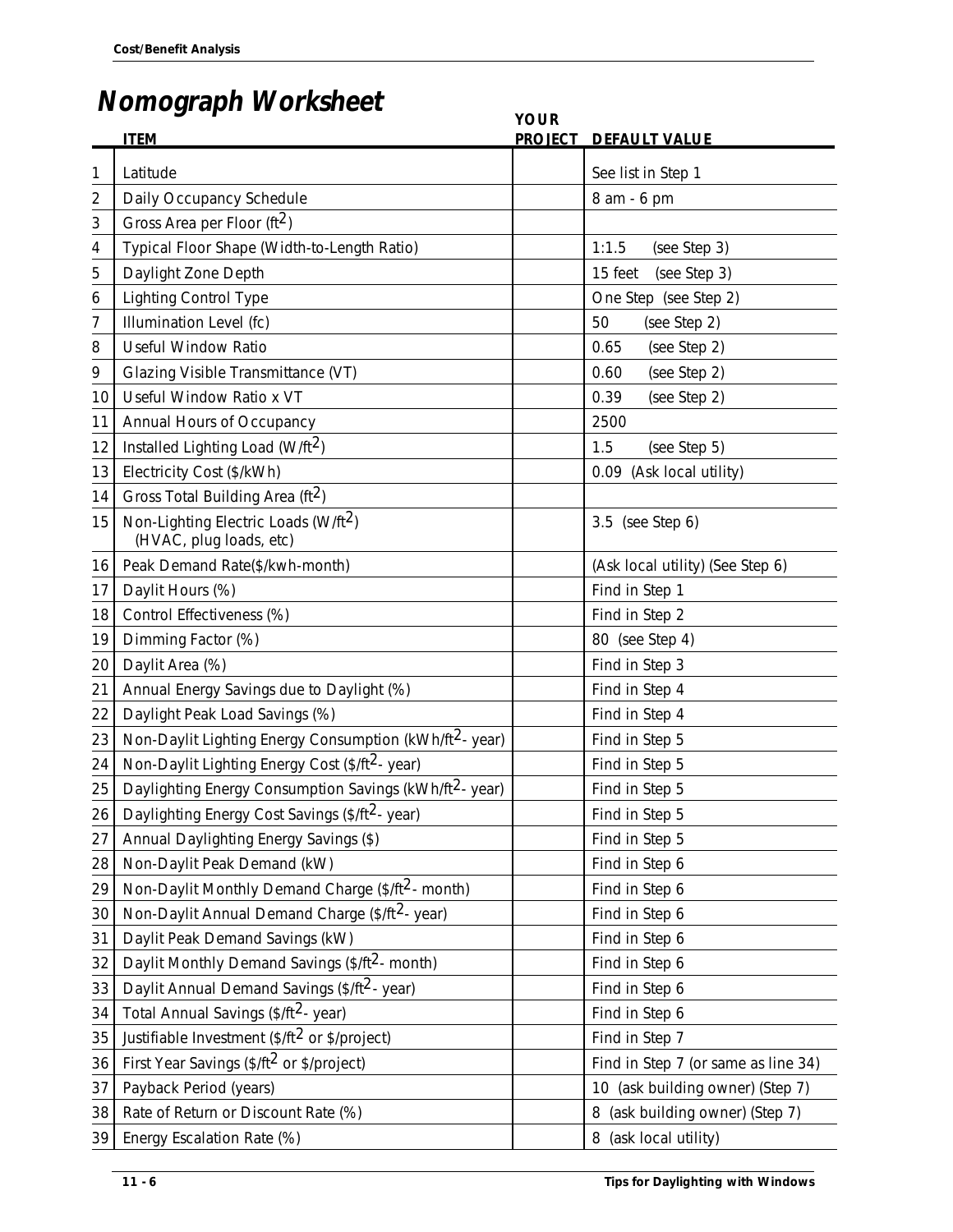# *STEP 1*

**Determine what percentage of occupied hours will find daylight available.**

#### **FIRST**

Find the latitude of your site, or choose closest California city:

| San Diego:           | $32^\circ$ | Fresno:                                                                                                                                                                                                                       | $36^\circ$      | Chico:       | $39^\circ$ |
|----------------------|------------|-------------------------------------------------------------------------------------------------------------------------------------------------------------------------------------------------------------------------------|-----------------|--------------|------------|
| Santa Ana:           | $33^\circ$ | Modesto:                                                                                                                                                                                                                      | 37 <sup>°</sup> | Redding: 40° |            |
| Los Angeles:         | $34^\circ$ | San Francisco: 37 <sup>°</sup>                                                                                                                                                                                                |                 | Eureka:      | 41°        |
| Bakersfield:         | $35^\circ$ | Stockton:                                                                                                                                                                                                                     | .38°            |              |            |
| San Luis Obispo: 35° |            | Sacramento:                                                                                                                                                                                                                   | $38^\circ$      |              |            |
|                      |            | Designed that the district the control of the components of the control of the control of the control of the control of the control of the control of the control of the control of the control of the control of the control |                 |              |            |

—> Record latitude in Line 1 of the worksheet.



Estimate the typical daily schedule of occupancy (default 8 a.m. to 6 p.m.).

—> Record schedule in Line 2 of the worksheet.

### **THIRD**

If you see your daily schedule on one of the curves (e.g., 9 a.m. - 7 p.m.) in Nomograph 1A, then:

- Find your latitude at the bottom and move up vertically until you intersect your schedule curve.
- Then move left and read your Annual Daylight Hours %.
- —> Record Annual Daylight Hours % in Line 17 of the worksheet.

#### **OR**

If you do not see your daily schedule in Nomograph 1A, use Nomograph 1B.

- Find your latitude at the bottom and move up vertically until you intersect your *morning* schedule curve.
- Then move left and read your Daylight Hours Annual Average.
- Repeat for afternoon schedule.
- Add both daylight hours together.
- Divide by total number of daily occupancy hours.
- Multiply by 100 to get Annual Daylight Hours %.
- —> Record Annual Daylight Hours % in Line 17 of the worksheet.

Note: Daylight Savings Time has already been accounted for in these nomographs.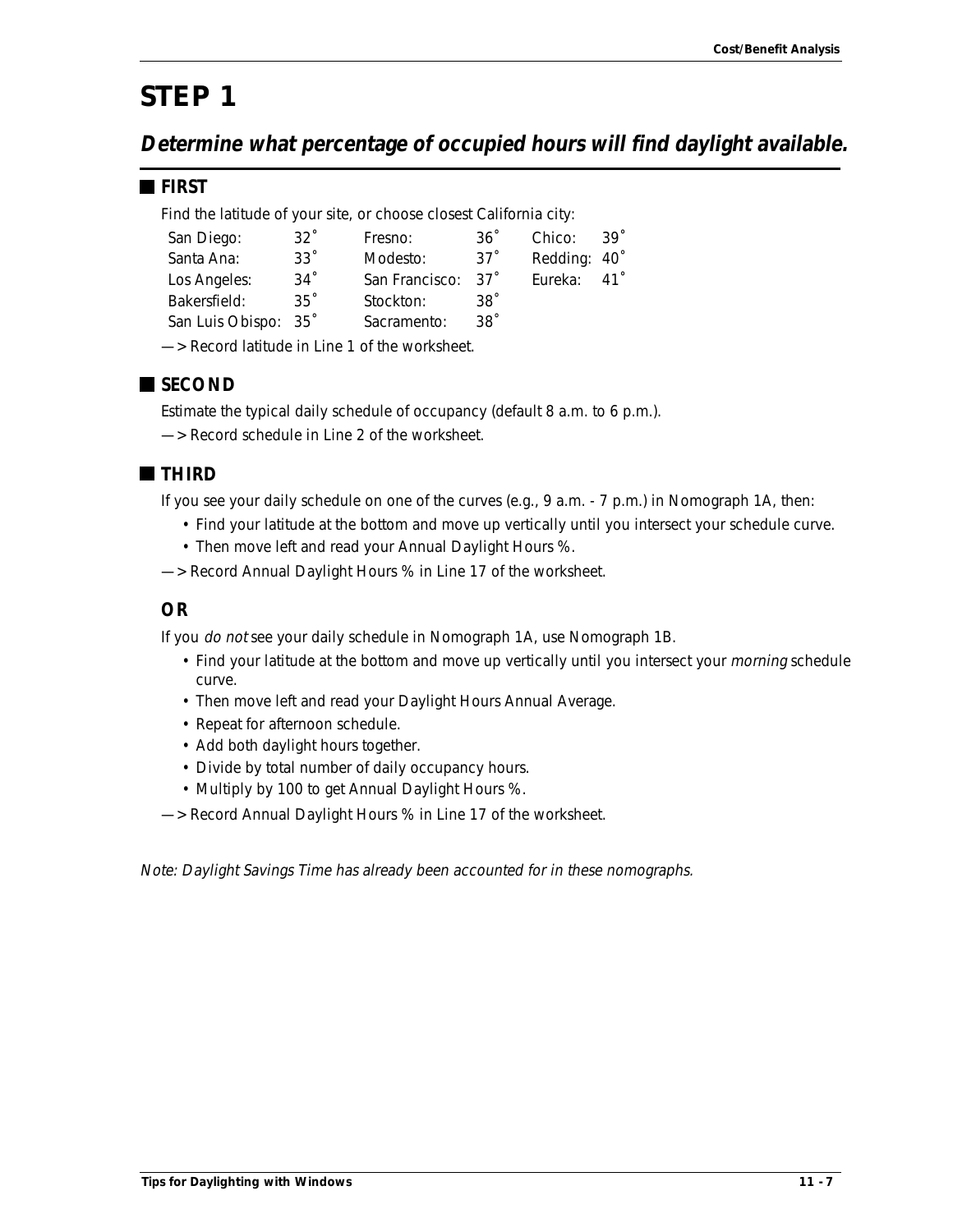

**Nomograph 1A**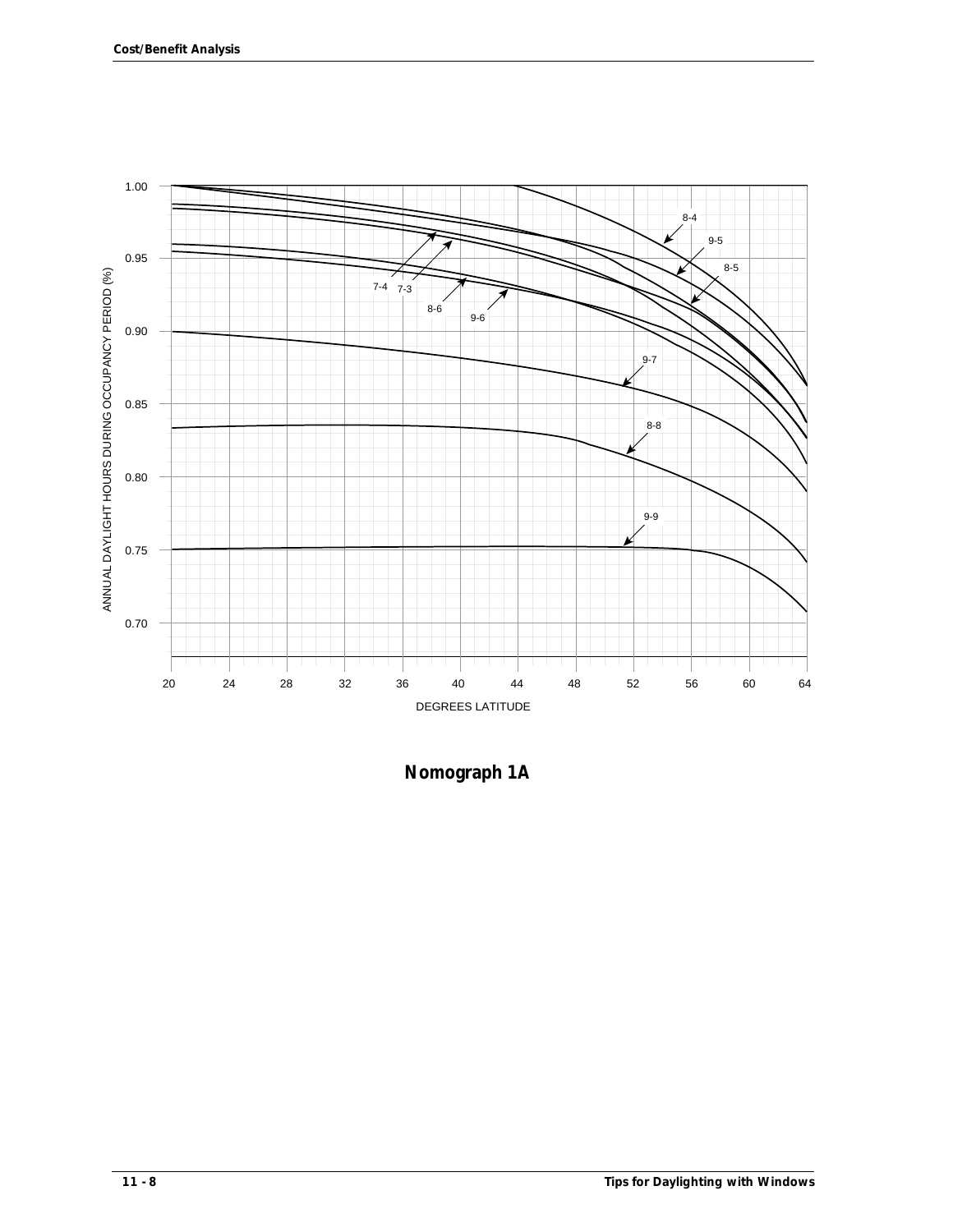

**Nomograph 1B**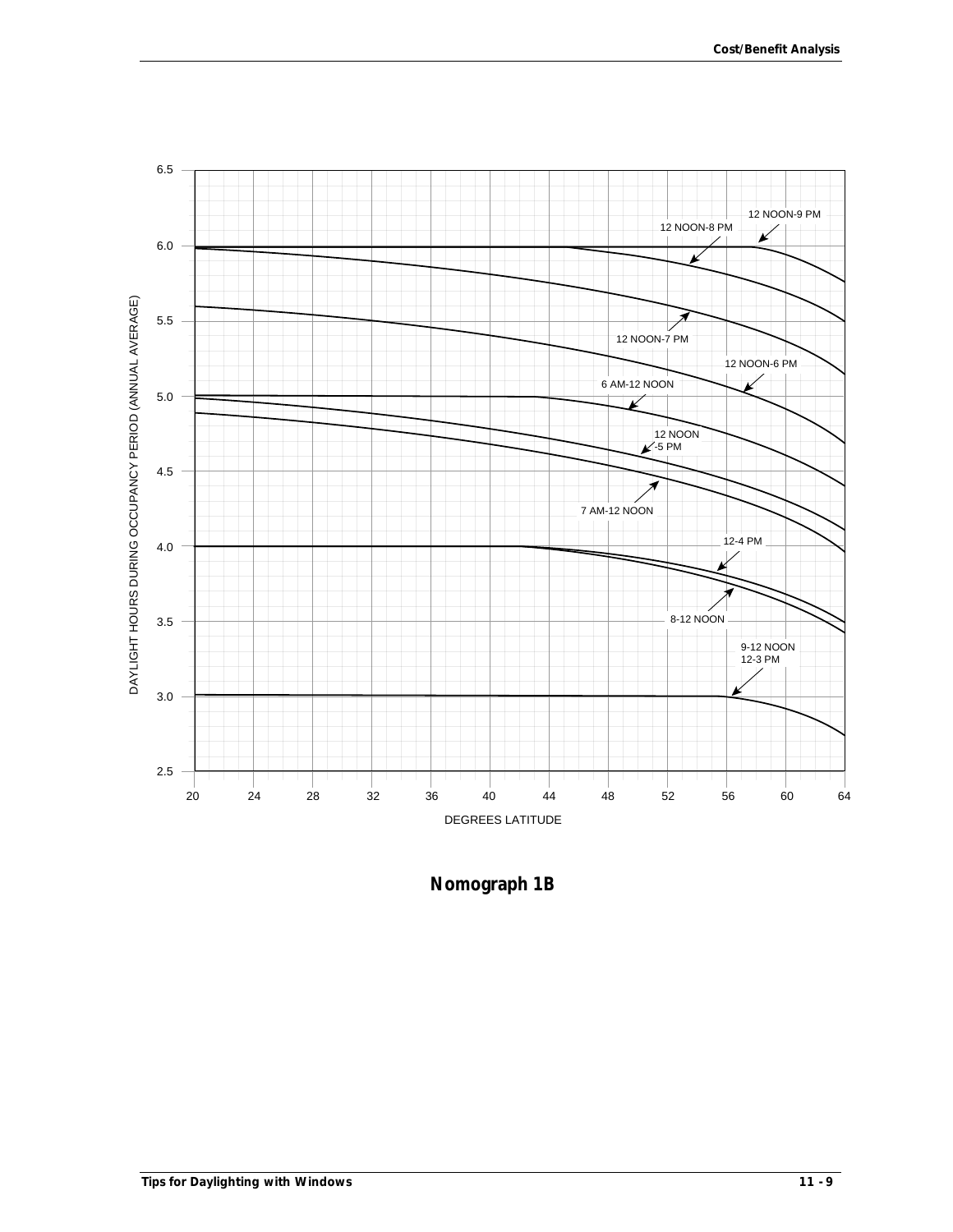# *STEP 2*

## **Find the percentage savings due to daylighting controls.**

### **FIRST**

Make an assumption for Lighting Control Type:

- One-Step control is least expensive, but it causes abrupt light changes and can be distracting. It is often an acceptable choice for areas with plenty of expected daylight constantly through the day.
- Continuous dimming is most expensive, but is less disturbing to occupants and tends to deliver higher energy savings.
- —> Record Lighting Control Type in Line 6 of the worksheet.

### ■ SECOND

Make an Illumination Level assumption.

- 30 footcandles (fc) is a good ambient light level. Choose this for spaces with lower lighting needs, such as computer VDT environments.
- 50 fc is appropriate for typical desk work.
- 70 fc is a higher light level appropriate for close, detailed tasks.
- —> Record Illumination Level in Line 7 of the worksheet.

### **THIRD**

Calculate Useful Window Ratio for a typical office or bay:

Useful Window Ratio = Net glazed window area above the workplane (e.g. above 30" from floor)

Total interior window wall area from floor to ceiling

—> Record Useful Window Ratio in Line 8 of the worksheet.

### **FOURTH**

Choose a Glazing Visible Transmittance (VT)

- If unknown, see the list in Section 2 (Daylight Feasibility) of these Guidelines.
- —> Record Glazing Visible Transmittance in Line 9 of the worksheet.

### **FIFTH**

Multiply Useful Window Ratio x Glazing Visible Transmittance (VT) —> Record in Line 10 of the worksheet.

### **SIXTH**

Use one of the nomographs to find Control Effectiveness %.

- Use Nomograph 2A if you assume One-Step controls.
- Use Nomograph 2B if you assume Continuous Dimming controls.
- Begin at the bottom with your value for Useful Window Ratio x Glazing Visible Transmittance (worksheet Line 10).
- Move up to intersect your Illumination Level curve (worksheet Line 7).
- Move left to read your Control Effectiveness %.
- —> Record Control Effectiveness % in Line 18 of the worksheet.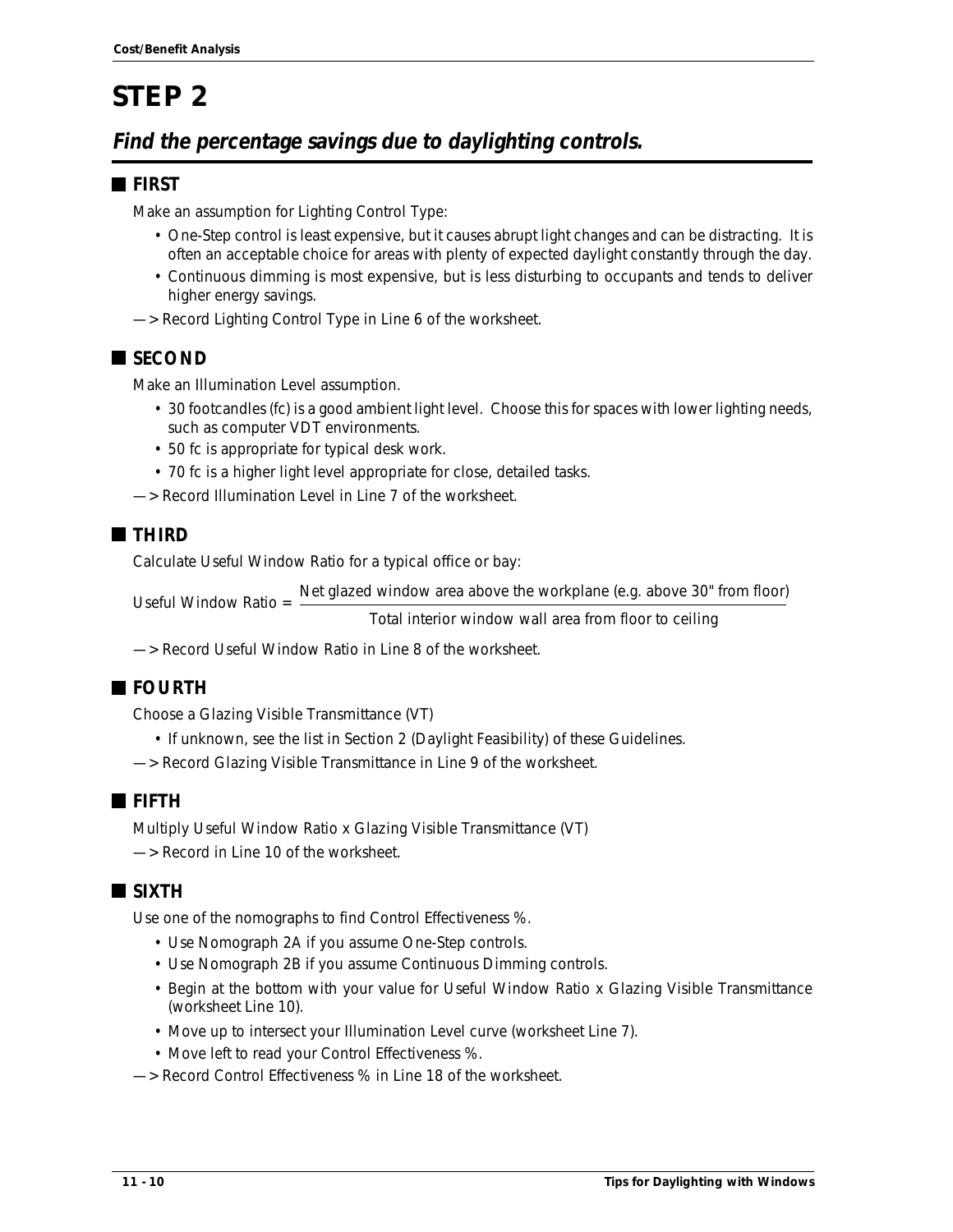

SIDE LIGHTING

# **Nomograph 2A**

One-Step Controls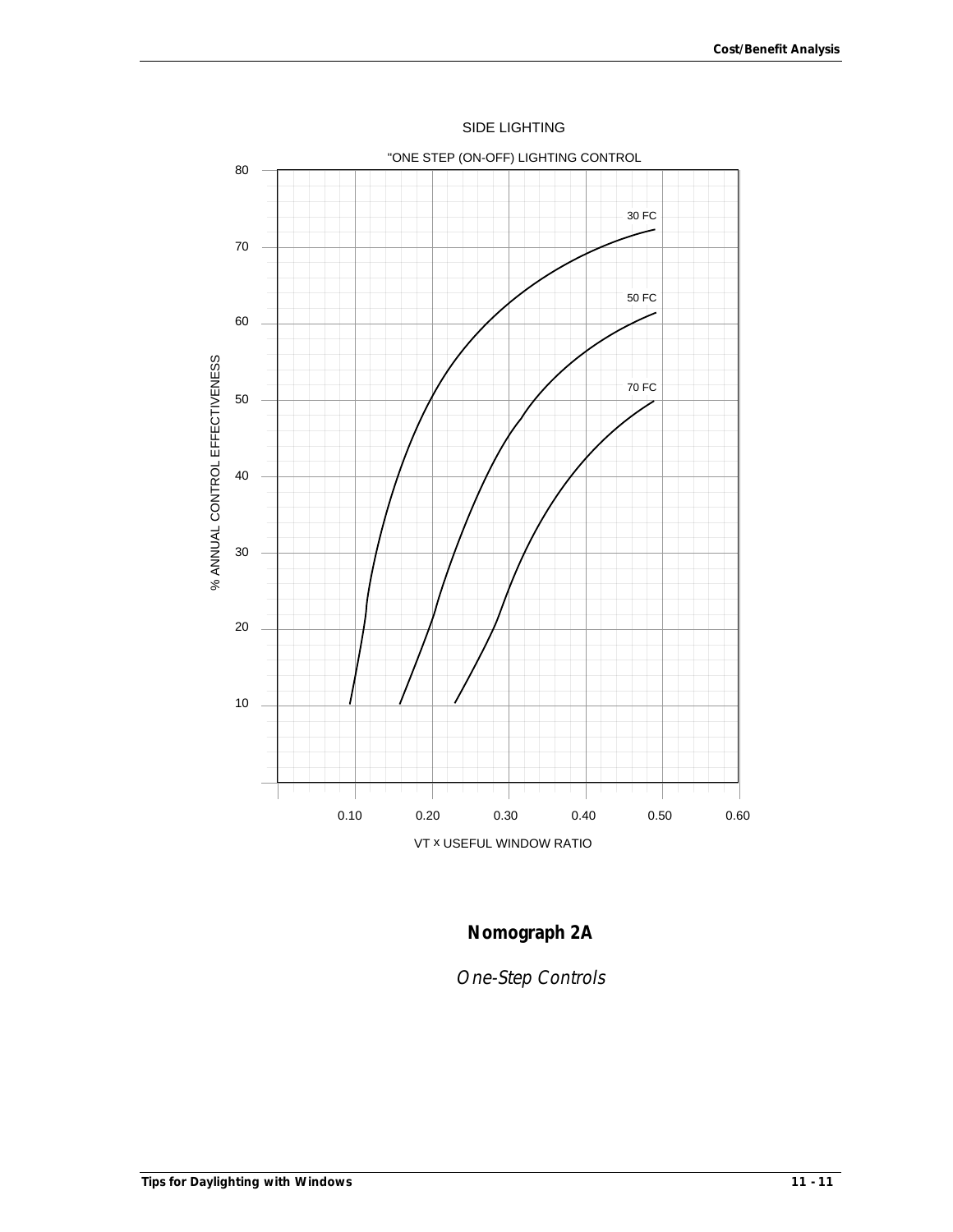

SIDE LIGHTING

### **Nomograph 2B**

Continuous Dimming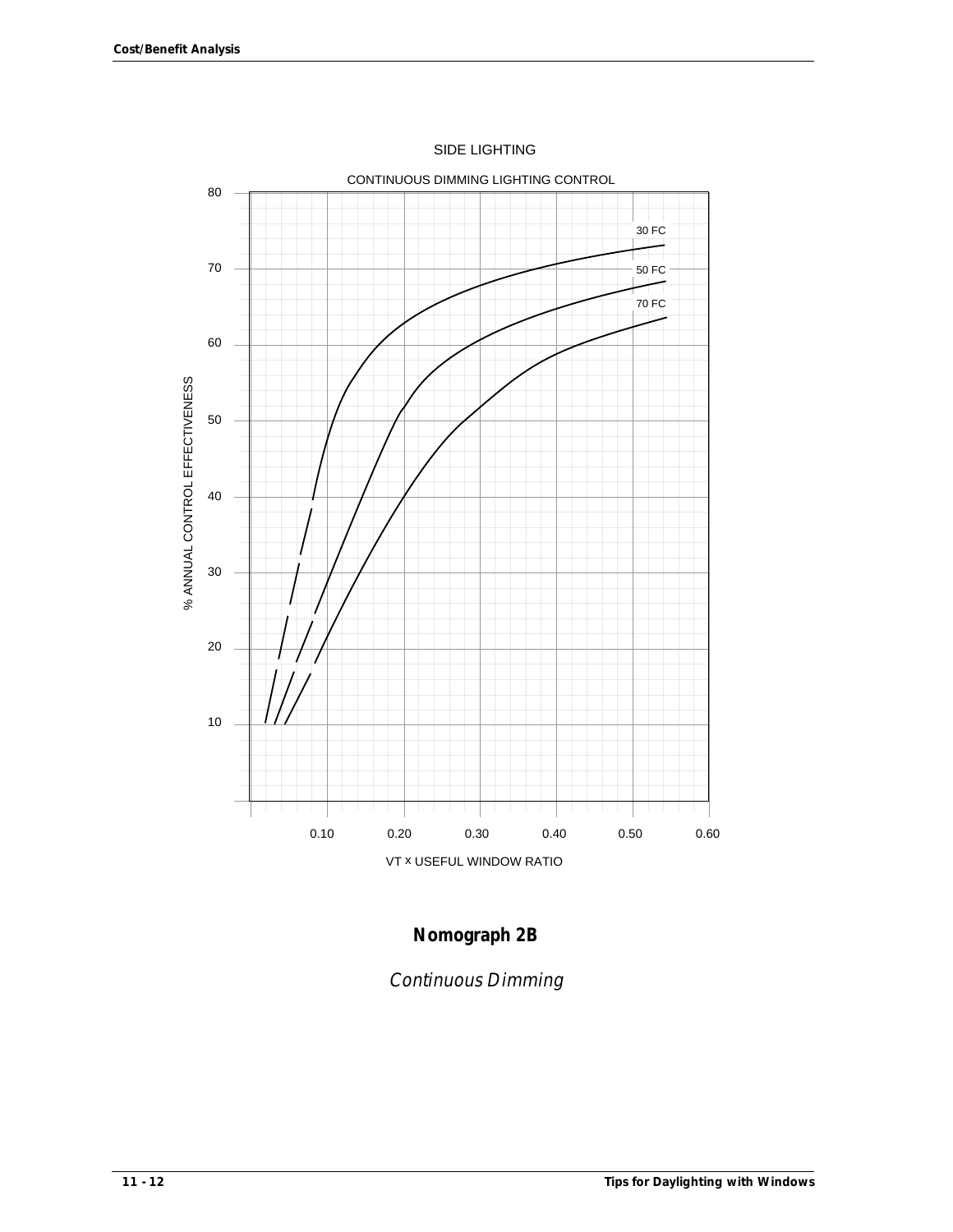# *STEP 3*

### **Find the percentage of total floor area that can be daylighted.**

#### **FIRST**

Make an assumption of how deep your daylighted zone will be.

- If small private offices will predominate along the perimeter walls, or if window head height is 7 feet or lower, assume a 10-foot zone.
- If office layout is unknown, assume a 15-foot zone. This is a typical daylighted zone depth.
- If layout is to be open-plan with low partitions, or if ceiling is higher than 9 feet with a correspondingly high window head, assume a 20-foot zone.
- —> Record Daylighting Zone Depth in Line 5 of the worksheet.

### **SECOND**

If building is not a rectangular box, then calculate Daylit Area % directly from floor plans.

• For a typical floor:

Daylit Area % = Daylighting Zone Depth (ft) x Total Perimeter Length (ft) Total Floor Area

—> Record Daylit Area % in Line 20 of the worksheet.

### **OR**

Use one of the nomographs to find Daylit Area %.

- Calculate your Width-to-Length Ratio. For example, if a typical floor is 100 ft by 150 ft, the ratio is 1:1.5.
- —> Record Width-to-Length Ratio in Line 4 of the worksheet.
- —> Record the square footage of a typical floor in Line 3 of the worksheet.
	- Selecting one of the nomographs, start at the bottom with your Area per Floor (divided by 1000), move up to intersect your Width-to-Length Ratio curve, and move left to read Daylit Area %.
	- Use Nomograph 3A for a 10-foot Daylighting Zone Depth.
	- Use Nomograph 3B for a 15-foot Daylighting Zone Depth.
	- Use Nomograph 3C for a 20-foot Daylighting Zone Depth.
- —> Record Daylit Area % in Line 20 of the worksheet.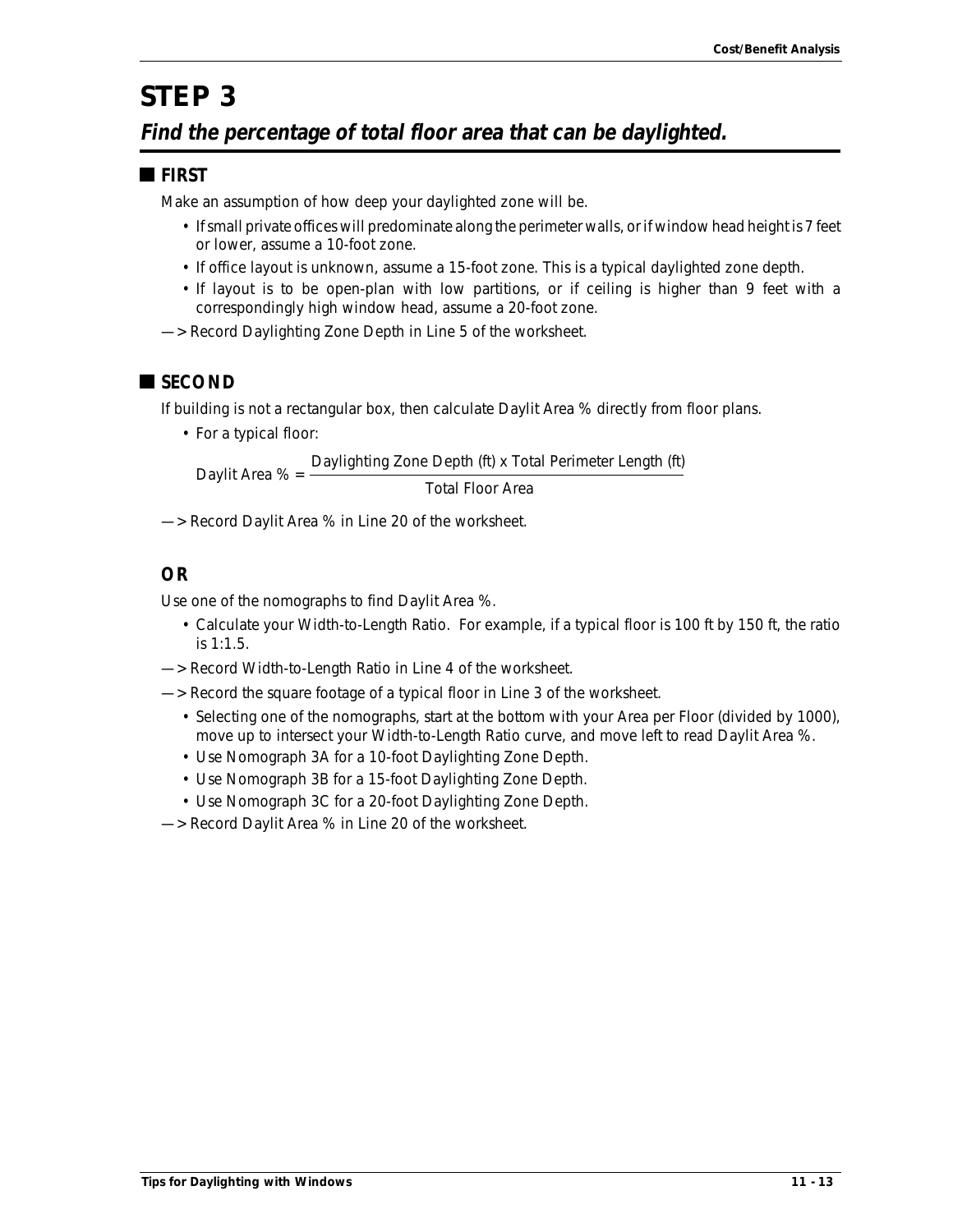

**Nomograph 3A**

Ten-Foot Daylighting Zone Depth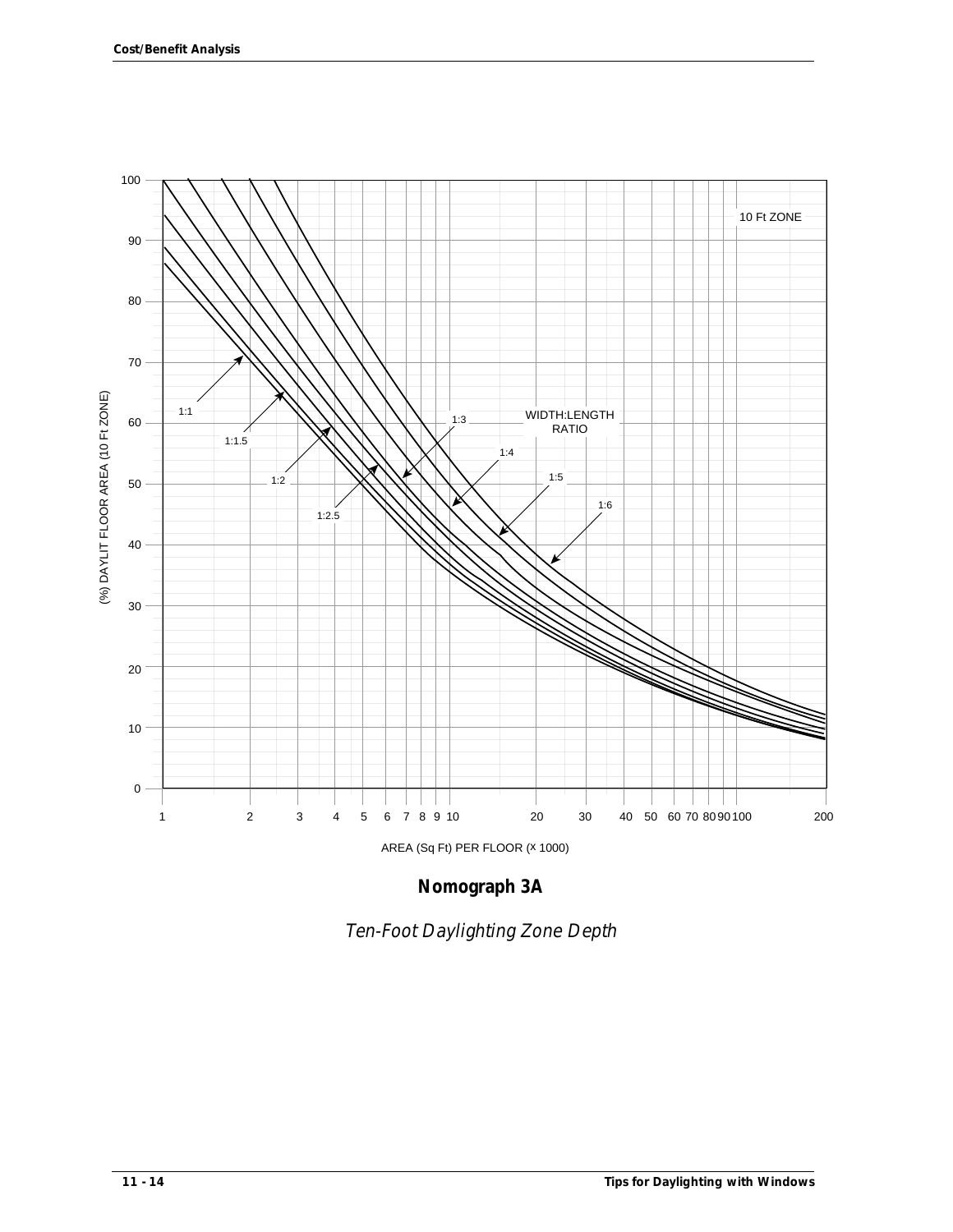

**Nomograph 3B**

Fifteen-Foot Daylighting Zone Depth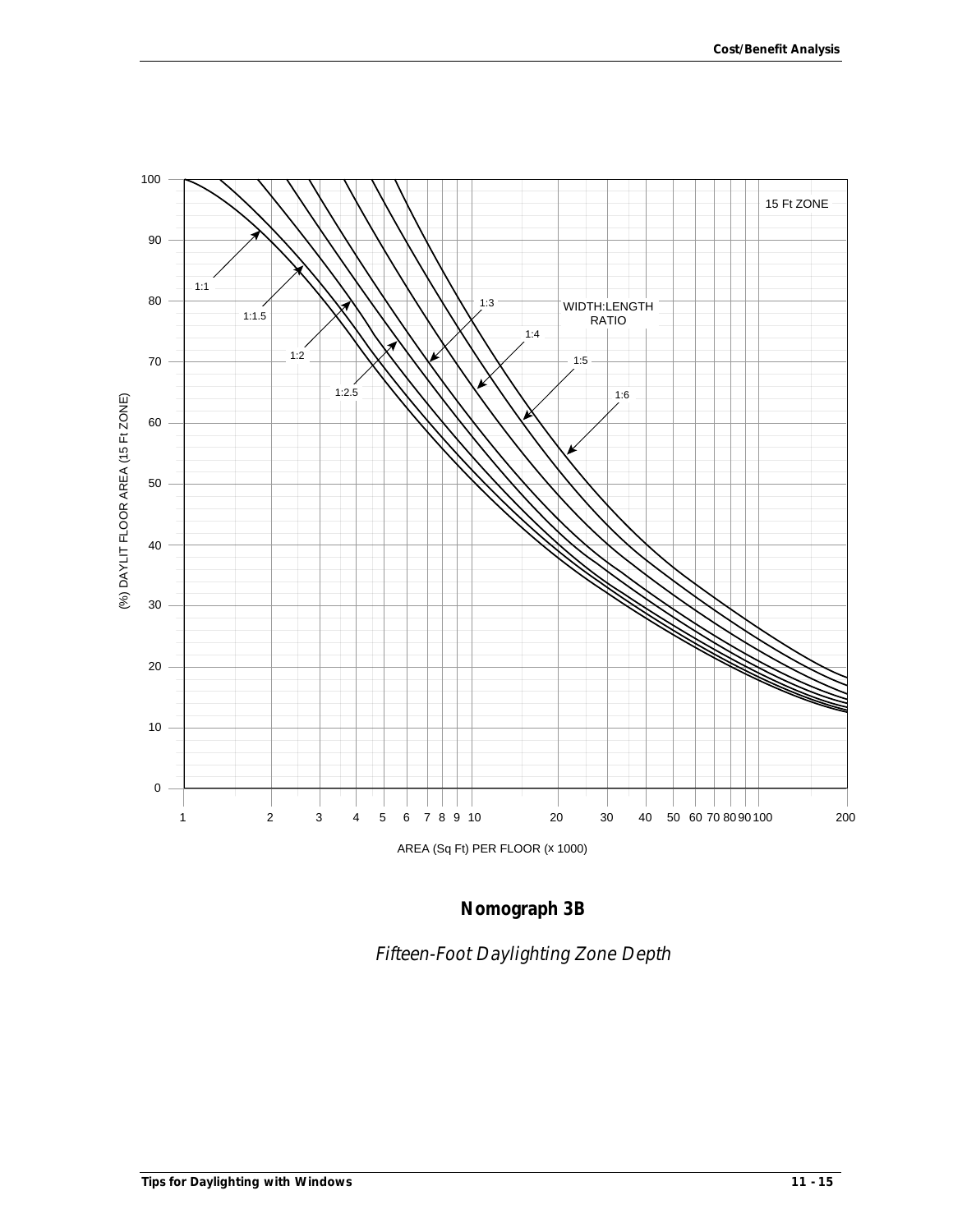

**Nomograph 3C**

Twenty-Foot Daylighting Zone Depth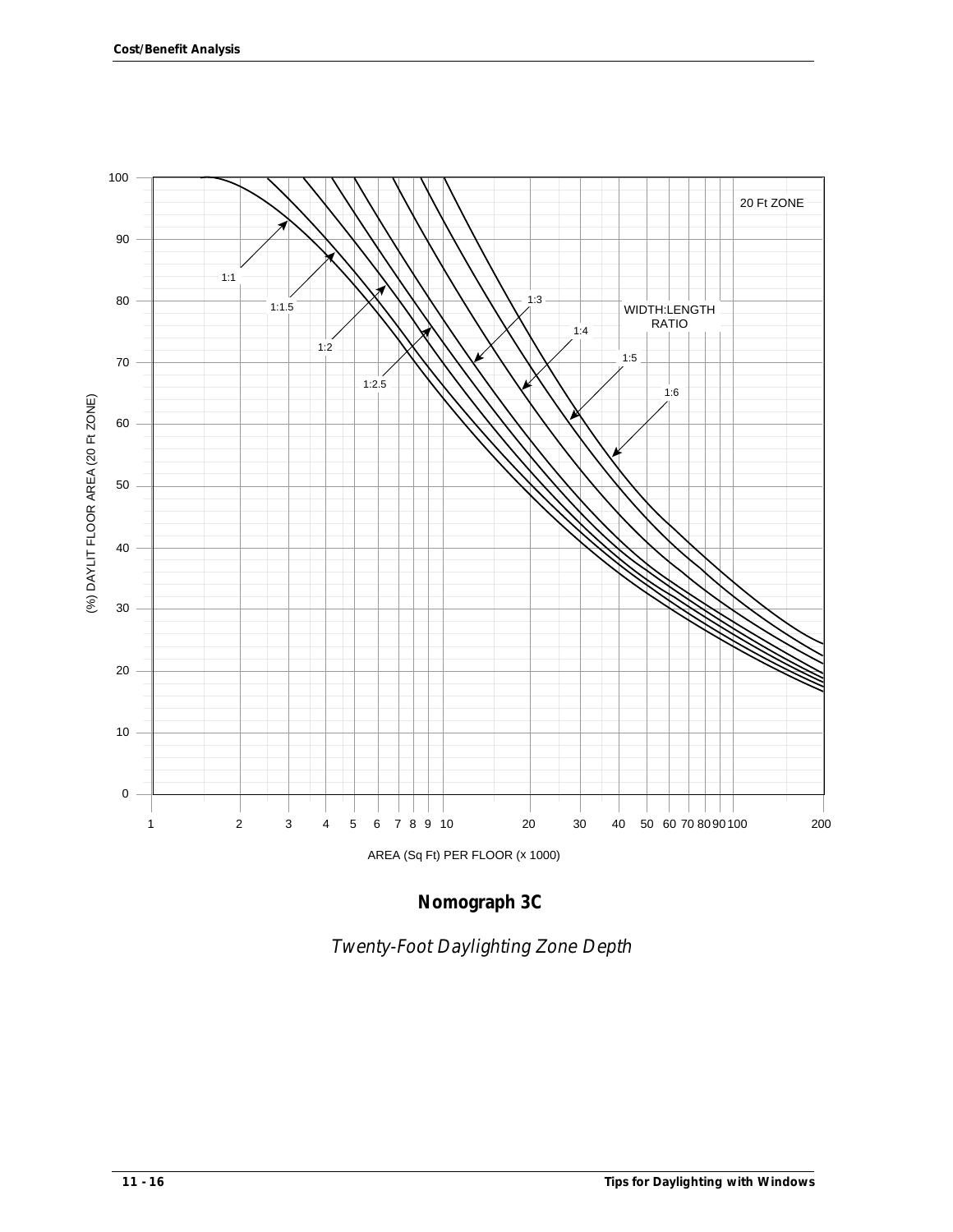# *STEP 4*

**Find the potential energy and load savings from daylighting (% reduction over a non-daylighted building).**

### **FIRST**

Calculate Dimming Factor—the maximum reduction of electric lighting power in daylighted zones.

• If you (or your lighting designer) know the type of control hardware and control strategy intended, then simply compute:

Dimming Factor % =  $\left[ 1 - \left( \frac{1.333333 \times 10^{-3} \text{ m/s}}{1.33333 \times 10^{-3} \text{ m}} \right) \right]$  x 100  $\left[1 - \left(\frac{\text{Minimum lighting power when fully dimmed}}{\text{Maximum lighting power when on full}}\right)\right]$ 

- If controls are unknown, use the default given in the worksheet.
- —> Record Dimming Factor % in Line 19 of the worksheet.

### **SECOND**

Use Nomograph 4 to find potential energy savings and load savings.

- See the key for the proper way to move through the nomograph.
- Begin at upper right at your Daylight Hours % (worksheet Line 17).
- Move left to the intersection with the diagonal line corresponding to your Daylit Area % (worksheet Line 20).
- Move down to the diagonal line for your Control Effectiveness % (worksheet Line 18).
- Move right and read your Energy Savings due to Daylight (%). This is the percentage of annual energy saved by daylighting over a non-daylighted building.
- —> Record Annual Energy Savings due to Daylight in Line 21 of the worksheet.
	- Repeat the first two steps.
	- Move down to the diagonal line for your Dimming Factor % (worksheet Line 19).
	- Move right and read your Daylight Peak Load Savings (%). This is the percentage of peak demand saved by daylighting over a non-daylighted building.
- —> Record Daylight Peak Load Savings in Line 22 of the worksheet.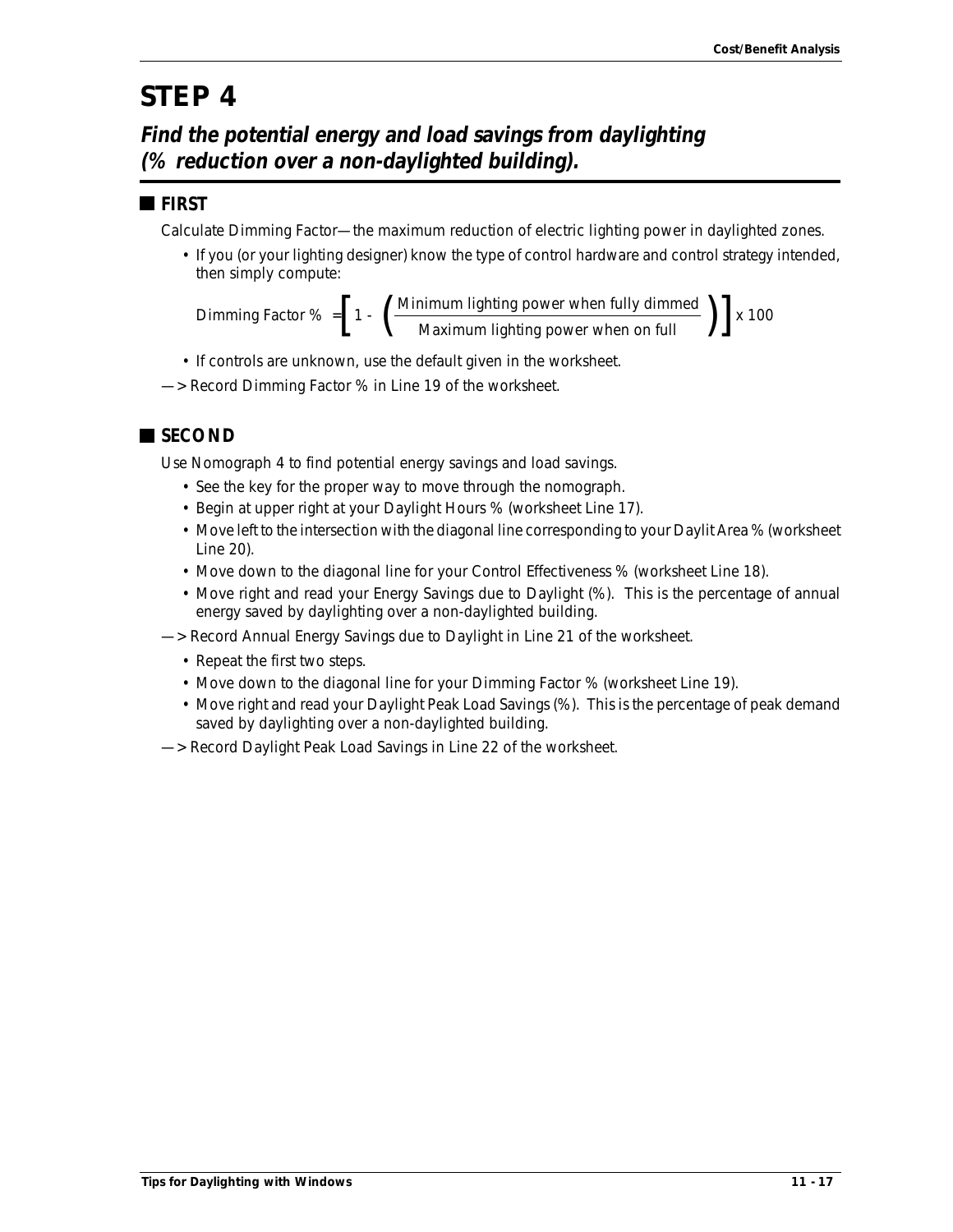

**Nomograph 4**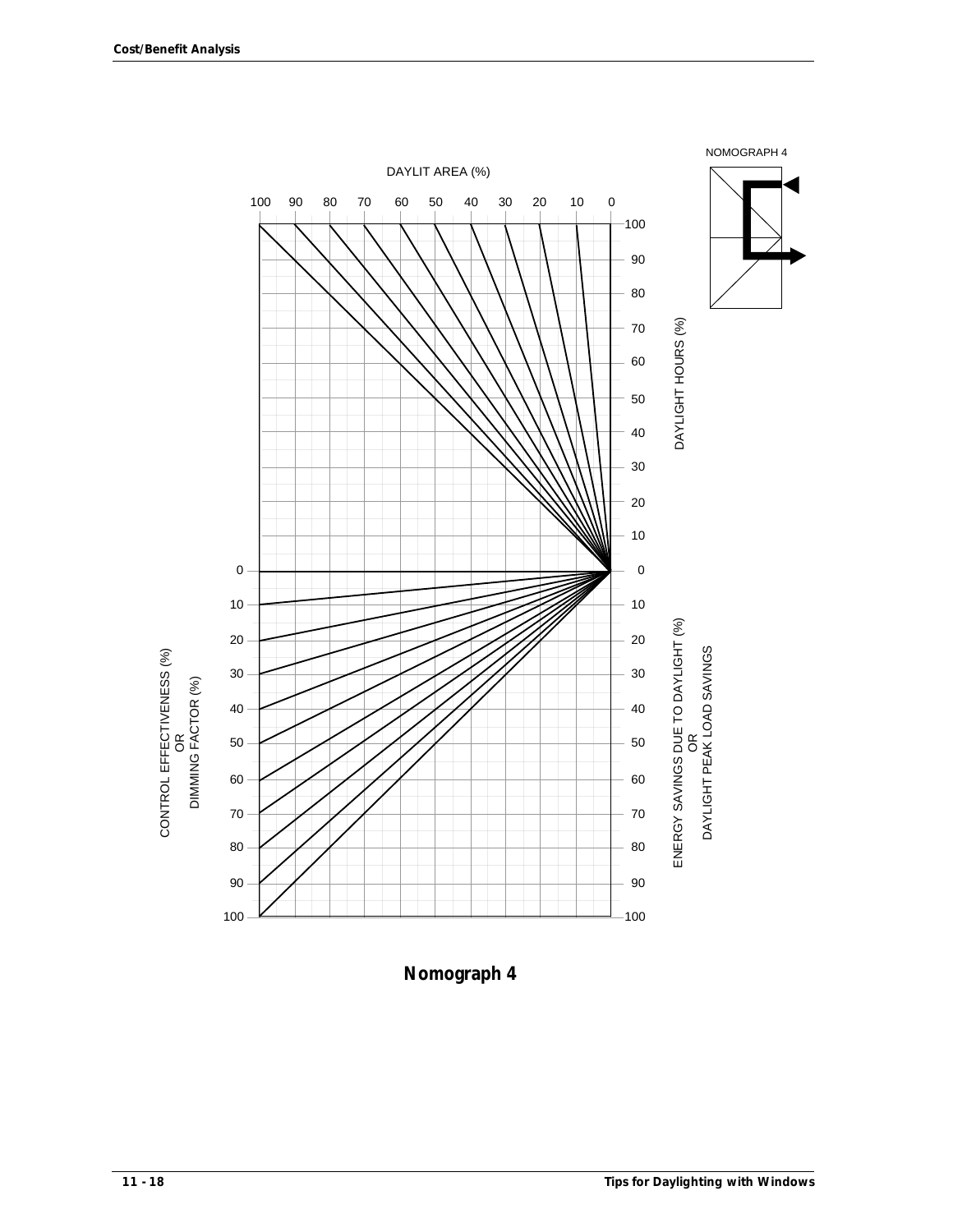# *STEP 5*

### **Find lighting energy and cost savings due to daylighting.**

#### **FIRST**

Estimate Installed Lighting Load (watts/ $ft^2$ ), including both task and ambient lighting.

- Lighting designer can provide this information.
- Or, select from this list of Title 24 allowable lighting power densities:

| office               | 1.5 | religious              | 2.0 |
|----------------------|-----|------------------------|-----|
| medical              | 1.5 | auditorium, convention | 2.0 |
| grocery              | 1.8 | restaurant             | 1.5 |
| industrial (work)    | 1.2 | retail                 | 2.0 |
| industrial (storage) | 0.8 | school                 | 1.8 |
|                      |     |                        |     |

—> Record Installed Lighting Load in Line 12 of the worksheet.

### **SECOND**

Use Nomograph 5 to find lighting energy and lighting costs for a non-daylighted building.

- Determine your Annual Hours of Occupancy by asking your client/building owner, or use the default value of 2500 hours.
- —> Record this in Line 11 of the worksheet.
	- Enter at upper left, as shown in the key, with Annual Hours of Occupancy (worksheet Line 11).
	- Move up to intersect the 100% Daylight Hours line.
	- Move right to intersect your Installed Lighting Load line (worksheet Line 12).
	- Move down to intersect the 100% Control Effectiveness line.
	- Move left to intersect the 100% Daylit Area line.
	- Move down and read the value at your intersection with the KWHRS/FT<sup>2</sup>-YR scale. This is how many kilowatt-hours per square foot per year are required to electrically light the building.
- —> Record this in Line 23 of the worksheet—Non-Daylit Lighting Energy Consumption.
	- Determine your electricity cost (\$/KWH) by asking your local utility, or use the default value of \$0.10/KWH
- —> Record this in Line 13 of the worksheet.
	- Continue down to intersect your Electricity Cost line (worksheet Line 13).
	- Move right and read your intersecting value on the Lighting Cost/Savings scale. This is the cost per square foot per year to electrically light the building.
- —> Record this in Line 24 of the worksheet—Non-Daylit Lighting Energy Cost.

### **THIRD**

Use Nomograph 5 again, this time to find lighting energy and lighting costs for a daylighted building.

- Enter at upper left, as before, with your Annual Hours of Occupancy (worksheet Line 11).
- Move up to intersect your Daylight Hours % line (worksheet Line 17).
- Move right to intersect your Installed Lighting Load line (worksheet Line 12).
- Move down to intersect your Control Effectiveness % line (worksheet Line 18).
- Move left to intersect the Daylit Area % line (worksheet Line 20).
- Move down and read the value at your intersection with the KWHRS/FT<sup>2</sup>-YR scale. This is how many kilowatt-hours per square foot per year daylighting will save for the building.
- —> Record this in Line 25 of the worksheet—Daylighting Energy Consumption Savings

continued on Page 21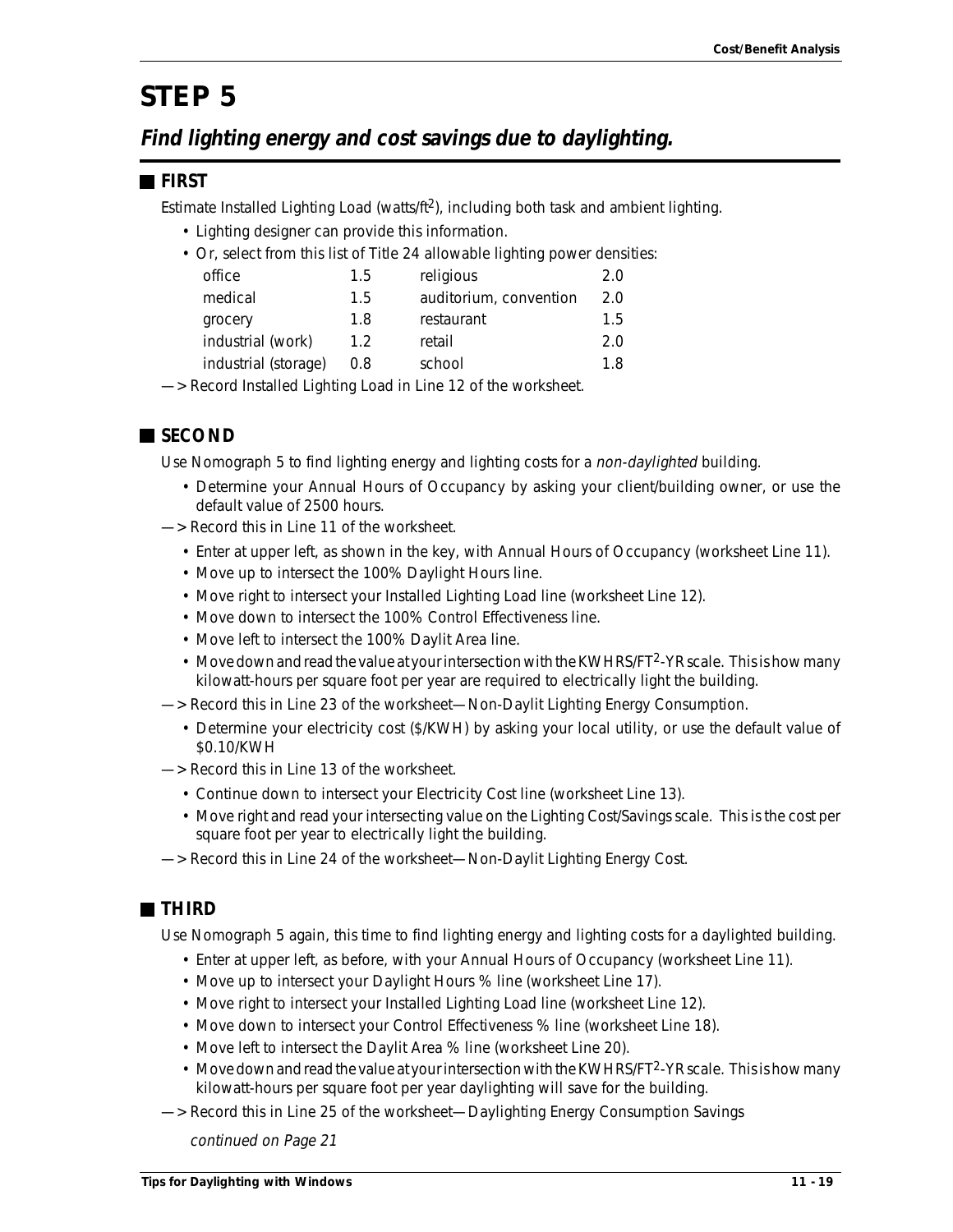

**Nomograph 5**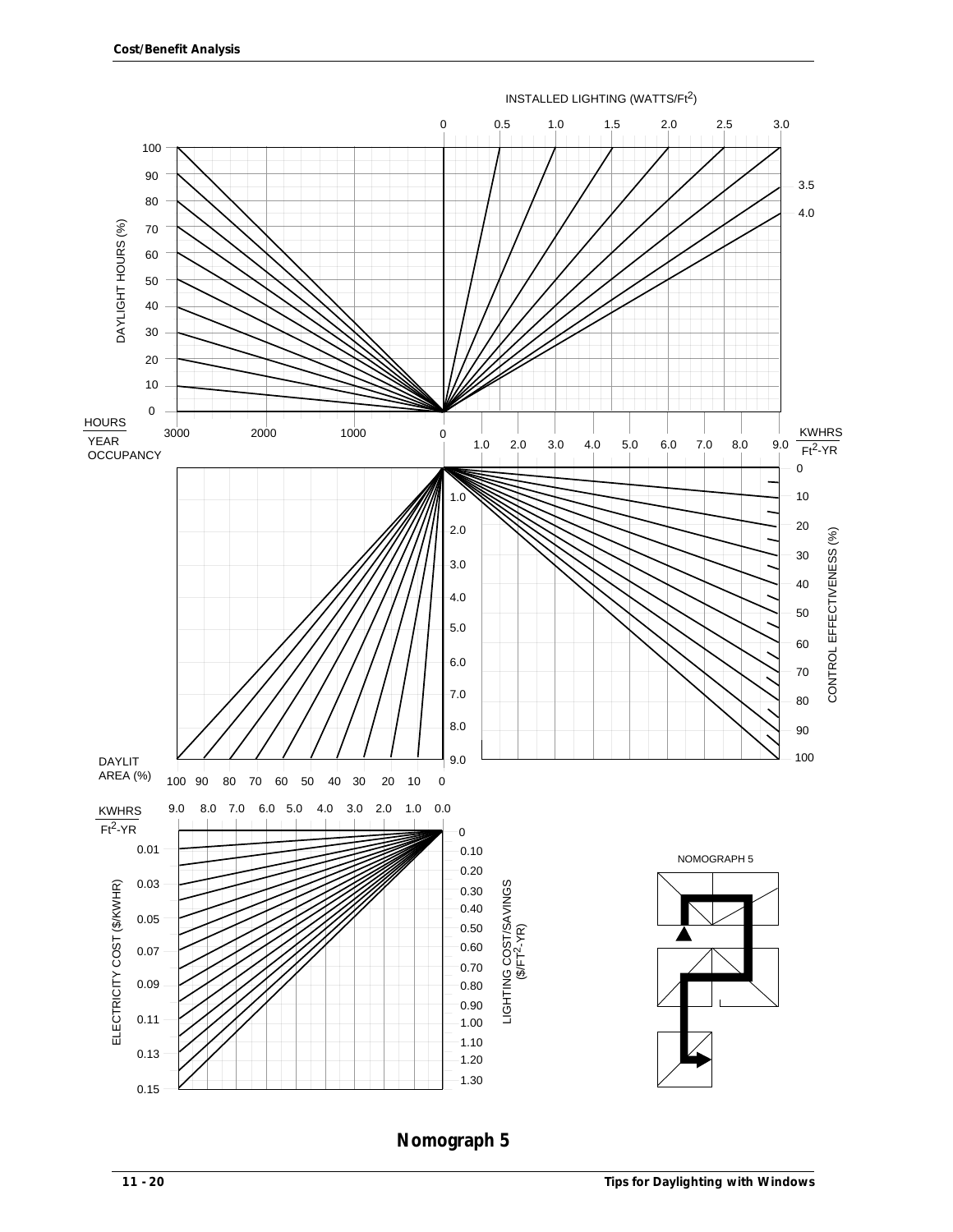# *STEP 5, continued*

### **Find lighting energy and cost savings due to daylighting.**

#### **THIRD, continued**

- Continue down to intersect your Electricity Cost line (worksheet Line 13).
- Move right and read your intersecting value on the Lighting Cost/Savings scale. This is the lighting cost savings per square foot per year from daylighting.
- —> Record this in Line 26 of the worksheet—Daylighting Energy Cost Savings
	- Multiply the above value (Line 26) by Building Area (Line 14). This is the annual lighting energy savings from daylighting.
- —> Record this in Line 27 of the worksheet—Annual Daylighting Energy Savings.

# *STEP 6*

### **Find the reduction in peak electrical demand and associated cost savings with daylighting.**

### **FIRST**

Estimate the electric load (W/ft2) of all non-lighting activities like mechanical heating and cooling, ventilation, office equipment use, etc.

- Mechanical engineer can provide this information.
- Or, assume 3.5 W/ft<sup>2</sup>.
- —> Record Non-Lighting Electric Loads in Line 15 of the worksheet.

### ■ SECOND

Find the peak demand rate for local utility. Call the utility for current rate, or use one of these values:

| San Diego Gas & Electric          | \$19 |
|-----------------------------------|------|
| Los Angeles Dept of Water & Power | 9    |
| Pacific Gas & Electric            | 13   |
| Southern California Edison        | 17   |
|                                   |      |

—> Record Peak Demand Rate in Line 16 of the worksheet.

### **THIRD**

Use Nomograph 6 to find lighting electrical demand and demand costs for a non-daylighted building.

- Enter at the middle left Lighting Load scale (not the top right start point shown in the key, but rather at the point in the key where the path forks in two directions), with your Installed Lighting Load value (worksheet Line 12).
- Move diagonally down to the right (parallel with the dashed lines), then move right to the vertical scale Building Electric Load.
- Move down this scale the number of watts per square foot you have in Non-Lighting Load (worksheet Line 15). In other words, end up at the value that equals your lighting plus non-lighting load.
- Move right to the diagonal line for your Total Building Area (worksheet Line 14). If building area exceeds 10,000 ft<sup>2</sup>, then use a multiplier. For example, if you have a 700,000 ft<sup>2</sup> building, use the 7000 ft2 line and multiply your final result by 100.

continued on Page 22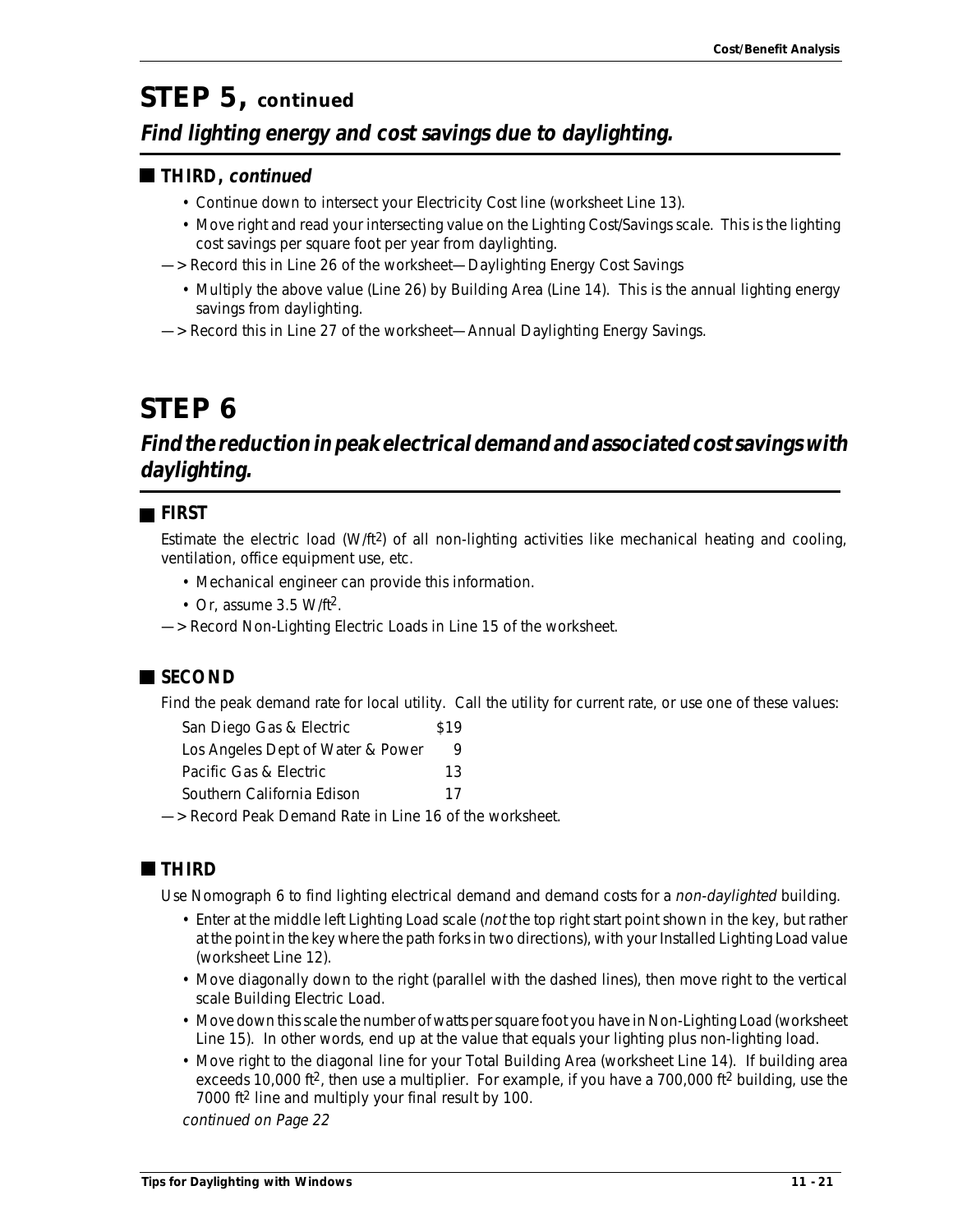- Move up and read the value at your intersection with the KW Peak Demand scale. If you used a multiplier for your Building Area, multiply this value by that factor.
- —> Record this in Line 28 of the worksheet—Non-Daylit Peak Demand.
	- Now return to your entry point at the middle left with your Installed Lighting Load (worksheet Line 12).
	- Move down vertically to the diagonal line for your Peak Demand Rate (worksheet Line 16).
	- Move right to the first vertical scale,  $$/ft<sup>2</sup>$  -month. This is the monthly demand charge for electric lighting.
- —> Record this in Line 29 of the worksheet—Non-Daylit Monthly Demand Charge.
	- Continue right to the second vertical scale,  $$/ft<sup>2</sup>$ -year. This is the annual demand charge for electric lighting.
- —> Record this in Line 30 of the worksheet—Non-Daylit Annual Demand Charge.

### **FOURTH**

Use Nomograph 6 again, this time to find lighting energy and lighting costs for a *daylighted* building.

- Now start at the upper right as shown in the key, with your Installed Lighting Load value (worksheet Line 12).
- Move down to the diagonal line for your Daylit Area % (worksheet Line 20).
- Move left to the diagonal line for your Dimming Factor % (worksheet Line 19).
- Move down to the Lighting Load scale and mark your point of intersection (this will not be your actual lighting load, it's just a reference point).
- Move diagonally down to the right (parallel with the dashed lines), then horizontally to the vertical scale Building Electrical Load.
- Do not move down along this scale as before to add in other loads, but rather move directly right to the diagonal line for your Building Area. If building exceeds 10,000 ft $^2$ , use a multiplier as before.
- Move up and read the value at your intersection with the KW Peak Demand scale. This is the peak demand reduction due to daylighting. If you used a multiplier for your Building Area, multiply this value by that factor.

—> Record this in Line 31 of the worksheet—Daylit Peak Demand Savings.

- Return to the point you marked on the Lighting Load scale.
- Move down to the diagonal line for your Peak Demand Rate (worksheet Line 16).
- Move right to the first vertical scale,  $\frac{1}{2}$  -month. This is the monthly demand savings due to daylighting.
- —> Record this in Line 32 of the worksheet—Daylit Monthly Demand Savings.
	- Continue right to the second vertical scale, \$/ft2 -year. This is the annual demand savings due to daylighting.
- —> Record this in Line 33 of the worksheet—Daylit Annual Demand Savings.
	- Now calculate the total savings per year due to daylighting. Simply add Daylighting Energy Cost Savings (worksheet Line 26) and Daylit Peak Demand Savings (worksheet Line 33) together.
- —> Record this in Line 34 of the worksheet—Total Annual Savings.

Note: You may wish to perform this procedure separately for different summer and winter demand charges, if your local utility has seasonal rate structures.

Note: The annual savings yielded here (the final value read from the nomograph) is simply 12 times the monthly value. If demand charges are not in place all 12 months of the year, calculate annual savings manually. For example, if demand charges only apply for 6 months, then multiply your monthly value by six for the annual value, rather than reading from the scale in the nomograph.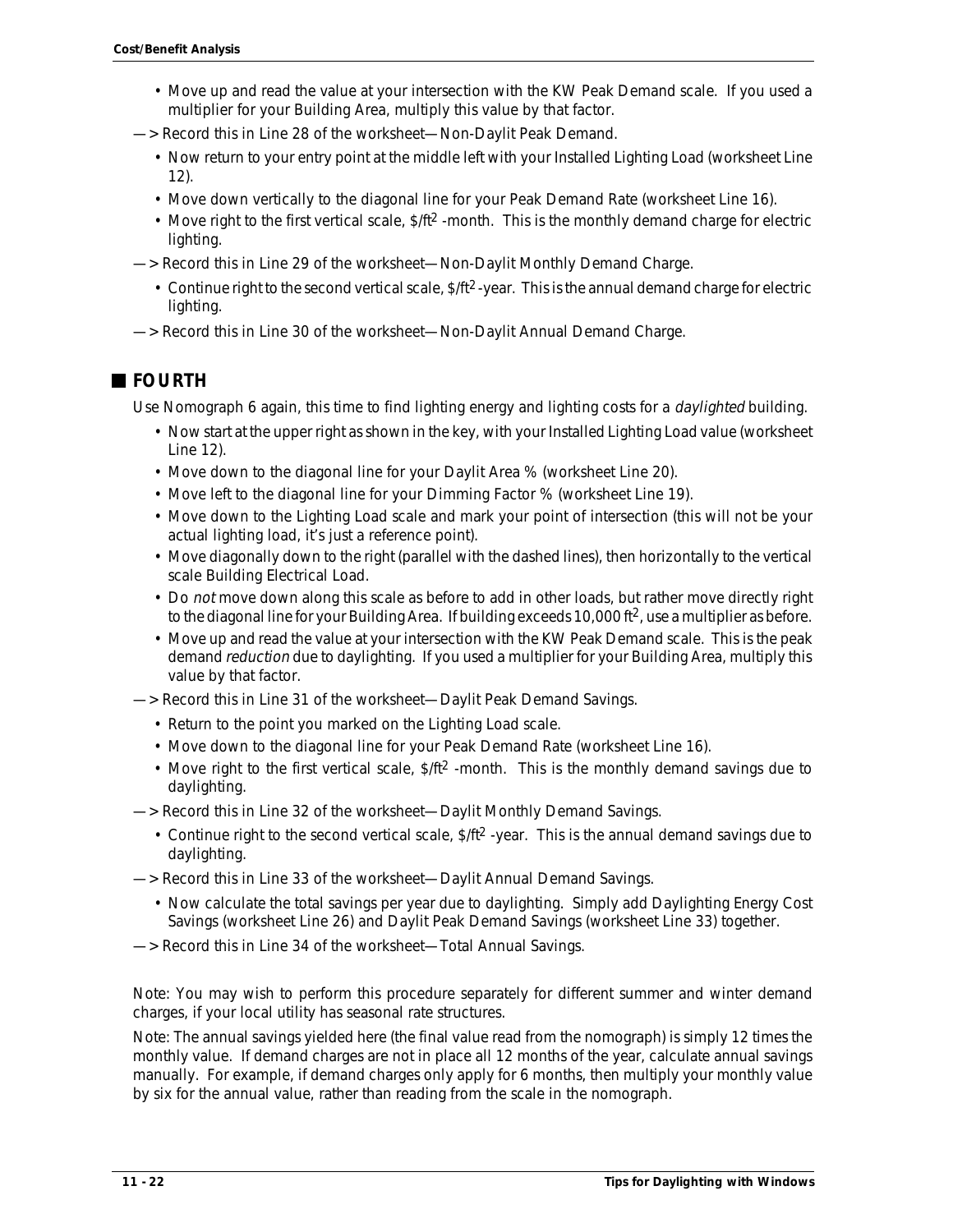

**Nomograph 6**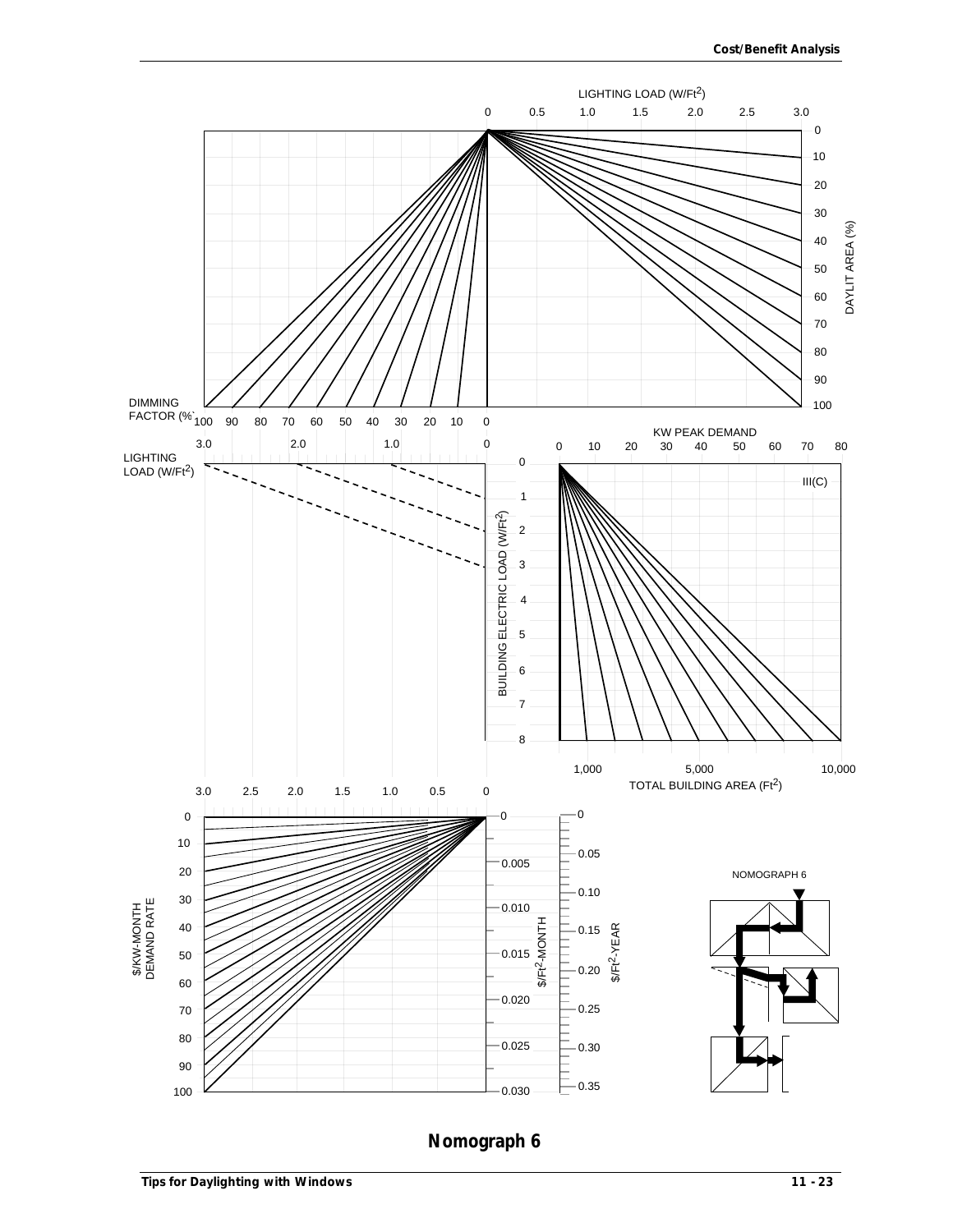# *STEP 7* **Assess attractiveness of investment in daylighting strategies.**

The full economic impact of an energy efficiency design decision is difficult to anticipate due to so many unknowns in how a proposed building will actually be constructed and operated. The nomographs you have used up to this point were developed with many simplifying assumptions. This means that the performance expectations you have determined through the nomographs are only a rough estimate of the energy performance your proposed building may actual exhibit. Because economic analysis must be based on predicted energy performance, any investment information determined in this final step will be equally rough. Further complicating this is the fact that investment decisions are complex due to unknowns on the financial horizon, such as future inflation rates, future alternative earnings for this investor, and rises in the cost of energy. The designer is cautioned to make use of this final nomograph with care.

### **Option 1: Simple Payback Calculation**

This rough, quick analysis procedure is frequently used when the investor (the building owner) is primarily interested in a short payback period. Payback period is the time it takes for a more expensive technology to pay for itself through the operations savings it yields over its less costly equivalent. You can calculate justifiable investment based on a desired payback length taking the simple steps below. The nomograph is not used in this option.

- Begin with Total Annual Savings due to daylighting (worksheet Line 34).
- If possible, assign an economic value (in \$/ft2 -year) for the non-energy benefits of daylighting. Some examples: increased rental value of daylit spaces, increased occupant productivity, increased resale value of the building. Add this into Total Annual Savings.
- Determine the maximum acceptable payback period, in years.

—> Record Payback Period in Line 37 of the worksheet.

• Multiply Total Annual Savings (\$/ft<sup>2</sup> -year) by Payback Period (years). This equals the maximum justifiable investment for daylighting, in \$/ft2. This will typically only be spent in the daylighted zones, not the whole building.

### **Option 2: Maximum Justifiable Investment Given a Desired Payback Period**

Use Nomograph 7 to determine the maximum investment, or first cost, that is justifiable based upon projected savings and a given payback period. The "Justifiable Investment" is not the sum that is generally spent throughout the building, but is more likely the sum spent on lighting controls in the perimeter zone. The additional costs for improved glazing, glare control, and direct sun control for glazed areas can be included, but remember that this analysis does not account for reductions in cooling energy. This method includes the discounted value of future savings and the effects of escalating energy costs.

- Begin at the Discount Rate scale, with your value from worksheet Line 38.
- Move up to the curve for your Energy Escalation Rate (worksheet Line 39).
- Move right to the curve corresponding to desired Payback Period (worksheet Line 37).
- Move down to the region of diagonal lines for First Year Savings. Choose the line that corresponds to your value for Total Annual Savings (worksheet Line 34).
- Move left and record the value at your intersection with the Justifiable Investment scale. This is the maximum added cost for daylighting design to yield a sensible investment. Note that this cost will typically only be spent in the daylighted zones, not the whole building.

—> Record Justifiable Investment in Line 35 of the worksheet.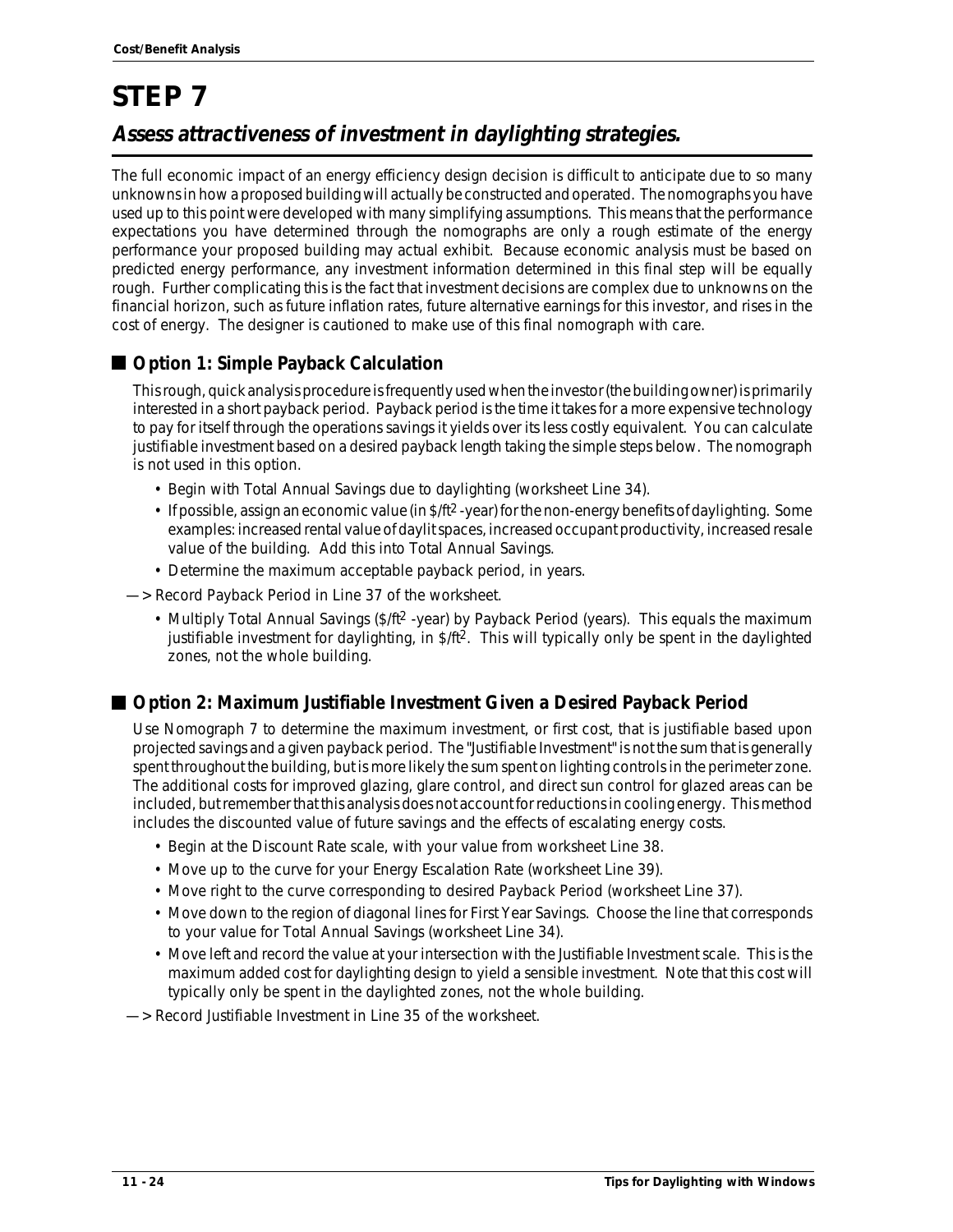#### **Option 3: Minimum Savings Required to Justify a Given Investment**

This is the inverse of Option 2. For a given desired payback period and given the added first cost for daylighting design, find the first year savings necessary to justify that investment using Nomograph 7.

- Begin at the Discount Rate scale, with your value from worksheet Line 38.
- Move up to the curve for your Energy Escalation Rate (worksheet Line 39).
- Move right to the curve corresponding to desired Payback Period (worksheet Line 37).
- Move down until you intersect the horizontal line on the left-hand scale marked Justifiable Investment that corresponds to the given investment. Mark this point.
- The point should be within the range of diagonal lines corresponding to First Year Savings. Interpolate your required First Year Savings. Your daylighting design must yield this in order to justify the given investment.
- If that point is not within the range First Year Savings diagonal lines, then try a lower discount rate or a longer payback period.
- —> Record First Year Savings in Line 36 of the worksheet.

#### **Option 4: Required Payback Period Given First Year Savings and Available Investment**

Given the annual savings and funds available for investment, find the number of years required to pay back that investment using Nomograph 7.

- Begin at the Discount Rate scale, with your value from worksheet Line 38.
- Move up to the curve for your Energy Escalation Rate (worksheet Line 39).
- Move to the right and intersect the vertical scale (running from 0.75 to 1.40). Mark that value for use in a moment.
- Go to the Justifiable Investment scale, find the value of your available investment (worksheet Line 35) and move right to intersect the diagonal line for your First Year Savings (worksheet Line 36, or use value in Line 34).
- Move up until you intersect the horizontal line corresponding to the value you marked before. That point of intersection should fall within the range of curves for payback period Number of Years. Interpolate your required payback between the two curves nearest your point. If your point is not within the region of curves, then your payback is greater than 100 years.
- —> Record Required Payback in Line 37 of the worksheet.

#### ■ Option 5: Rate of Return on Investment

Given an investment value, annual savings, and payback period, find the rate of return on initial investment using Nomograph 7.

- Start at the Justifiable Investment scale, find the value of your intended investment (worksheet Line 35) and move right to intersect the diagonal line for your First Year Savings (worksheet Line 36, or use value in Line 34).
- Move up to the curve for your given payback period (worksheet Line 37).
- Move left to the curve for your energy escalation rate (worksheet Line 39).
- Move down and read the value at your intersection with the Discount Rate scale. This is the Rate of Return on Investment.
- —> Record this value in Line 38 of the worksheet.

This concludes this Nomograph Cost/Benefit Tool for Daylighting. For detailed information, consult the original research: S.E. Selkowitz and M. Gabel. 1984. "LBL Daylighting Nomographs," LBL-13534, Lawrence Berkeley Laboratory, Berkeley CA, 94704. (510) 486-6845.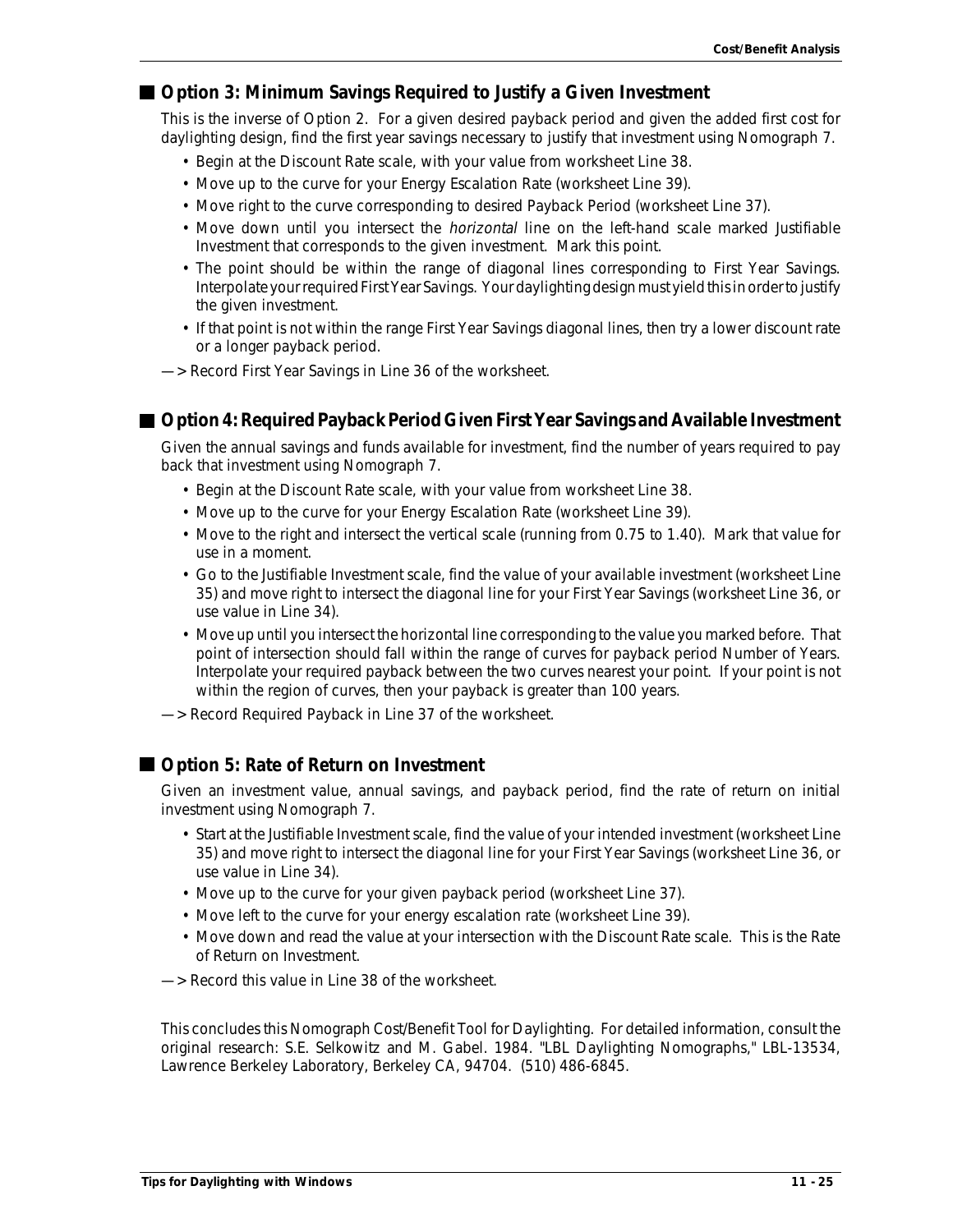

### **Nomograph 7**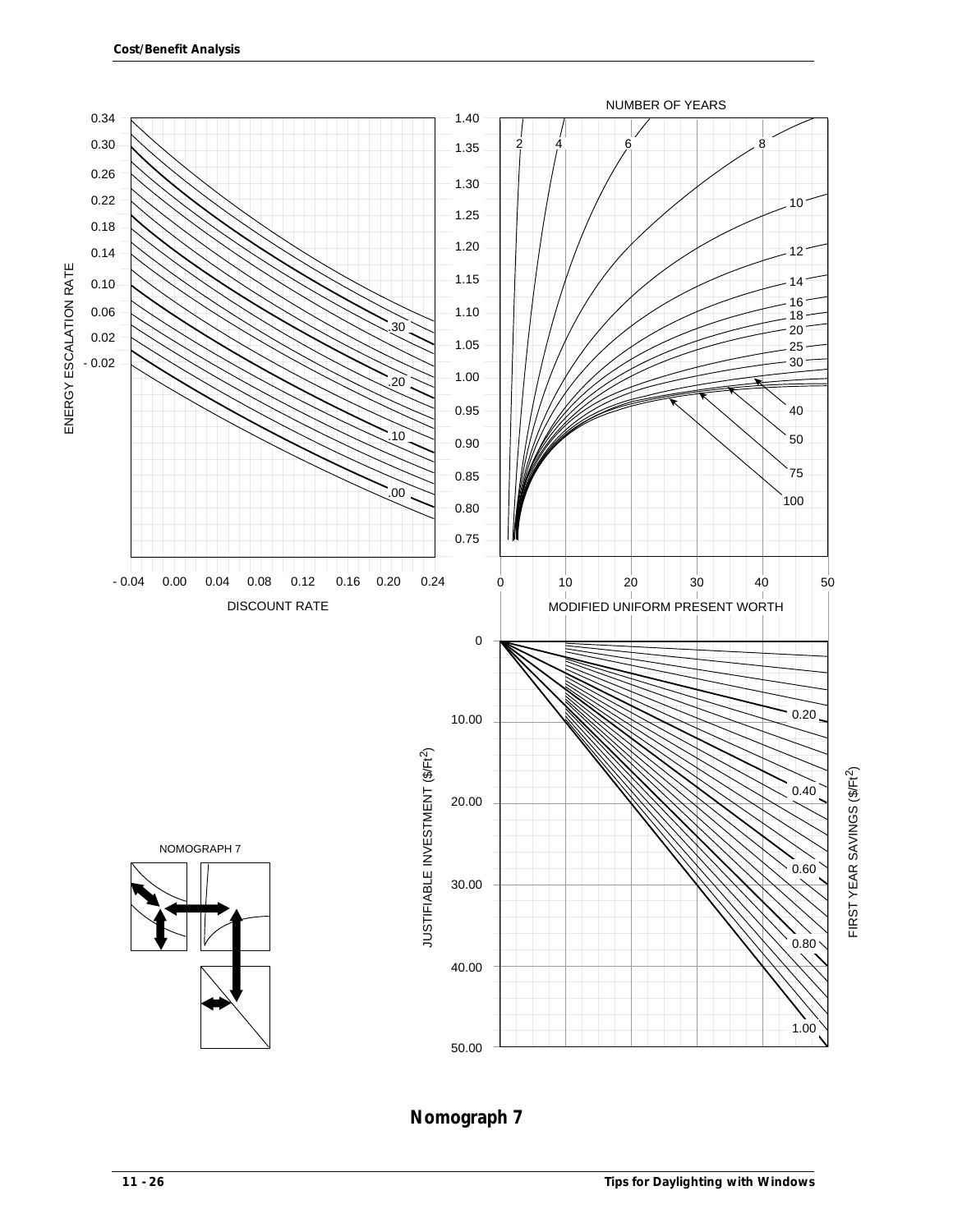# *APPENDIX*

# *Glossary*

**Altitude** The vertical angular distance of a point in the sky (usually the sun) above the horizon. Altitude is measured positively from the horizon (0˚) to the zenith (the point in the sky straight overhead, 90˚).

**Ambient Lighting** General illumination.

**Azimuth** The horizontal angular distance between the vertical plane containing a point in the sky (usually the sun) and true south. In other words, the angle of sun from true south as seen in plan view.

**Baffle** A single opaque or translucent element used to shield a source from direct view at certain angles or to absorb unwanted light.

**Ballast** Electrical device which supplies proper voltage, current, and wave form conditions to start and operate discharge lamps (fluorescent, mercury, high intensity discharge).

**Brightness** The subjective perception of luminance.

**Brightness Glare** Glare resulting from high luminances or insufficiently shielded light sources in the field of view. Also called direct glare.

**Candela** A common unit of light output from a source.

**Candlepower** The intensity of light produced by a source, measured in candelas.

**Candlepower Distribution Curve** A diagram plotted on polar coordinates which represents the variations in light output of a source over its area of light distribution. Commonly used in lighting product brochures.

**Color Rendition** The effect of a light source on the color appearance of objects.

**Commissioning** A set of activities conducted during or after the construction phase aimed at verifying that the building, or pieces of its systems, function as designed. This is a comprehensive process of reviewing design documentation, verifying installation, testing equipment and system performance, training building operators, and analyzing the operation of building systems.

**Contrast Glare** Glare resulting from a large brightness difference in the field of view.

*Tips for Daylighting with Windows*

**Cost/Benefit Analysis** Any technique intended to relate the economic benefits of a solution to the costs incurred in providing the solution.

**Cut-Off Angle** The critical viewing angle beyond which a source can no longer be seen because of an obstruction, such as a baffle or overhang.

**Daylight Factor** The ratio of daylight illumination on a horizontal point indoors to the horizontal illumination outdoors, expressed as a percentage. Direct sunlight is excluded.

**Diffuse Lighting** Lighting that does not come from any particular direction.

**Diffuser** Any device that scatters light from a source.

**Discount Rate** A rate used to relate present and future dollars. This is a percentage used to reduce the value of future dollars in relation to present dollars, to account for the time value of money. Discount rate may be the interest rate or the desired rate of return.

**Effective Aperture** The product of visible transmittance and window-to-wall ratio.

**Footcandle** A common unit of illuminance used in the U.S. The metric unit is the lux.

**Footlambert** The U.S. unit for luminance. The metric unit is the nit.

**Glare** The sensation produced by brightness within the visual field that is greater than the brightness to which the eye is adapted and thus causes annoyance, discomfort, or loss in visual performance and visibility.

**Illuminance** Amount of light incident on a surface.

**Indirect Lighting** Lighting achieved by reflection, usually from wall and ceiling surfaces.

**Kilowatt** Unit of electric power (the rate at which energy is used). Equals 1000 Watts.

**Kilowatt-Hour** Unit of energy. Equals 1000 Watthours.

**Life Cycle** The period of time between a baseline date and the time horizon, over which future costs or benefits will be incurred.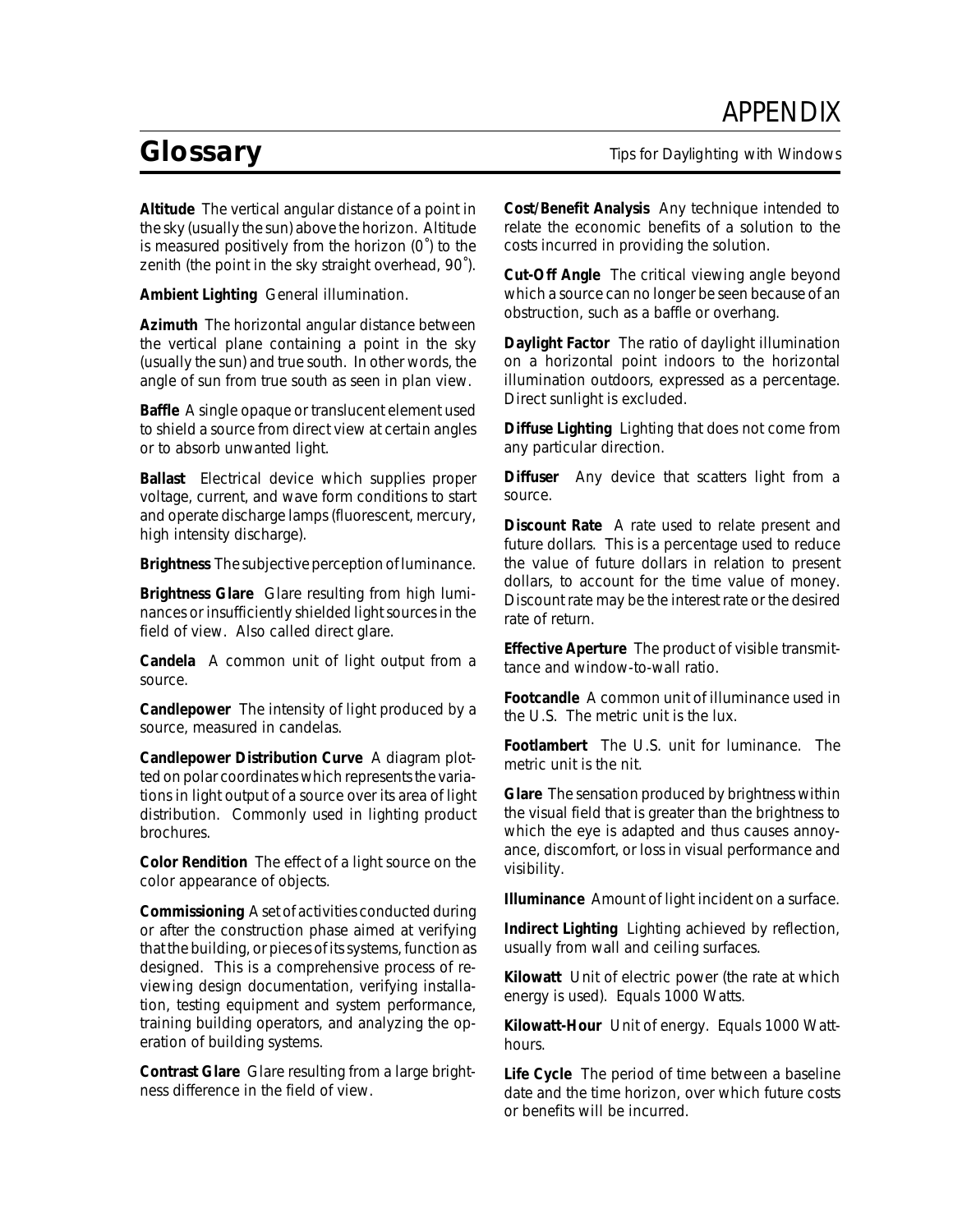**Light Shelf** A horizontal element positioned above eye level to reflect daylight onto the ceiling.

**Louver** A series of baffles used to shield a light source from view at certain angles or to absorb some light.

**Lumen** A common unit of light output from a source.

**Luminaire** A complete electric lighting unit including housing, lamp, electrical components, diffusers and focusers. Also called a fixture.

**Luminance** Amount of light coming from a surface; in other words, how bright it is.

**Luminance Ratio** Ratio between different brightnesses in the visual field.

**Lux** The metric unit for illuminance. The U.S. unit is the footcandle.

**Minimum Attractive Rate of Return** The effective annual rate of return on an investment which just meets the investor's threshold of acceptability. It reflects the cost of using resources as well as the potential risk involved with the project.

**Nit** Metric unit for luminance. The U.S. unit is the footlambert.

**Payback Period** Time required for an investment to return its value to the investor.

**Photometer** An instrument for measuring light.

**Present Worth (or Value)** The current value of an amount. Typically used to represent the value today of a future amount, by discounting the future amount to current dollars.

**Rate of Return on Investment** An interest rate which represents a measure of profit from an investment.

**Reflectance** The ratio of energy (light) bouncing away from a surface to the amount striking it, expressed as a percentage.

**Reflected Glare** Glare resulting from mirror-like reflections in shiny surfaces.

**Shading Coefficient** the ratio of the total solar heat gain through a window to that through 1/8" (3 mm) clear glass.

**Solar Heat Gain Coefficient** Solar heat gain through the total window system relative to the incident solar radiation.

**Task Lighting** Light provided for a specific task, versus general or ambient lighting.

**Transmittance** The ratio of energy (light) passing through a surface to the amount striking it, expressed as a percentage.

**Veiling Reflection** A condition where light reflected from a surface masks the details of that surface. A common occurance when glossy magazines are read under bright, direct lighting.

**Visual Acuity** A measure of the ability to distinguish fine details.

**Visual Comfort Probability** Rating of a lighting system expressed as a percentage of the people who will find it free of discomfort glare.

**Visual Field** What can be seen when head and eyes are kept fixed.

**Visual Performance** The quantitative assessment of a visual task, taking into consideration speed and accuracy.

**Watt** Unit of power.

**Watt-Hour** Unit of energy.

**Workplane** The plane at which work is performed, usually taken as horizontal and at desk height (30") from the floor.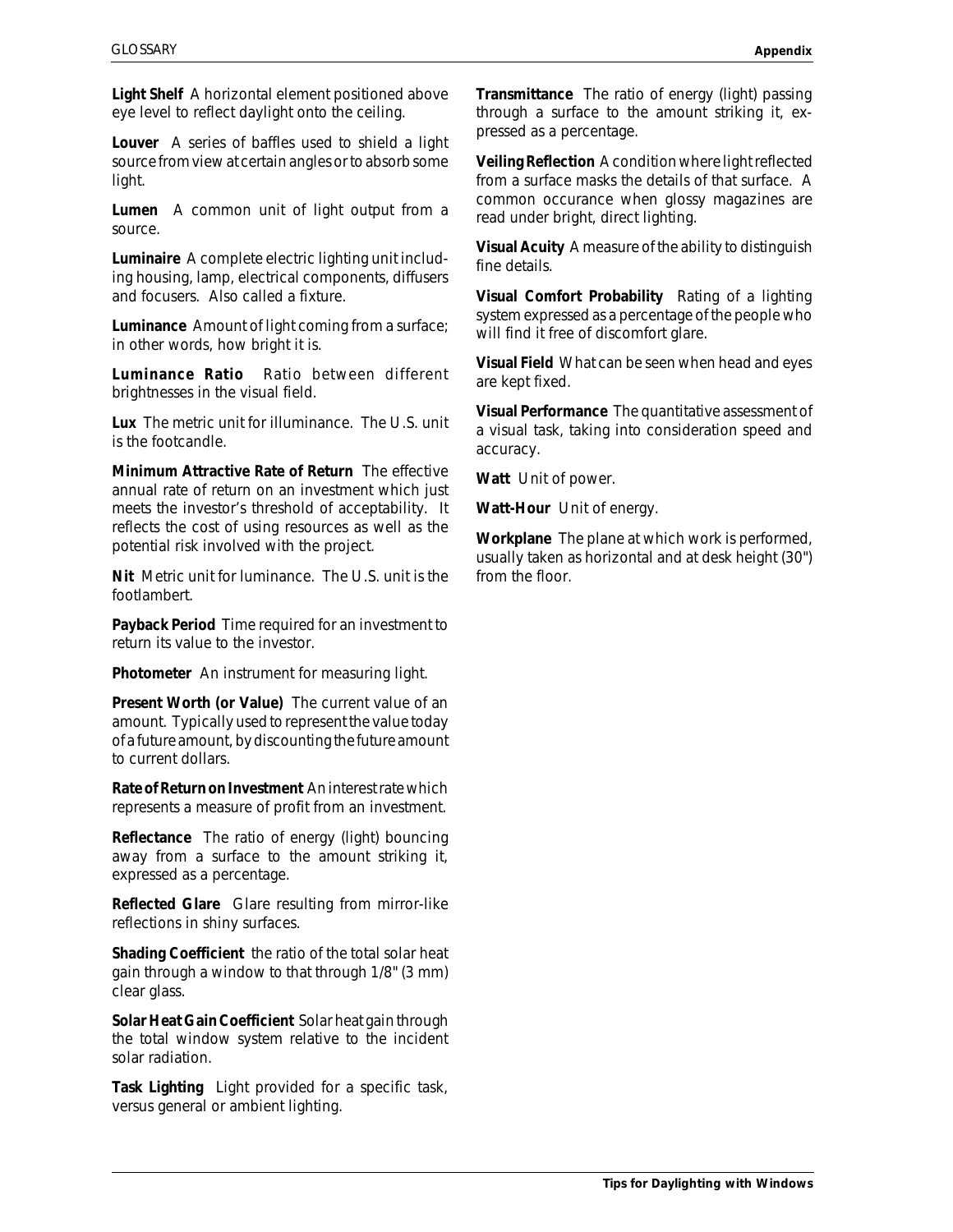# *References*

Advanced Lighting Technologies, Applications Guidelines: 1990, EPRI, CEC (EPRI TR-101022s).

Advanced Lighting Guidelines: 1993, EPRI, CEC and DOE.

Ander, Gregg D., Daylighting Performance and Design, Van Nostrand Reinhold, New York, 1995.

- Applications Manual: Window Design, the Chartered Institution of Building Services Engineers (CIBSE), London, 1987.
- ASHRAE Applications Handbook, American Society of Heating, Refrigerating and Air-Conditioning Engineers, 1995.
- ASHRAE Handbook of Fundamentals, American Society of Heating, Refrigerating, and Air-Conditioning Engineers, 1993.
- Ballast, David, The Architect's Handbook of Formulas, Tables, and Mathematical Calculations, Prentice Hall, 1988.
- Beltran, L.O., E.S. Lee, S.E. Selkowitz, "Advanced Optical Daylighting Systems: Light Shelves and Light Pipes," Proceedings of the 1996 IESNA Conference, Cleveland, OH.
- Bradshaw, V., Building Control Systems, Wiley and Sons, 1985.
- Brown , G.Z., Sun, Wind and Light: Architectural Design Strategies , Wiley & Sons, 1985.
- Bryan, H., "Seeing the Light," Progressive Architecture, September 1982.
- Bryan, H., W. Kroner, and R. Leslie, Daylighting: A Resource Book, Center for Architectural Research, Rensselaer Polytechnic Institute, Troy, NY, 1981.
- Byrd, H. and A. Hildon, "Daylighting: Appraisal at the Early Design Stages," Lighting Research and Technology, Vol. 11, No. 2, May 1979.
- "Building Systems Automation-Integration," Proceedings of the 1991 and 1992 International Symposiums, University of Wisconsin-Madison, 1993.
- CIE Technical Committee 4.2, E. Ne'eman (chairman) and N. Ruck (ed.), "Guide on Daylighting of Building Interiors, Part 1."

California Title 24 documentation.

Callander, John (ed.), Timesaver Standards for Architectural Design Data, 6th Ed., McGraw Hill, 1982.

Carmody, John, Stephen Selkowitz, and Lisa Heschong, Residential Windows, Norton, 1996.

Daylighting Manual, Public Works Canada, March 1990.

Egan, M.D., Concepts in Architectural Lighting , McGraw-Hill, 1983.

"End Use Metering in Commercial Buildings, Summary Results," PG&E, 1991.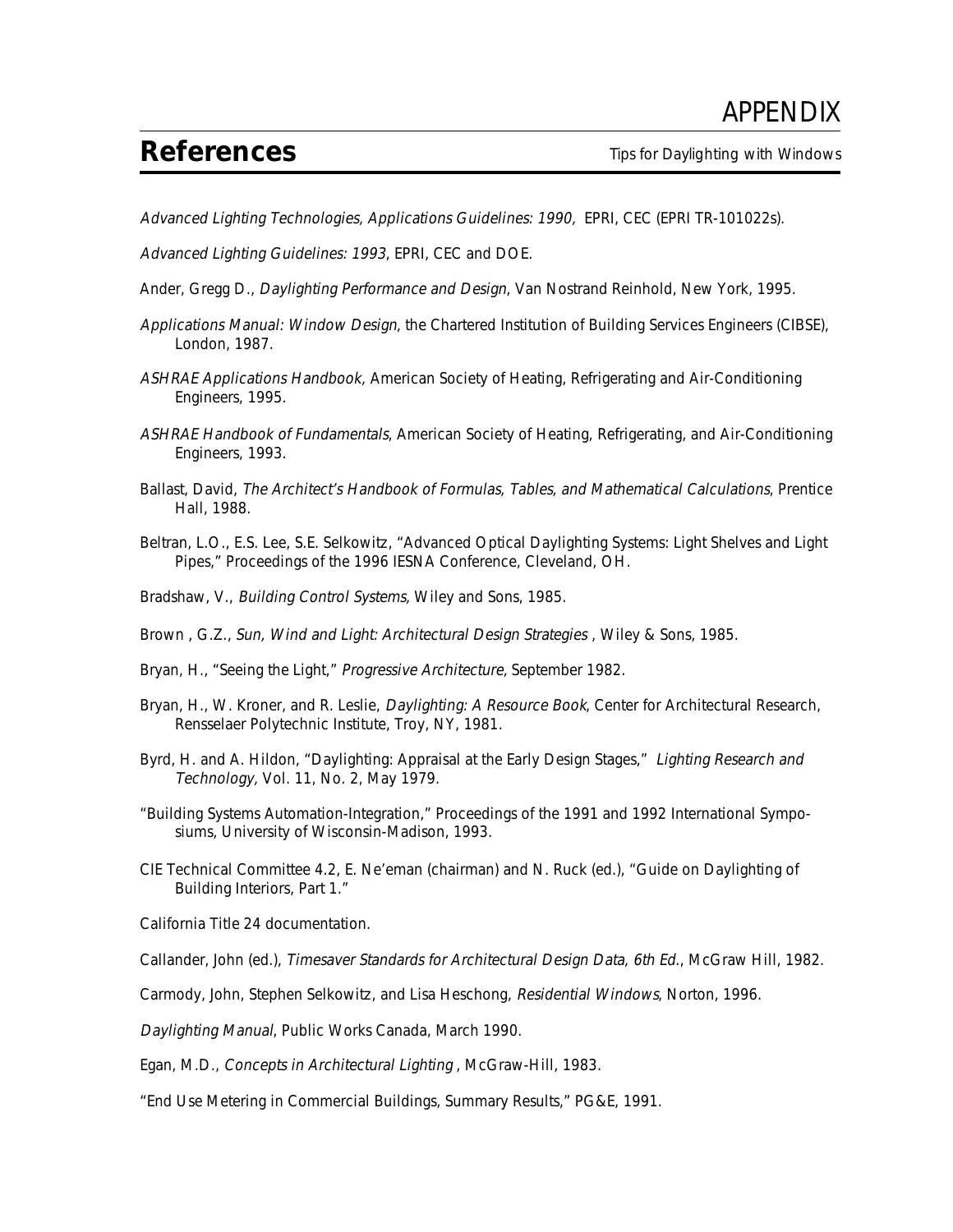Evans, B., Daylight in Architecture, McGraw-Hill, 1981.

- Hoke, John (ed.), Architectural Graphic Standards, Ninth Ed., AIA and Wiley & Sons, 1994.
- Johnson, R. et al,"The Effect of Daylighting Strategies on Building Cooling Loads and Overall Energy Performance," January 1986, presented at ASHRAE/DOE/BTECC Conference on Thermal Performance of the Exterior Envelopes of Buildings III, Florida, December 1985.

Johnson, Timothy, Low-E Glazing Design Guide, Butterworth-Heinemann, 1991.

- Lam, William M.C., Sunlighting as Formgiver for Architecture, Van Nostrand Reinhold, New York, 1986.
- Life Cycle Cost Analysis —A Guide for Architects, AIA, Washington D.C., 1977.
- Longmore, J., "The Engineering of Daylight," in Lynes, J. (ed.), Developments in Lighting, Applied Science Publishers, Ltd., Essex, England, 1978.
- Lynes, J., "A Sequence for Daylighting Design," Lighting Research and Technology , issue unknown, 1979.
- Lynes, J., "Architects' Journal Handbook, Building Environment, Section 2: Sunlight: Direct and Diffused," The Architects' Journal Information Library, London, 1968.
- Moore, F., Concepts and Practice of Architectural Daylighting, Van Nostrand Reinhold,1985.
- Ne'eman, E., "A Comprehensive Approach to the Integration of Daylight and Electric Light in Buildings," Energy and Buildings, 6, 1984.
- Ne'eman, Light and Hopkinson, "Recommendation for Admission and Control of Sunlight in Buildings," Building and Environment, No. 11, pp.91-101, 1976.
- Novitski, B.J., Daylighting Guidelines for Commercial Buildings (draft), December 1991.
- Robbins, C., Daylighting: Design and Analysis, Van Nostrand Reinhold ,1986.
- Stein, B., J. Reynolds and W.McGuinness, Mechanical and Electrical Equipment for Buildings, 7th Ed., Wiley and Sons, 1986.
- Technology Updates, Electric Ideas Clearinghouse, Bonneville Power Administration.
- Turner, W., Energy Management Handbook, Fairmont Press, 1993.
- Villecco, M., S. Selkowitz, and J. Griffith, "Strategies of Daylight Design," AIA Journal, September 1979.
- Winheim, L., R. Riegel, and M. Shanus, "Case Study: Lockheed Building 157; An Innovative Deep Daylighting Design for Reducing Energy Consumption," presented at 6th World Energy Engineering Congress, Atlanta, December 1993.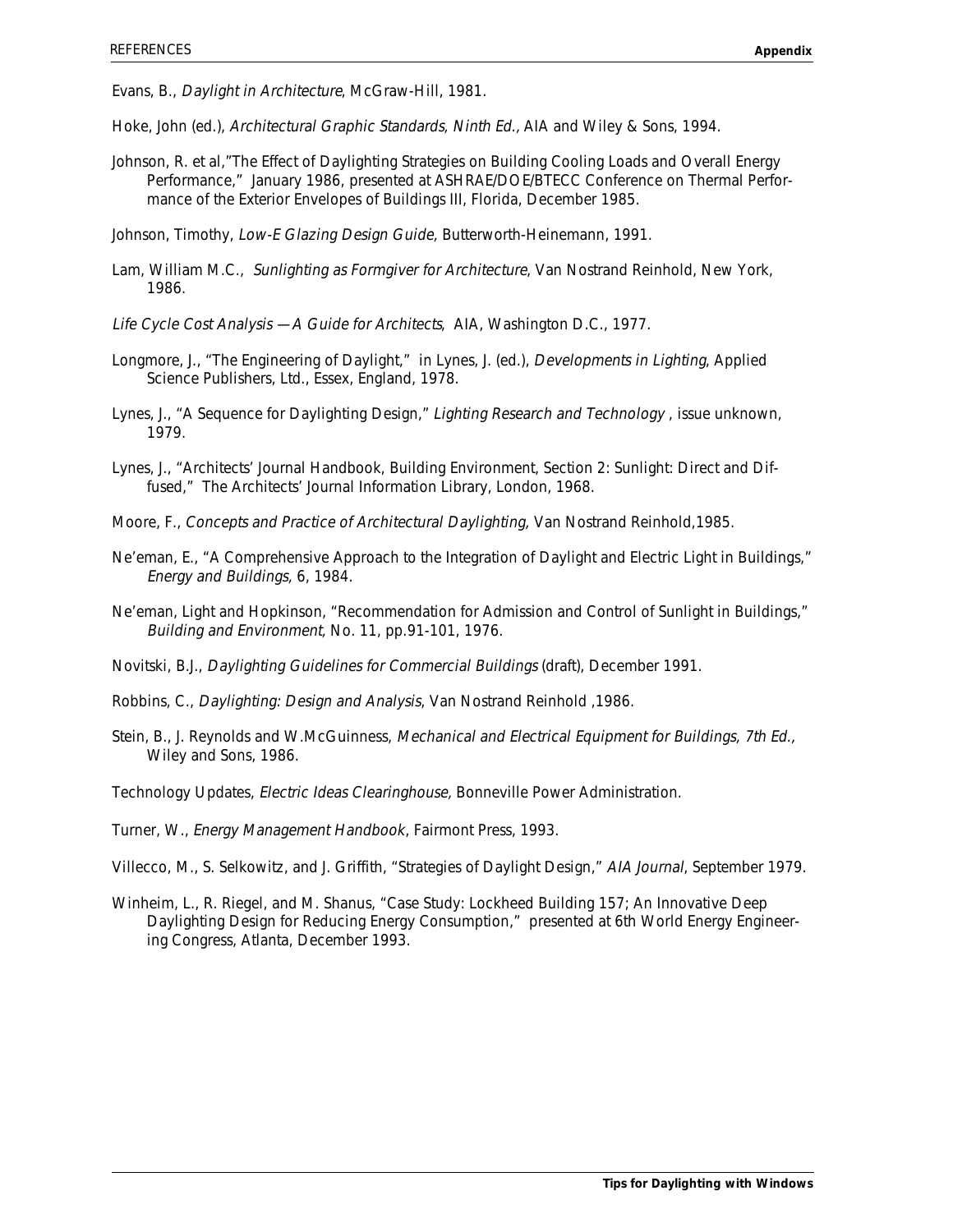# *APPENDIX*

# *Tools & Resources Summary*

*Tips for Daylighting with Windows*

| <b>Books</b>                                                                                                                                                  |                                                                                                                                                          |                                                                                                        |
|---------------------------------------------------------------------------------------------------------------------------------------------------------------|----------------------------------------------------------------------------------------------------------------------------------------------------------|--------------------------------------------------------------------------------------------------------|
| Title                                                                                                                                                         | <b>Best Use</b>                                                                                                                                          | Comments                                                                                               |
| Architectural Graphic Standards,<br>Ninth Ed., John Hoke ed. (AIA<br>and Wiley & Sons 1994).                                                                  | Shading masks.                                                                                                                                           |                                                                                                        |
| <b>ASHRAE Handbook of Funda-</b><br>mentals (American Society of<br>Heating, Refrigerating and Air-<br>Conditioning Engineers 1993).                          | The standard technical reference<br>for calculation procedures, ma-<br>terial properties, weather tables<br>and much more.                               | Extremely tough reading-suit-<br>able for technical audience only.                                     |
| <b>ASHRAE</b> HVAC Applications<br>Handbook (American Society of<br>Heating, Refrigerating and Air-<br>Conditioning Engineers 1995)                           | Assistance for mechanical sys-<br>tem design and maintenance pro-<br>cedures.                                                                            | Geared for engineers.                                                                                  |
| Building Control Systems by V.<br>Bradshaw (Wiley and Sons 1985).                                                                                             | General reference for all building<br>systems. Especially useful for load<br>calculation method, economic<br>analysis method, and basic prin-<br>ciples. |                                                                                                        |
| "Building Systems Automation-<br>Integration," Proceedings of the<br>1991 and 1992 International Sym-<br>posiums (University of Wiscon-<br>sin-Madison 1993). | One of the only integrated con-<br>trols case studies around.                                                                                            | Mostly a series of research re-<br>ports and theory related to design<br>tools on the distant horizon. |
| The Building Systems Integration<br>Handbook edited by Richard D.<br>Rush (Wiley and Sons 1986).                                                              | Good information on designing<br>integrated building systems, with<br>many case studies.                                                                 | Prepared and sponsored by the<br>American Institute of Architects.                                     |
| <b>Concepts and Practice of Archi-</b><br>tectural Daylighting by F. Moore<br>(Van Nostrand Reinhold 1985).                                                   | Helpful for physical models. In-<br>cludes good explanation of basic<br>lighting principles.                                                             | Readable. Nice example build-<br>ings. Geared for architects.                                          |
| <b>Concepts in Architectural Light-</b><br>ing by M.D. Egan (McGraw-Hill<br>1983).                                                                            | General tips in window and inte-<br>rior design for good daylighting.<br>Good treatment of basic lighting<br>principles.                                 | Easy to read, friendly graphics.<br>For architects and lighting de-<br>signers.                        |
| Daylight in Architecture by B.<br>Evans (McGraw-Hill 1981).                                                                                                   | General design tips.                                                                                                                                     | Geared for architects. The Egan<br>and Moore books are better.                                         |
| Daylighting: Design and Analy-<br>sis by C. Robbins (Van Nostrand<br>Reinhold 1986).                                                                          | Physical models. Includes many<br>tables of sky data and other de-<br>tailed information.                                                                | Technical.<br>Not well-suited for<br>the average designer.                                             |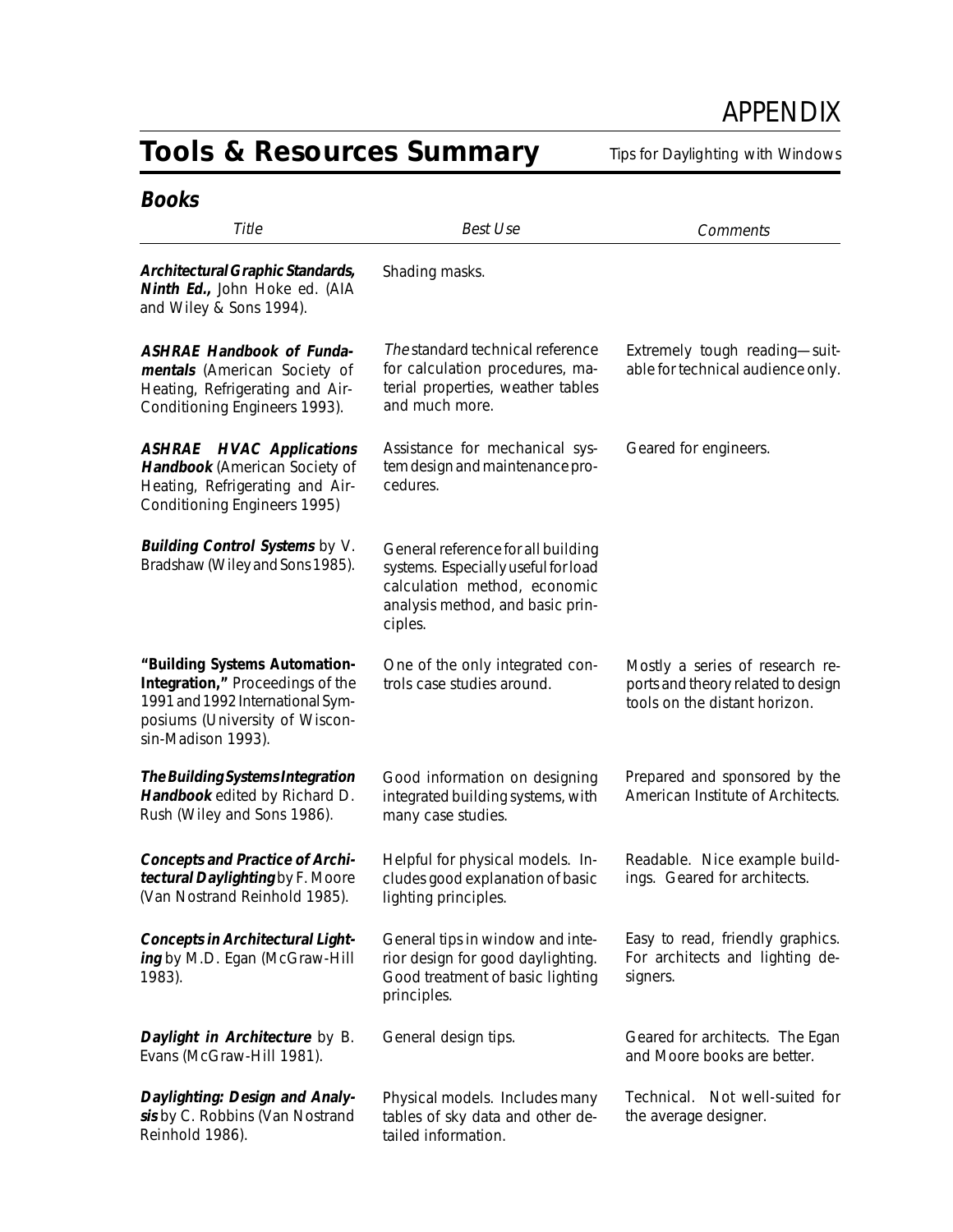### **Books**, continued

| Title                                                                                                                                                                                     | <b>Best Use</b>                                                                                                                                                                                    | Comments                                                                                                                                          |
|-------------------------------------------------------------------------------------------------------------------------------------------------------------------------------------------|----------------------------------------------------------------------------------------------------------------------------------------------------------------------------------------------------|---------------------------------------------------------------------------------------------------------------------------------------------------|
| <b>Energy Management Handbook</b><br>by W. Turner (Fairmont Press<br>1993).                                                                                                               | Good for economic method, de-<br>tailed maintenance procedures,<br>and controls. Also covers basic<br>principles, comfort, envelope and<br>system technical details, codes<br>and energy analysis. | Thorough but dry. Controls sec-<br>tion nicely addresses integration.<br>Maintenance section covers all<br>building systems in detail.            |
| "Life Cycle Cost Analysis - A<br>Guide for Architects"<br>(AIA,<br>Washington D.C. 1977).                                                                                                 | Method and tables.                                                                                                                                                                                 | A useful handbook.                                                                                                                                |
| Low-E Glazing Design Guide by<br>Timothy Johnson (Butterworth-<br>Heinemann 1991).                                                                                                        | Thorough background on high<br>performance glazings. Some at-<br>tention to applications.                                                                                                          | Focuses heavily on manufactur-<br>ing and other highly technical<br>glazing details. Not well-suited<br>for the average designer.                 |
| <b>Mechanical and Electrical</b><br><b>Equipment for Buildings, 7th</b><br>Ed. by B. Stein, J. Reynolds and<br>W. McGuinness (Wiley and<br>Sons 1986, also out now in an<br>8th edition). | Good general reference for<br>mechanical and electrical<br>systems. Includes basic<br>principles and energy efficiency<br>emphasis.                                                                | Technical yet readable. Thor-<br>ough.                                                                                                            |
| Proceedings of the 1986 Inter-<br>national Daylighting Conference<br>edited by Stephen Zdepski and<br>Ross McCluney.                                                                      | Conference papers on many as-<br>pects of daylighting theory and<br>practice.                                                                                                                      | Technical and thorough.                                                                                                                           |
| Residential Windows by John<br>Carmody, Stephen Selkowitz, and<br>Lisa Heschong (Norton 1996).                                                                                            | Excellent guide to new window<br>technologies and their energy<br>performance.                                                                                                                     | Good balance of readability and<br>technical information.                                                                                         |
| Small Office Building Handbook:<br><b>Design for Reducing First Costs</b><br>and Utility Costs by Burt Hill<br>Kosar Rittelman Associates (Van<br>Nostrand Reinhold 1985).                | Simplified, friendly guidelines for<br>basic decisions. Appropriate for<br>more than just office buildings,<br>but small buildings only.                                                           | Geared for architects. Uses rules<br>of thumb, checklists, "strategy<br>sets," worksheets, and empha-<br>sizes beginning-to-end integra-<br>tion. |
| Solar Control and Shading De-<br>vices by Olgyay and Olgyay<br>(Princeton University Press 1957).                                                                                         | Shading masks.                                                                                                                                                                                     | Example buildings are dated but<br>still useful.                                                                                                  |
| Sun, Wind and Light: Architec-<br>tural Design Strategies by G.Z.<br>Brown (Wiley & Sons 1985).                                                                                           | Basic and simple architectural<br>design principles and methods.<br>Most appropriate for smaller<br>buildings.                                                                                     | Appealing graphics. Geared for<br>architects.                                                                                                     |
| Sunlighting as Formgiver for<br>Architecture by William M.C.<br>Lam (Van Nostrand Reinhold<br>1986).                                                                                      | Case studies.                                                                                                                                                                                      |                                                                                                                                                   |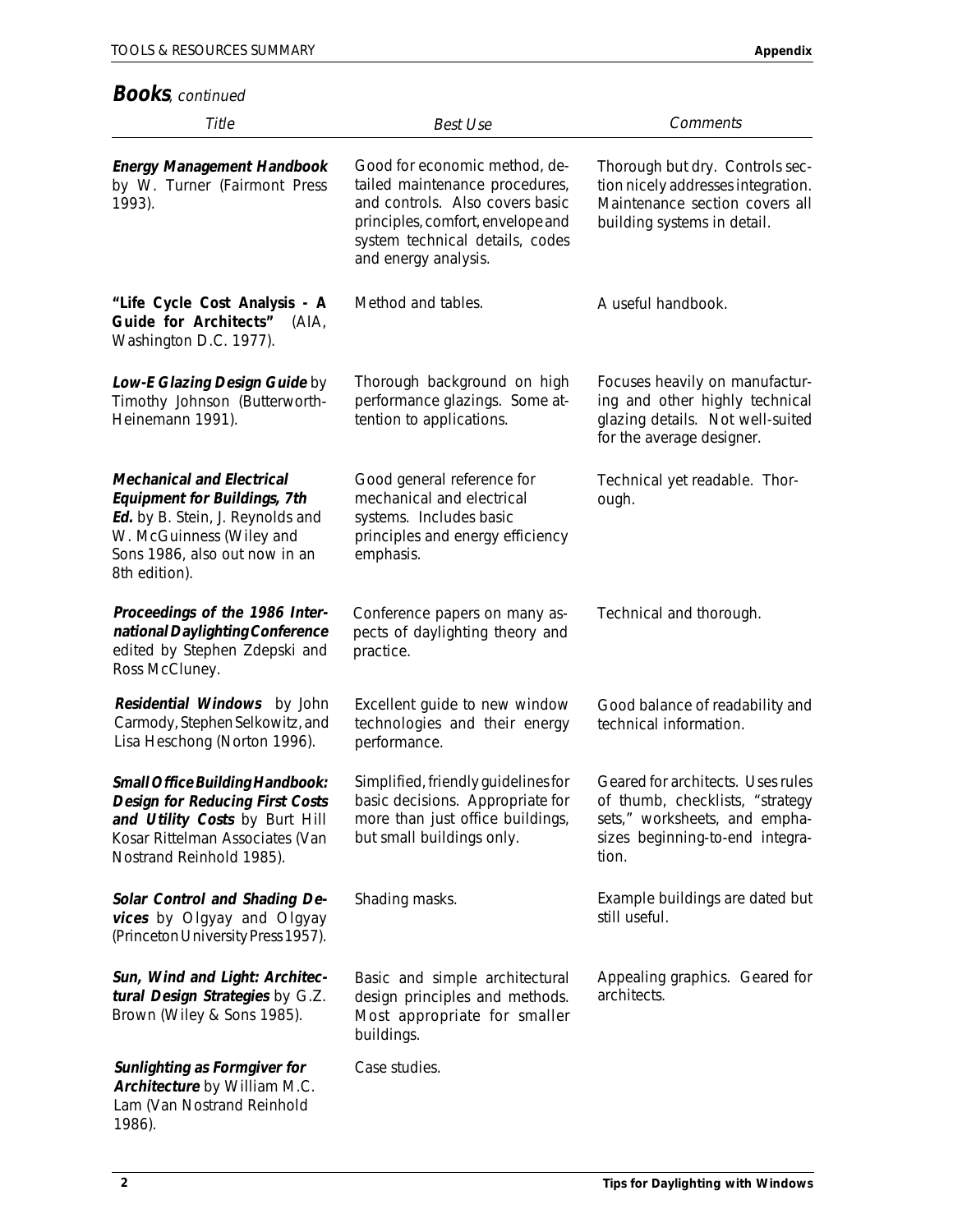# **Simple Calculations**

| Name                                                                | <b>Best Use</b>                                                                                                                                                          | <b>Comments</b>                                                                                                         |  |
|---------------------------------------------------------------------|--------------------------------------------------------------------------------------------------------------------------------------------------------------------------|-------------------------------------------------------------------------------------------------------------------------|--|
| Two-Minute Feasibility Study<br>(in these guidelines)               | Pre-design or early schematic<br>check that daylighting makes<br>sense.                                                                                                  | A good way to get started.                                                                                              |  |
| <b>Window Sizing Equation</b><br>(in these guidelines)              | Early schematic starting point for<br>window design.                                                                                                                     |                                                                                                                         |  |
| <b>Cost/Benefit Nomographs</b><br>(in these guidelines)             | idea<br>Rough<br>of _<br>whether<br>daylighting makes economic<br>sense. Can use as a very early<br>feasibility check or later in sche-<br>matics for ballpark analysis. | Not useful once design is signifi-<br>cantly developed - proceed with<br>more sophisticated method after<br>that point. |  |
| Overhang and Fin Sizing Equa-<br>tions<br>(in these guidelines)     | Starting point for shading devices.                                                                                                                                      | Follow up with scale model test-<br>ing.                                                                                |  |
| <b>Shading Masks</b><br>(see Architectural Graphic Stan-<br>dards). | To study shading effectiveness<br>and document it at the same time.                                                                                                      | An appealing graphic method that<br>captures a lot of data in a single<br>diagram.                                      |  |
| <b>Simple Payback Analysis</b><br>(consult one of the books above)  | Rough suggestion of how long an<br>efficient technology will take to<br>pay for itself in energy savings.                                                                | Can be quick.                                                                                                           |  |

# **Complex Calculations and Software**

| Name                                                                                                                                  | Best Use                                                          | Comments<br>Tedious.                        |  |
|---------------------------------------------------------------------------------------------------------------------------------------|-------------------------------------------------------------------|---------------------------------------------|--|
| Daylighting Calculations by<br>Hand (information available<br>through IES or use a lighting con-<br>sultant).                         | An alternative to scale model<br>photometry.                      |                                             |  |
| Daylighting Software (use a light-<br>ing consultant).                                                                                | An alternative to scale model<br>photometry.                      | Requires learning time and expe-<br>rience. |  |
| <b>Load Calculations by Hand</b><br>(information available through<br>ASHRAE, various books above or<br>through mechanical engineer). | Rough cut at peak demand, com-<br>parison of design alternatives. | Tedious. Not very accurate.                 |  |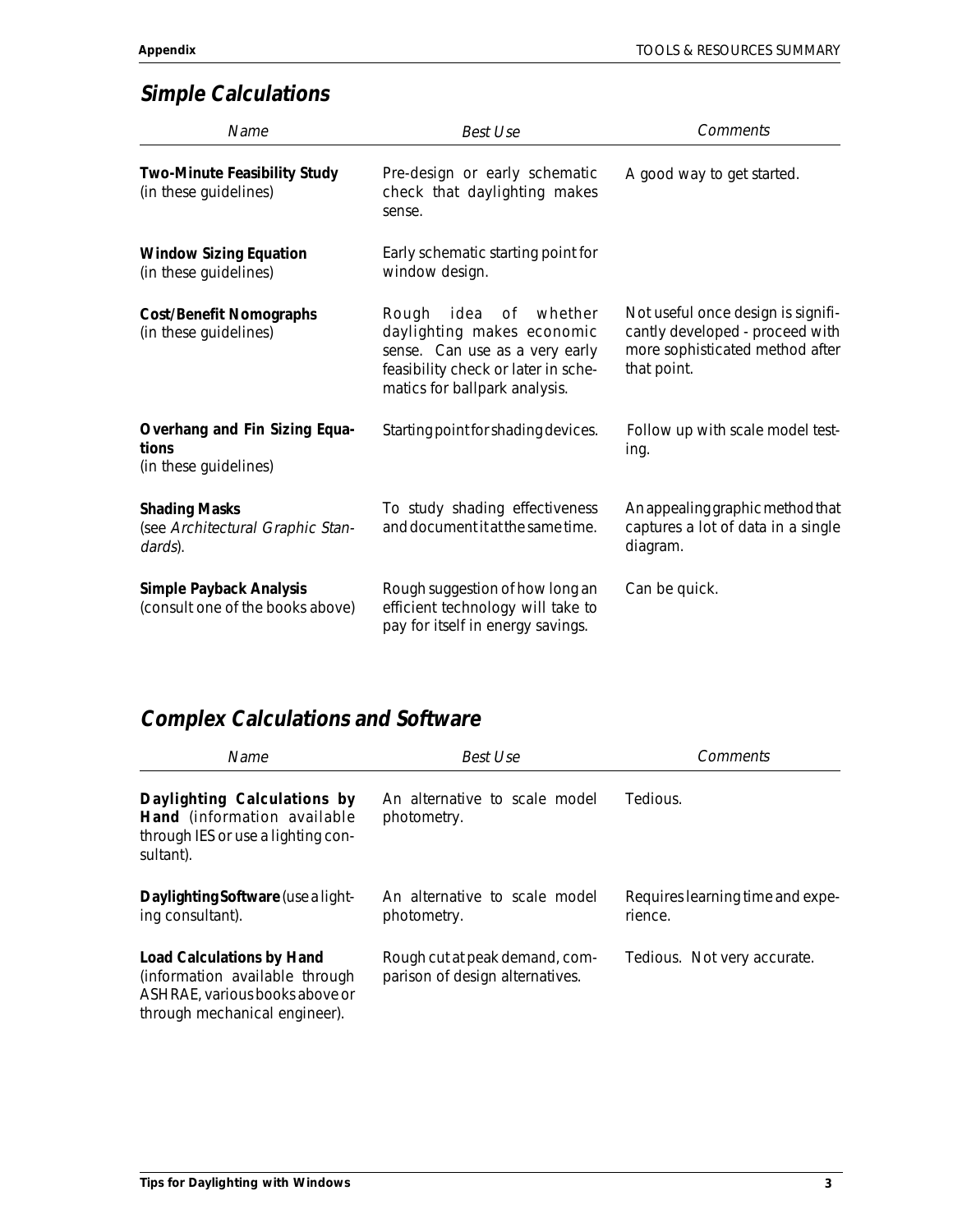# **Complex Calculations and Software**, continued

| Name                                                                                         | Best Use                                                                                                                                                                                                                                                       | Comments                                                                                                                                                                                                                                                                                    |
|----------------------------------------------------------------------------------------------|----------------------------------------------------------------------------------------------------------------------------------------------------------------------------------------------------------------------------------------------------------------|---------------------------------------------------------------------------------------------------------------------------------------------------------------------------------------------------------------------------------------------------------------------------------------------|
| <b>Energy Analysis Software (see list</b><br>in Mechanical Coordination sec-<br>tion)        | Compare energy efficient alter-<br>natives, estimate energy costs,<br>perform life cycle cost analysis,<br>show Title 24 compliance, esti-<br>mate peak power demands, dis-<br>aggregate energy end uses, and<br>compute loads for HVAC equip-<br>ment sizing. | Advanced programs require ex-<br>tensive learning time and subse-<br>quent user experience. Simpler,<br>easier-to-use analysis software<br>exists but is not ideal for<br>daylighting design. In those cases,<br>lighting reduction due to<br>daylighting must be estimated by<br>the user. |
| Life Cycle Cost Analysis<br>(use a consultant or see book list<br>above).                    | For an accurate estimate of long<br>term economic scenario for an<br>energy efficient building, taking<br>into account the time value of<br>money.                                                                                                             | Prefered method for economic<br>analysis. Requires energy analy-<br>sis data.                                                                                                                                                                                                               |
| "Building Life-Cycle Cost" pro-<br>gram (BLCC)<br>(available from NTIS at address<br>below). | Alternative to a hand calculation.                                                                                                                                                                                                                             | Requires energy analysis data.                                                                                                                                                                                                                                                              |

# **Physical Models**

| Name                         | Best Use                                                                                                             | Comments                                                                                                            |
|------------------------------|----------------------------------------------------------------------------------------------------------------------|---------------------------------------------------------------------------------------------------------------------|
| <b>Models-General</b>        | Study effectiveness of shading<br>devices, qualitatively assess day-<br>light and glare, measure daylight<br>levels. | One of the best, easiest and most<br>accurate tools available. Useful<br>for both designers and their cli-<br>ents. |
| <b>Shading Models</b>        | Test performance of shading ele-                                                                                     | Use outdoors with sundial (in                                                                                       |
| (see Shading section)        | ments for all sun angles.                                                                                            | these quidelines).                                                                                                  |
| Daylight Models-Qualitative  | View inside of model for daylight                                                                                    | Use outdoors on an appropriate                                                                                      |
| (see Shading section)        | quality, glare, etc.                                                                                                 | site.                                                                                                               |
| Daylight Models-Quantitative | Use photometric equipment to                                                                                         | Requires access to specialized                                                                                      |
| (see Shading section)        | measure daylight levels.                                                                                             | equipment.                                                                                                          |